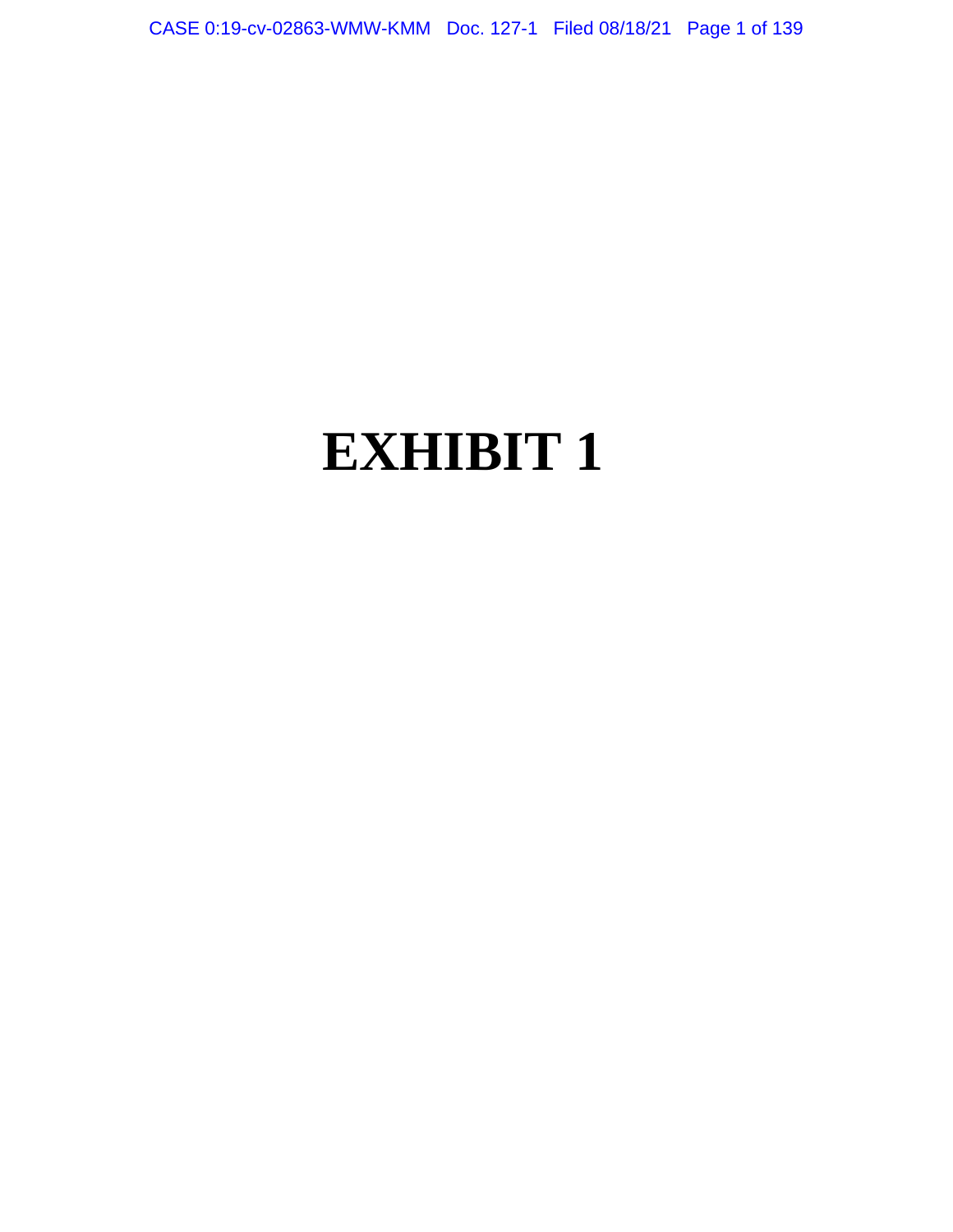# **UNITED STATES DISTRICT COURT DISTRICT OF MINNESOTA**

IN RE RESIDEO TECHNOLOGIES, INC. SECURITIES LITIGATION

Case No. 19-cv-02863 (WMW/KMM)

**CLASS ACTION**

## **STIPULATION AND AGREEMENT OF SETTLEMENT**

This Stipulation and Agreement of Settlement (the "Stipulation") is made and entered into by and between The Gabelli Asset Fund, The Gabelli Dividend & Income Trust, The Gabelli Focused Growth and Income Fund f/k/a The Gabelli Focus Five Fund, The Gabelli Multimedia Trust Inc., The Gabelli Value 25 Fund Inc., GAMCO International SICAV, GAMCO Asset Management Inc. (collectively, the "Gabelli Group"), Naya 1740 Fund Ltd., Naya Coldwater Fund Ltd., Naya Master Fund LP and Nayawood LP (collectively, the "Naya Group" and, together with the Gabelli Group, "Lead Plaintiffs") and additional Plaintiff Oklahoma Firefighters Pension and Retirement System (collectively with Lead Plaintiffs, "Plaintiffs"), on behalf of themselves and all other members of the Settlement Class (defined below), on the one hand, and Resideo Technologies, Inc. ("Resideo" or the "Company"), Michael G. Nefkens, Joseph D. Ragan III and Niccolo de Masi (collectively, "Defendants"), on the other, by and through their counsel of record in the above-captioned litigation pending in the United States District Court for the District of Minnesota (the "Court"). Honeywell International Inc.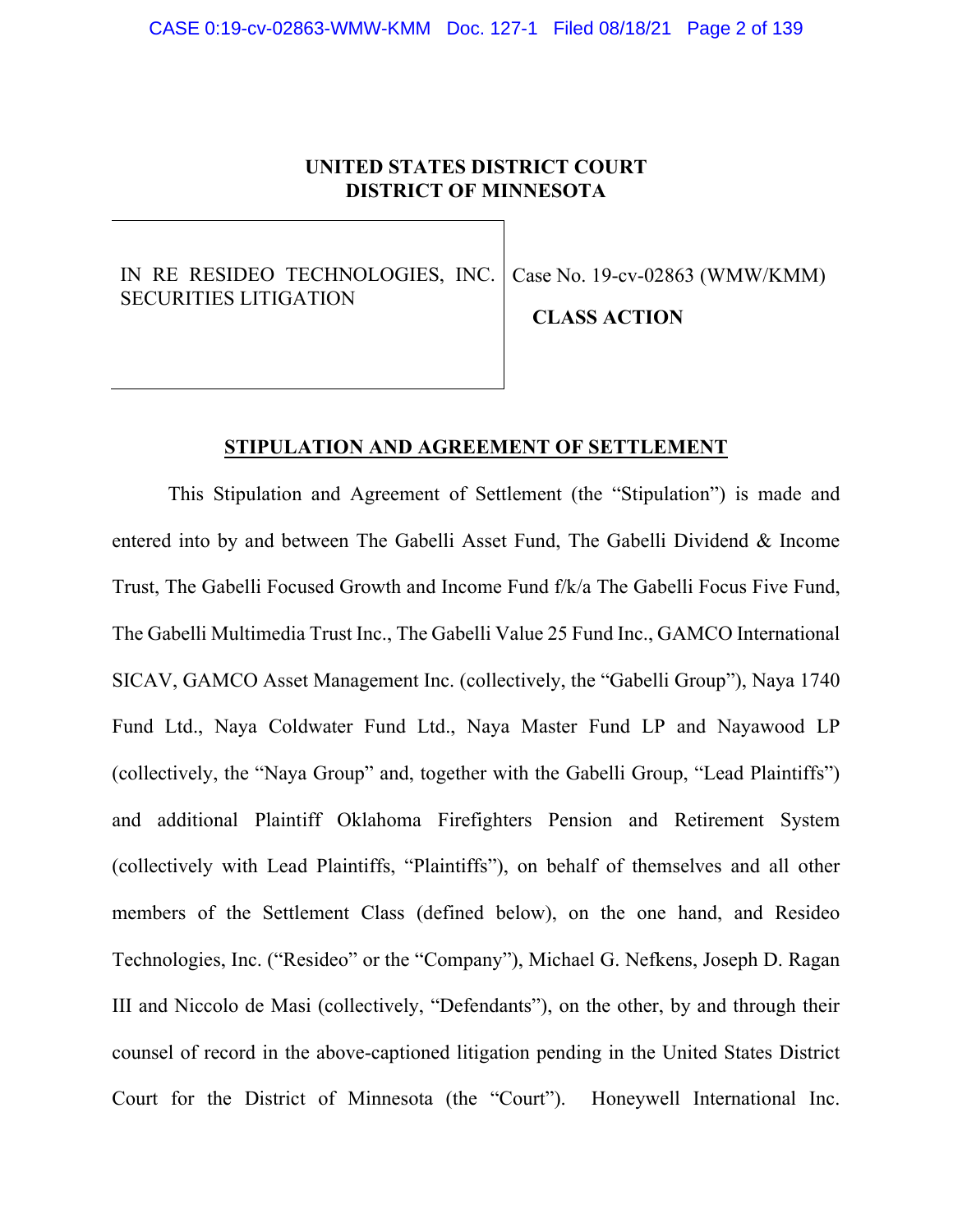("Honeywell") is a settling party solely for purposes of  $\P$  $K$ , 4, 5, 7, 16-18, 22, 25 and 28, below. This Stipulation is intended by the Parties (defined below) to fully, finally, and forever resolve, discharge, and settle the Released Claims as against the Released Defendant Parties and the Released Defendants' Claims as against the Released Plaintiff Parties (each of these capitalized terms is defined below), upon and subject to the terms and conditions hereof and subject to the Court's approval.

## **WHEREAS:**

A. All words or terms used herein that are capitalized shall have the meanings ascribed to those words or terms herein and in ¶ 1 hereof entitled "Definitions."

B. On November 8, 2019, a securities class action complaint was filed in the Court, styled *St. Clair County Employees' Retirement System v. Resideo Technologies, Inc., et al.*, No. 0:19-cv-02863. The case was assigned to Judge Wilhelmina M. Wright and referred to Magistrate Judge Katherine M. Menendez on the same day. The following related cases were then filed: *Hollywood Firefighters' Pension Fund v. Resideo Technologies, Inc., et al.*, No. 19-cv-02889; *Frampton Living Trust v. Resideo Technologies, Inc., et al.*, No. 19-cv-03133; and *Gabelli Asset Fund v. Resideo Technologies, Inc., et al.*, No. 20-cv-00094.

C. By Order dated January 27, 2020, the Court, *inter alia*, consolidated the *St. Clair* action and related actions; ordered that the case be re-captioned as *In re Resideo Technologies, Inc. Securities Litigation*, Civil Action No. 19-cv-2863-WMW/KMM (the "Action"); appointed the Gabelli Group and the Naya Group as Lead Plaintiffs; and appointed Entwistle & Cappucci LLP and Labaton Sucharow LLP as co-lead counsel ("Co-

- 2 -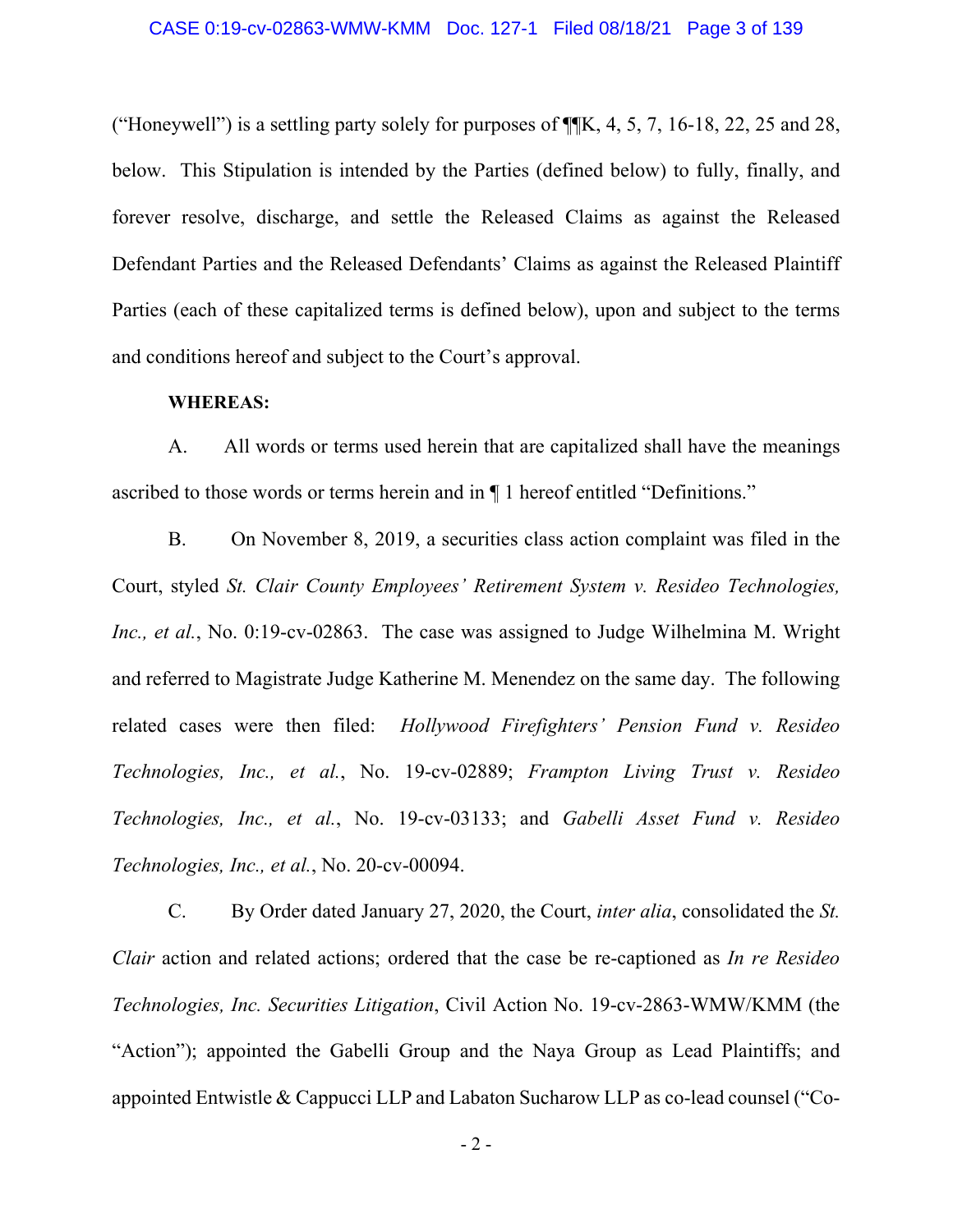#### CASE 0:19-cv-02863-WMW-KMM Doc. 127-1 Filed 08/18/21 Page 4 of 139

Lead Counsel"). The Order also appointed Oklahoma Firefighters Pension and Retirement System as an additional class representative and Robbins Geller Rudman & Dowd LLP as additional counsel, as well as Chestnut Cambronne PA as Liaison Counsel.

D. On April 10, 2020, Plaintiffs filed the operative Consolidated Amended Complaint for Violations of the Federal Securities Laws (the "Complaint") asserting claims against all Defendants under Section 10(b) of the Securities Exchange Act of 1934 (the "Exchange Act") and Rule 10b-5 promulgated thereunder, and against Michael G. Nefkens, Joseph D. Ragan III and Niccolo de Masi (the "Individual Defendants") under Section 20(a) of the Exchange Act. Plaintiffs asserted such claims on behalf of a class of investors who purchased or otherwise acquired the common stock of Resideo on the secondary market during the period from October 29, 2018 through November 6, 2019, inclusive. Among other things, the Complaint alleges materially false and misleading statements and omissions in connection with the operations, financial condition, resources and product lines of Resideo following a transaction by Honeywell, completed on October 29, 2018, whereby Honeywell combined certain unrelated business units and products and "spun" them off to create Resideo.

E. On July 10, 2020, Defendants filed a motion to dismiss the Complaint, which Plaintiffs opposed on October 9, 2020. On November 9, 2020, Defendants filed a reply brief in further support of their motion to dismiss. Oral argument on Defendants' motion to dismiss the Complaint was held on December 1, 2020. On March 30, 2021, the Court entered its Opinion and Order denying Defendants' motion to dismiss in its entirety

- 3 -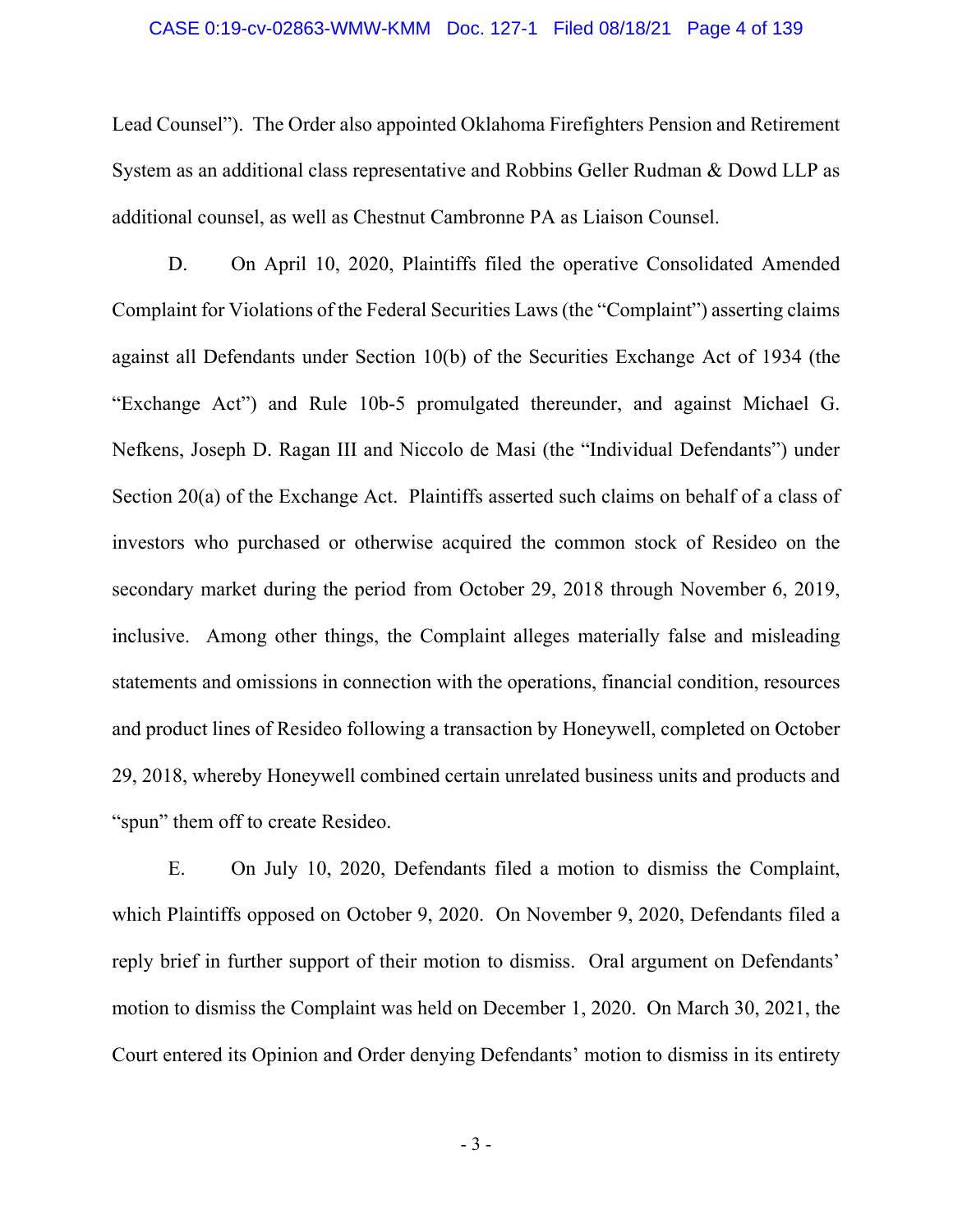#### CASE 0:19-cv-02863-WMW-KMM Doc. 127-1 Filed 08/18/21 Page 5 of 139

(the "MTD Opinion"). Discovery in the Action commenced promptly after the Court issued the MTD Opinion and has been ongoing.

F. On April 13, 2021, Defendants filed their Answer to the Complaint.

G. On May 18, 2021, the Court conducted the initial pretrial conference, and on May 25, 2021, the Court issued a pretrial scheduling order setting litigation deadlines for amended pleadings, close of fact and expert discovery, and class certification discovery and briefing.

H. The Parties began to explore the possibility of a settlement in January, 2021 and agreed to engage in mediation. The Parties subsequently retained the Honorable Layn R. Phillips (Ret.) (the "Mediator") to act as mediator in the Action. On February 25, 2021, Co-Lead Counsel and Defendants' Counsel (defined below) participated in a full-day mediation session before the Mediator. In advance of that session, the Parties provided detailed mediation statements and exhibits to the Mediator, which addressed issues of both liability and damages. While these discussions narrowed the differences between Lead Plaintiffs and Defendants, a resolution was not reached on that day. Following extensive arm's-length negotiations over the next five months, the Parties were able to reach an agreement in principle to settle the Action for \$55,000,000, which was memorialized in a term sheet executed and finalized on July 30, 2021, subject to the execution of a definitive and customary stipulation and agreement of settlement and related papers. This Stipulation (together with the exhibits hereto) constitutes the final and binding agreement between the Parties.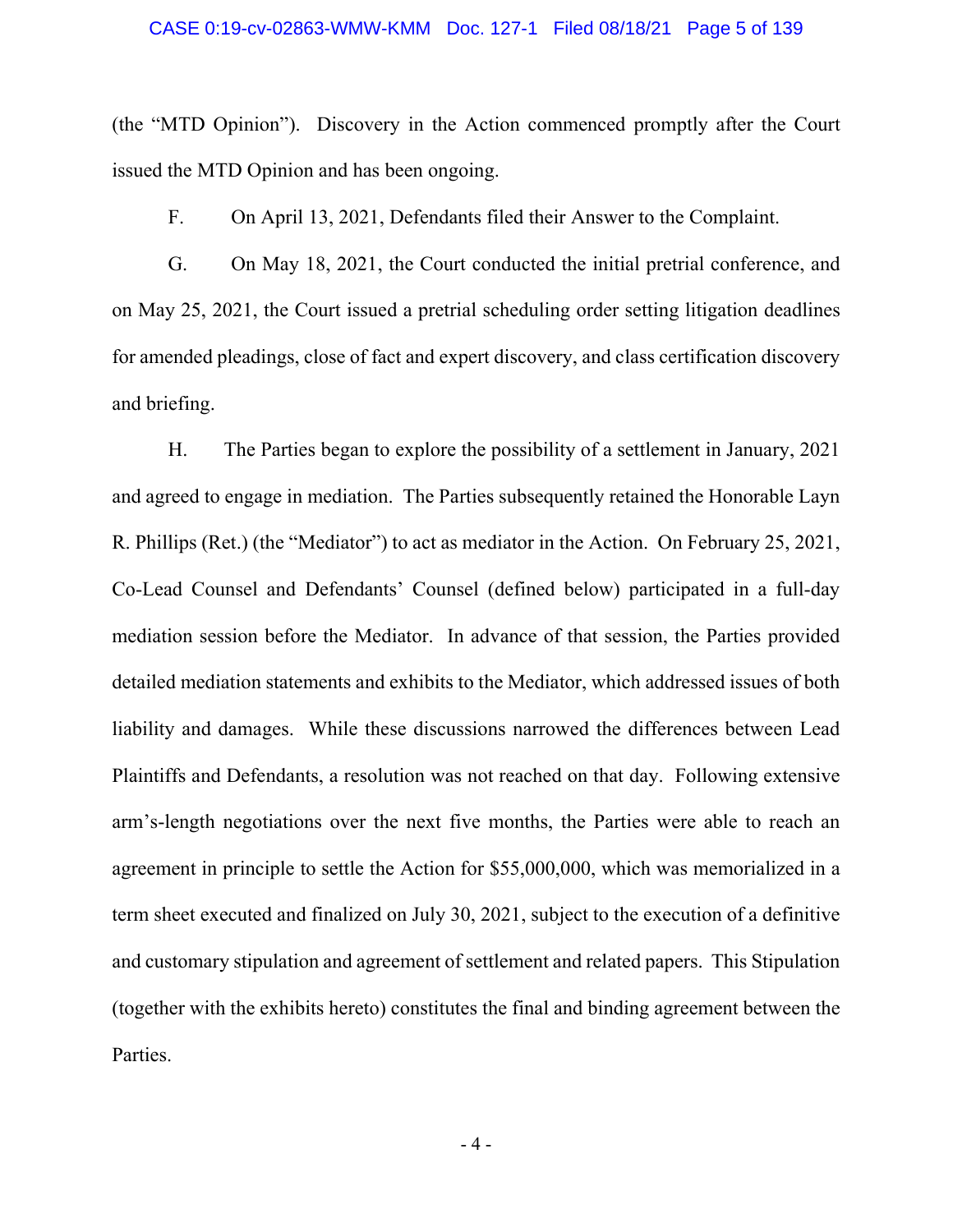## CASE 0:19-cv-02863-WMW-KMM Doc. 127-1 Filed 08/18/21 Page 6 of 139

I. Lead Plaintiffs, through Co-Lead Counsel, state that they have conducted a thorough investigation relating to the claims, defenses, and underlying events and transactions that are the subject of the Action. This process included analyzing: (i) documents filed publicly by the Company with the U.S. Securities and Exchange Commission ("SEC"); (ii) publicly available information, including press releases, news articles, and other public statements issued by or concerning the Company and Defendants; (iii) research reports issued by financial analysts concerning the Company; (iv) other publicly available information and data concerning the Company; (v) relevant documents amongst approximately 167,000 that were produced, comprised of 1,052,216 pages, produced by Defendants during discovery, which consisted of documents previously produced by Resideo to the SEC concerning the spin-off from Honeywell and emails of the Individual Defendants; and (vi) the applicable law governing the claims and potential defenses. Co-Lead Counsel identified and interviewed numerous former Resideo employees and other persons with relevant knowledge of the underlying allegations, 15 of whom have provided information as confidential witnesses, and one of whom provided Co-Lead Counsel with 56,835 pages of internal Resideo company documents. Co-Lead Counsel also consulted with experts on damages and loss causation issues.

J. Lead Plaintiffs believe that the claims and allegations in the Action have merit and that the information developed to date supports the claims and allegations asserted. However, Lead Plaintiffs and Co-Lead Counsel have taken into account the uncertain outcome and the risk of any litigation, especially in complex actions such as the Action, as well as the difficulties and delays inherent in such litigation. Co-Lead Counsel

- 5 -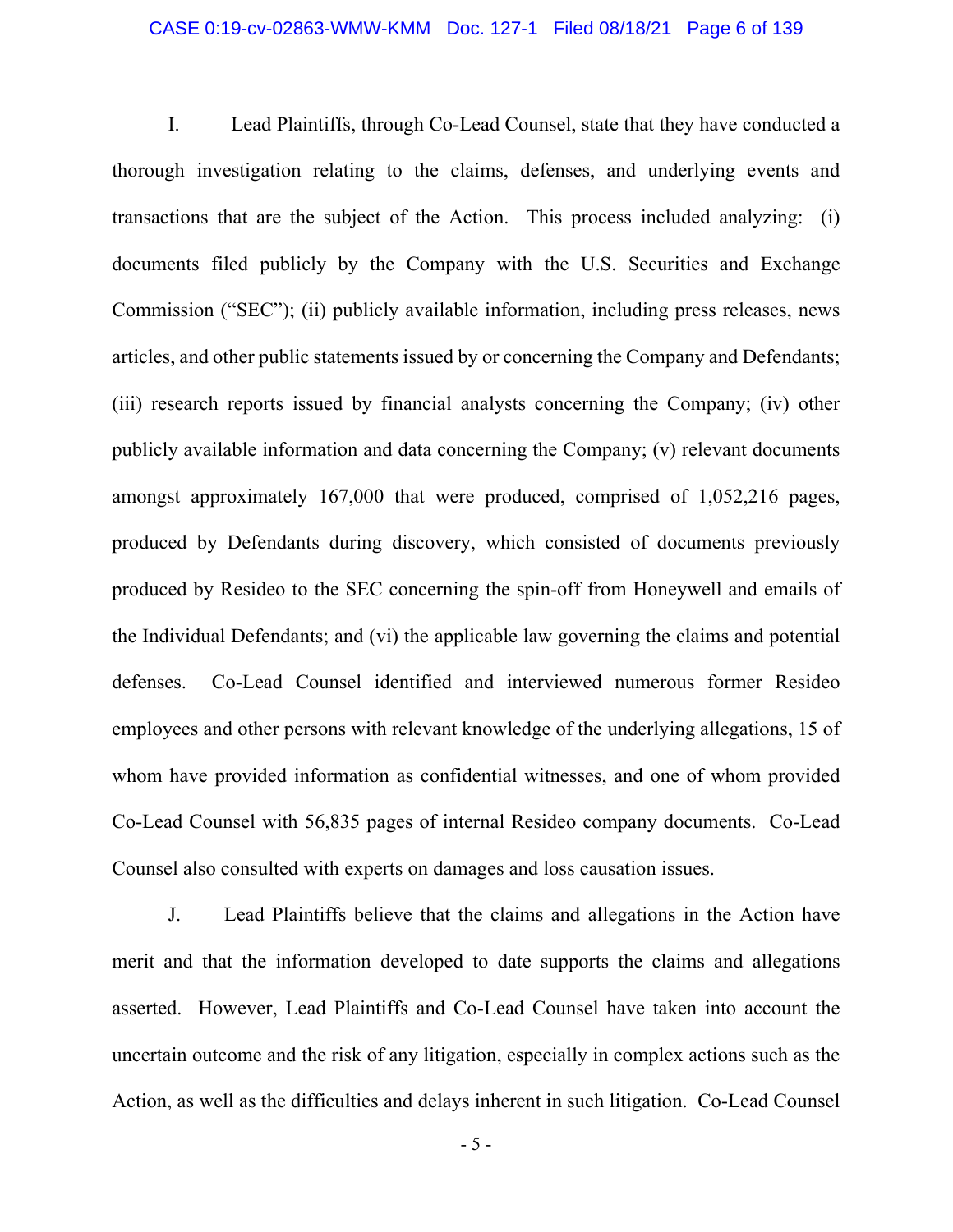## CASE 0:19-cv-02863-WMW-KMM Doc. 127-1 Filed 08/18/21 Page 7 of 139

also are mindful of the inherent problems of proof and the defenses to the claims alleged in the Action. Based upon their investigation, prosecution, and mediation of the case, Lead Plaintiffs and Co-Lead Counsel have concluded that the terms and conditions of this Stipulation are fair, reasonable and adequate to Plaintiffs and the other members of the Settlement Class, and in their best interests. Based on Lead Plaintiffs' direct oversight of the prosecution of this matter, and with the advice of their counsel, Lead Plaintiffs have agreed to settle, release and dismiss with prejudice all claims asserted in the Action pursuant to the terms and provisions of this Stipulation, after considering, among other things: (i) the substantial financial benefit that Plaintiffs and the other members of the Settlement Class will receive under the proposed Settlement; and (ii) the significant risks and costs of continued litigation and trial.

K. Defendants and Honeywell have denied and continue to deny any wrongdoing or that they have committed any act or omission giving rise to any liability or violation of law, including the U.S. securities laws. Each Defendant and Honeywell has expressly denied and continues to deny all allegations of wrongdoing or liability arising out of any of the conduct, statements, acts or omissions alleged, or that could have been alleged, in the Action, including, but not limited to, all contentions concerning the business, conduct and public statements of Defendants and Honeywell, as well as contentions that any such conduct or events constitute wrongdoing or give rise to legal liability. Defendants and Honeywell also have denied and continue to deny, *inter alia*, the allegations that Plaintiffs or Settlement Class Members have suffered damages or were otherwise harmed in any way by any of the Defendants or Honeywell or by the conduct alleged in the Action.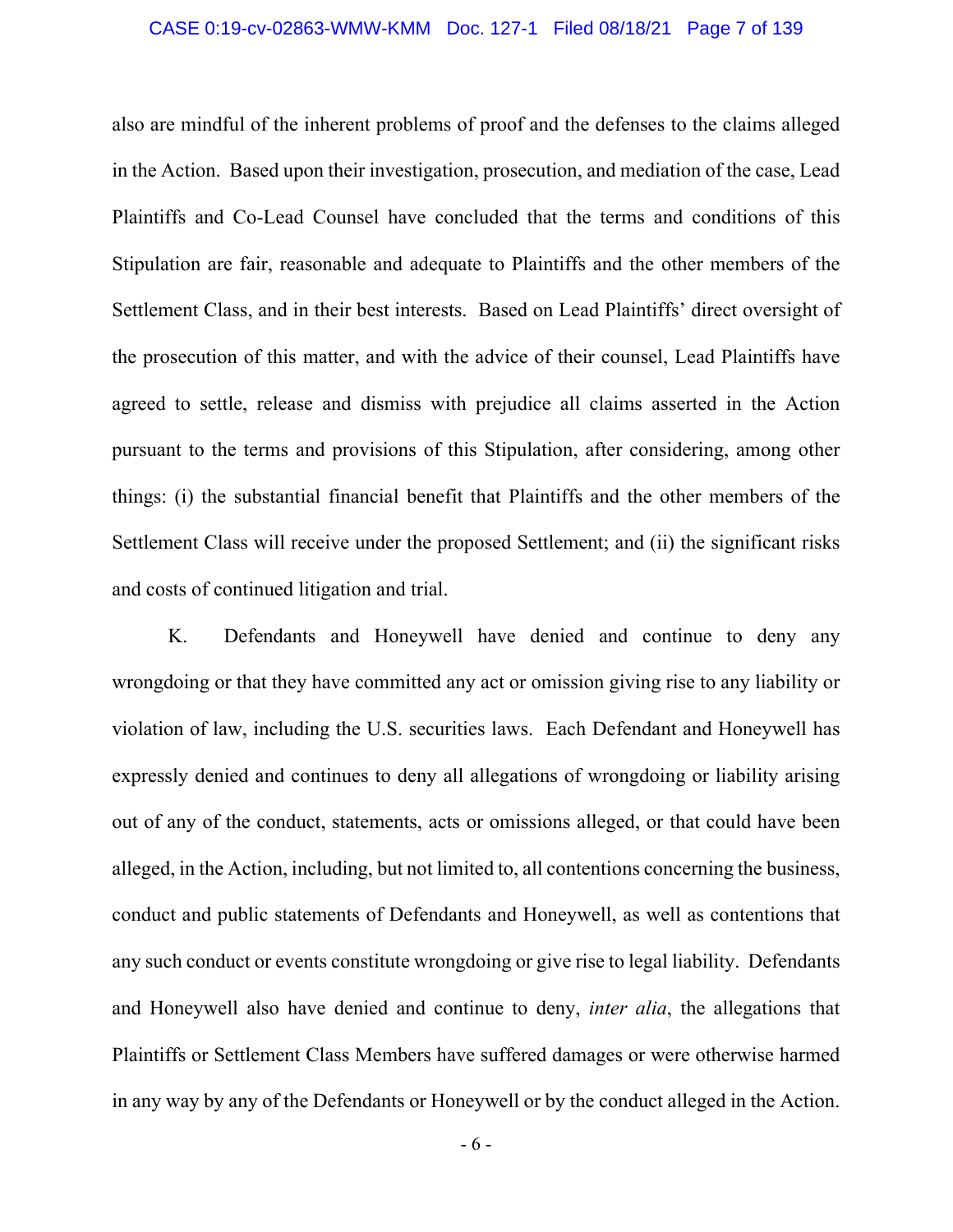#### CASE 0:19-cv-02863-WMW-KMM Doc. 127-1 Filed 08/18/21 Page 8 of 139

Defendants and Honeywell further have asserted and continue to assert that, at all times, they acted in good faith and in a manner they reasonably believed to be in accordance with applicable rules, regulations, and laws. Nonetheless, Defendants and Honeywell have determined that it is desirable and beneficial to them that the Action be settled in the manner and upon the terms and conditions set forth in this Stipulation to avoid the further expense, inconvenience, and burden of the Action, the distraction and diversion of personnel and resources, and to obtain the conclusive and final dismissal with prejudice and/or release of the Action, as to them, and the Released Claims. Defendants and Honeywell state that they are entering into this Stipulation solely in order to eliminate the burden, expense, uncertainty, and risk of further litigation, and to avoid the business disruptions associated therewith.

**NOW THEREFORE**, without any concession by Lead Plaintiffs that the Action lacks merit, and without any concession by the Defendants of any liability or wrongdoing or lack of merit in their defenses, it is hereby **STIPULATED AND AGREED**, by and among the parties to this Stipulation, through their respective attorneys, subject to approval by the Court pursuant to Rule 23(e) of the Federal Rules of Civil Procedure and the Private Securities Litigation Reform Act of 1995 ("PSLRA"), that, in consideration of the benefits flowing to the parties hereto, all Released Claims and all Released Defendants' Claims, as against all Released Parties, shall be fully, finally, and forever compromised, settled, released, discharged, and dismissed with prejudice, and without costs, upon and subject to the following terms and conditions: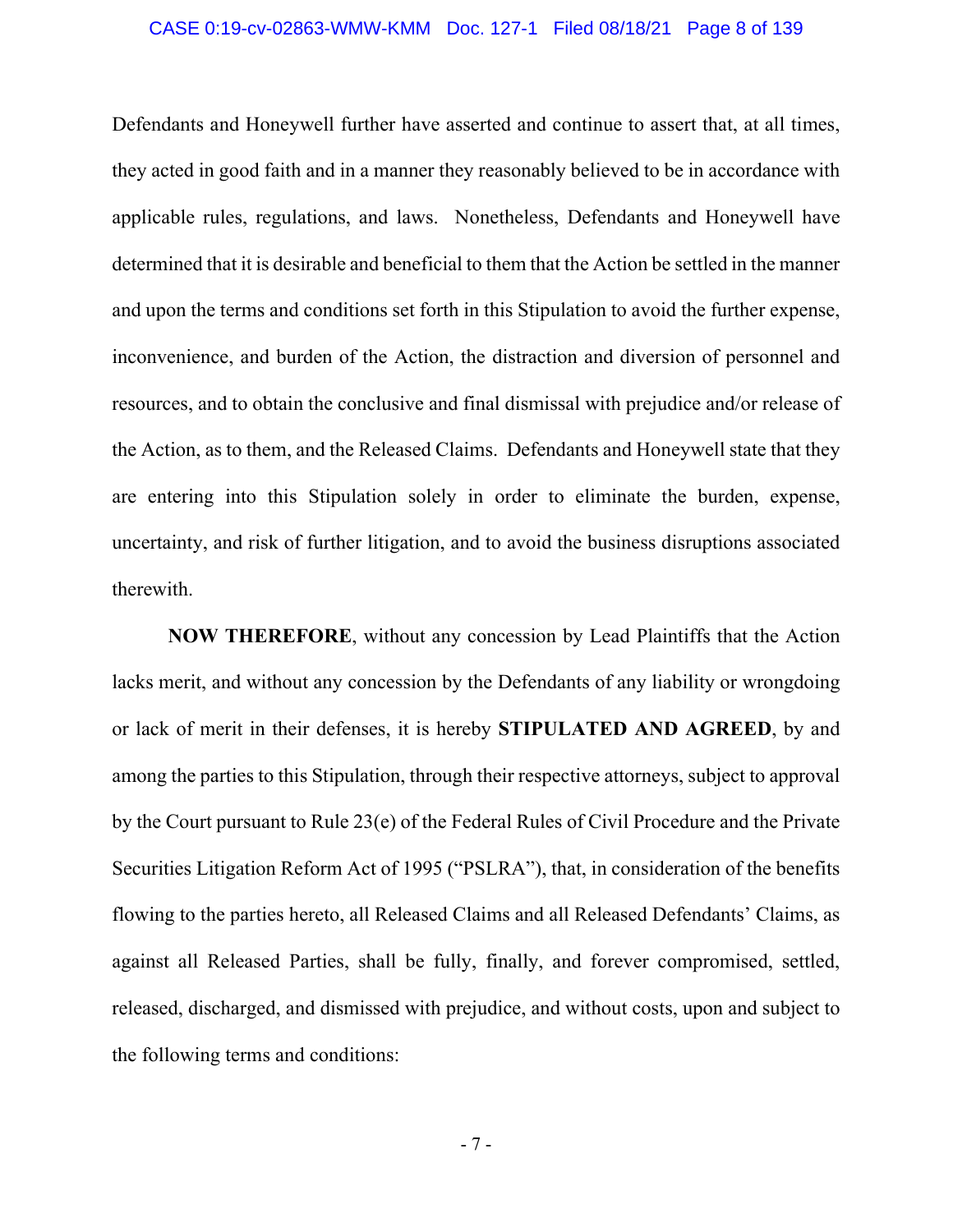### **DEFINITIONS**

1. As used in this Stipulation, the following terms shall have the meanings set forth below. In the event of any inconsistency between any definition set forth below and any definition in any other document related to the Settlement, the definition set forth below shall control.

(a) "Action" means the civil action captioned *In re Resideo Technologies, Inc. Securities Litigation*, Case No.1:19-cv-02863 (WMW/KMM), pending in the United States District Court for the District of Minnesota before the Honorable Wilhelmina M. Wright.

(b) "Alternative Judgment" means a form of final judgment that may be entered by the Court but in a form other than the form of Judgment provided for in this Stipulation and where none of the Parties hereto elects to terminate this Settlement by reason of such variance.

(c) "Authorized Claimant" means a Settlement Class Member who submits a valid Claim Form to the Claims Administrator that is accepted by the Court.

(d) "Claims Administrator" means the firm to be retained by Co-Lead Counsel, subject to Court approval, to provide all notices approved by the Court to Settlement Class Members, to process claim forms, and to administer the Settlement.

(e) "Class Period" means the period from October 15, 2018 through November 6, 2019, inclusive.

(f) "Co-Lead Counsel" means Entwistle & Cappucci LLP and Labaton Sucharow LLP.

- 8 -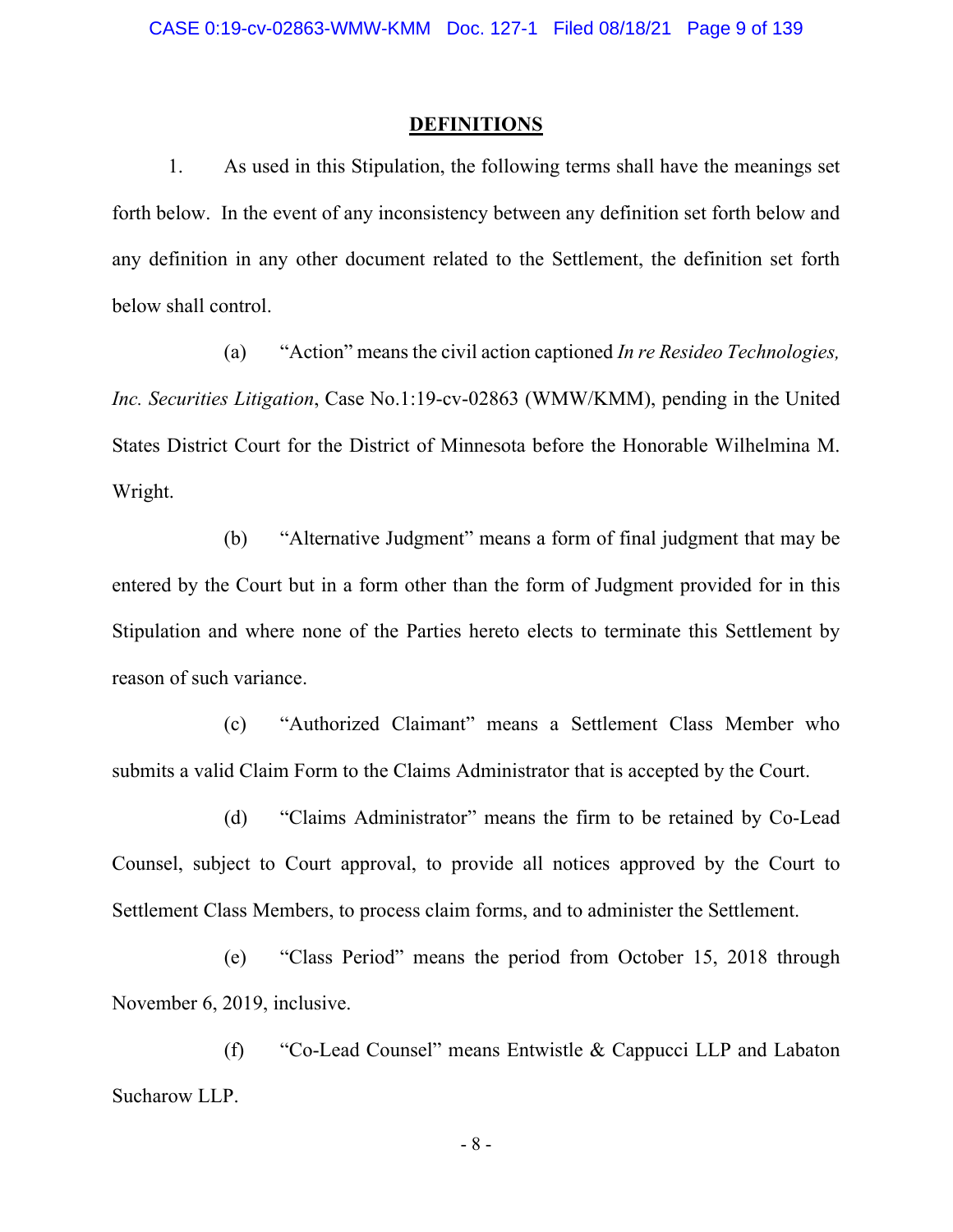(g) "Court" means the United States District Court for the District of Minnesota.

(h) "Defendants" means Resideo Technologies, Inc., Michael G. Nefkens, Joseph D. Ragan III and Niccolo de Masi.

(i) "Defendants' Counsel" means the law firms of Willkie Farr & Gallagher LLP and Blackwell Burke P.A.

(j) "Effective Date" means the date upon which the Settlement shall have become effective, as set forth in ¶ 38 below.

(k) "Escrow Account" means the separate escrow account that is established at a national banking institution to receive the Settlement Amount for the benefit of the Settlement Class pursuant to this Stipulation and subject to the jurisdiction of the Court.

(l) "Escrow Agent" means Entwistle & Cappucci LLP and Labaton Sucharow LLP, and their respective successor(s).

(m) "Fee and Expense Application" means Co-Lead Counsel's application, on behalf of Plaintiffs' Counsel (defined below) and any other attorneys with the consent of Co-Lead Counsel, for an award of attorneys' fees and payment of litigation expenses incurred in prosecuting the case, including any award to Plaintiffs pursuant to 15 U.S.C.  $\S$  78u-4(a)(4) of the PSLRA.

(n) "Final," with respect to a court order, including the proposed Judgment or Alternative Judgment, means the later of: (i) if there is an appeal from a court order, the date of final affirmance on appeal and the expiration of the time for any further

- 9 -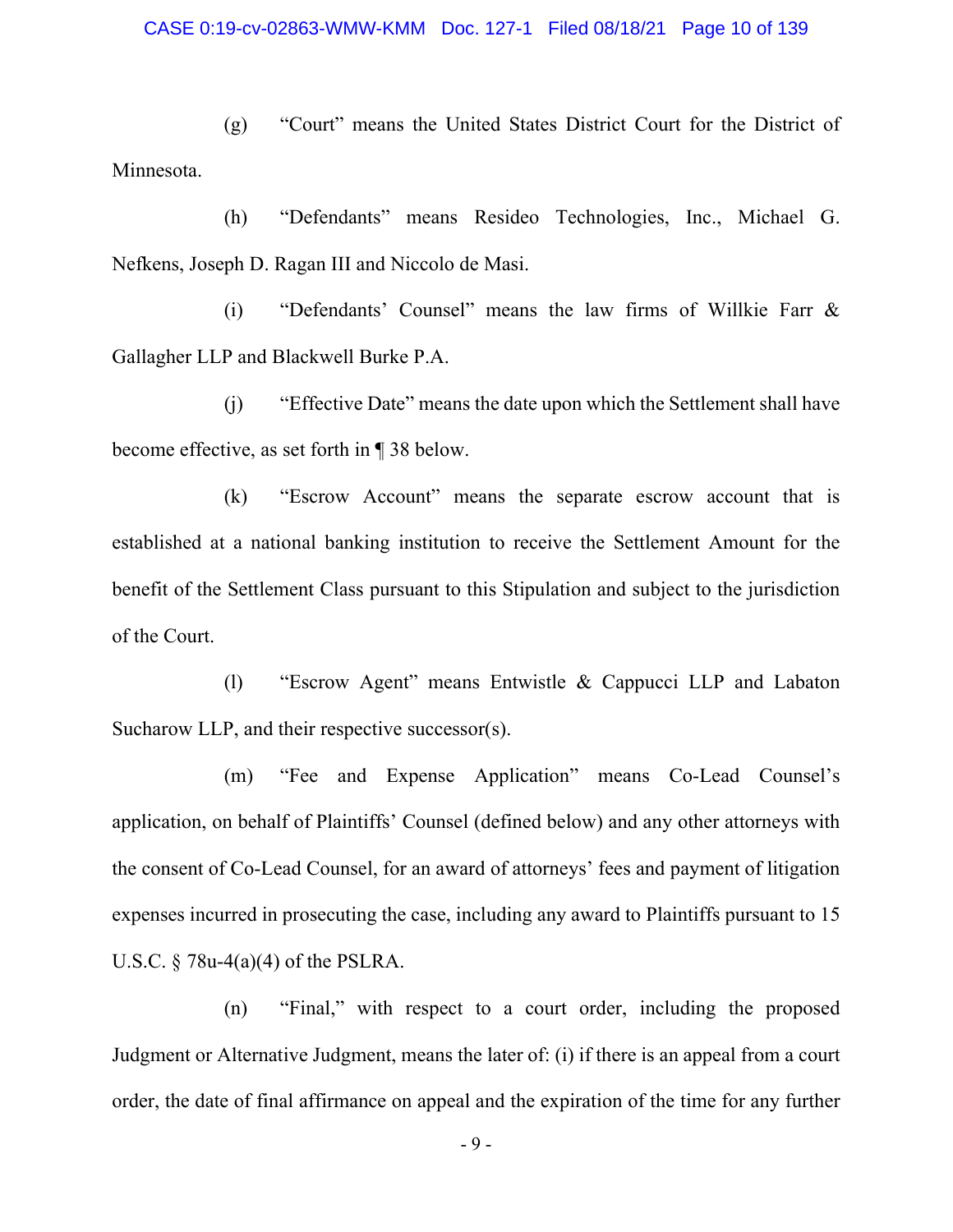judicial review whether by appeal, reconsideration, or a petition for a *writ of certiorari* and, if *certiorari* is granted, the date of final affirmance of the order following review pursuant to the grant; (ii) the date of final dismissal of any appeal from the order or the final dismissal of any proceeding on *certiorari* to review the order; (iii) the expiration of the time to file a motion to alter or amend the Judgment or Alternative Judgment under Federal Rule of Civil Procedure 59(e); (iv) if there is a motion to alter or amend the Judgment or Alternative Judgment under Federal Rule of Civil Procedure 59(e), the determination of that motion, and the resolution of any appeal of that determination in accordance with subparagraphs (i), (ii), or (v) of this Paragraph; or (v) the expiration of the time for the filing or noticing of any appeal or petition for *certiorari* from the order (or, if the date for taking an appeal or seeking review of the order shall be extended beyond this time by order of the issuing court, by operation of law or otherwise, or if such extension is requested, the date of expiration of any extension if any appeal or review is not sought), without any such filing or noticing being made. However, any appeal or proceeding seeking subsequent judicial review pertaining solely to the Plan of Allocation, or to the Court's award of attorneys' fees or expenses to Co-Lead Counsel, shall not in any way delay or affect the time set forth above for the Judgment or Alternative Judgment to become Final or otherwise preclude the Judgment or Alternative Judgment from becoming Final.

- (o) "Honeywell" means Honeywell International Inc. [1](#page-10-0)
- (p) "Honeywell's Counsel" means Kirkland & Ellis LLP.

<span id="page-10-0"></span><sup>&</sup>lt;sup>1</sup> Honeywell is not a Party to the Action or this Stipulation except solely for the purposes of Paragraphs K, 4, 5, 7, 16-18, 22, 25 and 28.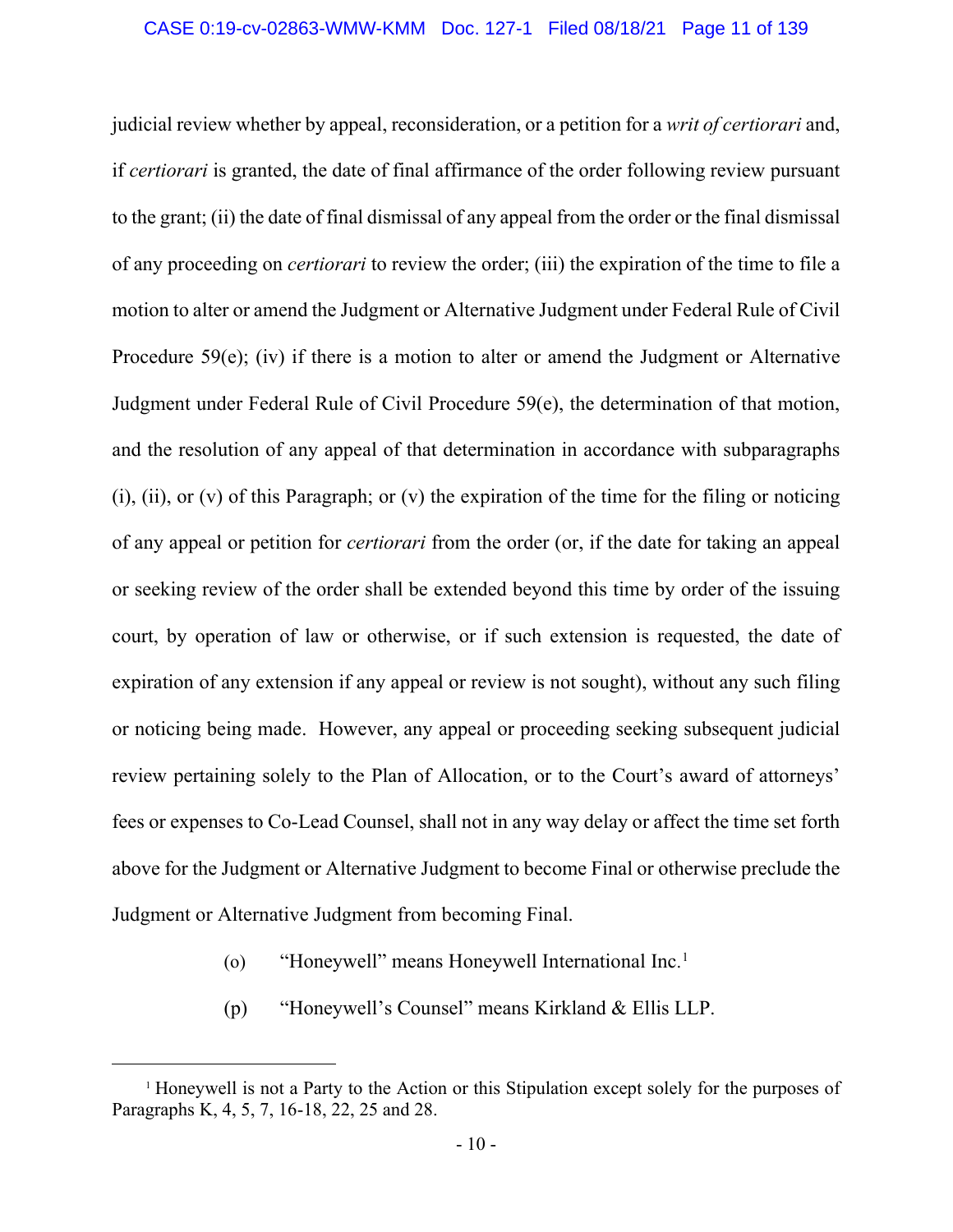#### CASE 0:19-cv-02863-WMW-KMM Doc. 127-1 Filed 08/18/21 Page 12 of 139

(q) "Individual Defendants" means Michael G. Nefkens, Joseph D. Ragan III and Niccolo de Masi.

(r) "Judgment" means the proposed judgment to be entered by the Court approving the Settlement, substantially in the form attached hereto as Exhibit B.

(s) "Immediate Family" means children, stepchildren, parents, stepparents, spouses, siblings, mothers-in-law, fathers-in-law, sons-in-law, daughters-inlaw, brothers-in-law, and sisters-in-law. As used in this paragraph, "spouse" shall mean a husband, a wife, or a partner in a state-recognized domestic relationship or civil union.

(t) "Lead Plaintiffs" means The Gabelli Asset Fund, The Gabelli Dividend & Income Trust, The Gabelli Focus Five Fund, The Gabelli Multimedia Trust Inc., The Gabelli Value 25 Fund Inc., GAMCO International SICAV, GAMCO Asset Management Inc., Naya 1740 Fund Ltd., Naya Coldwater Fund Ltd., Naya Master Fund LP and Nayawood LP.

(u) "Liaison Counsel" means Chestnut Cambronne PA.

(v) "Mediator" means the Honorable Layn R. Phillips (Ret.).

(w) "Net Settlement Fund" means the Settlement Fund less: (i) Courtawarded attorneys' fees and expenses; (ii) Notice and Administration Expenses; (iii) Taxes; and (iv) any other fees and expenses approved by the Court.

(x) "Notice" means the long-form Notice of Pendency and Proposed Settlement of Class Action and Motion for Attorneys' Fees and Expenses to be sent to Settlement Class Members, which, subject to approval of the Court, shall be substantially in the form attached hereto as Exhibit A-1.

- 11 -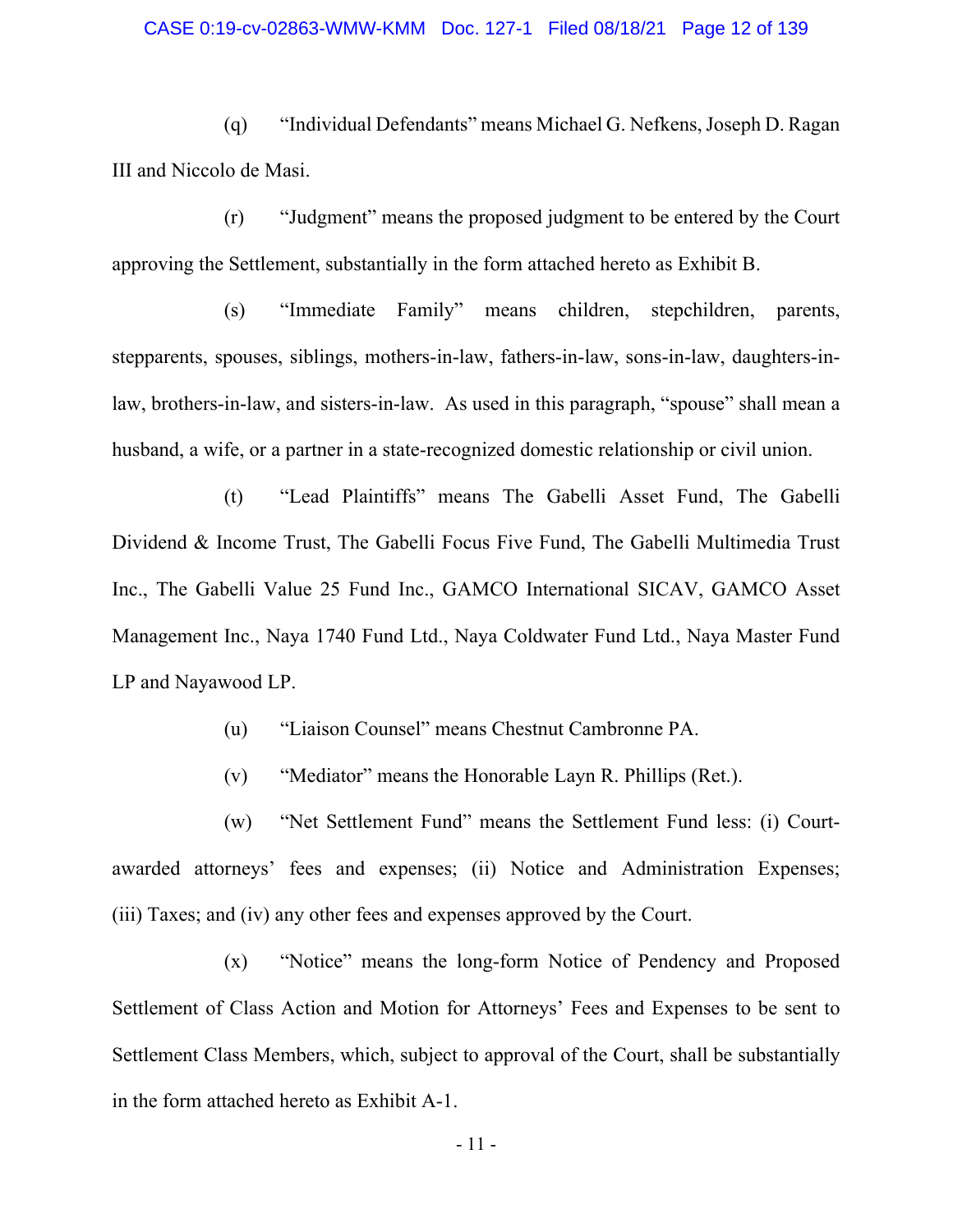#### CASE 0:19-cv-02863-WMW-KMM Doc. 127-1 Filed 08/18/21 Page 13 of 139

(y) "Notice and Administration Expenses" means all costs, fees, and expenses incurred in connection with providing notice to the Settlement Class and the administration of the Settlement, including but not limited to: (i) providing notice of the proposed Settlement by mail, publication, and other means to Settlement Class Members; (ii) receiving and reviewing claims; (iii) applying the Plan of Allocation; (iv) communicating with Persons regarding the proposed Settlement and claims administration process; (v) distributing the proceeds of the Settlement; and (vi) fees related to the Escrow Account and investment of the Settlement Fund.

(z) "Party" and "Parties" means, individually and collectively, The Gabelli Asset Fund, The Gabelli Dividend & Income Trust, The Gabelli Focused Growth and Income Fund f/k/a The Gabelli Focus Five Fund, The Gabelli Multimedia Trust Inc., The Gabelli Value 25 Fund Inc., GAMCO International SICAV, GAMCO Asset Management Inc., Naya 1740 Fund Ltd., Naya Coldwater Fund Ltd., Naya Master Fund LP, Nayawood LP, Oklahoma Firefighters Pension and Retirement System, Resideo Technologies, Inc., Michael G. Nefkens, Joseph D. Ragan III and Niccolo de Masi.

(aa) "Person(s)" means any individual, corporation (including all divisions and subsidiaries), general or limited partnership, association, joint stock company, joint venture, limited liability company, professional corporation, estate, legal representative, trust, unincorporated association, government or any political subdivision or agency thereof, and any other business or legal entity.

(bb) "Plaintiffs' Counsel" means Entwistle & Cappucci LLP, Labaton Sucharow LLP, Robbins Geller Rudman & Dowd LLP, and Chestnut Cambronne PA..

- 12 -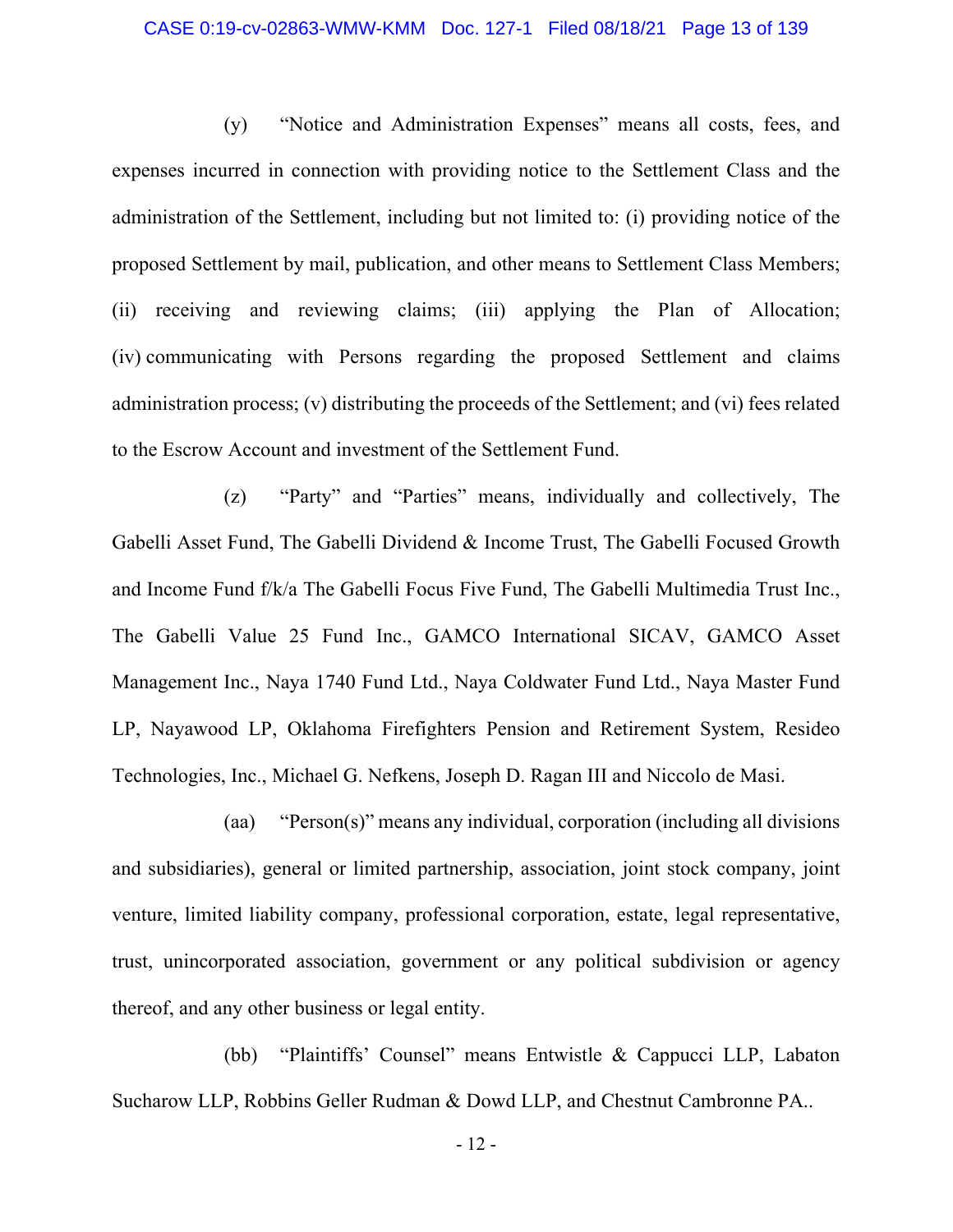#### CASE 0:19-cv-02863-WMW-KMM Doc. 127-1 Filed 08/18/21 Page 14 of 139

(cc) "Plan of Allocation" means the proposed Plan of Allocation governing the distribution of the Net Settlement Fund, which, subject to the approval of the Court, shall be substantially in the form described in the Notice.

(dd) "Preliminary Approval Order" means the proposed Order Granting Preliminary Approval of Class Action Settlement, which, subject to the approval of the Court, shall be substantially in the form attached hereto as Exhibit A.

(ee) "Proof of Claim" or "Claim Form" means the Proof of Claim and Release form for submitting a claim, which, subject to approval of the Court, shall be substantially in the form attached hereto as Exhibit A-2.

(ff) "PSLRA" means the Private Securities Litigation Reform Act of 1995, 15 U.S.C. § 78u-4, as amended.

(gg) "Released Claims" means all claims, rights, or causes of action or liabilities of any nature whatsoever, whether known or Unknown Claims (defined below), whether arising under federal, state, local, statutory, common, or foreign law, that (a) were set forth, alleged, or referred to in the Complaint or any other complaint filed by any member of the Settlement Class prior to the consolidation of the Action, or (b) could have been asserted in the Action or in any forum, domestic or foreign, by Plaintiffs or any other member of the Settlement Class arising out of, based upon, or relating in any way to both (i) the purchase, acquisition, sale, or holding of Resideo common stock during the Class Period; and (ii) any of the allegations, transactions, acts, facts, statements, representations, or omissions involved, set forth, alleged, or referred to in the Complaint or any other complaint filed by any member of the Settlement Class prior to the consolidation of the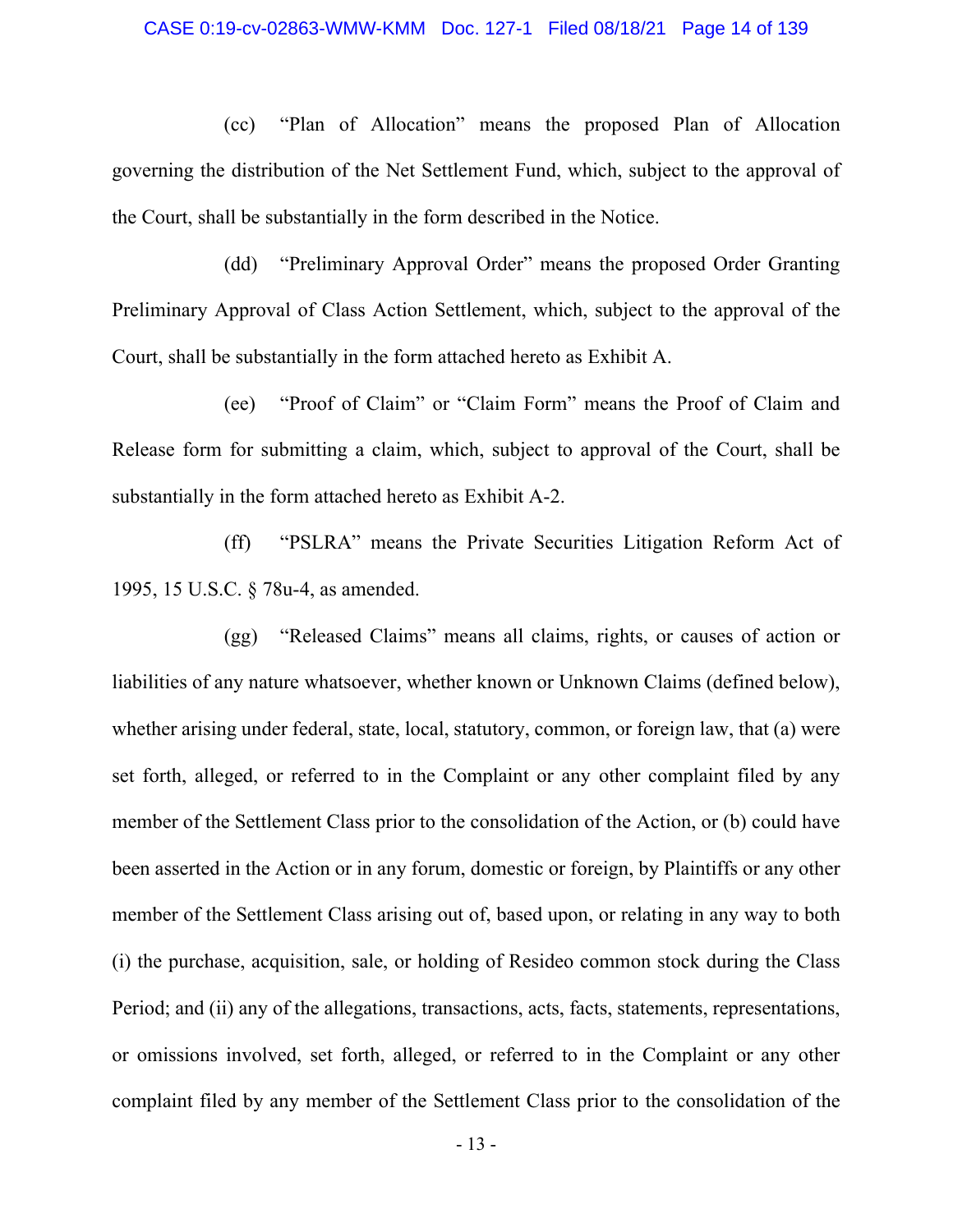#### CASE 0:19-cv-02863-WMW-KMM Doc. 127-1 Filed 08/18/21 Page 15 of 139

Action, including, for the avoidance of doubt, any alleged untrue statement of a material fact or omission or alleged omission to state a material fact required to be stated therein or necessary to make the statements therein not misleading made by Honeywell or Resideo in connection with the spin-off of Resideo from Honeywell. For the avoidance of doubt, Released Claims do not include: (i) claims to enforce the Settlement; (ii) claims by any governmental entity, if any, that arise out of the events at issue in the Action; and (iii) claims in *Bud & Sue Frashier Family Trust U/A DTD 05/05/98, Derivatively on Behalf of Resideo Technologies, Inc. v. Fradin, et al.*, C.A. No. 2021-0556 PAF (Del. Ch.); *In re Resideo Technologies, Inc. Derivative Litigation*, Lead Case No. 20-cv-915-LPS (D. Del.).

(hh) "Released Defendant Parties" means Defendants, Defendants' Counsel, Honeywell, Honeywell's Counsel, and each of their respective past or present direct or indirect subsidiaries, parents, affiliates, divisions, principals, successors, and predecessors, assigns, officers, directors, shareholders, trustees, partners, members, agents, fiduciaries, contractors, auditors, accountants, executors, administrators, representatives, estates, estate managers, advisors, bankers, consultants, experts, employees, attorneys, insurers, indemnifiers, reinsurers, general or limited partners or partnerships, limited liability companies; and the Immediate Family, representatives, and heirs of the Individual Defendants, as well as any trust of which any Individual Defendant is the settlor or which is for the benefit of any of their Immediate Family; any firm, trust, corporation, or entity in which any Defendant or Honeywell has a controlling interest; and any of the legal representatives, heirs, successors in interest, or assigns of Defendants or Honeywell.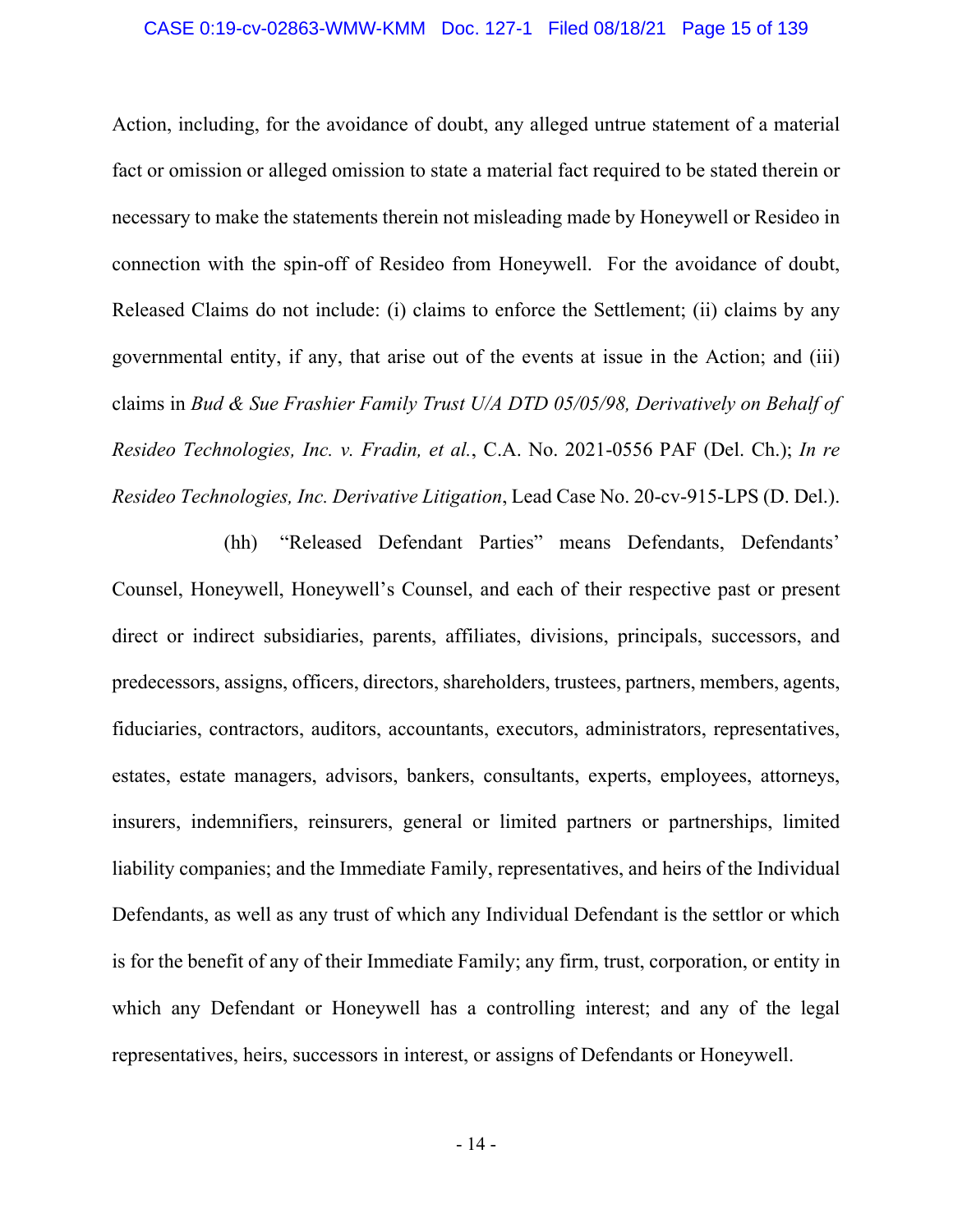#### CASE 0:19-cv-02863-WMW-KMM Doc. 127-1 Filed 08/18/21 Page 16 of 139

(ii) "Released Defendants' Claims" means any and all claims, rights, or causes of action or liabilities of every nature and description, including both known claims and Unknown Claims (as defined below), whether arising under federal, state, local, statutory, common or foreign law, or any other law, that Released Defendant Parties could have asserted against any of the Released Plaintiff Parties or each other, all other members of the Settlement Class, and their counsel that arise out of or relate in any way to the institution, prosecution, or settlement of the claims in the Action, except for claims relating to the enforcement of the Settlement.

(jj) "Released Parties" means the Released Defendant Parties and the Released Plaintiff Parties.

(kk) "Released Plaintiff Parties" means each and every Settlement Class Member, Plaintiffs, Plaintiffs' Counsel, and each of their respective past or present trustees, officers, directors, partners, employees, affiliates, contractors, auditors, principals, agents, attorneys, predecessors, successors, assigns, insurers, parents, subsidiaries, general or limited partners or partnerships, and limited liability companies; and the Immediate Family, representatives, and heirs of any Released Plaintiff Party who is an individual, in their capacities as such, as well as any trust of which any Released Plaintiff Party is the settlor or that is for the benefit of any of their Immediate Family. Released Plaintiff Parties does not include any Person excluded from the definitions of "Settlement Class" or "Settlement Class Member," including any Person who timely and validly seeks exclusion from the Settlement Class.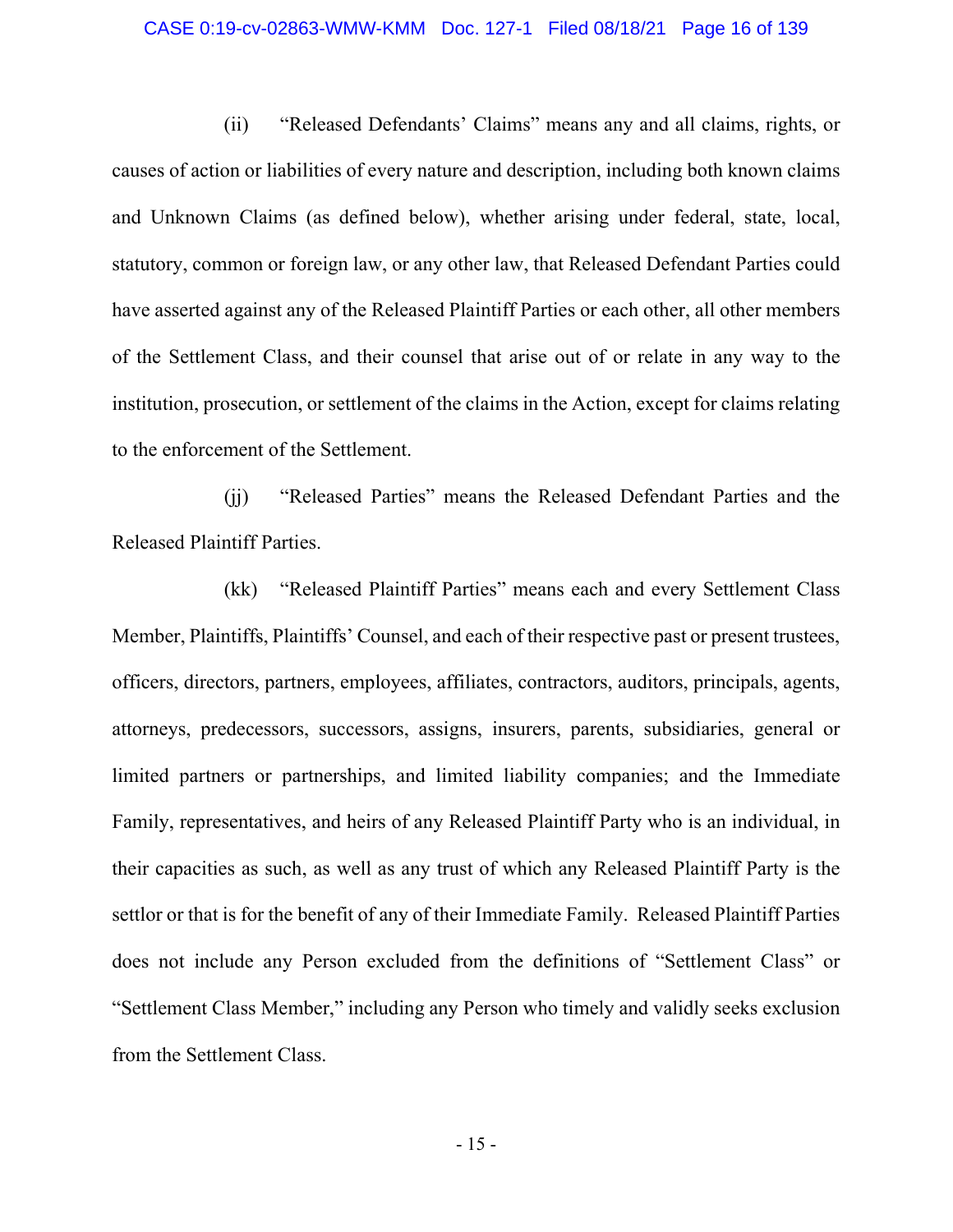#### CASE 0:19-cv-02863-WMW-KMM Doc. 127-1 Filed 08/18/21 Page 17 of 139

(ll) "Settlement" means the resolution of the Action in accordance with the terms and provisions of this Stipulation.

(mm) "Settlement Amount" means the total principal amount of fifty-five million U.S. dollars (\$55,000,000).

(nn) "Settlement Class" or "Settlement Class Member" means all persons and entities who or which purchased or otherwise acquired the common stock of Resideo during the period from October 15, 2018 through November 6, 2019, inclusive, and were damaged thereby. Excluded from the Settlement Class are: (i) Defendants; (ii) Honeywell; (iii) the officers and directors of Defendants and Honeywell during the Class Period; (iv) Immediate Family of the Individual Defendants and of the excluded officers and directors; (v) any entity in which any Defendant, any excluded officer or director, or any member of their Immediate Family has or had a controlling interest; (vi) any affiliates, parents or subsidiaries of the Defendants and Honeywell; (vii) the legal representatives, agents, affiliates, heirs, successors or assigns of any of the foregoing, in their capacities as such; and (viii) those who timely and validly request exclusion from the Settlement Class in accordance with the requirements set forth in the Notice, or who are otherwise excluded by the Court.

(oo) "Settlement Fund" means the Settlement Amount and any interest or income earned thereon.

(pp) "Settlement Hearing" means the hearing to be held by the Court to determine, *inter alia*, whether the proposed Settlement is fair, reasonable, and adequate and should be approved.

- 16 -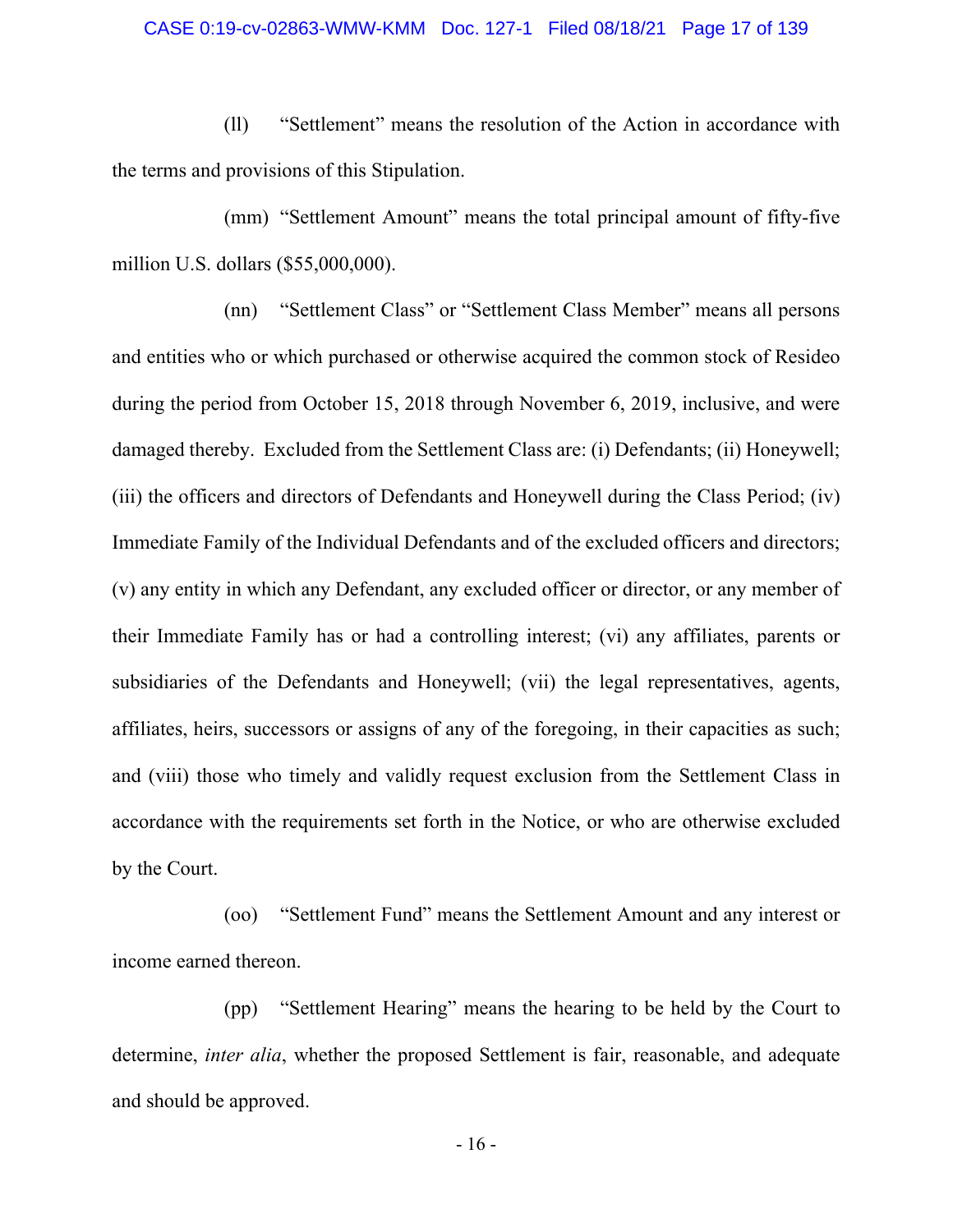(qq) "Stipulation" means this Stipulation and Agreement of Settlement.

(rr) "Summary Notice" means the Summary Notice of Pendency and Proposed Settlement of Class Action and Motion for Attorneys' Fees and Expenses for publication, which, subject to approval of the Court, shall be substantially in the form attached as Exhibit A-3.

(ss) "Taxes" means all federal, state, or local taxes of any kind on any income earned by the Settlement Fund and the expenses and costs incurred in connection with the taxation of the Settlement Fund (including, without limitation, interest, penalties and the reasonable expenses of tax attorneys and accountants).

(tt) "Unknown Claims" means any and all Released Claims that Plaintiffs or any other Settlement Class Member does not know or suspect to exist in his, her, or its favor at the time of the release of the Released Defendant Parties, and any and all Released Defendants' Claims that any Released Defendant Party does not know or suspect to exist in his, her, or its favor at the time of the release of the Released Plaintiff Parties, which if known by him, her, or it might have affected his, her, or its decision(s) with respect to the Settlement, including the decision to object to the terms of the Settlement or to exclude himself, herself, or itself from the Settlement Class. With respect to any and all Released Claims and Released Defendants' Claims, the Parties stipulate and agree that, upon the Effective Date, Plaintiffs and the Released Defendant Parties shall expressly, and each other Settlement Class Member shall be deemed to have, and by operation of the Judgment or Alternative Judgment shall have, to the fullest extent permitted by law, expressly waived and relinquished any and all provisions, rights and benefits conferred by any law of any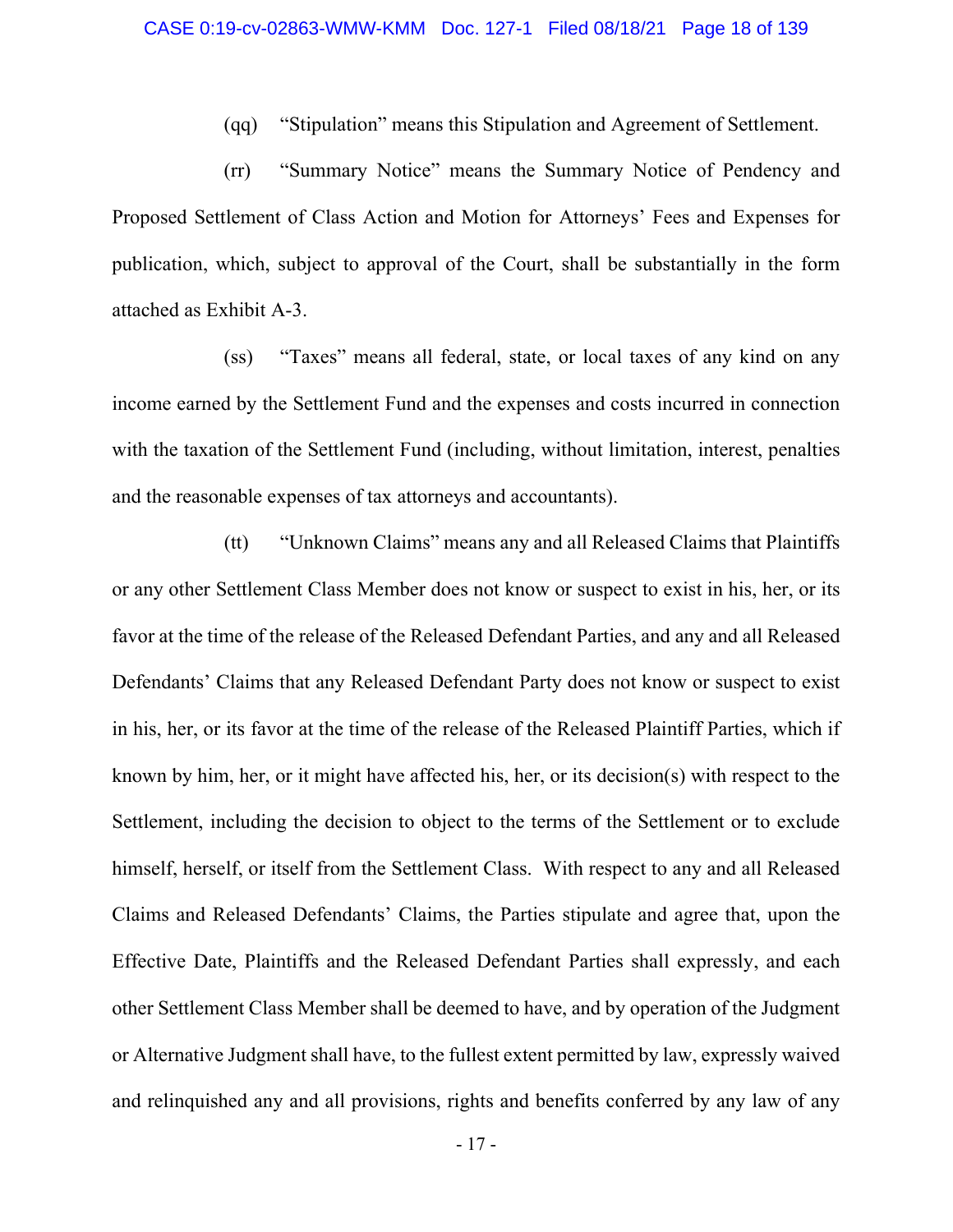state or territory of the United States or foreign law, or principle of common law, which is similar, comparable, or equivalent to California Civil Code § 1542, which provides:

# **A general release does not extend to claims that the creditor or releasing party does not know or suspect to exist in his or her favor at the time of executing the release and that, if known by him or her, would have materially affected his or her settlement with the debtor or released party.**

Plaintiffs, other Settlement Class Members, or Released Defendant Parties may hereafter discover facts, legal theories, or authorities in addition to or different from those which any of them now knows, suspects, or believes to be true with respect to the Action, the Released Claims, or the Released Defendants' Claims, but Plaintiffs and Released Defendant Parties shall expressly, fully, finally, and forever settle and release, and each Settlement Class Member shall be deemed to have fully, finally, and forever settled and released, and upon the Effective Date and by operation of the Judgment or Alternative Judgment shall have settled and released, fully, finally, and forever, any and all Released Claims and Released Defendants' Claims as applicable, without regard to the subsequent discovery or existence of such different or additional facts, legal theories, or authorities. Plaintiffs and Released Defendant Parties acknowledge, and other Settlement Class Members by operation of law shall be deemed to have acknowledged, that the inclusion of "Unknown Claims" in the definition of Released Claims and Released Defendants' Claims was separately bargained for and was a material element of the Settlement.

# **SCOPE AND EFFECT OF SETTLEMENT**

2. The obligations incurred pursuant to this Stipulation are (a) subject to approval by the Court and the Judgment, or Alternative Judgment, reflecting such approval

- 18 -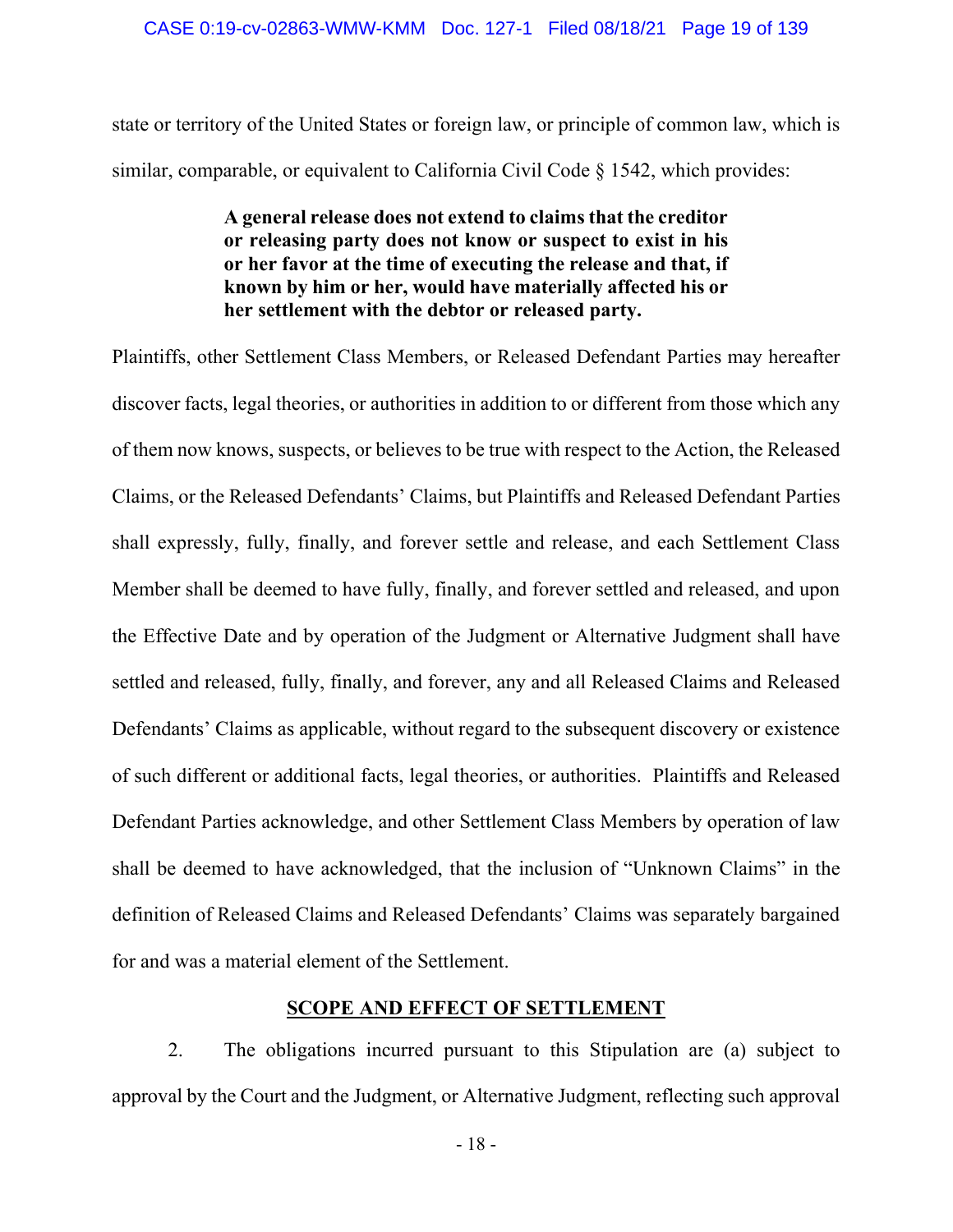#### CASE 0:19-cv-02863-WMW-KMM Doc. 127-1 Filed 08/18/21 Page 20 of 139

becoming Final; and (b) in full and final disposition of the Action with respect to the Released Parties and any and all Released Claims and Released Defendants' Claims.

3. For purposes of this Settlement only, the Parties agree to: (i) certification of the Action as a class action, pursuant to Federal Rules of Civil Procedure 23(a) and 23(b)(3), on behalf of the Settlement Class as defined in  $\P$  1(nn); (ii) the appointment of Plaintiffs as Class Representatives for the Settlement Class; and (iii) the appointment of Co-Lead Counsel as Class Counsel for the Settlement Class pursuant to Federal Rule of Civil Procedure 23(g).

4. By operation of the Judgment or Alternative Judgment, as of the Effective Date, Plaintiffs and each and every other Settlement Class Member, on behalf of themselves and their respective heirs, executors, administrators, trustees, representatives, predecessors, successors, and assigns, in their capacities as such, shall be deemed to have, and by operation of the Judgment or Alternative Judgment shall have, fully, finally, and forever released, relinquished, and discharged any and all of the Released Claims against each of the Released Defendant Parties, and shall forever be barred and enjoined from prosecuting any and all of the Released Claims against any of the Released Defendant Parties, whether or not such Settlement Class Member executes and delivers a Proof of Claim form or shares in the Net Settlement Fund. Claims to enforce the terms of the Stipulation are not released.

5. By operation of the Judgment or Alternative Judgment, as of the Effective Date, the Released Defendant Parties, on behalf of themselves and their respective heirs, executors, administrators, trustees, representatives, predecessors, successors, and assigns,

- 19 -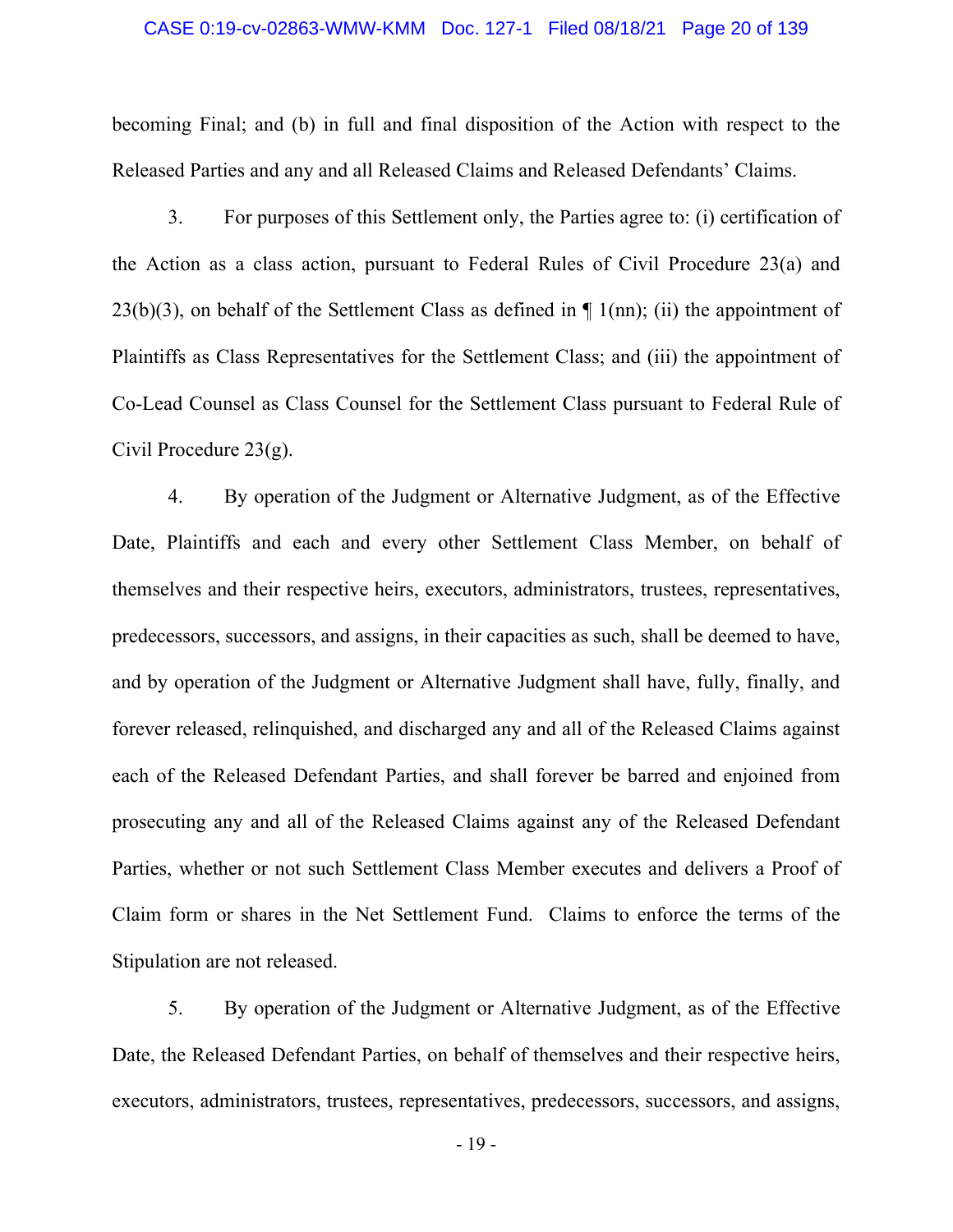in their capacities as such, shall have fully, finally, and forever released, relinquished, and discharged any and all of the Released Defendants' Claims against each of the Released Plaintiff Parties and each other, and shall forever be barred and enjoined from prosecuting any and all of the Released Defendants' Claims against any of the Released Plaintiff Parties and each other. Claims to enforce the terms of the Stipulation are not released.

## **THE SETTLEMENT CONSIDERATION**

6. In full settlement of the claims asserted in the Action against Defendants and in consideration of the releases specified in ¶¶ 4-5, above, all of which the Parties agree are good and valuable consideration, Defendants shall pay, or cause to be paid, the Settlement Amount, comprised of \$55,000,000 to be paid into the Escrow Account within thirty (30) calendar days of the later of: (a) entry of the Preliminary Approval Order; and (b) Co-Lead Counsel's provision to Defendants' Counsel of the information necessary to effectuate a transfer of funds to the Escrow Account, including, but not limited to, verifiable wire transfer instructions and a Form W-9 for the Settlement Fund.

7. Plaintiffs and each of the Settlement Class Members shall look solely to the Settlement Fund as satisfaction of all claims that are released hereunder. With the sole exception of Defendants' obligation to secure payment of the Settlement Amount into the Escrow Account as provided for in ¶ 6, and Defendants' obligations under ¶¶ 21 and 36, Defendants, Defendants' Counsel, Honeywell, and Honeywell's Counsel shall have no obligation to pay any additional amounts, nor any responsibility for, interest in, or liability whatsoever with respect to: (i) fees, expenses, costs, Taxes, liability or damages whatsoever alleged or incurred by Plaintiffs or any Settlement Class Member, or by any of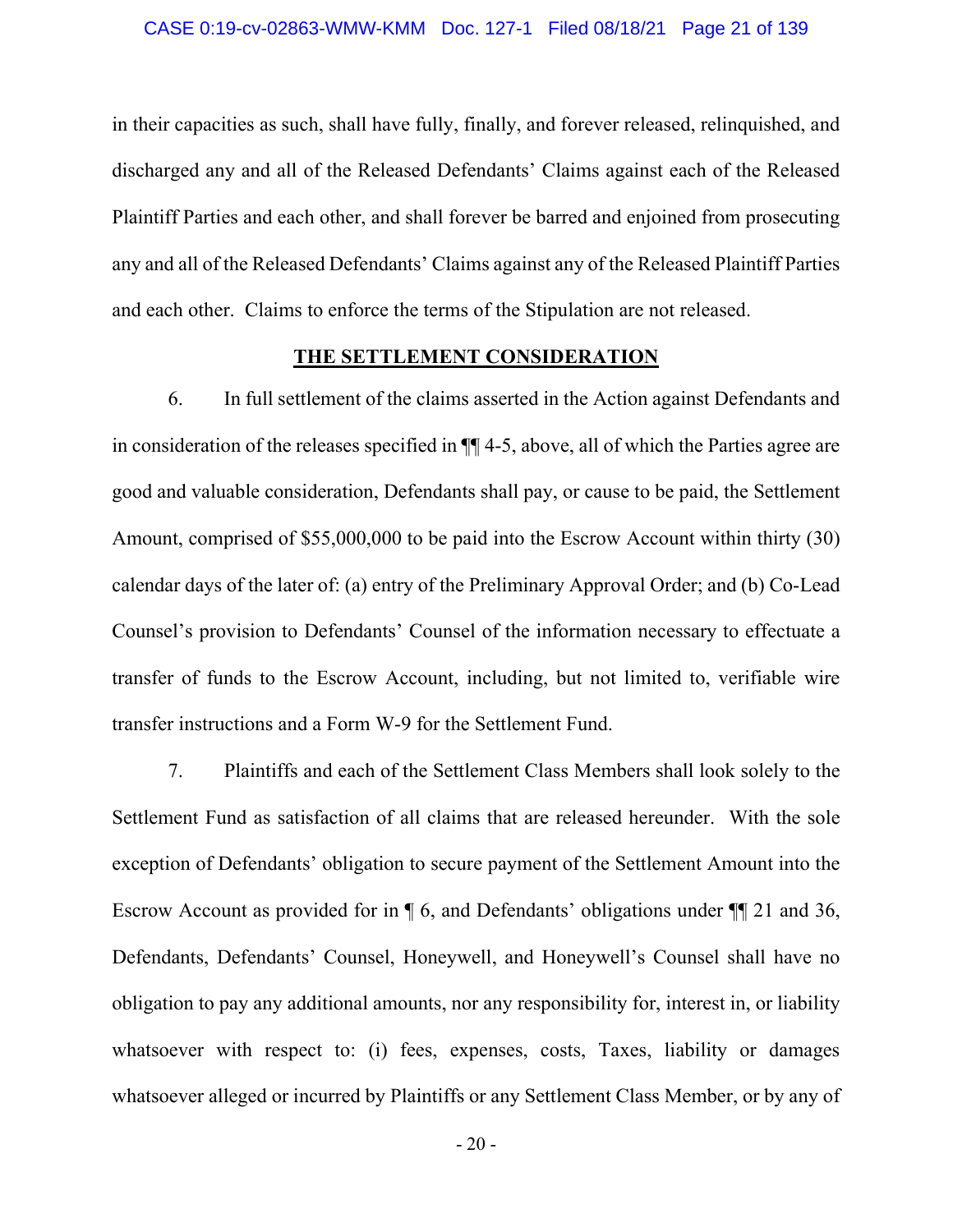#### CASE 0:19-cv-02863-WMW-KMM Doc. 127-1 Filed 08/18/21 Page 22 of 139

their attorneys, experts, advisors, agents or representatives with respect to the Action and Released Claims; (ii) any act, omission, or determination by Co-Lead Counsel or the Claims Administrator, or any of their respective designees or agents, in connection with the administration of the Settlement or otherwise; (iii) the management, investment, distribution, or allocation of the Settlement Fund; (iv) the Plan of Allocation; (v) the determination, administration, calculation, or payment of any claims asserted against the Settlement Fund; (vi) any loss suffered by, or fluctuation in value of, the Settlement Fund; or (vii) the payment or withholding of any Taxes, expenses, and/or costs incurred in connection with the taxation of the Settlement Fund, distributions or other payments from the Escrow Account, or the filing of any federal, state, or local tax returns.

8. Released Defendant Parties shall have no further or other liability or obligations to Plaintiffs, Lead Counsel, or any Settlement Class Member with respect to the Released Claims, except as expressly stated herein.

## **USE AND TAX TREATMENT OF SETTLEMENT FUND**

9. The Settlement Fund shall be used: (i) to pay any Taxes; (ii) to pay Notice and Administration Expenses; (iii) to pay any attorneys' fees and expenses awarded by the Court and any awards to Plaintiffs; (iv) to pay any other fees and expenses awarded by the Court; and (v) to pay the claims of Authorized Claimants. The Escrow Agent shall not disburse the Settlement Fund, or any portion thereof, except as provided in this Stipulation, or upon Order of the Court.

10. The Net Settlement Fund shall be distributed to Authorized Claimants as provided in ¶¶ 22-34 hereof. The Net Settlement Fund shall remain in the Escrow Account

- 21 -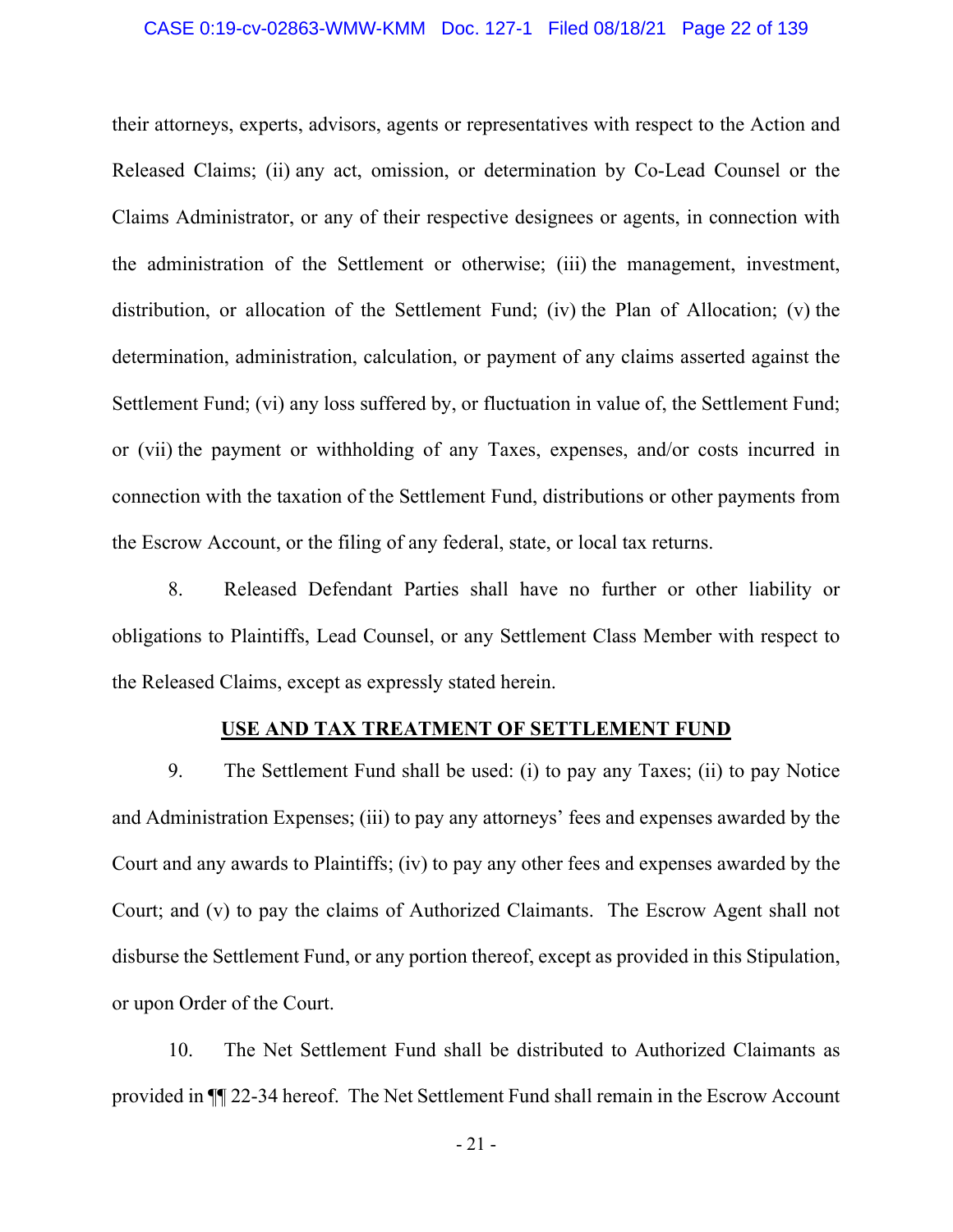#### CASE 0:19-cv-02863-WMW-KMM Doc. 127-1 Filed 08/18/21 Page 23 of 139

prior to the Effective Date. All funds held in the Escrow Account, and all interest and earnings thereon, shall be deemed to be in the custody of the Court and shall remain subject to the jurisdiction of the Court until such time as the funds shall have been disbursed or returned, pursuant to the terms of this Stipulation, and/or further order of the Court. The Escrow Agent shall invest funds in the Escrow Account in instruments backed by the full faith and credit of the United States Government (or a mutual fund invested solely in such instruments), or deposit some or all of the funds in non-interest-bearing transaction account(s) that are fully insured by the Federal Deposit Insurance Corporation ("FDIC") in amounts that are up to the limit of FDIC insurance. Defendants and Defendants' Counsel shall have no responsibility for, interest in, or liability whatsoever with respect to investment decisions executed by the Escrow Agent. All investment risks of the Settlement Fund shall be borne solely by the Settlement Fund.

11. After the Settlement Amount has been paid into the Escrow Account, the Parties agree to treat the Settlement Fund, plus any interest accrued thereon, as a "qualified settlement fund" within the meaning of Treasury Regulation §1.468B-1. All provisions of this Stipulation shall be interpreted in a manner that is consistent with the Settlement Fund being a "qualified settlement fund" within the meaning of Treasury Regulation §1.468B-1. In addition, Co-Lead Counsel shall timely make, or cause to be made, such elections as necessary or advisable to carry out the provisions of this ¶ 11, including the "relation-back election" (as defined in Treasury Regulation §1.468B-1) back to the earliest permitted date. Such election shall be made in compliance with the procedures and requirements contained in such regulations. It shall be the responsibility of Co-Lead Counsel to timely and properly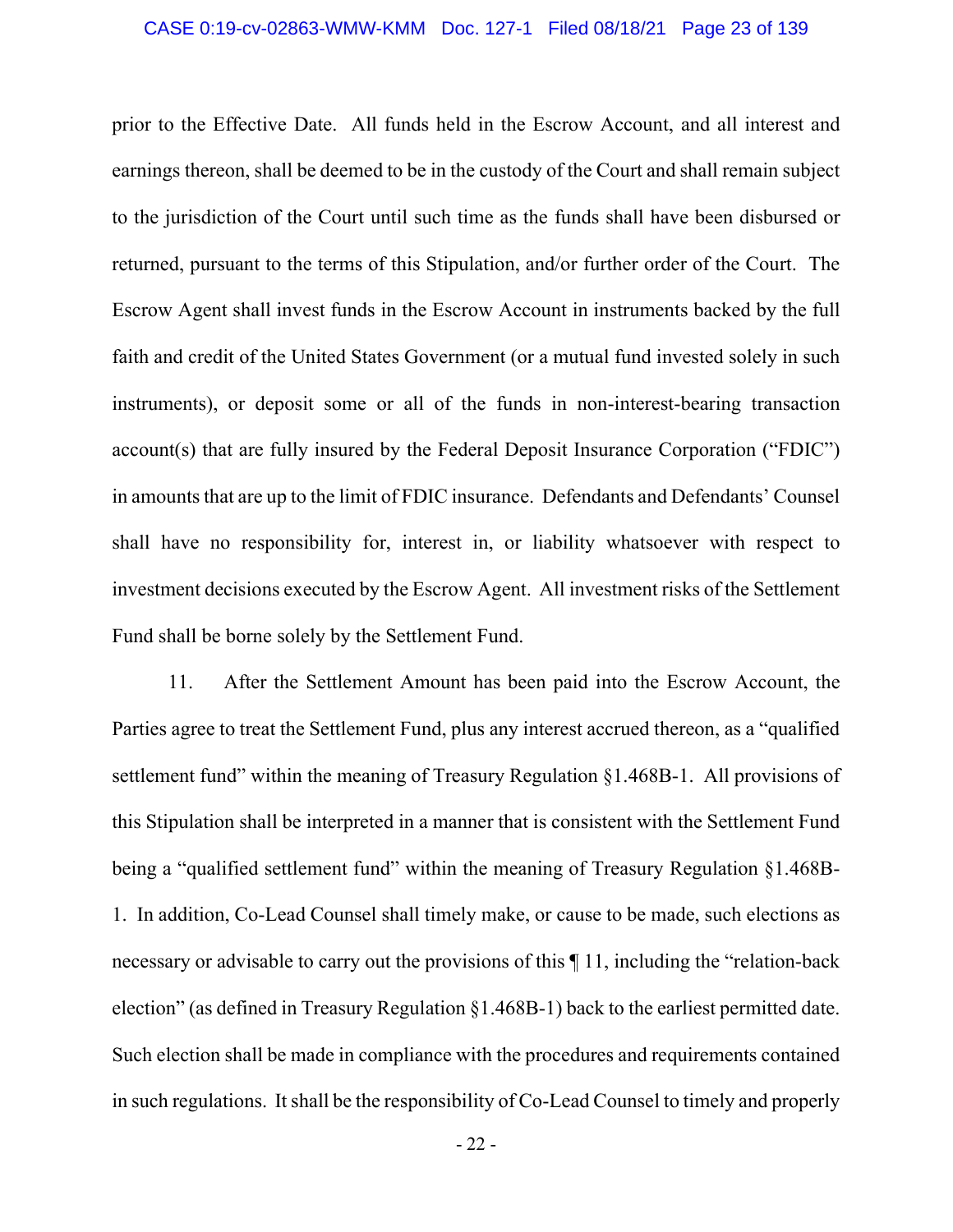#### CASE 0:19-cv-02863-WMW-KMM Doc. 127-1 Filed 08/18/21 Page 24 of 139

prepare and deliver, or cause to be prepared and delivered, the necessary documentation for signature by all necessary parties, and thereafter take all such actions as may be necessary or appropriate to cause the appropriate filing(s) to timely occur. Consistent with the foregoing:

(a) For the purposes of Section 468B of the Internal Revenue Code of 1986, as amended, and Treasury Regulation §1.468B promulgated thereunder, the "administrator" shall be the Co-Lead Counsel or their successors, who shall timely and properly file, or cause to be filed, all federal, state, or local tax returns and information returns (together, "Tax Returns") necessary or advisable with respect to the earnings on the funds deposited in the Escrow Account (including without limitation the returns described in Treasury Regulation  $\S 1.468B-2(k)$ ). Such Tax Returns (as well as the election described above) shall be consistent with this subparagraph and in all events shall reflect that all Taxes (including any estimated taxes, earnings, or penalties) on the income earned on the funds deposited in the Escrow Account shall be paid out of such funds as provided in subparagraph (c) of this ¶ 11.

(b) All Taxes shall be paid out of the Settlement Fund. In all events, Defendants and Defendants' Counsel shall have no liability or responsibility whatsoever for the Taxes or the filing of any Tax Return or other document with the Internal Revenue Service or any other state or local taxing authority or any expenses associated therewith. Defendants shall have no liability or responsibility for the Taxes of the Escrow Account with respect to the Settlement Amount nor the filing of any Tax Returns or other documents with the Internal Revenue Service or any other taxing authority. In the event any Taxes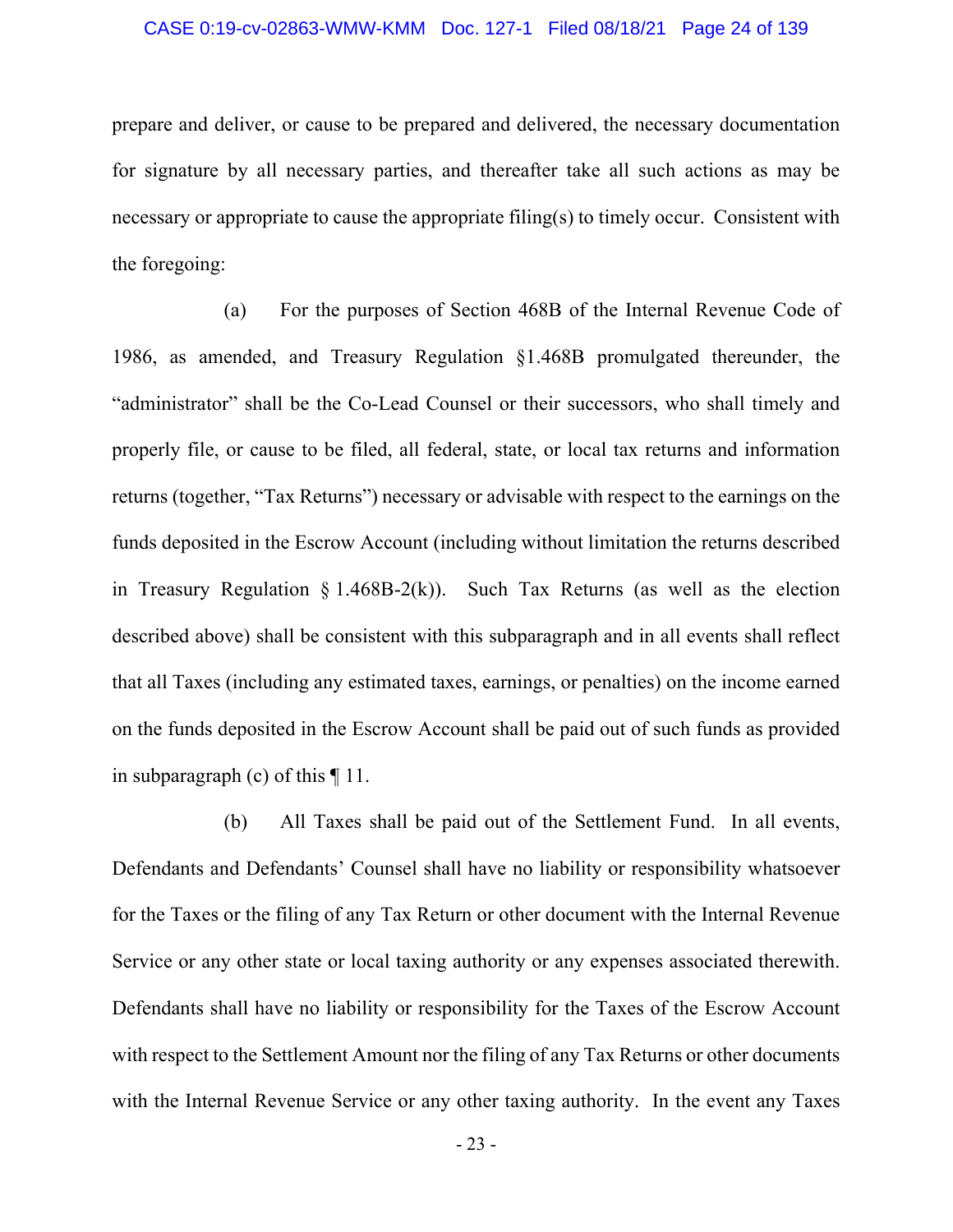#### CASE 0:19-cv-02863-WMW-KMM Doc. 127-1 Filed 08/18/21 Page 25 of 139

are owed by any of the Defendants on any earnings on the funds on deposit in the Escrow Account, such amounts shall also be paid out of the Settlement Fund.

(c) Taxes with respect to the Settlement Fund and the Escrow Account shall be treated as, and considered to be, a cost of administration of the Settlement and shall be timely paid, or caused to be paid, by Co-Lead Counsel out of the Settlement Fund without prior order from the Court or approval by Defendants. The Escrow Agent shall be obligated (notwithstanding anything herein to the contrary) to withhold from distribution to Authorized Claimants any funds necessary to pay such amounts (as well as any amounts that may be required to be withheld under Treas. Reg.  $\S1.468B-2(1)(2)$ . The Parties agree to cooperate with each other, and their tax attorneys and accountants to the extent reasonably necessary, to carry out the provisions of this ¶ 11.

12. This is not a claims-made settlement. As of the Effective Date, Defendants, and/or any other person or entity funding the Settlement on a Defendant's behalf, shall not have any right to the return of the Settlement Fund or any portion thereof for any reason.

## **ATTORNEYS' FEES AND EXPENSES**

13. Co-Lead Counsel, on behalf of all Plaintiffs' Counsel and any other attorneys with the consent of Co-Lead Counsel, will apply to the Court for an award from the Settlement Fund of attorneys' fees and payment of expenses incurred in prosecuting the Action, including reimbursement to Plaintiffs pursuant to the PSLRA, plus earnings on such amounts at the same rate and for the same periods as earned by the Settlement Fund.

14. Any attorneys' fees and expenses awarded by the Court shall be paid from the Settlement Fund to Co-Lead Counsel immediately after entry of the Court order

- 24 -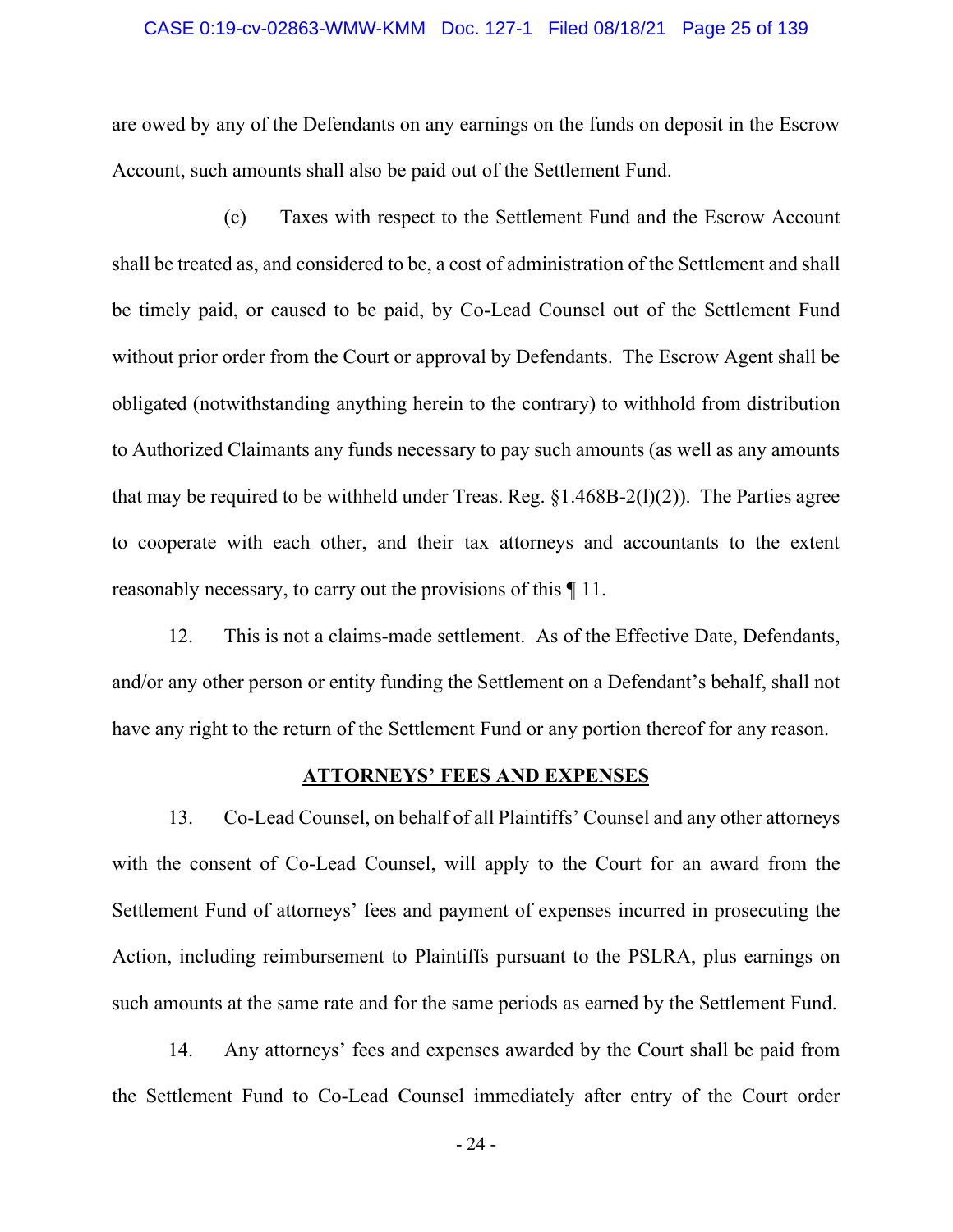#### CASE 0:19-cv-02863-WMW-KMM Doc. 127-1 Filed 08/18/21 Page 26 of 139

awarding such attorneys' fees and expenses and entry of the Judgment or Alternative Judgment, notwithstanding the existence of any timely filed objections thereto or to the Settlement, or potential for appeal therefrom, or collateral attack on the Fee and Expense Application, the Settlement, or any part thereof. Co-Lead Counsel shall allocate any Courtawarded attorneys' fees and expenses.

15. Any payment of attorneys' fees and expenses pursuant to ¶¶ 13-14 above shall be subject to Co-Lead Counsel's obligation to make refunds or repayments to the Settlement Fund of any paid amounts, plus accrued earnings at the same rate as is earned by the Settlement Fund, if any, if the Settlement is terminated pursuant to the terms of this Stipulation or fails to become effective for any reason, or if, as a result of any appeal or further proceedings on remand or successful collateral attack, the award of attorneys' fees and/or expenses is reduced or reversed by Final non-appealable court order. Co-Lead Counsel shall make the appropriate refund or repayment no later than thirty (30) calendar days after receiving notice of the termination of the Settlement pursuant to this Stipulation, notice from a court of appropriate jurisdiction of the disapproval of the Settlement by Final non-appealable court order, or notice of any reduction or reversal of the award of attorneys' fees and/or expenses by Final non-appealable court order.

16. With the sole exception of Defendants' obligation to cause the payment of the Settlement Amount into the Escrow Account as provided for in ¶ 6, Defendants and Honeywell shall have no responsibility for, and no liability whatsoever with respect to, any payment whatsoever to Co-Lead Counsel in the Action that may occur at any time.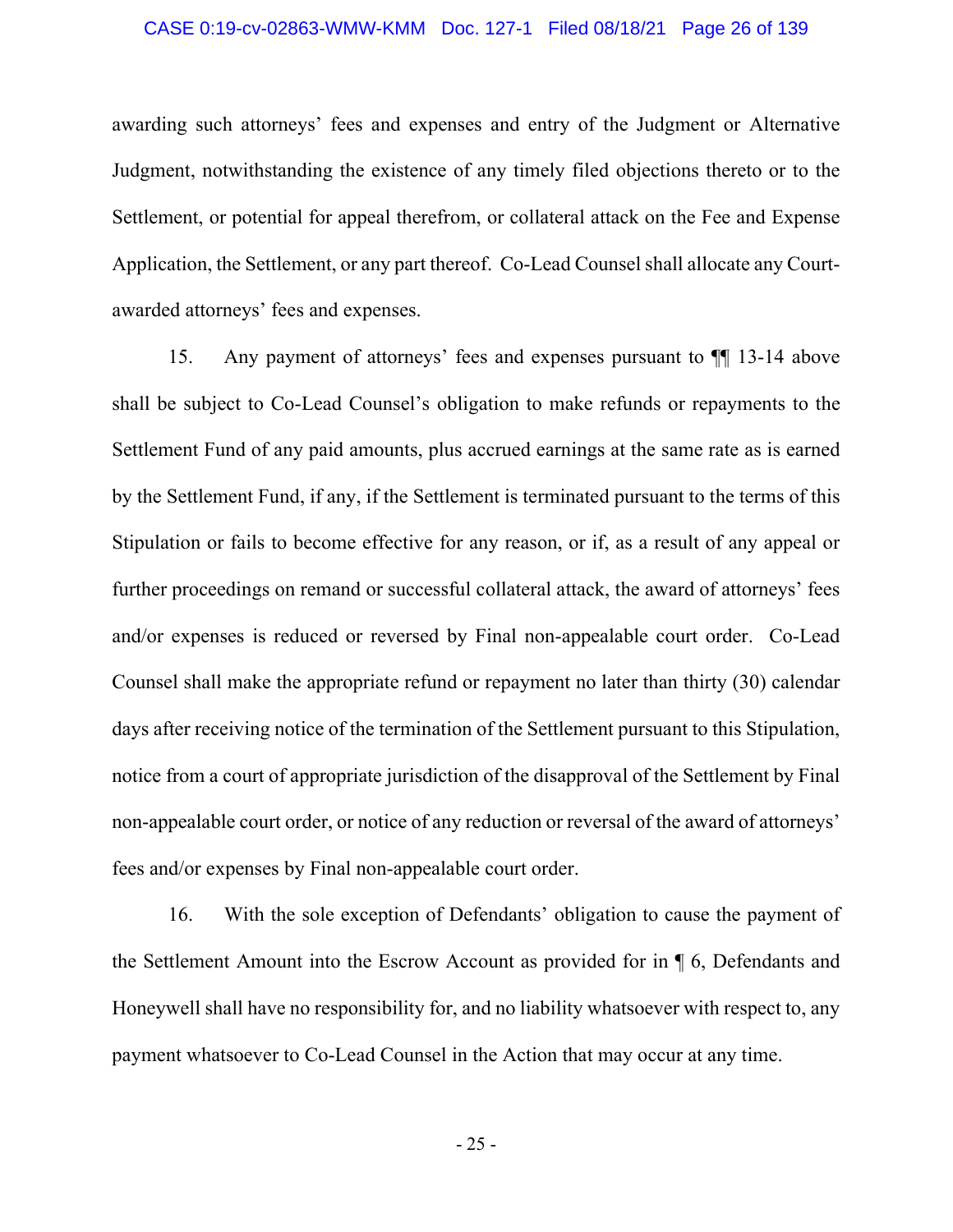#### CASE 0:19-cv-02863-WMW-KMM Doc. 127-1 Filed 08/18/21 Page 27 of 139

17. Defendants and Honeywell shall have no responsibility for, and no liability whatsoever with respect to, any allocation of any awarded attorneys' fees or expenses in the Action, or to any other Person who may assert some claim thereto, or any fee or expense awards the Court may make in the Action.

18. Defendants and Honeywell shall have no responsibility for, and no liability whatsoever with respect to, any attorneys' fees, costs, or expenses incurred by or on behalf of Settlement Class Members, whether or not paid from the Escrow Account. The Settlement Fund will be the sole source of payment from Defendants for any award of attorneys' fees and expenses ordered by the Court.

19. The procedure for and the allowance or disallowance by the Court of any Fee and Expense Application are not part of the Settlement set forth in this Stipulation, and any order or proceeding relating to any Fee and Expense Application, including an award of attorneys' fees or expenses in an amount less than the amount requested by Co-Lead Counsel, or any appeal from any order relating thereto or reversal or modification thereof, shall not operate to terminate or cancel the Stipulation, or affect or delay the finality of the Judgment or Alternative Judgment approving the Stipulation and the Settlement set forth herein, including, but not limited to, the release, discharge, and relinquishment of the Released Claims against the Released Defendant Parties, or any other orders entered pursuant to the Stipulation. Lead Plaintiffs and Co-Lead Counsel may not cancel or terminate the Stipulation or the Settlement in accordance with ¶ 39 or otherwise based on any objection or appeal with respect to fees or expenses awarded in the Action or the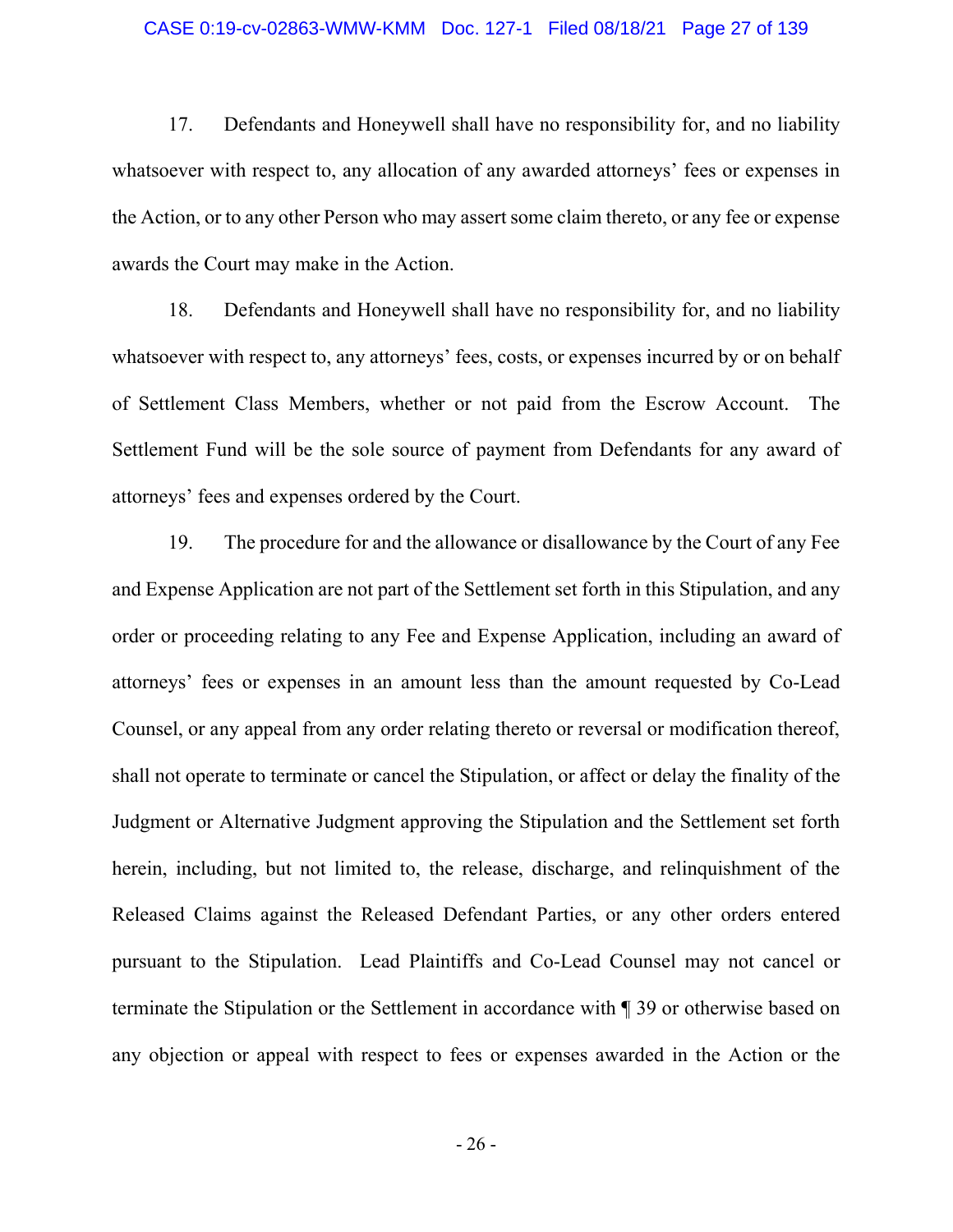Court's or an appellate court's ruling with respect to fees and expenses awarded in the Action.

## **NOTICE AND ADMINISTRATION EXPENSES**

20. Except as otherwise provided herein, the Net Settlement Fund shall be held in the Escrow Account until the Effective Date.

21. Prior to the Effective Date, and after the Court enters the Preliminary Approval Order, without further approval from Defendants or further order of the Court, Co-Lead Counsel may pay from the Settlement Fund Notice and Administration Expenses actually incurred. Taxes and fees related to the Escrow Account and investment of the Settlement Fund may be paid as incurred, without approval of Defendants or further order of the Court. After the Effective Date of the Settlement, without further approval of Defendants or further order of the Court, Notice and Administration Expenses may be paid as incurred. Defendants shall have no responsibility for, and no liability whatsoever with respect to, notice to the Settlement Class or any Notice and Administrative Expenses, except that Defendants shall be responsible for providing any required notice under the Class Action Fairness Act of 2005 ("CAFA"), if any, at their own expense, no later than ten (10) calendar days following the filing of this Stipulation with the Court.

## **DISTRIBUTION TO AUTHORIZED CLAIMANTS**

22. The Claims Administrator, subject to such supervision and direction of Co-Lead Counsel and/or the Court as may be necessary or as circumstances may require, shall administer the Settlement in accordance with the terms of this Stipulation, the Courtapproved Plan of Allocation, and subject to the jurisdiction of the Court. Defendants,

- 27 -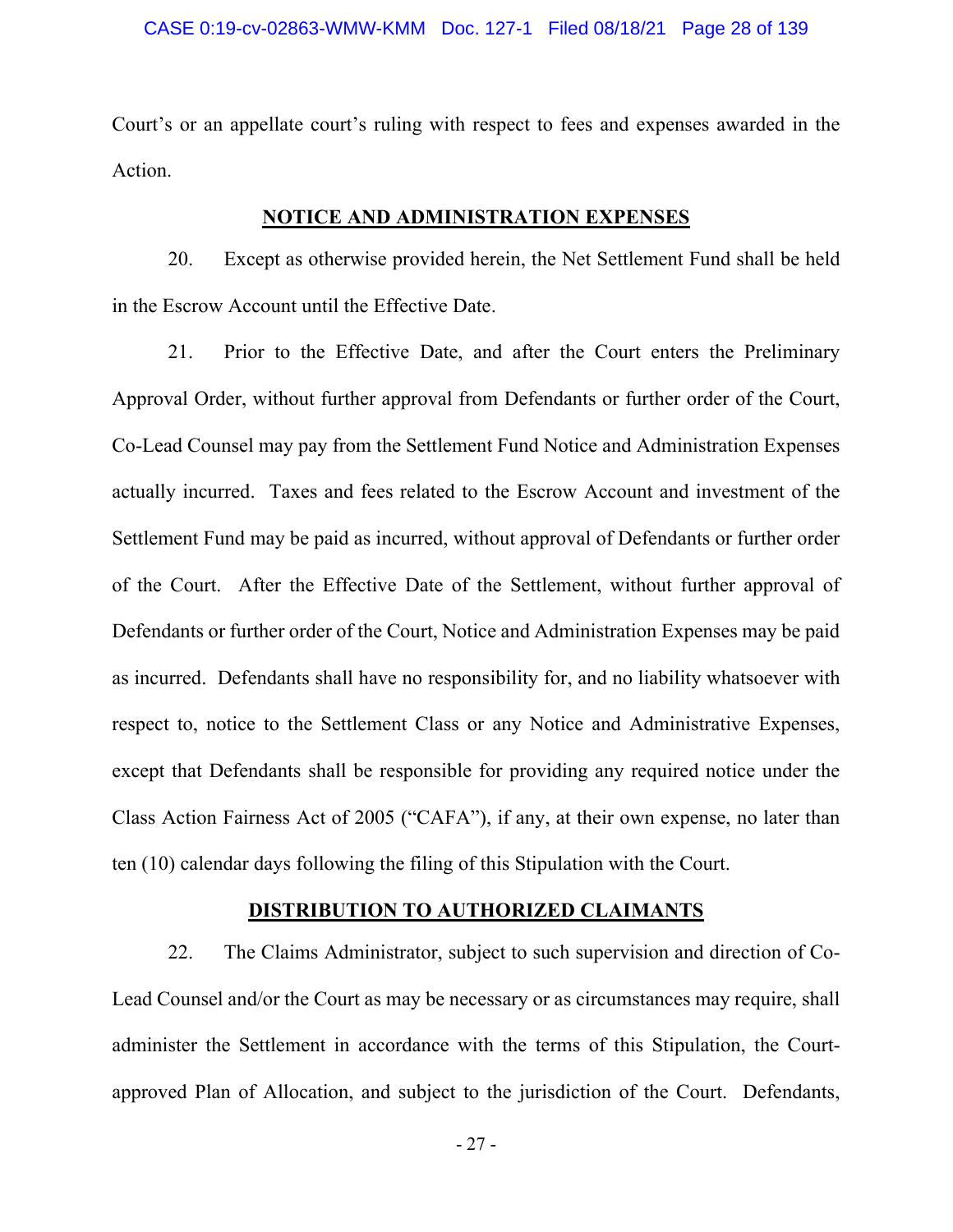#### CASE 0:19-cv-02863-WMW-KMM Doc. 127-1 Filed 08/18/21 Page 29 of 139

Defendants' Counsel, Honeywell, and Honeywell's Counsel shall have no responsibility for (except as stated in ¶¶ 6 and 36 hereof), involvement in, interest in, or liability, obligation, or responsibility whatsoever with respect to the administration of the Settlement or the actions or decisions of the Claims Administrator, and shall have no liability, obligation, or responsibility whatsoever to the Settlement Class in connection with such administration.

23. After the Effective Date has occurred, Co-Lead Counsel will apply to the Court, on notice to Defendants' Counsel, for an order authorizing a distribution of the Net Settlement Fund and approving the Claims Administrator's determinations concerning the acceptance and rejection of the claims submitted in connection with the Settlement.

24. The Claims Administrator shall determine each Authorized Claimant's *pro rata* share of the Net Settlement Fund based upon each Authorized Claimant's recognized loss, as defined in the Plan of Allocation included in the Notice, or in such other plan of allocation as the Court may approve.

25. Defendants and Honeywell shall have no role in the development of, and will take no position with respect to, the Plan of Allocation. The Plan of Allocation is a matter separate and apart from the proposed Settlement, and any decision by the Court concerning the Plan of Allocation shall not affect the validity or finality of the proposed Settlement. The Plan of Allocation is not a necessary term of this Stipulation and it is not a condition of this Stipulation that any particular plan of allocation be approved by the Court. Lead Plaintiffs and Co-Lead Counsel may not cancel or terminate the Stipulation or the Settlement in accordance with ¶ 39 or otherwise based on the Court's or any appellate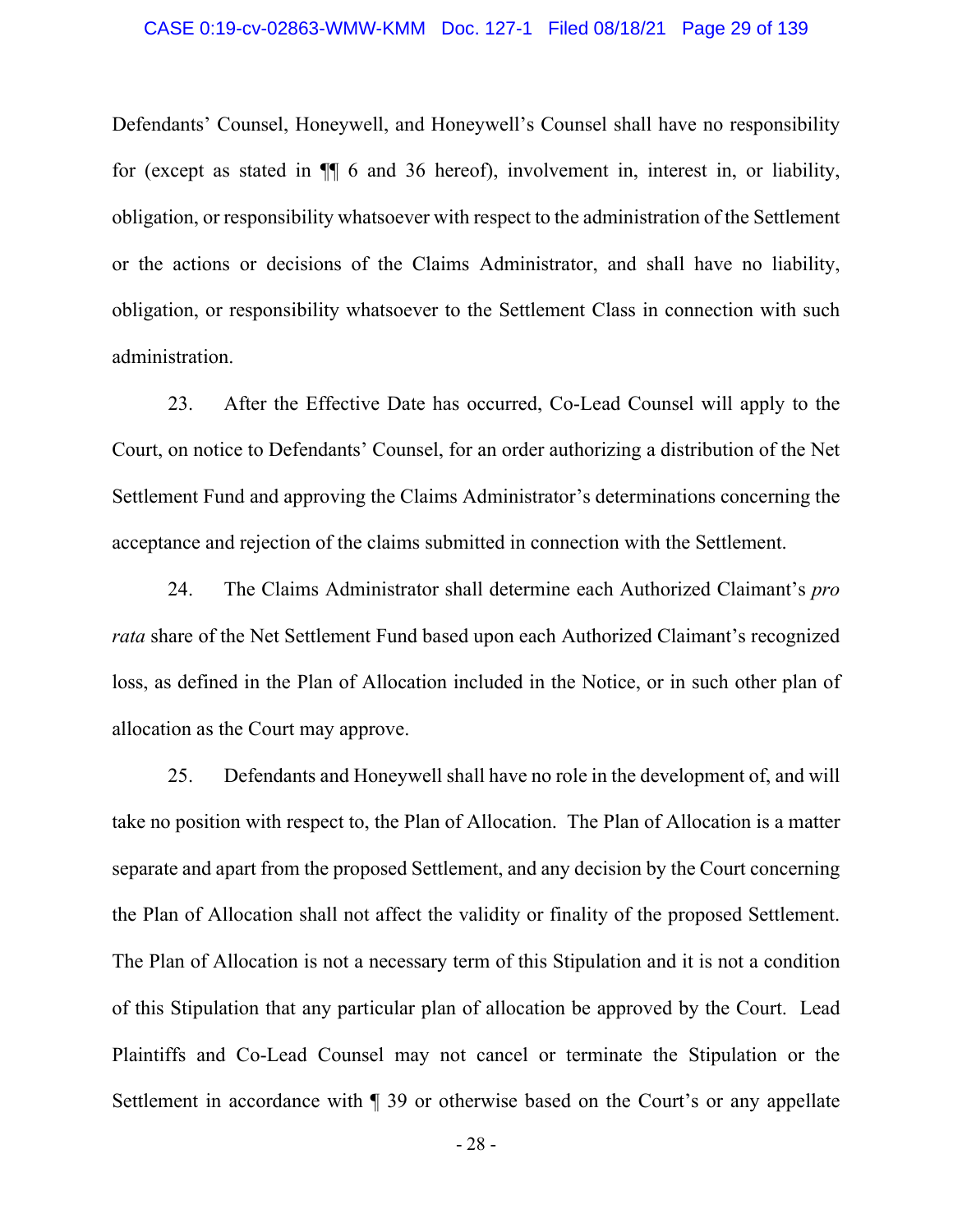#### CASE 0:19-cv-02863-WMW-KMM Doc. 127-1 Filed 08/18/21 Page 30 of 139

court's ruling with respect to the Plan of Allocation or any plan of allocation in the Action. Defendants, Defendants' Counsel, Honeywell, and Honeywell's Counsel shall have no responsibility or liability for reviewing or challenging claims, the allocation of the Net Settlement Fund, or the distribution of the Net Settlement Fund.

26. If there is any balance remaining in the Net Settlement Fund (whether by reason of tax refunds, uncashed checks or otherwise) after a reasonable amount of time from the date of initial distribution of the Net Settlement Fund, and after payment of outstanding Notice and Administration Expenses, Taxes, attorneys' fees and expenses, and any awards to Plaintiffs, the Claims Administrator shall, if feasible, reallocate (which reallocation may occur on multiple occasions) such balance among Authorized Claimants who have cashed their checks in an equitable and economic fashion. Thereafter, any *de minimis* balance that still remains in the Net Settlement Fund after redistribution(s) and after payment of outstanding Notice and Administration Expenses, Taxes, and attorneys' fees and expenses, if any, shall be contributed to a nonsectarian, not-for-profit charitable organization(s) serving the public interest designated by Lead Plaintiffs and approved by the Court.

## **ADMINISTRATION OF THE SETTLEMENT**

27. Any Settlement Class Member who fails to submit a valid Claim Form (substantially in the form of Exhibit A-2) will not be entitled to receive any of the proceeds from the Net Settlement Fund, except as otherwise ordered by the Court, but will otherwise be bound by all of the terms of this Stipulation and the Settlement, including the terms of the Judgment or Alternative Judgment to be entered in the Action and all releases provided

- 29 -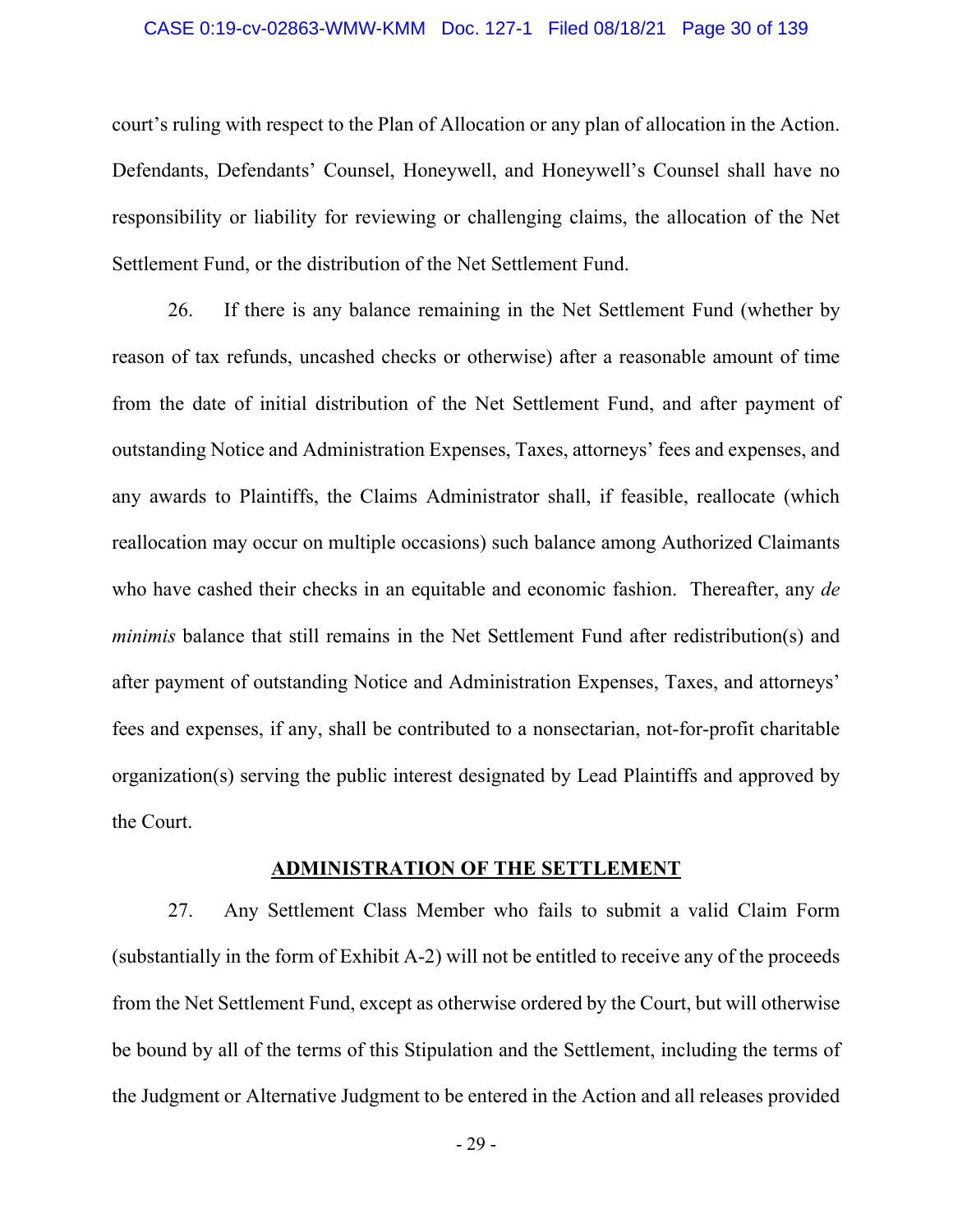#### CASE 0:19-cv-02863-WMW-KMM Doc. 127-1 Filed 08/18/21 Page 31 of 139

for herein, and will be barred from bringing any action against the Released Defendant Parties concerning the Released Claims.

28. Co-Lead Counsel shall be responsible for supervising the administration of the Settlement and disbursement of the Net Settlement Fund by the Claims Administrator. Co-Lead Counsel shall have the discretion, but not the obligation, to advise the Claims Administrator to waive what Co-Lead Counsel deem to be *de minimis* or formal or technical defects in any Claim Form submitted, or to accept untimely claims if distribution of the Net Settlement Fund will not be materially delayed thereby. Co-Lead Counsel shall bear no responsibility for the exercise or non-exercise of this discretion. Defendants, Defendants' Counsel, Honeywell, and Honeywell's Counsel shall have no involvement with or liability, obligation or responsibility whatsoever for the administration of the Settlement, the allocation of the Net Settlement Fund, or the reviewing or challenging claims. Co-Lead Counsel shall be solely responsible for designating the Claims Administrator, subject to approval by the Court.

29. For purposes of determining the extent, if any, to which a claimant shall be entitled to be treated as an Authorized Claimant, the following conditions shall apply:

(a) Each claimant shall be required to submit a Claim Form, substantially in the form attached hereto as Exhibit A-2, supported by such documents as are designated therein, including proof of the claimant's loss, or such other documents or proof as the Claims Administrator or Co-Lead Counsel, in their discretion, may deem acceptable;

(b) All Claim Forms must be submitted by the date set by the Court in the Preliminary Approval Order and specified in the notices, unless such deadline is extended

- 30 -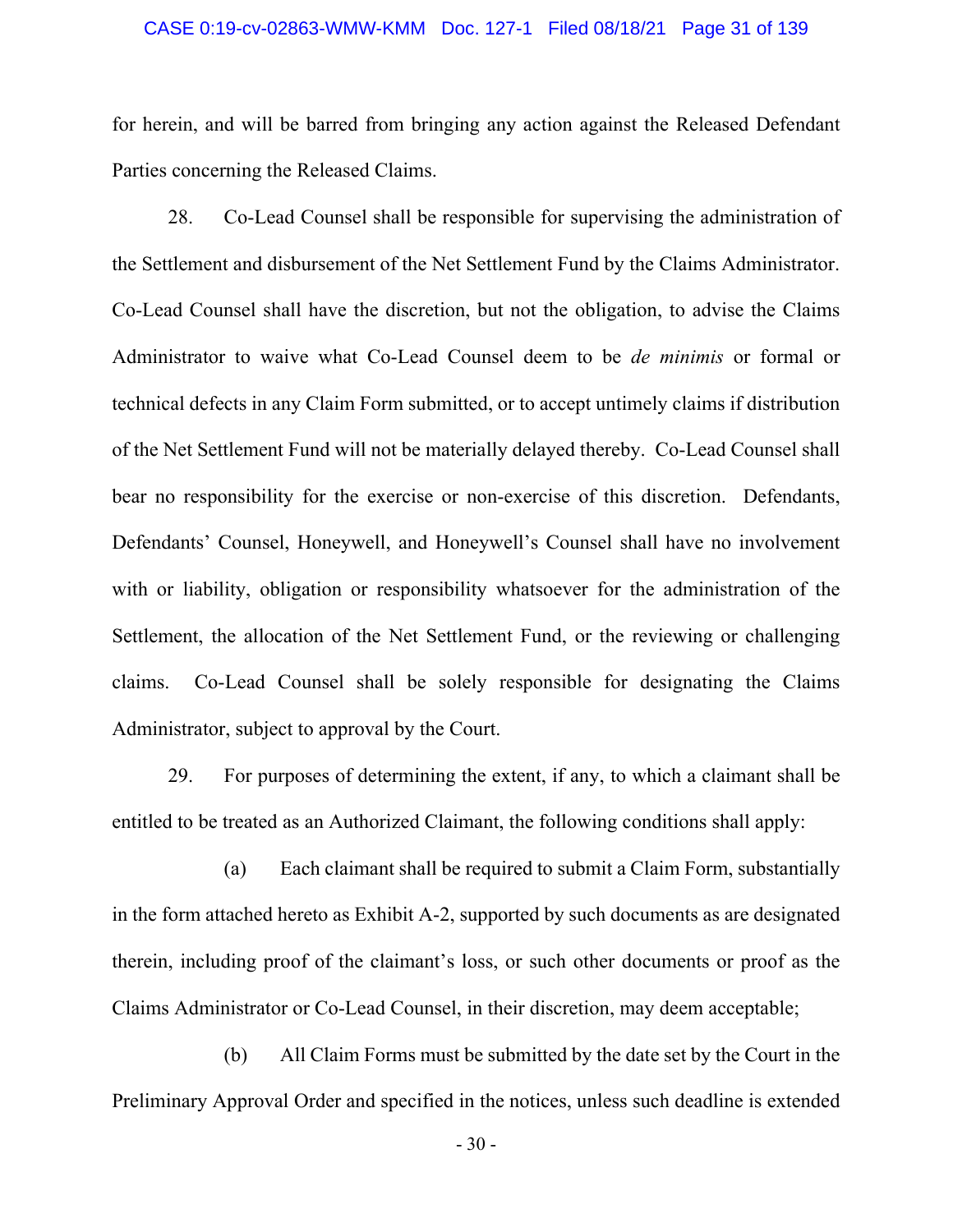by Co-Lead Counsel in their discretion or by Order of the Court. Any Settlement Class Member who fails to submit a Claim Form by such date shall be barred from receiving any distribution from the Net Settlement Fund or payment pursuant to this Stipulation (unless, by Order of the Court or the discretion of Co-Lead Counsel, late-filed Claim Forms are accepted), but shall in all other respects be bound by all of the terms of this Stipulation and the Settlement, including the terms of the Judgment or Alternative Judgment and all releases provided for herein, and will be permanently barred and enjoined from bringing any action, claim or other proceeding of any kind asserting any Released Claim against any Released Defendant Party. A Claim Form shall be deemed to be submitted when mailed, if received with a postmark on the envelope and if mailed by first-class or overnight U.S. Mail and addressed in accordance with the instructions thereon. In all other cases, the Claim Form shall be deemed to have been submitted when actually received by the Claims Administrator;

(c) Each Claim Form shall be submitted to and reviewed by the Claims Administrator, under the supervision of Co-Lead Counsel, which shall determine in accordance with this Stipulation the extent, if any, to which each claim shall be allowed;

(d) Claim Forms that do not meet the submission requirements may be rejected. Prior to rejecting a Claim Form in whole or in part, the Claims Administrator shall communicate with the claimant in writing to give the claimant the chance to remedy any curable deficiencies in the Claim Form submitted. The Claims Administrator, under supervision of Co-Lead Counsel, shall notify, in writing, all claimants whose claims the Claims Administrator proposes to reject in whole or in part, setting forth the reasons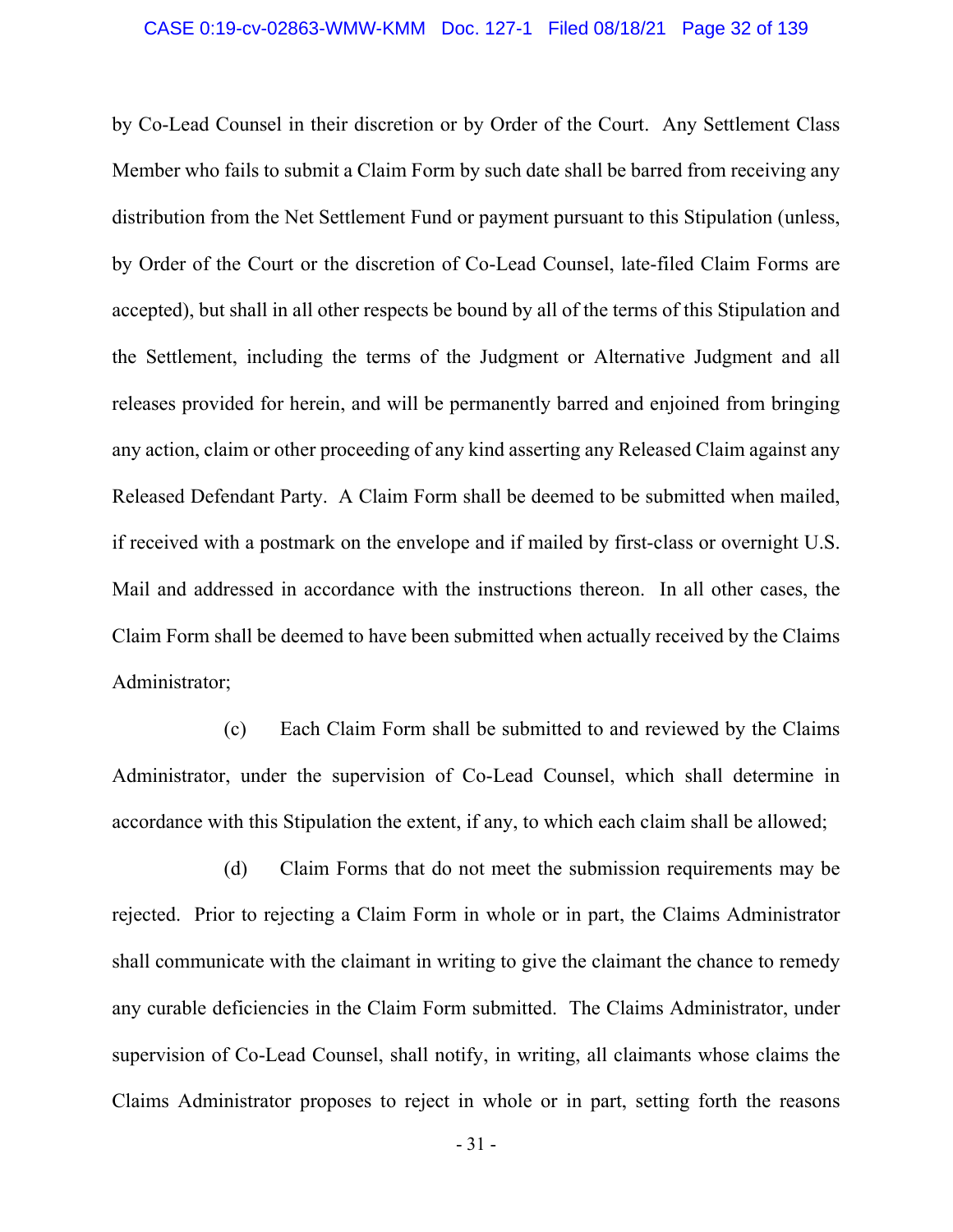#### CASE 0:19-cv-02863-WMW-KMM Doc. 127-1 Filed 08/18/21 Page 33 of 139

therefor, and shall indicate in such notice that the claimant whose claim is to be rejected has the right to a review by the Court if the claimant so desires and complies with the requirements of subparagraph (e) below; and

(e) If any claimant whose timely claim has been rejected in whole or in part desires to contest such rejection, the claimant must, within twenty (20) calendar days after the date of mailing of the notice required in subparagraph (d) above, or a lesser period of time if the claim was untimely, serve upon the Claims Administrator a notice and statement of reasons indicating the claimant's grounds for contesting the rejection along with any supporting documentation, and requesting a review thereof by the Court. If a dispute concerning a claim cannot be otherwise resolved, Co-Lead Counsel shall thereafter present the request for review to the Court.

30. Each claimant who submits a Claim Form shall be deemed to have submitted to the jurisdiction of the Court with respect to the claimant's claim, including but not limited to, all releases provided for herein and in the Judgment or Alternative Judgment, and the claim will be subject to investigation and discovery under the Federal Rules of Civil Procedure, provided that such investigation and discovery shall be limited to the claimant's status as a Settlement Class Member and the validity and amount of the claimant's claim. In connection with processing the Claim Forms, no discovery shall be allowed on the merits of the Action or the Settlement.

31. Payment pursuant to the Stipulation and Court-approved Plan of Allocation shall be deemed final and conclusive against any and all claimants. All Settlement Class Members whose claims are not approved shall be barred from participating in distributions

- 32 -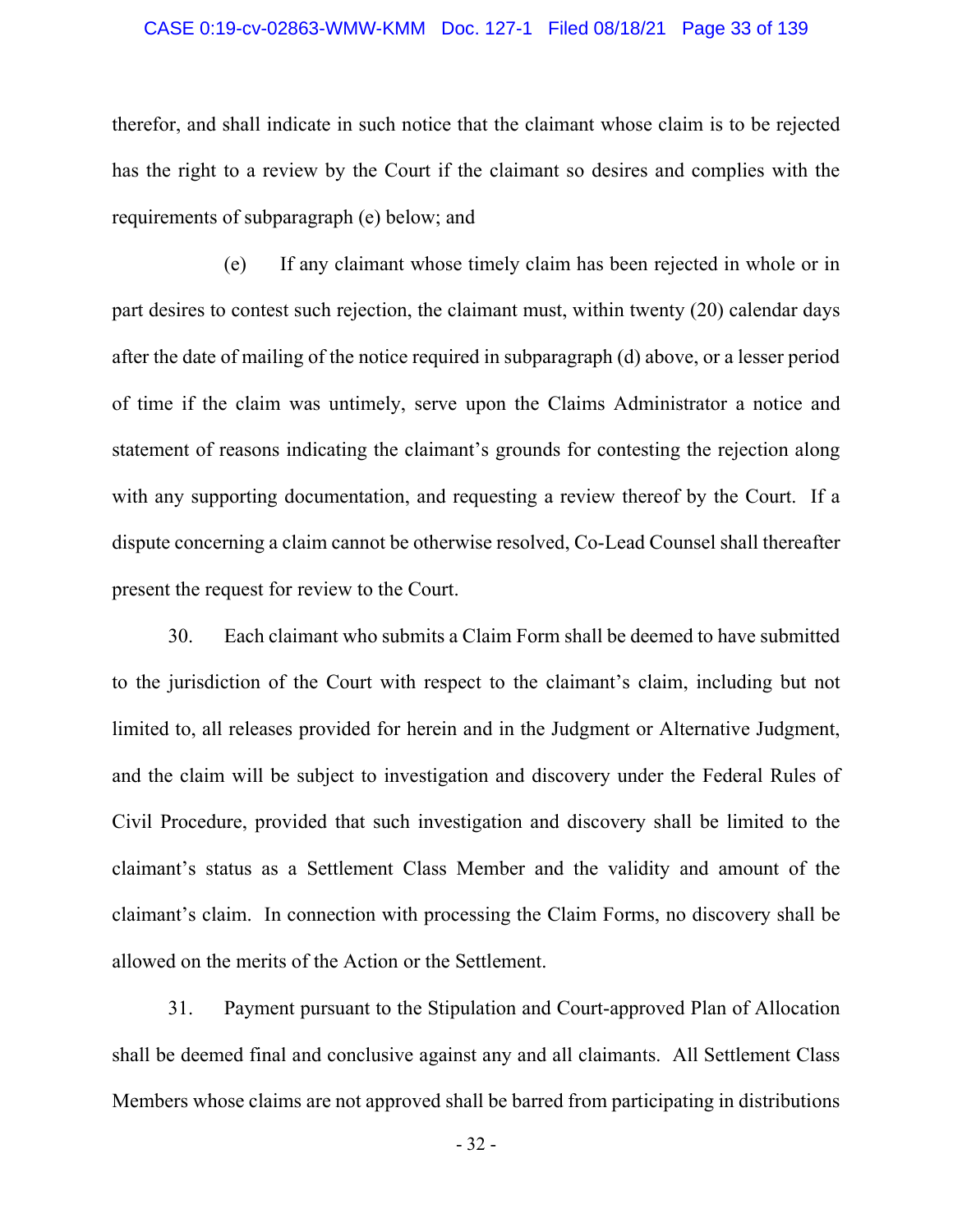#### CASE 0:19-cv-02863-WMW-KMM Doc. 127-1 Filed 08/18/21 Page 34 of 139

from the Net Settlement Fund, but otherwise shall be bound by all of the terms of this Stipulation and the Settlement, including the terms of the Judgment or Alternative Judgment to be entered in the Action and the releases provided for herein and therein, and will be barred from bringing any action against the Released Defendant Parties concerning the Released Claims.

32. All proceedings with respect to the administration, processing and determination of claims described by this Stipulation and the determination of all controversies relating thereto, including disputed questions of law and fact with respect to the validity of claims, shall be subject to the jurisdiction of the Court, but shall not in any event delay or affect the finality of the Judgment or Alternative Judgment.

33. No Person shall have any claim of any kind against the Released Defendant Parties or Defendants' Counsel with respect to the matters set forth in this section (*i.e.*, ¶¶ 27-34) or any of its subsections, or otherwise related in any way to the administration of the Settlement, including without limitation the processing of claims and distributions.

34. No Person shall have any claim against Plaintiffs, Plaintiffs' Counsel, or the Claims Administrator, or other agent designated by Co-Lead Counsel, based on the distributions made substantially in accordance with this Stipulation and the Settlement contained herein, the Plan of Allocation, or further order(s) of the Court.

## **TERMS OF THE PRELIMINARY APPROVAL ORDER**

35. Concurrently with their application for preliminary approval by the Court of the Settlement contemplated by this Stipulation and promptly upon execution of this Stipulation, Co-Lead Counsel shall apply to the Court for entry of the Preliminary

- 33 -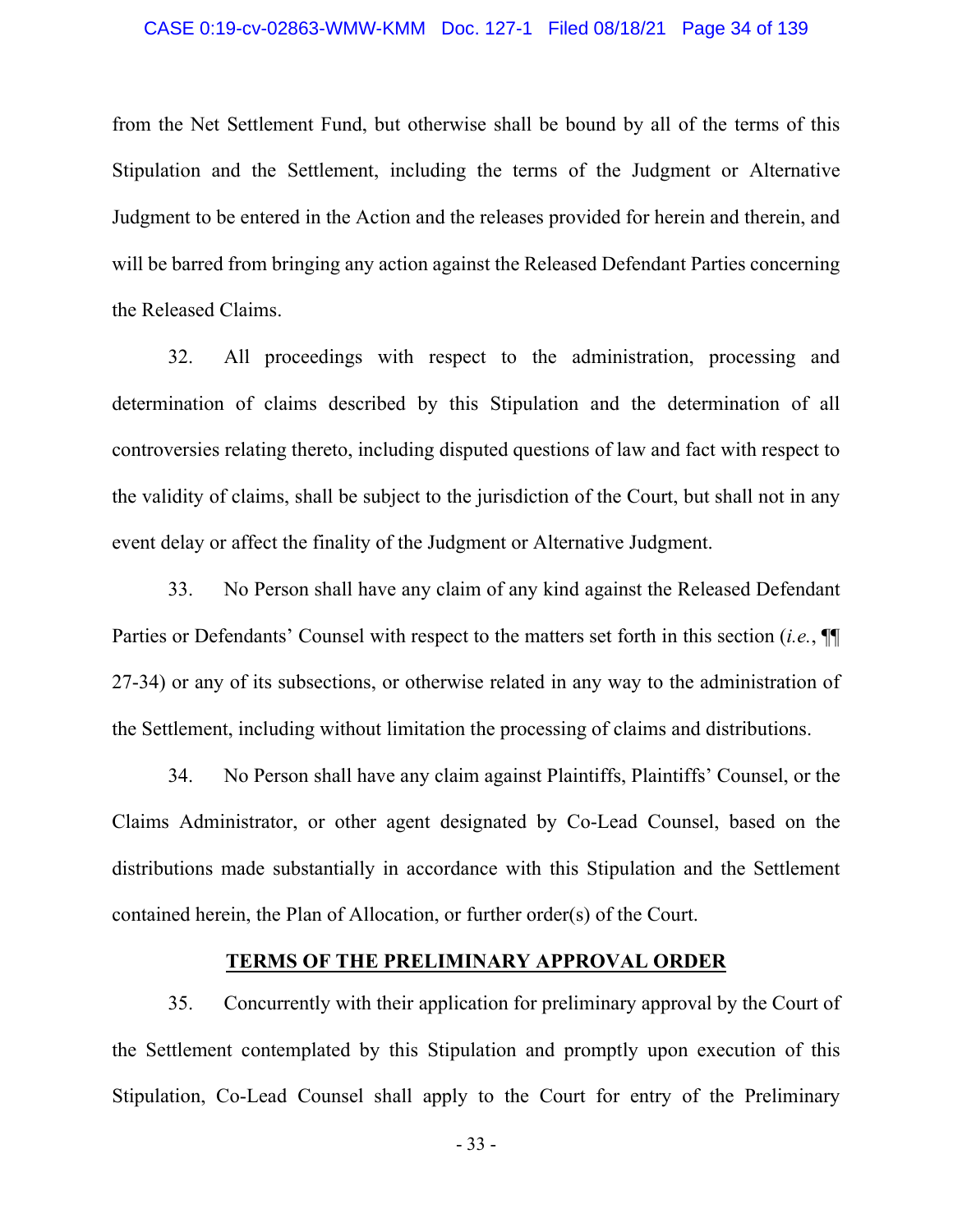#### CASE 0:19-cv-02863-WMW-KMM Doc. 127-1 Filed 08/18/21 Page 35 of 139

Approval Order, which shall be substantially in the form annexed hereto as Exhibit A. The Preliminary Approval Order will, *inter alia*, preliminarily approve the Settlement, set the date for the Settlement Hearing, approve the form of notice, and prescribe the method for giving notice of the Settlement to the Settlement Class.

36. Resideo shall provide to Co-Lead Counsel or the Claims Administrator, at no cost to Plaintiffs or the Settlement Class, within ten (10) calendar days of execution of this Stipulation, its transfer records in electronic searchable form (such as Excel) of the names and addresses of Persons who purchased or otherwise acquired Resideo common stock during the Class Period.

# **TERMS OF THE JUDGMENT**

37. If the Settlement contemplated by this Stipulation is approved by the Court, Co-Lead Counsel and Defendants' Counsel shall jointly request that the Court enter a Judgment substantially in the form annexed hereto as Exhibit B.

## **EFFECTIVE DATE OF SETTLEMENT**

38. The Effective Date of this Settlement shall be the first business day on which all of the following shall have occurred or been waived:

- (a) entry of the Preliminary Approval Order;
- (b) payment of the Settlement Amount into the Escrow Account;
- (c) Defendants have not exercised their option to terminate the Settlement pursuant to the provisions of this Stipulation;

(d) approval by the Court of the Settlement, following notice to the Settlement Class, as prescribed by Rule 23 of the Federal Rules of Civil Procedure; and

- 34 -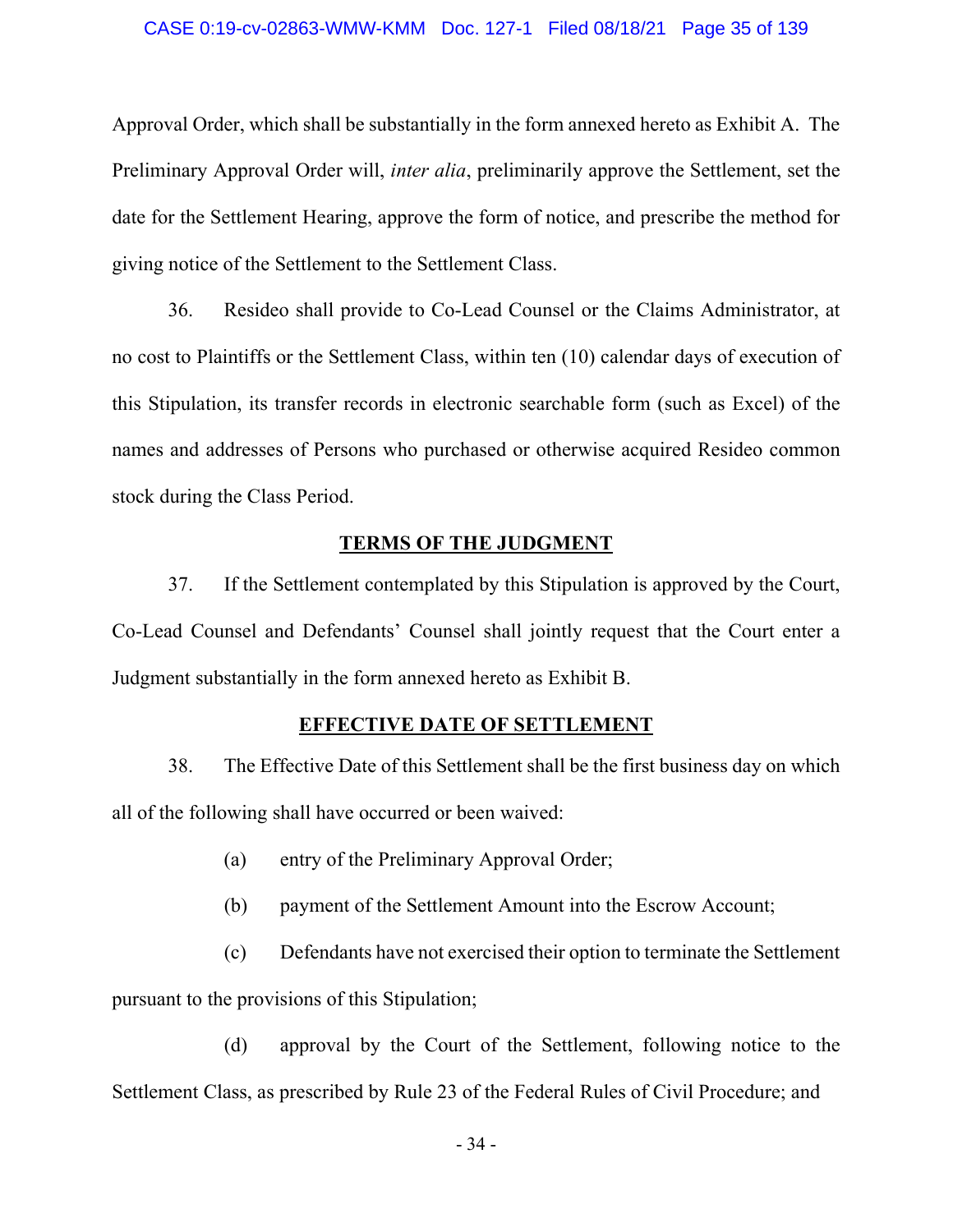#### CASE 0:19-cv-02863-WMW-KMM Doc. 127-1 Filed 08/18/21 Page 36 of 139

(e) a Judgment, substantially in the form set forth in Exhibit B annexed hereto, has been entered by the Court and has become Final; or in the event that an Alternative Judgment has been entered, the Alternative Judgment has become Final; provided however, Defendants shall have, in their sole and absolute discretion, the option to terminate the Settlement in its entirety in the event that the Judgment, or an Alternative Judgment, upon becoming Final, does not provide for the dismissal with prejudice of the Action against any Defendant.

## **WAIVER OR TERMINATION**

39. Defendants and Lead Plaintiffs shall have the right to terminate the Settlement and this Stipulation by providing written notice of their election to do so, through counsel, to all other Parties hereto within fourteen (14) calendar days of: (i) the Court's Final refusal to enter the Preliminary Approval Order in any material respect; (ii) the Court's Final refusal to approve this Stipulation or any material part of it; (iii) the Court's Final refusal to enter (a) the Judgment in any material respect or (b) an Alternative Judgment that is acceptable to the Parties; or (iv) the date upon which the Judgment or Alternative Judgment is modified or reversed in any material respect by a Final order of the Court, the United States Court of Appeals, or the Supreme Court of the United States. For the avoidance of doubt, Lead Plaintiffs shall not have the right to terminate the Settlement due to any decision, ruling, or order respecting the Fee and Expense Application or any plan of allocation.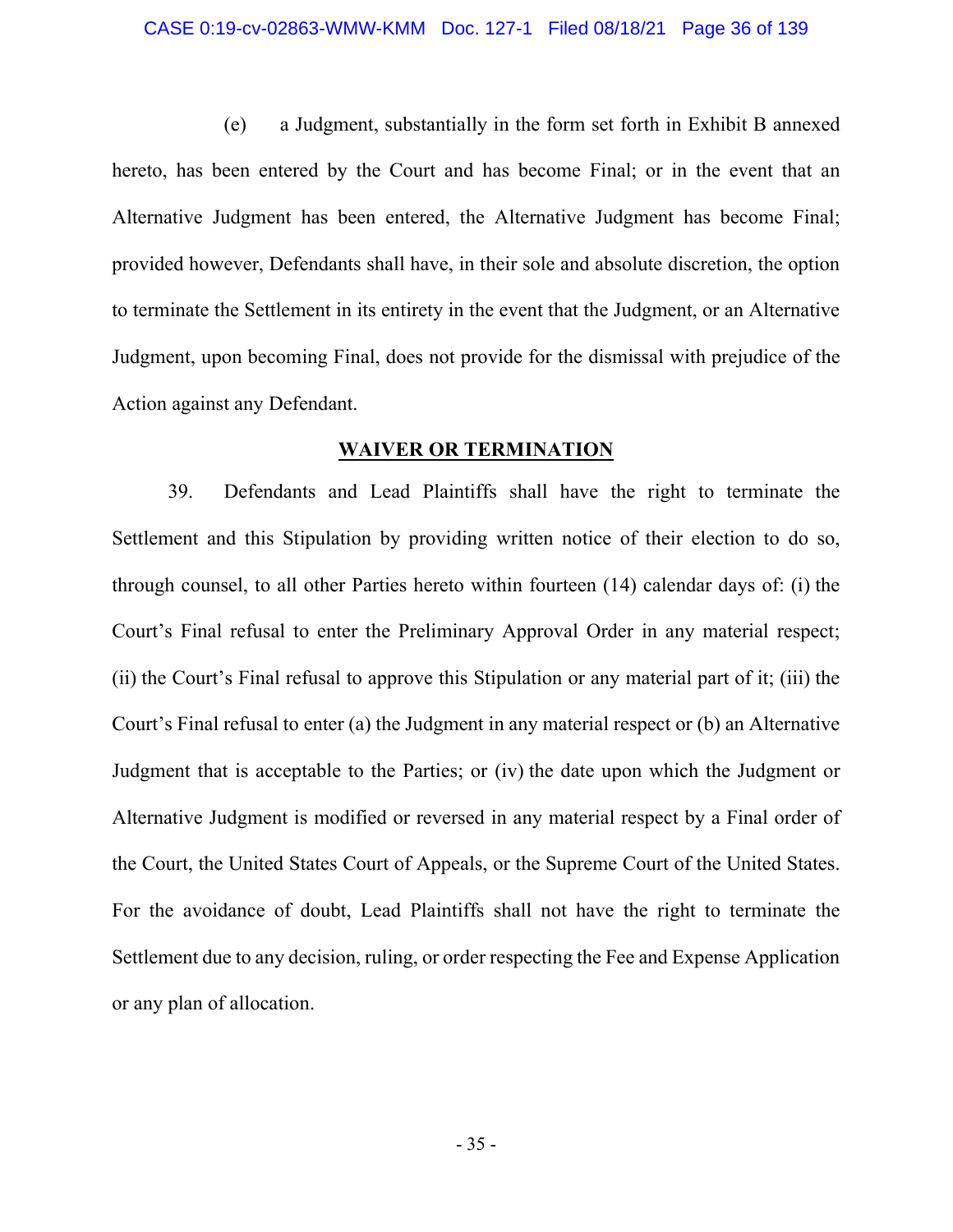# CASE 0:19-cv-02863-WMW-KMM Doc. 127-1 Filed 08/18/21 Page 37 of 139

40. In addition to the foregoing, Defendants, in their sole discretion, shall also have the right to withdraw from the Settlement in the event the Termination Threshold (defined below) has been reached.

(a) Simultaneously herewith, Defendants' Counsel and Co-Lead Counsel are executing a confidential Supplemental Agreement Regarding Requests for Exclusion ("Supplemental Agreement"). The Supplemental Agreement sets forth certain conditions under which Defendants shall have the right, in their sole discretion, to terminate the Settlement and render this Stipulation null and void in the event that Settlement Class Members' requests for exclusion from the Settlement Class exceed certain agreed-upon criteria (the "Termination Threshold"). Prior to Defendants' exercise of a right to withdraw from the Settlement, the Parties shall have an opportunity to seek retraction of any request of a Settlement Class Member to be excluded from the Settlement Class. The Supplemental Agreement sets forth the conditions under which such a retraction right is triggered. The Parties agree to maintain the confidentiality of the Supplemental Agreement, which shall not be filed with the Court unless a dispute arises as to its terms, or as otherwise ordered by the Court, nor shall the Supplemental Agreement otherwise be disclosed unless ordered by the Court. If submission of the Supplemental Agreement is required for resolution of a dispute or is otherwise ordered by the Court, the Parties will undertake to have the Termination Threshold submitted to the Court *in camera* or under seal. In the event of a termination of this Settlement pursuant to the Supplemental Agreement, this Stipulation shall become null and void and of no further force and effect, with the exception of the provisions of ¶¶ 45-47 which shall continue to apply.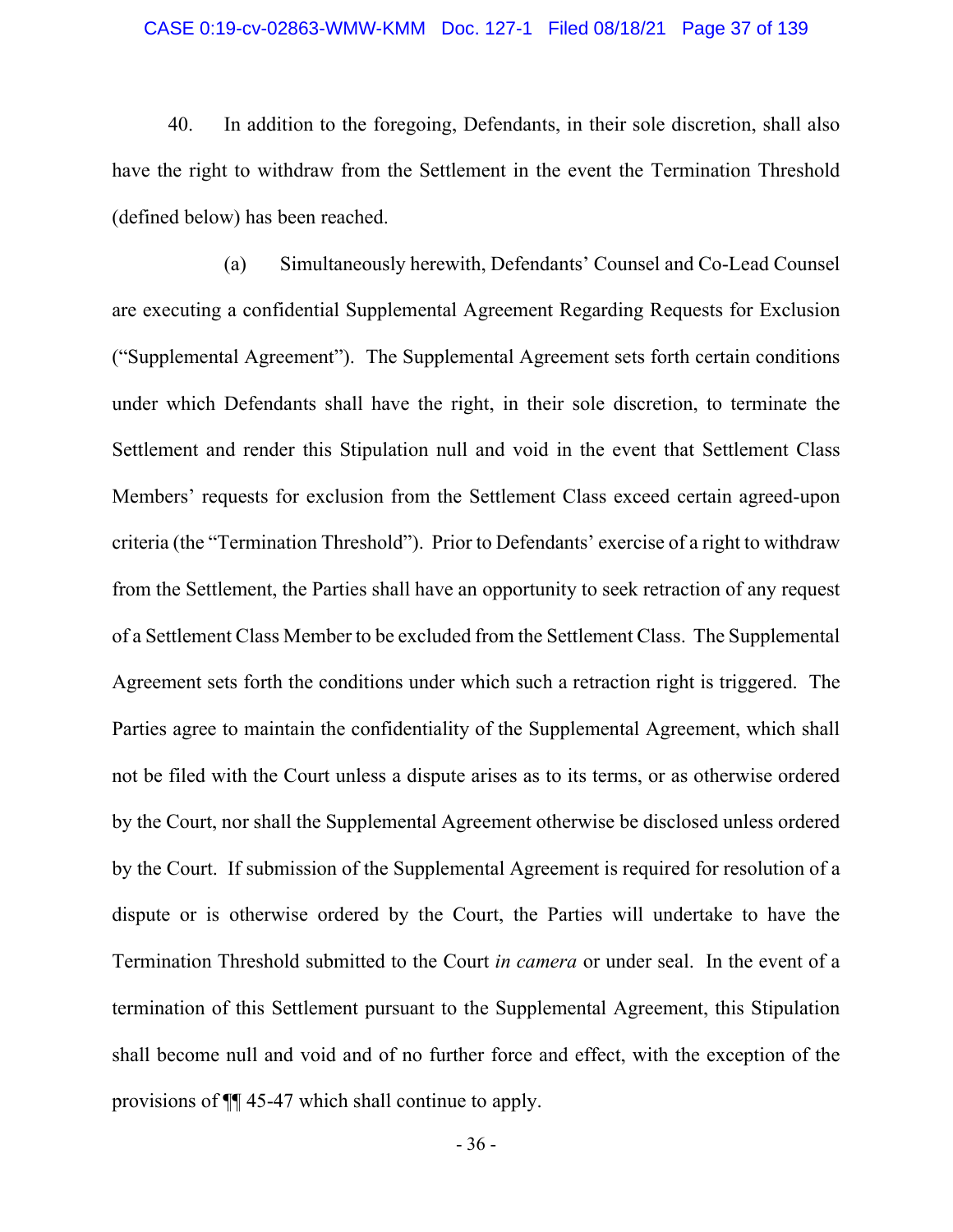#### CASE 0:19-cv-02863-WMW-KMM Doc. 127-1 Filed 08/18/21 Page 38 of 139

41. The Preliminary Approval Order, attached hereto as Exhibit A, shall provide that requests for exclusion shall be received no later than twenty-one (21) calendar days prior to the Settlement Hearing. Upon receiving any request for exclusion, Co-Lead Counsel shall promptly, and no later than five (5) calendar days after receiving a request for exclusion or fifteen (15) calendar days prior to the Settlement Hearing, whichever is earlier, notify Defendants' Counsel of such request for exclusion and provide copies of such request for exclusion and any documentation accompanying it by email.

42. In addition to all of the rights and remedies that Lead Plaintiffs have under the terms of this Stipulation, Lead Plaintiffs shall also have the right to terminate the Settlement in the event that the Settlement Amount has not been paid in the time period provided for in ¶ 6 above, but only if Lead Plaintiffs have first provided written notice of the election to terminate to all other Parties and, thereafter, there is a failure to pay the Settlement Amount within two (2) business days of such written notice.

43. If, before the Settlement becomes Final, any Defendant files for protection under the Bankruptcy Code, applicable state law, or any similar law or a trustee, receiver, conservator, or other fiduciary is appointed under Bankruptcy, or any similar law, and in the event of the entry of a final order of a court of competent jurisdiction, not subject to any further proceedings, determining the transfer of money or any portion thereof to the Settlement Fund by or on behalf of such Defendant to be a preference, voidable transfer, fraudulent transfer, or similar transaction and any portion thereof is required to be returned, and such amount is not promptly deposited into the Settlement Fund by others, then, at the election of Lead Plaintiffs, the Parties shall jointly move the Court to vacate and set aside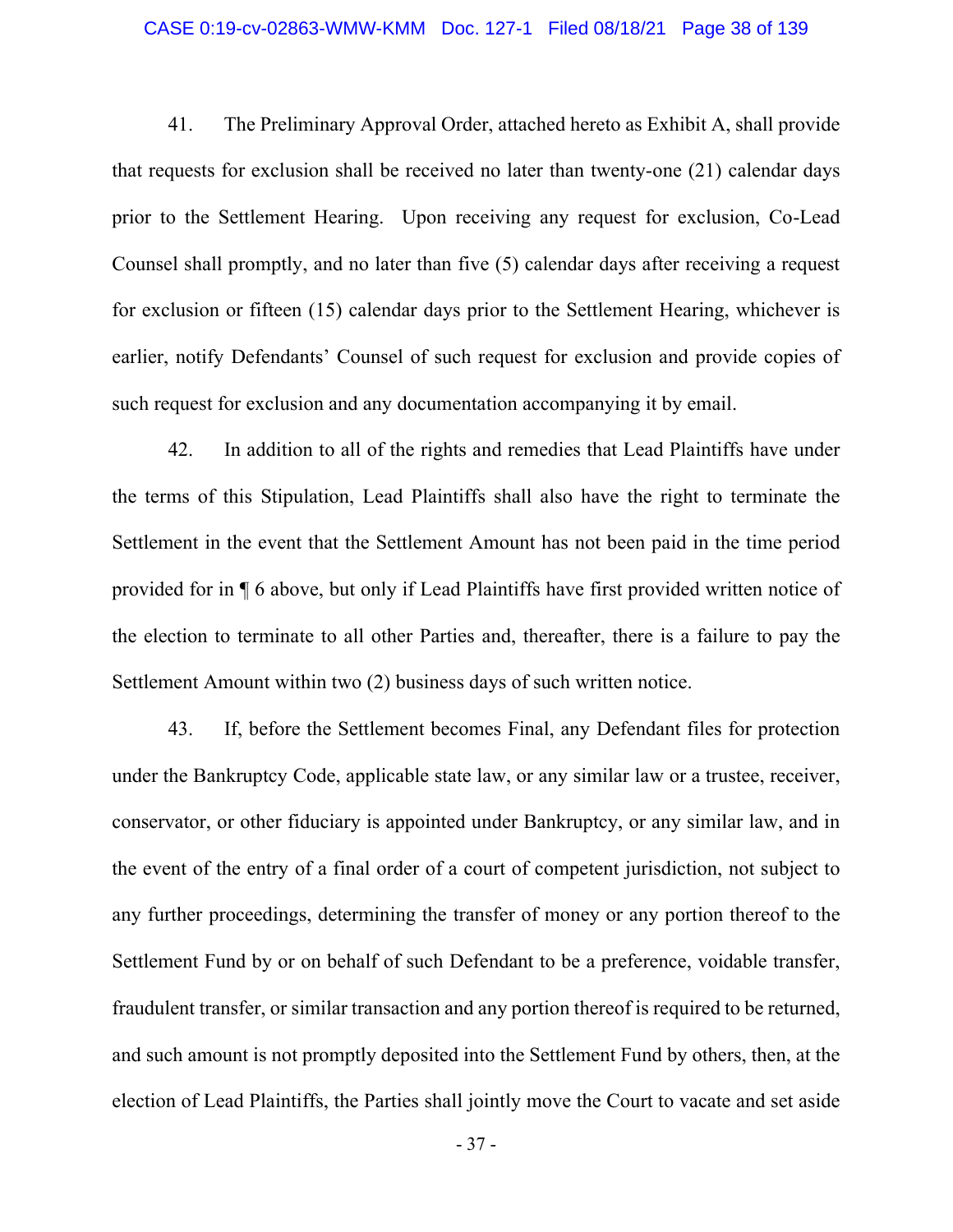### CASE 0:19-cv-02863-WMW-KMM Doc. 127-1 Filed 08/18/21 Page 39 of 139

the releases given and the Judgment or Alternative Judgment entered in favor of the Defendants and the Parties shall be restored to their litigation positions as of July 30, 2021.

44. If an option to withdraw from and terminate this Stipulation and Settlement arises under any of ¶¶ 38-43 above: (i) neither Defendants nor Lead Plaintiffs (as the case may be) will be required for any reason or under any circumstance to exercise that option; and (ii) any exercise of that option shall be made in good faith, but in the sole and unfettered discretion of Defendants or Lead Plaintiffs, as applicable.

45. With the exception of the provisions of this paragraph and ¶¶ 46-47 which shall continue to apply, in the event the Settlement is not approved by the Court, or the Settlement is terminated for any reason as set forth herein or cannot become effective for any reason, then the Settlement shall be a nullity and without prejudice, and none of its terms shall be effective or enforceable except as specifically provided herein; the Parties shall be deemed to have reverted to their respective litigation positions in the Action on July 30, 2021; and, except as specifically provided herein, the Parties shall proceed in all respects as if this Stipulation and any related order had not been entered. In such event, this Stipulation, and any aspect of the discussions or negotiations leading to this Stipulation, shall not be admissible in this Action and shall not be used against or to the prejudice of Defendants or against or to the prejudice of Lead Plaintiffs, in any court filing, deposition, at trial, or otherwise.

46. In the event the Settlement is terminated or fails to become effective for any reason, any portion of the Settlement Amount previously paid into the Escrow Account, together with any earnings thereon, less any Taxes paid or due, less Notice and

- 38 -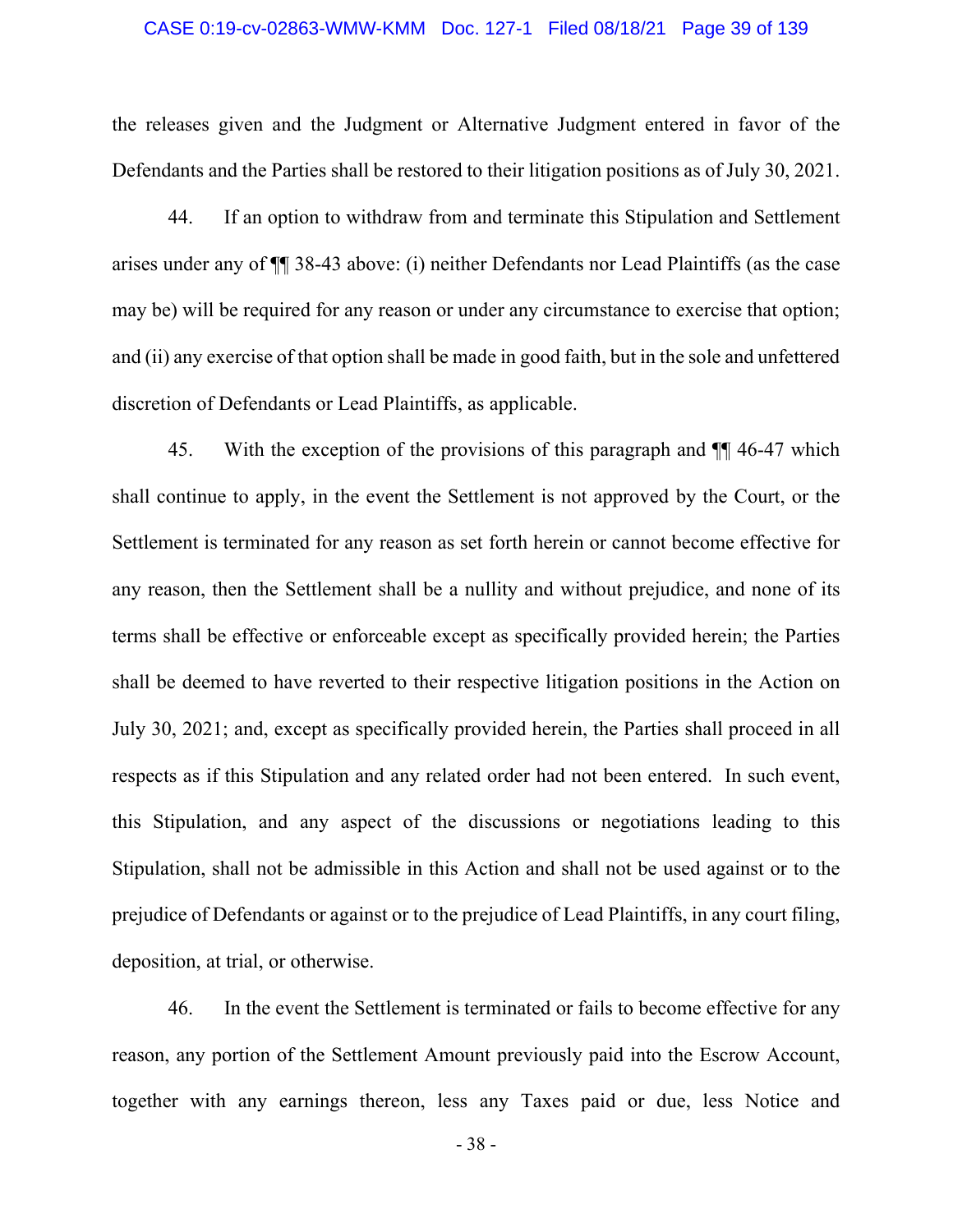#### CASE 0:19-cv-02863-WMW-KMM Doc. 127-1 Filed 08/18/21 Page 40 of 139

Administration Expenses actually incurred and paid or payable from the Settlement Amount, shall be returned to those who funded the Settlement Amount within thirty (30) calendar days after written notification of such event in accordance with instructions provided by Defendants' Counsel to Co-Lead Counsel. At the request of Defendants' Counsel, the Escrow Agent or its designees shall apply for any tax refund owed on the amounts in the Escrow Account and pay the proceeds, after any deduction of any fees or expenses incurred in connection with such application(s), of such refund to the Person(s) that made the deposits or as otherwise directed.

# **NO ADMISSION OF WRONGDOING**

47. Except as set forth in ¶ 48 below, this Stipulation, whether or not consummated, and whether or not approved by the Court, and any discussion, negotiation, proceeding, or agreement relating to the Stipulation, the Settlement, and any matter arising in connection with settlement discussions or negotiations, proceedings, or agreements, shall not be offered or received against or to the prejudice of any of the Parties or their respective counsel, for any purpose other than in an action to enforce the terms hereof, and in particular:

(a) do not constitute, and shall not be offered or received against or to the prejudice of any of the Defendants or the Released Defendant Parties as evidence of, or construed as, or deemed to be evidence of any presumption, concession, or admission by any of the Defendants or the Released Defendant Parties with respect to the truth of any allegation by Plaintiffs and the Settlement Class, or the validity of any claim that has been or could have been asserted in the Action or in any litigation, including but not limited to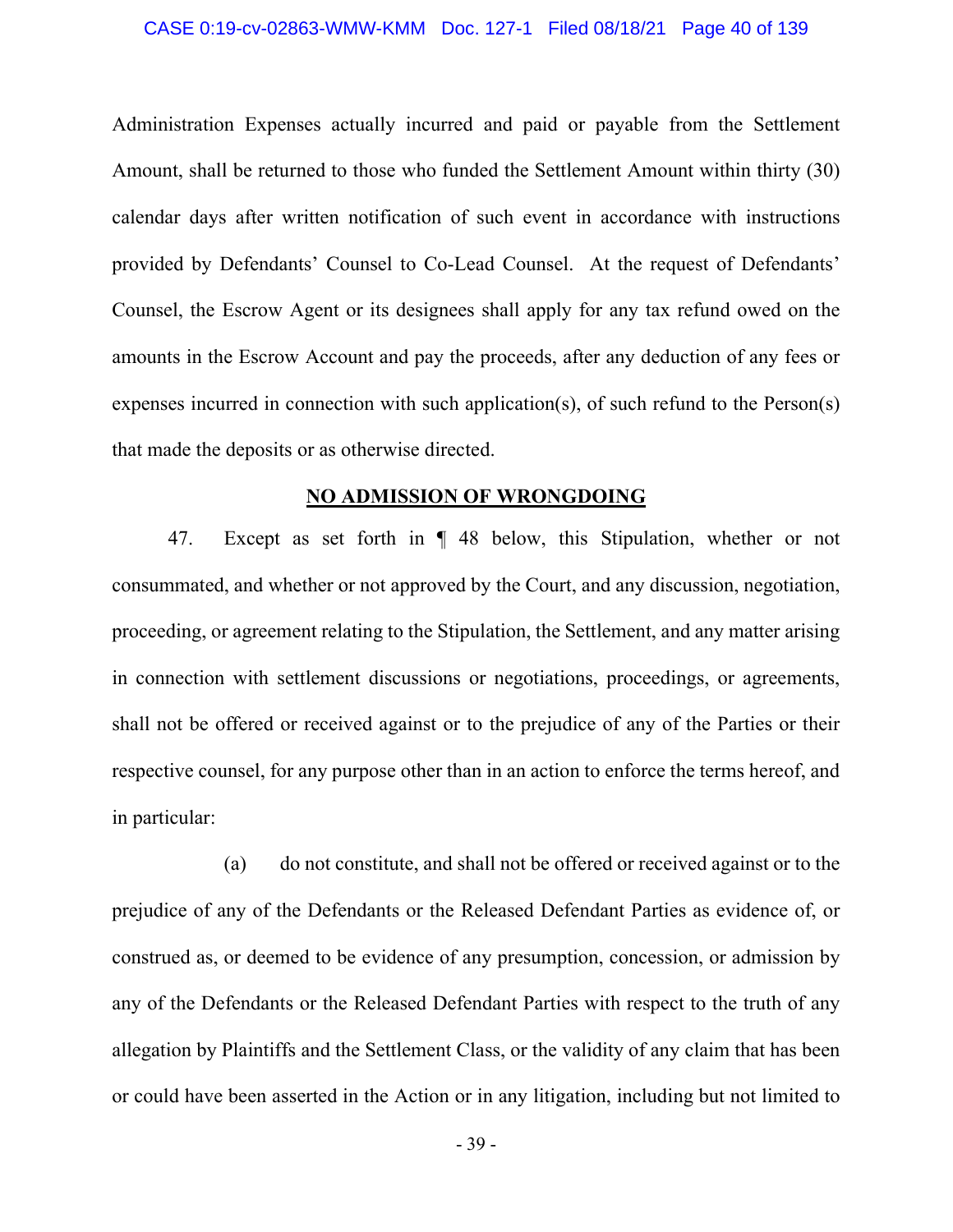## CASE 0:19-cv-02863-WMW-KMM Doc. 127-1 Filed 08/18/21 Page 41 of 139

the Released Claims, or of any liability, damages, negligence, fault or wrongdoing of Defendants or any person or entity whatsoever, or of any infirmity in any of the Defendants' defenses;

(b) do not constitute, and shall not be offered or received against or to the prejudice of any of the Defendants or the Released Defendant Parties as evidence of a presumption, concession, or admission of any fault, misrepresentation, or omission with respect to any statement or written document approved or made by any of the Defendants, or against or to the prejudice of Plaintiffs, or any other member of the Settlement Class, as evidence of any infirmity in the claims of Plaintiffs, or the other members of the Settlement Class;

(c) do not constitute, and shall not be offered or received against or to the prejudice of any of the Defendants or the Released Defendant Parties, Plaintiffs, any other member of the Settlement Class, or their respective counsel, as evidence of a presumption, concession, or admission with respect to any liability, damages, negligence, fault, infirmity, or wrongdoing, or in any way referred to for any other reason against or to the prejudice of any of the Defendants or the Released Defendant Parties, Plaintiffs, other members of the Settlement Class, or their respective counsel, in any other civil, criminal, or administrative action or proceeding, other than such proceedings as may be necessary to effectuate the provisions of this Stipulation;

(d) do not constitute, and shall not be construed against any of the Defendants or the Released Defendant Parties, Plaintiffs, or any other member of the Settlement Class, as an admission or concession that the consideration to be given

- 40 -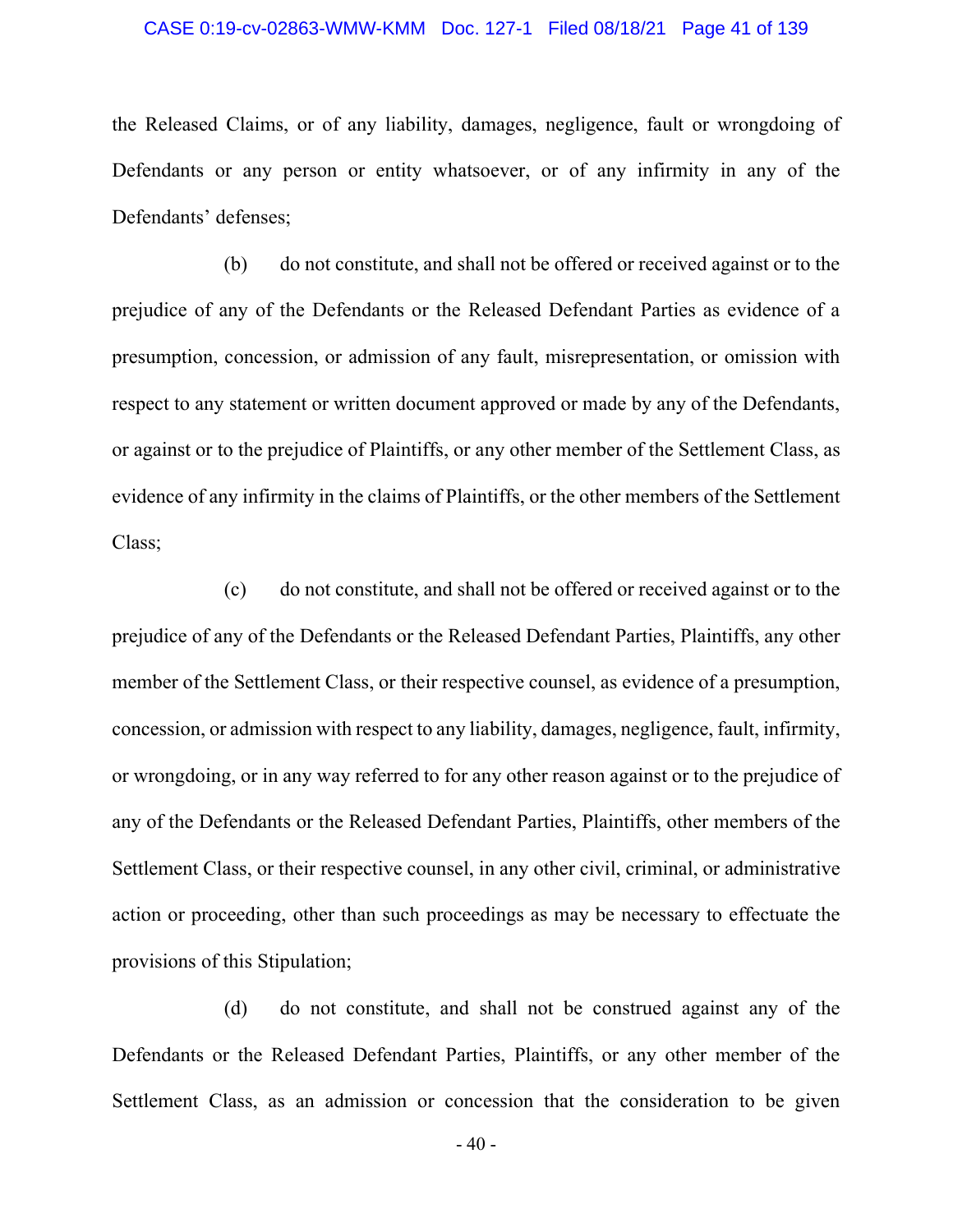# CASE 0:19-cv-02863-WMW-KMM Doc. 127-1 Filed 08/18/21 Page 42 of 139

hereunder represents the amount that could be or would have been recovered after trial; and

(e) do not constitute, and shall not be construed as or received in evidence as an admission, concession, or presumption against Plaintiffs, or any other member of the Settlement Class that any of their claims are without merit or infirm or that damages recoverable under the Complaint would not have exceeded the Settlement Amount.

48. Notwithstanding ¶ 47 above, the Parties, and their respective counsel, may file this Stipulation and/or the Judgment or Alternative Judgment in any action that may be brought against them in order to support a defense or counterclaim based on principles of *res judicata*, collateral estoppel, release, statute of limitations, statute of repose, good-faith settlement, judgment bar or reduction, or any theory of claim preclusion or issue preclusion or similar defense or counterclaim, or to effectuate any liability protection granted them under any applicable insurance policy. The Parties may file this Stipulation and/or the Judgment or Alternative Judgment in any action that may be brought to enforce the terms of this Stipulation and/or the Judgment or Alternative Judgment. All Parties submit to the jurisdiction of the Court for purposes of implementing and enforcing the Settlement.

# **MISCELLANEOUS PROVISIONS**

49. All of the exhibits to the Stipulation, except any plan of allocation to the extent incorporated in those exhibits, and the Supplemental Agreement are material and integral parts hereof and are fully incorporated herein by this reference.

50. The Parties intend the Settlement to be the full, final, and complete resolution of all claims asserted or that could have been asserted by the Parties with respect to the

- 41 -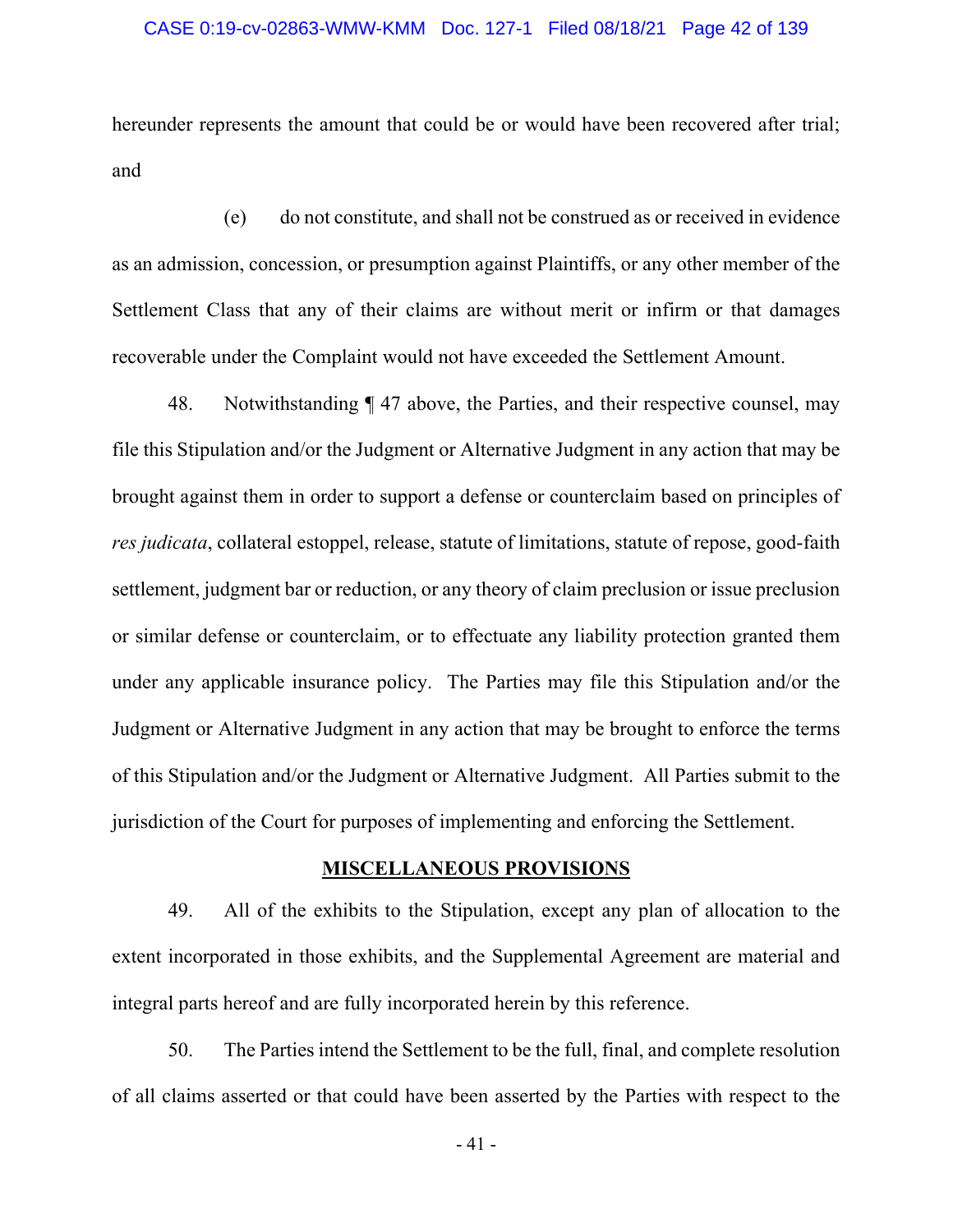### CASE 0:19-cv-02863-WMW-KMM Doc. 127-1 Filed 08/18/21 Page 43 of 139

Released Claims and Released Defendants' Claims. Accordingly, the Parties agree not to make any application for sanctions, pursuant to Rule 11 or other court rule or statute, with respect to any claim or defense in this Action. The Parties agree that the amount paid and the other terms of the Settlement, with the help of a mediator, were negotiated at arm's length and in good faith by the Parties and their respective counsel and reflect a settlement that was reached voluntarily based upon adequate information and after consultation with experienced legal counsel.

51. This Stipulation, along with its exhibits and the Supplemental Agreement, may not be modified or amended, nor may any of its provisions be waived, except by a writing signed by counsel for the Parties hereto, or their successors.

52. The headings herein are used for the purpose of convenience only and are not meant to have legal effect.

53. The administration and consummation of the Settlement as embodied in this Stipulation shall be under the authority of the Court, and the Court shall retain jurisdiction for the purpose of entering orders providing for awards of attorneys' fees and any expenses, and implementing and enforcing the terms of this Stipulation.

54. The waiver by one Party of any breach of this Stipulation by any other Party shall not be deemed a waiver by any other Party, or a waiver by any Party of any other prior or subsequent breach of this Stipulation.

55. This Stipulation, its exhibits, and the Supplemental Agreement constitute the entire agreement among the Parties concerning the Settlement as against the Defendants, and no representation, warranty, or inducement has been made by any Party concerning

- 42 -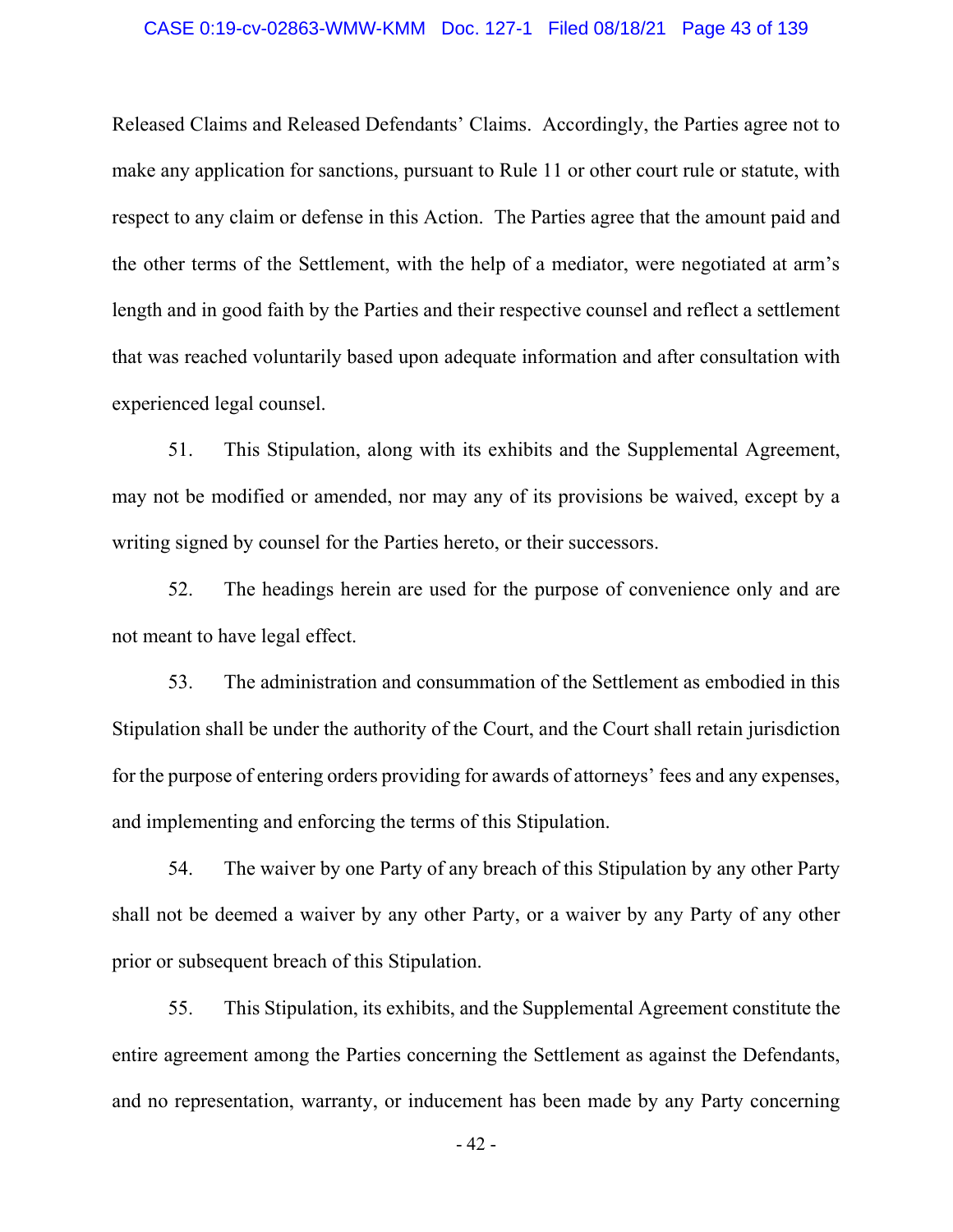### CASE 0:19-cv-02863-WMW-KMM Doc. 127-1 Filed 08/18/21 Page 44 of 139

this Stipulation and its exhibits other than those contained and memorialized in such documents.

56. Nothing in the Stipulation, or the negotiations relating thereto, is intended to or shall be deemed to constitute a waiver of any applicable privilege or immunity, including, without limitation, attorney-client privilege, joint defense privilege, or work product protection.

57. Without further order of the Court, the Parties may agree to reasonable extensions of time to carry out any of the provisions of this Stipulation.

58. All designations and agreements made, or orders entered during the course of the Action, relating to the confidentiality of documents or information shall survive this Stipulation.

59. This Stipulation may be executed in one or more counterparts. All executed counterparts and each of them shall be deemed to be one and the same instrument. Signatures sent by facsimile or via email in pdf format shall be deemed originals.

60. This Stipulation shall be binding when signed, but the Settlement shall be effective upon the entry of the Judgment or Alternative Judgment and the payment in full of the Settlement Amount, subject only to the condition that the Effective Date will have occurred.

61. This Stipulation shall be binding upon, and inure to the benefit of, the successors and assigns of the Parties and the Released Parties.

62. The construction, interpretation, operation, effect, and validity of this Stipulation, and all documents necessary to effectuate it, shall be governed by the laws of

- 43 -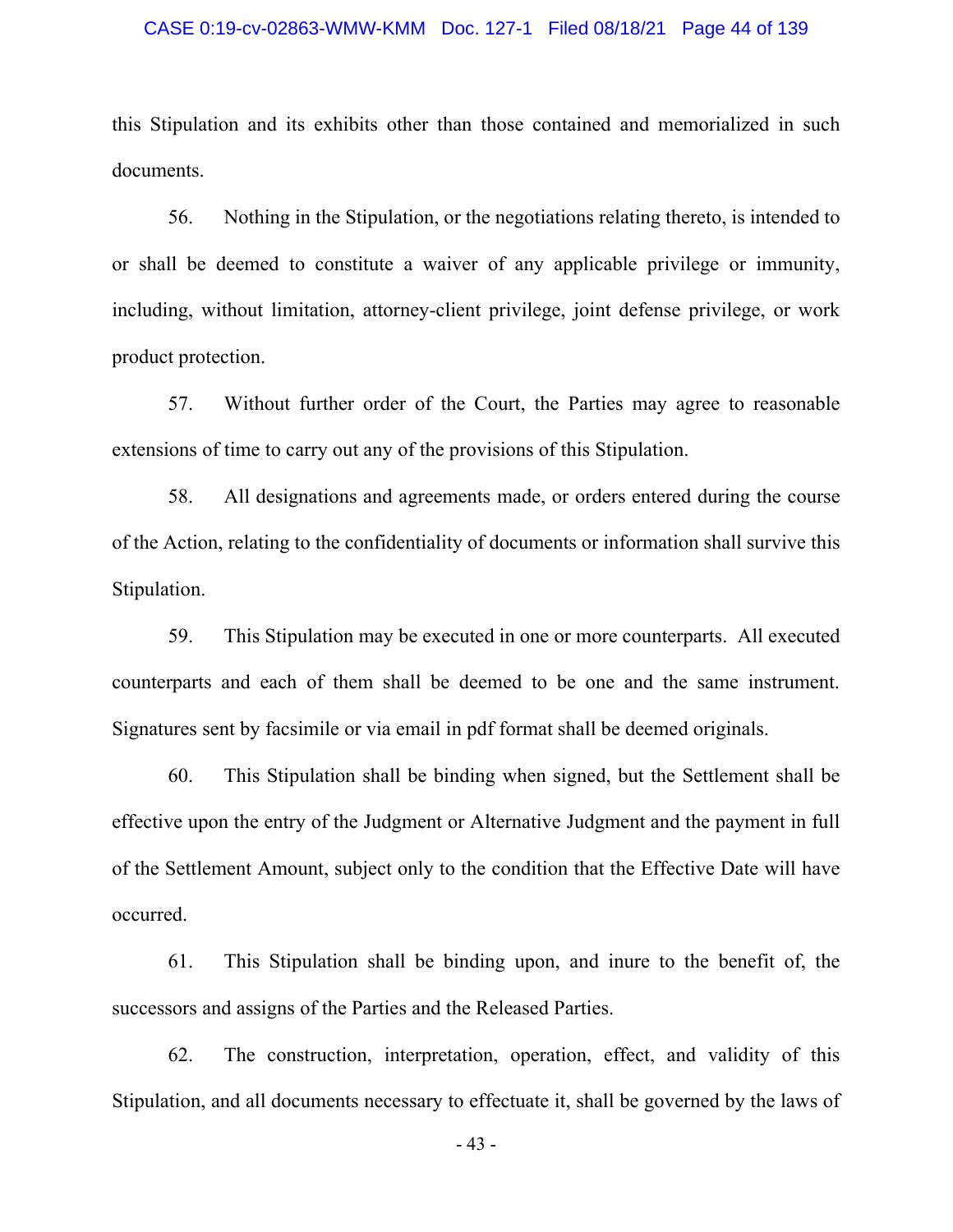### CASE 0:19-cv-02863-WMW-KMM Doc. 127-1 Filed 08/18/21 Page 45 of 139

the State of Minnesota without regard to conflicts of laws, except to the extent that federal law requires that federal law govern.

63. This Stipulation shall not be construed more strictly against one Party than another merely by virtue of the fact that it, or any part of it, may have been prepared by counsel for one of the Parties, it being recognized that it is the result of arm's-length negotiations among the Parties and the Parties' respective counsel, and all Parties have contributed substantially and materially to the preparation of this Stipulation.

64. All counsel and any other person executing this Stipulation and any of the exhibits hereto, or any related Settlement document, warrant and represent that they have the full authority to do so, and that they have the authority to take appropriate action required or permitted to be taken pursuant to the Stipulation to effectuate its terms.

65. The Parties and their respective counsel agree to cooperate fully with one another in promptly applying for preliminary approval by the Court of the Settlement and for the scheduling of a hearing for consideration of Final approval of the Settlement and Co-Lead Counsel's Fee and Expense Application, and to agree promptly upon and execute all such other documentation as reasonably may be required to obtain Final approval by the Court of the Settlement.

66. Upon receipt of the Settlement Amount and subject to approval by the Court, Co-Lead Counsel shall file a "Stipulation of Dismissal" providing for the dismissal of the Action with prejudice.

67. While retaining their right to deny that the claims asserted in the Action were meritorious, Defendants and Defendants' Counsel, in any statement made to any media

- 44 -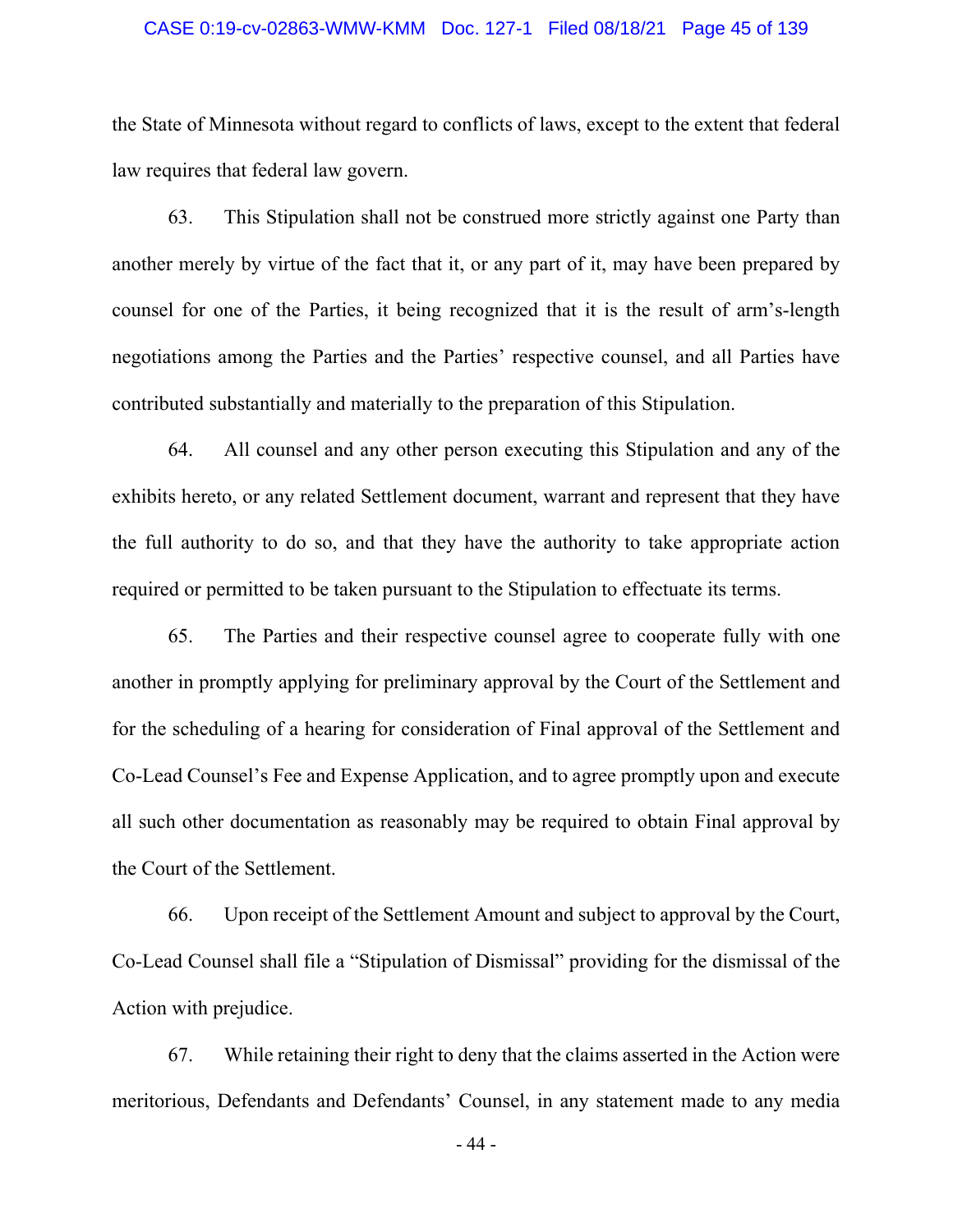# CASE 0:19-cv-02863-WMW-KMM Doc. 127-1 Filed 08/18/21 Page 46 of 139

representative (whether or not for attribution) will not assert that the Action was commenced or prosecuted in bad faith, nor will they deny that the Action was commenced and prosecuted in good faith and is being settled voluntarily after consultation with competent legal counsel. While retaining their right to assert that the claims asserted in the Action had merit, Plaintiffs and Plaintiffs' Counsel will not assert that the Action was defended in bad faith, and shall not suggest that the Settlement constitutes an admission of any claim or defense alleged. In all events, Plaintiffs and Plaintiffs' Counsel and Defendants and Defendants' Counsel shall not make any accusations of wrongful or actionable conduct by either party concerning the prosecution, defense, and resolution of the Action, and shall not otherwise suggest that the Settlement constitutes an admission of any claim or defense alleged.

68. Except as otherwise provided herein, each party shall bear its own costs.

**IN WITNESS WHEREOF**, the Parties have caused this Stipulation to be executed, by their duly authorized attorneys, as of August 17, 2021.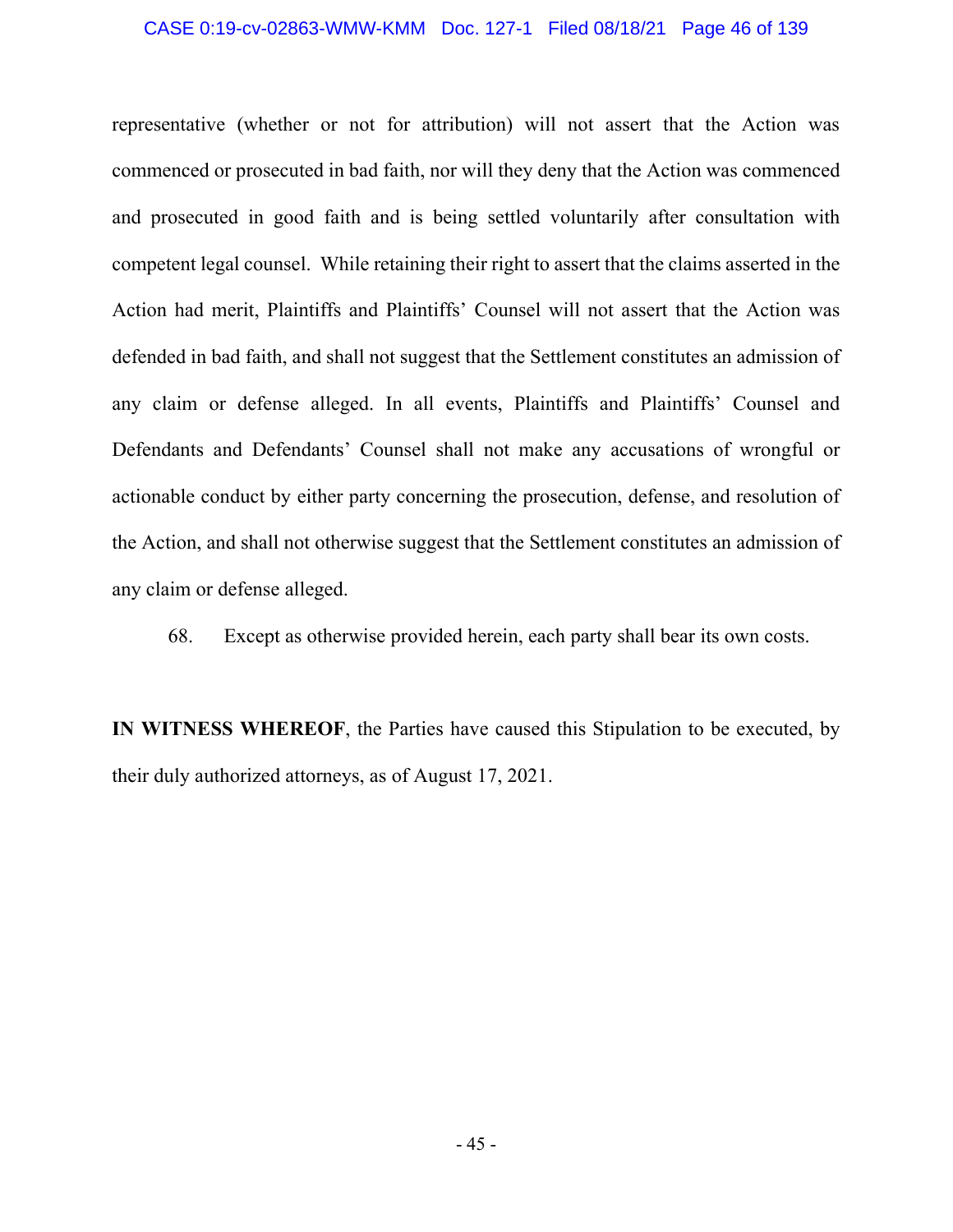# **LABATON SUCHAROW LLP**

*�/ · .: � /y* 

Ira A. Schochet 140 Broadway New York, NY 10005 Telephone: (212) 907-0700 ischochet@labaton.com

*Co-Lead Counsel for the Settlement Class* 

# **ENTWISTLE & CAPPUCCI LLP**

**Andrew J. Entwistle** Frost Bank Tower 401 Congress Avenue, Suite 1170 Austin, TX 78701 Telephone: (512) 710-5960 aentwistle@entwistle-law.com

*Co-Lead Counsel for the Settlement Class* 

# **ROBBINS GELLER RUDMAN &DOWDLLP**

X. Jay Alvarez 655 West Broadway, Suite 1900 San Diego, California 92101 Telephone: (619) 231-1058 jaya@rgrdlaw.com

*Counsel for Oklahoma Firefighters Pension and Retirement System*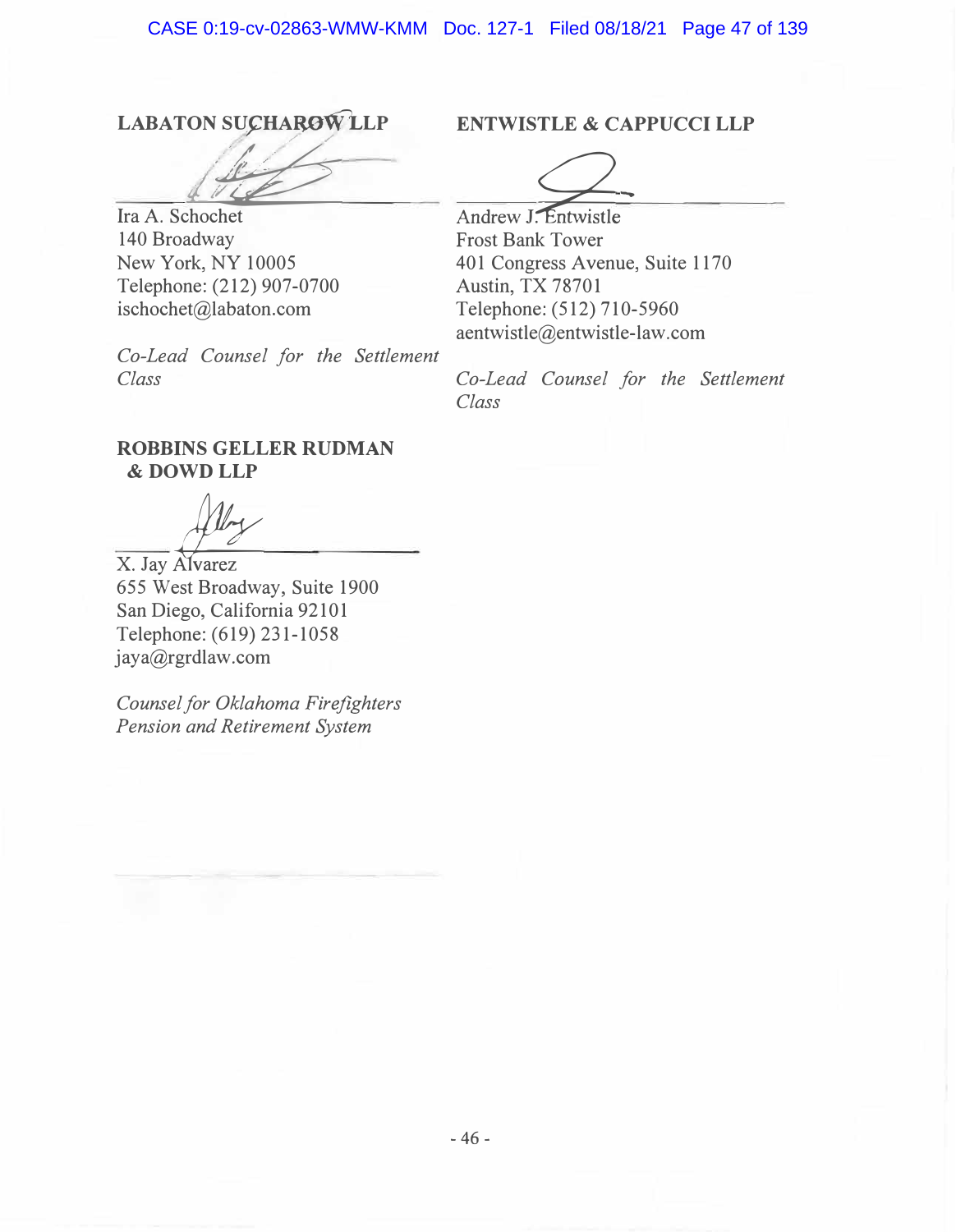# **WILLKIE FARR & GALLAGHER LLP**

Tariq Mundiya

Charles D. Cording 787 Seventh A venue New York, NY 10019 Telephone: (212) 728-8000 tmundiya@willkie.com ccording@willkie.com

*Counsel for Defendants Resideo Technologies, Inc., Michael G. Nejkens, Joseph D. Ragan IIL and Niccolo de Masi* 

# **KIRKLAND & ELLIS LLP**

Sandra C. Goldstein, P.C. 601 Lexington A venue New York, NY 10022 Telephone: (212) 446-4779 sandra.goldstein@kirkland.com

*Counsel for Honeywell International Inc.* <sup>2</sup>

<sup>&</sup>lt;sup>2</sup> Solely for the purpose of Paragraphs K, 4, 5, 7, 16-18, 22, 25 and 28 of this Stipulation.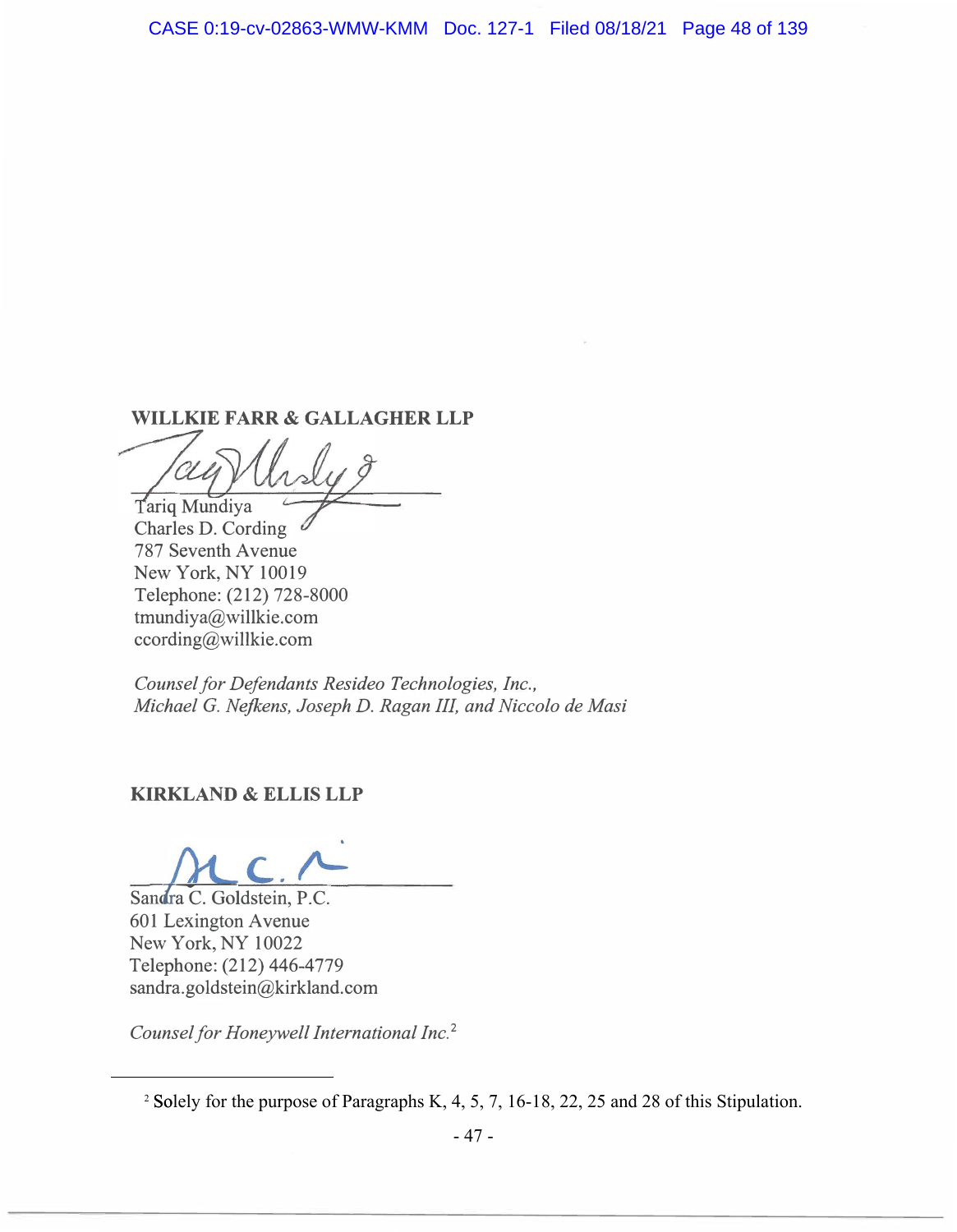CASE 0:19-cv-02863-WMW-KMM Doc. 127-1 Filed 08/18/21 Page 49 of 139

# **EXHIBIT A**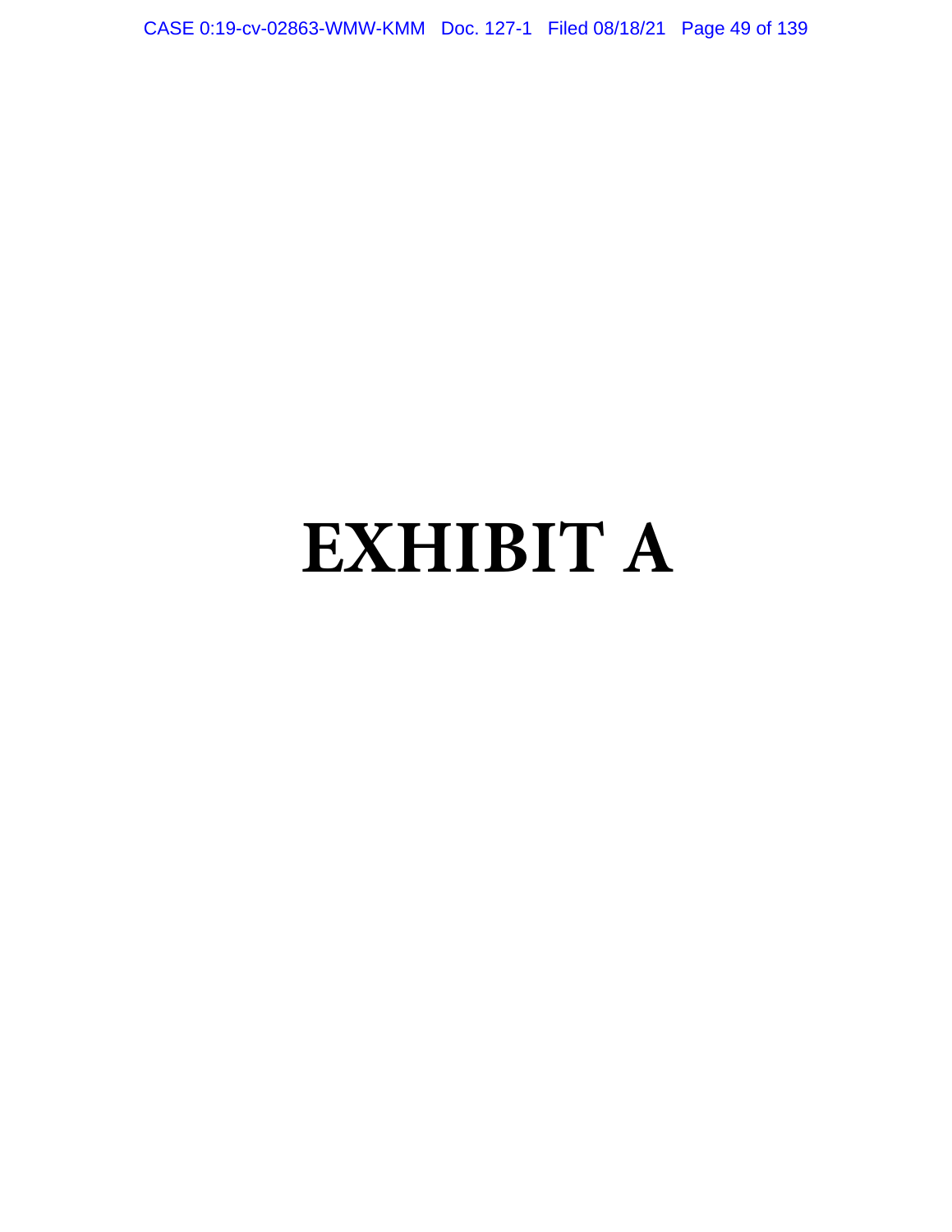# **UNITED STATES DISTRICT COURT DISTRICT OF MINNESOTA**

# IN RE RESIDEO TECHNOLOGIES, INC. SECURITIES LITIGATION

Case No. 19-cv-02863 (WMW/KMM)

**CLASS ACTION** 

# **[PROPOSED] ORDER GRANTING PRELIMINARY APPROVAL OF CLASS ACTION SETTLEMENT**

WHEREAS, a consolidated securities class action entitled *In re Resideo Technologies, Inc. Securities Litigation*, No. 19-cv-02863 (WMW/KMM) (the "Action") is pending in this Court;

WHEREAS, (a) Lead Plaintiffs The Gabelli Asset Fund, The Gabelli Dividend & Income Trust, Gabelli Focused Growth and Income Fund f/k/a The Gabelli Focus Five Fund, The Gabelli Multimedia Trust Inc., The Gabelli Value 25 Fund Inc., GAMCO International SICAV, GAMCO Asset Management Inc. (collectively, the "Gabelli Group"), Naya 1740 Fund Ltd., Naya Coldwater Fund Ltd., Naya Master Fund LP and Nayawood LP (collectively, the "Naya Group" and, together with the Gabelli Group, "Lead Plaintiffs") and additional Plaintiff Oklahoma Firefighters Pension and Retirement System (collectively with Lead Plaintiffs, "Plaintiffs"), on behalf of themselves and the proposed Settlement Class on the one hand; and (b) defendants Resideo Technologies, Inc. ("Resideo" or the "Company"), Michael G. Nefkens, Joseph D. Ragan III and Niccolo de Masi (collectively, "Defendants") on the other, have entered into a Stipulation and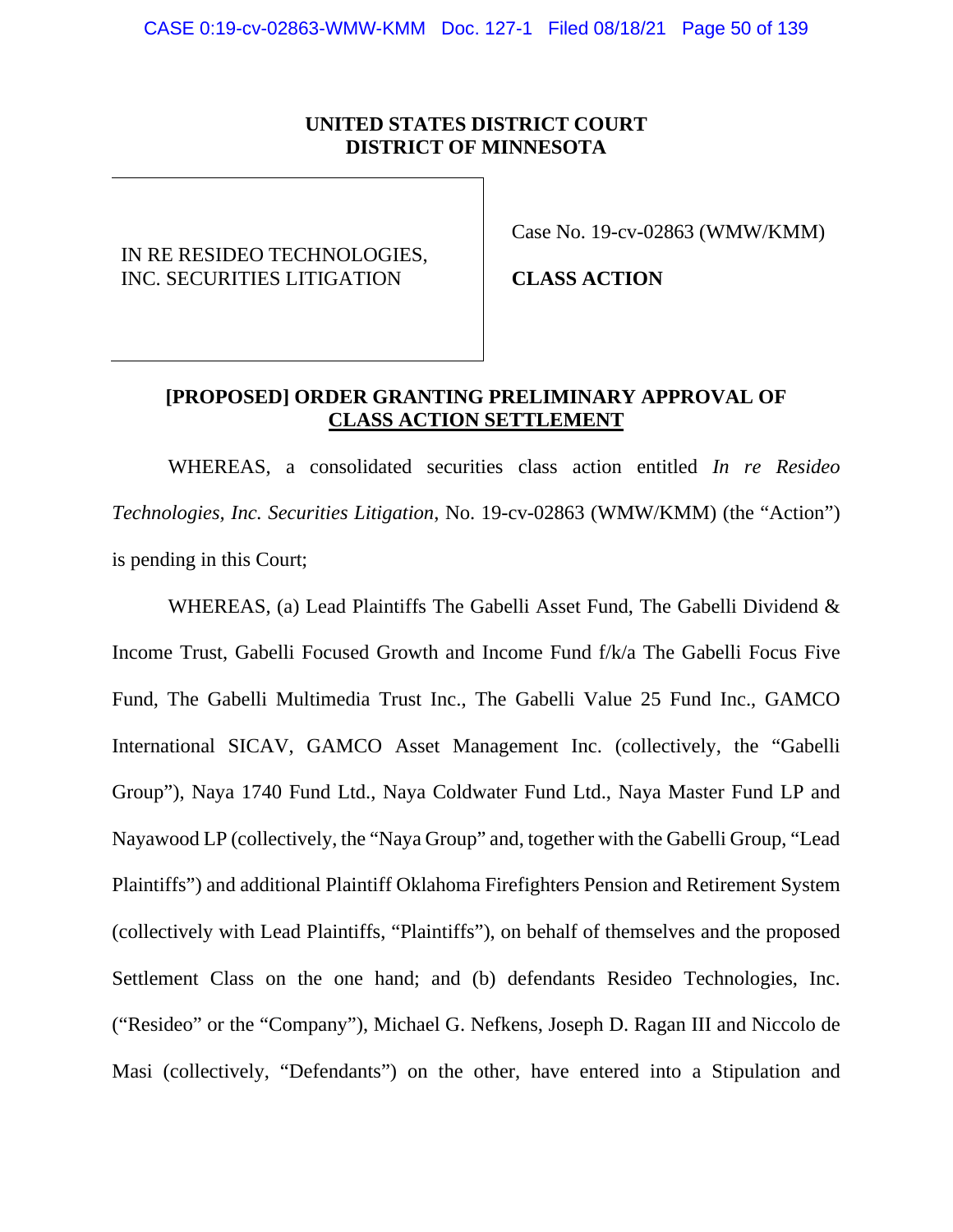Agreement of Settlement dated August 17, 2021 (the "Stipulation"), that provides for a complete dismissal with prejudice of the claims asserted against Defendants in the Action, as well as a complete release of all claims that could have been asserted against them and the other Released Defendant Parties by each other, by Plaintiffs, or by any other member of the Settlement Class, on the terms and conditions set forth in the Stipulation, subject to the approval of this Court (the "Settlement");

WHEREAS, Lead Plaintiffs have moved, pursuant to Rule 23(e)(1) of the Federal Rules of Civil Procedure, for an order preliminarily approving the Settlement in accordance with the Stipulation and allowing notice to Settlement Class Members as more fully described herein;

WHEREAS, the Court has read and considered: (a) Lead Plaintiffs' motion for preliminary approval of the Settlement and authorization to send notice of the Settlement to the Settlement Class, and the papers filed and arguments made in connection therewith; and (b) the Stipulation and the exhibits attached thereto;

WHEREAS, unless otherwise defined herein, all capitalized words contained herein shall have the same meanings as they have in the Stipulation;

NOW, THEREFORE, PURSUANT TO FED. R. CIV. P. 23(e)(1), IT IS HEREBY ORDERED:

1. **Class Certification for Settlement Purposes** – Pursuant to Rule 23 of the Federal Rules of Civil Procedure, the Court certifies, solely for purposes of effectuating the proposed Settlement, a class consisting of all persons and entities who or which purchased or otherwise acquired the common stock of Resideo during the period from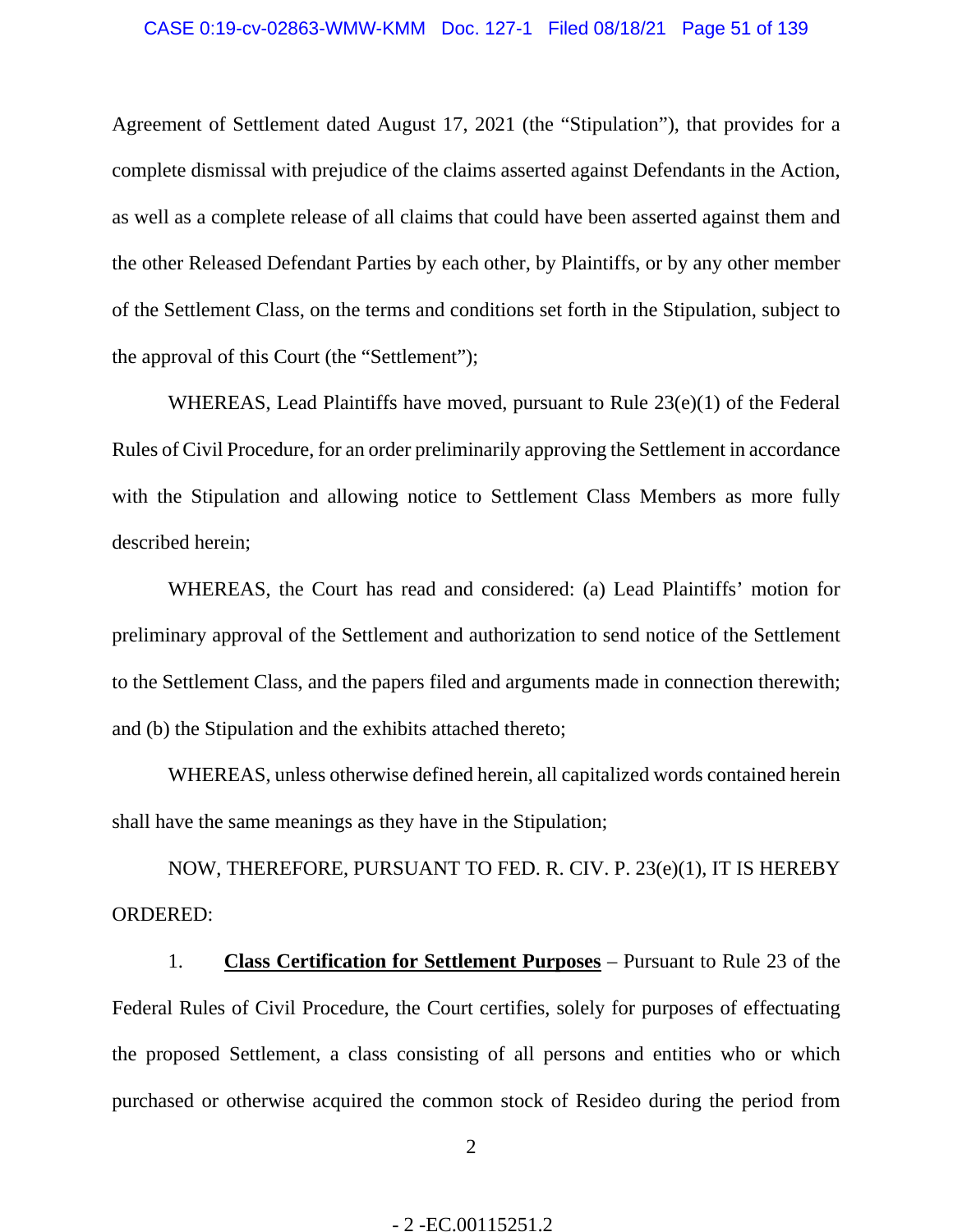October 15, 2018 through November 6, 2019, inclusive, and were damaged thereby. Excluded from the Settlement Class are: (i) Defendants; (ii) Honeywell; (iii) the officers and directors of Defendants and Honeywell during the Class Period; (iv) Immediate Family of the Individual Defendants and of the excluded officers and directors; (v) any entity in which any Defendant, any excluded officer or director, or any member of their Immediate Family has or had a controlling interest; (vi) any affiliates, parents or subsidiaries of the Defendants and Honeywell; (vii) the legal representatives, agents, affiliates, heirs, successors or assigns of any of the foregoing, in their capacities as such; and (viii) those who timely and validly request exclusion from the Settlement Class in accordance with the requirements set forth in the Notice, or who are otherwise excluded by the Court.

2. **Class Findings** – Pursuant to Rule 23(e)(1)(B)(ii) of the Federal Rules of Civil Procedure, the Court finds that it will likely be able to certify the Settlement Class for purposes of the proposed Settlement. Specifically, the Court finds for settlement purposes only that each element required for certification of the Settlement Class pursuant to Rule 23(a) of the Federal Rules of Civil Procedure has been met or will likely be met: (1) the members of the Settlement Class are so numerous that their joinder in the Action would be impracticable; (2) there are questions of law and fact common to the Settlement Class; (3) the claims of Lead Plaintiffs in the Action are typical of the claims of the Settlement Class; (4) Lead Plaintiffs and Co-Lead Counsel have and will fairly and adequately represent and protect the interests of the Settlement Class. The Court also finds for settlement purposes only pursuant to Rule 23(b)(3) that common issues of law and fact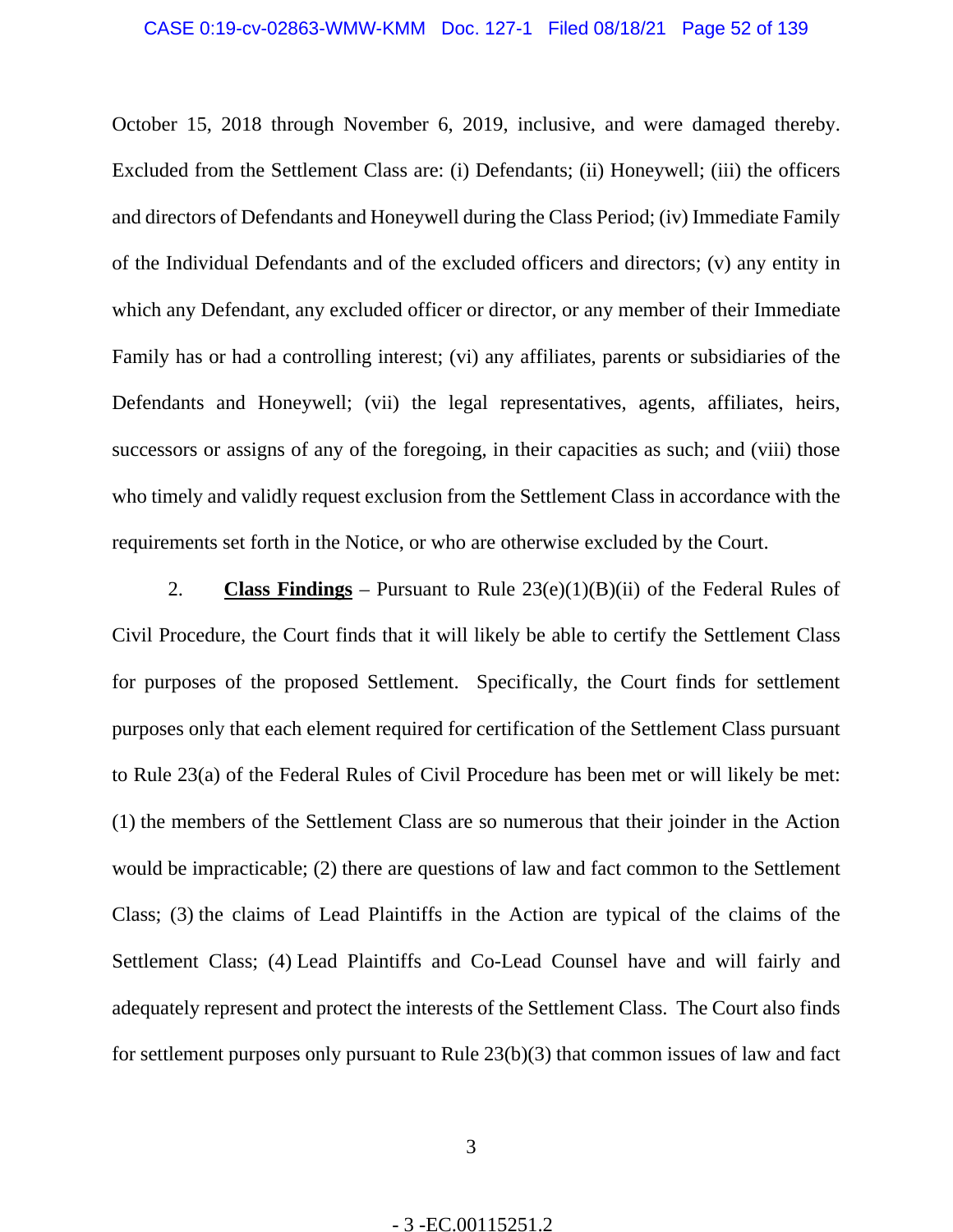#### CASE 0:19-cv-02863-WMW-KMM Doc. 127-1 Filed 08/18/21 Page 53 of 139

predominate over any questions affecting only individual members, and a class action is superior to other available methods for the fair and efficient adjudication of the Action.

3. The Court hereby finds and concludes that pursuant to Rule 23 of the Federal Rules of Civil Procedure, and for the purposes of the Settlement only, Lead Plaintiffs are adequate class representatives and certifies them as Class Representatives for the Settlement Class. The Court also appoints Co-Lead Counsel Entwistle & Cappucci LLP and Labaton Sucharow LLP as Class Counsel for the Settlement Class, pursuant to Rule 23(g) of the Federal Rules of Civil Procedure.

4. **Preliminary Approval of the Settlement** – The Court hereby preliminarily approves the Settlement, as embodied in the Stipulation, and finds, pursuant to Rule  $23(e)(1)(B)(i)$  of the Federal Rules of Civil Procedure, that it will likely be able to finally approve the Settlement under Rule 23(e)(2) as being fair, reasonable and adequate to the Settlement Class, subject to further consideration at the Settlement Hearing to be conducted as described below.

5. **Settlement Hearing** – Pursuant to Rule 23(e)(2) of the Federal Rules of Civil Procedure, the Court will hold a hearing (the "Settlement Hearing") on

 , 2021 at \_\_\_ : \_\_\_ \_\_.m., either in person at the United States District Court for the District of Minnesota, Courtroom 7A, Warren E. Burger Federal Building and U.S. Courthouse, 316 North Robert Street, St. Paul, MN 55101, or by telephone or video conference (at the discretion of the Court), for the following purposes: (a) to determine whether the proposed Settlement on the terms and conditions provided for in the Stipulation is fair, reasonable and adequate to the Settlement Class, and should be finally approved by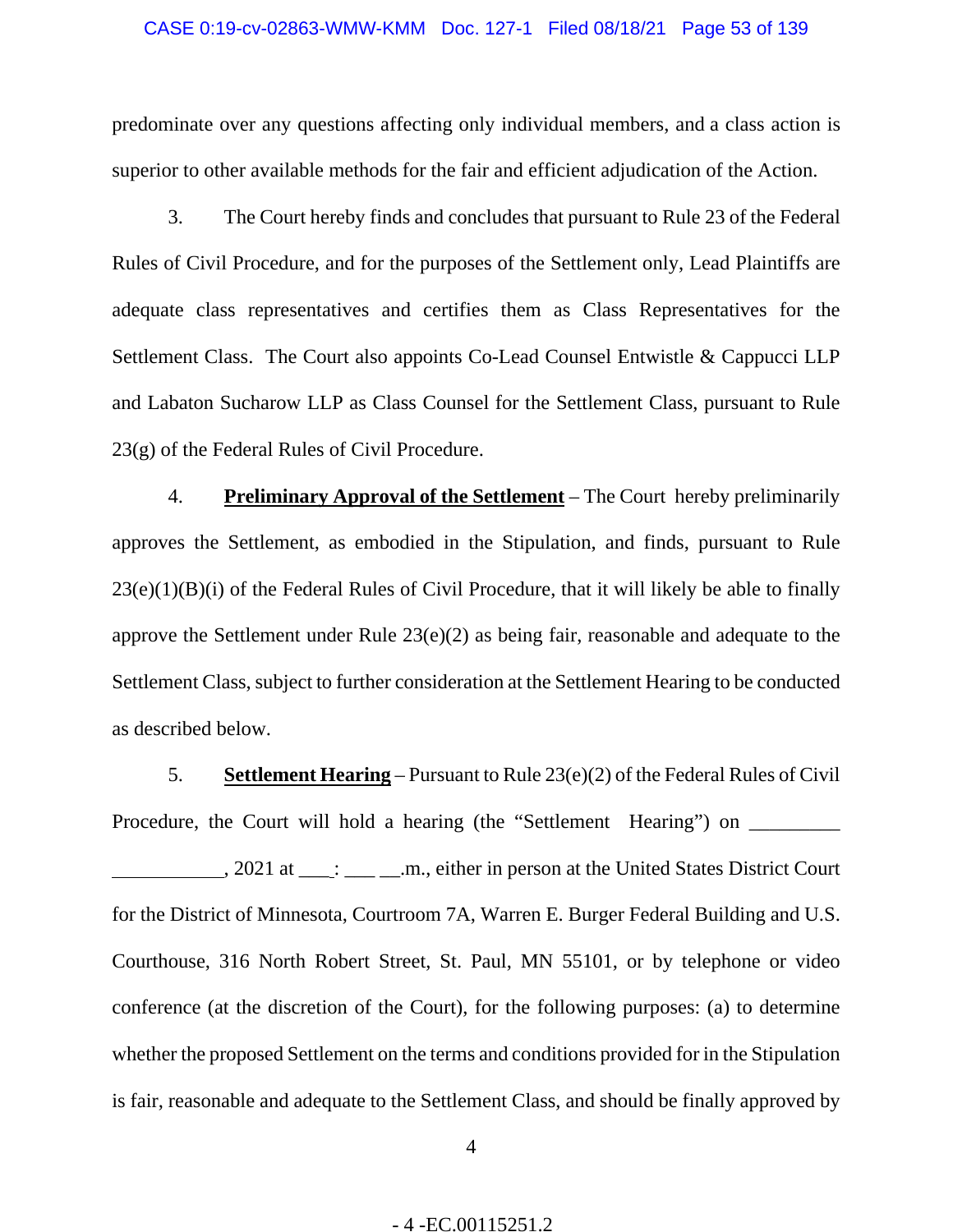#### CASE 0:19-cv-02863-WMW-KMM Doc. 127-1 Filed 08/18/21 Page 54 of 139

the Court; (b) to determine whether a Judgment substantially in the form attached as Exhibit B to the Stipulation should be entered dismissing the Action with prejudice against Defendants; (c) to determine whether the proposed Plan of Allocation for the proceeds of the Settlement is fair and reasonable and should be approved; (d) to determine whether the motion by Co-Lead Counsel for an award of attorneys' fees and expenses should be approved; and (e) to consider any other matters that may properly be brought before the Court in connection with the Settlement. Notice of the Settlement and the Settlement Hearing shall be given to Settlement Class Members as set forth in Paragraph 7 of this Order.

6. The Court may adjourn the Settlement Hearing without further notice to the Settlement Class and may approve the proposed Settlement with modifications, if appropriate, without further notice to the Settlement Class. The Court may decide to hold the Settlement Hearing by telephone or video conference without further mailed notice to the Settlement Class. If the Court orders that the Settlement Hearing be conducted telephonically or by video conference, that decision will be posted on a website to be developed for the Settlement as referenced in Paragraph 7(c) of this Order. Any Settlement Class Member (or his, her, or its counsel) who wishes to appear at the Settlement Hearing should consult the Court's docket and/or the Settlement website for any change in date, time, or format of the hearing. Co-Lead Counsel are ordered to ensure that the Settlement website reflects the then-current time, date and format information for the hearing.

7. **Retention of Claims Administrator and Manner of Giving Notice** – Co-Lead Counsel are hereby authorized to retain JND Legal Administration (the "Claims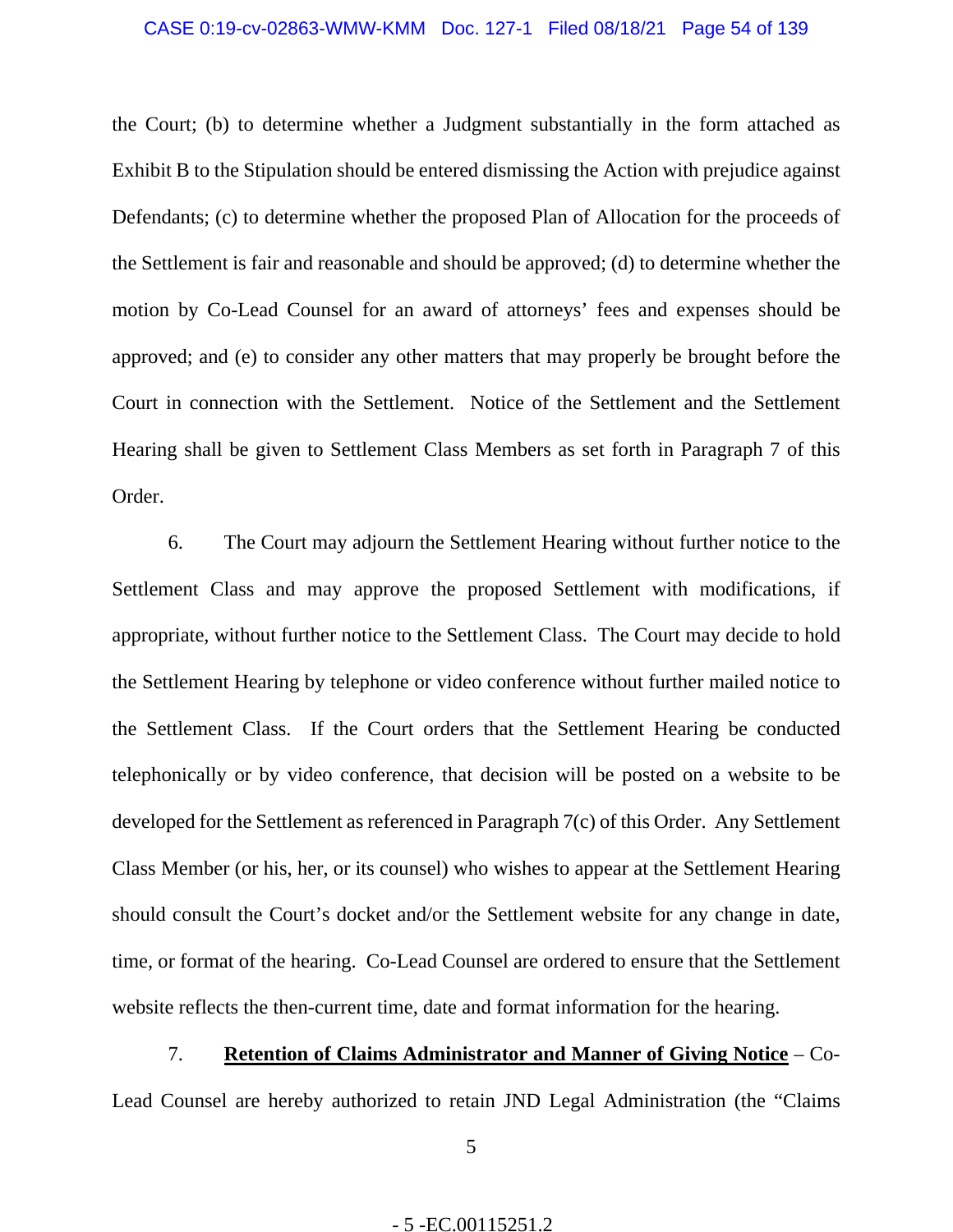Administrator") to supervise and administer the notice procedure in connection with the proposed Settlement as well as the processing of claims, as more fully set forth below. Notice of the Settlement and the Settlement Hearing shall be given by Co-Lead Counsel as follows.

- (a) not later than ten (10) calendar days after the date of entry of this Order, Resideo shall, at no cost to the Settlement Fund, provide or cause to be provided to Co-Lead Counsel or the Claims Administrator in electronic format its security lists containing names, mailing addresses and, if available, email addresses of the purchasers and other acquirers of Resideo common stock during the Class Period;
- (b) not later than fourteen (14) calendar days after the entry of this Order (the "Notice Date"), the Claims Administrator shall cause a copy of the Notice and the Claim Form, substantially in the forms attached hereto as Exhibits A-1 and A-2, respectively (the "Notice Packet"), to be mailed by first-class mail, and emailed to the extent emails are provided, to potential Settlement Class Members at the addresses set forth in the records provided by Resideo or in the records which Resideo caused to be provided, or who otherwise may be identified through further reasonable effort;
- (c) contemporaneously with the mailing of the Notice Packet, the Claims Administrator shall cause copies of the Notice and the Claim Form to be posted on a website to be developed for the Settlement, from which copies of the Notice and Claim Form can be downloaded;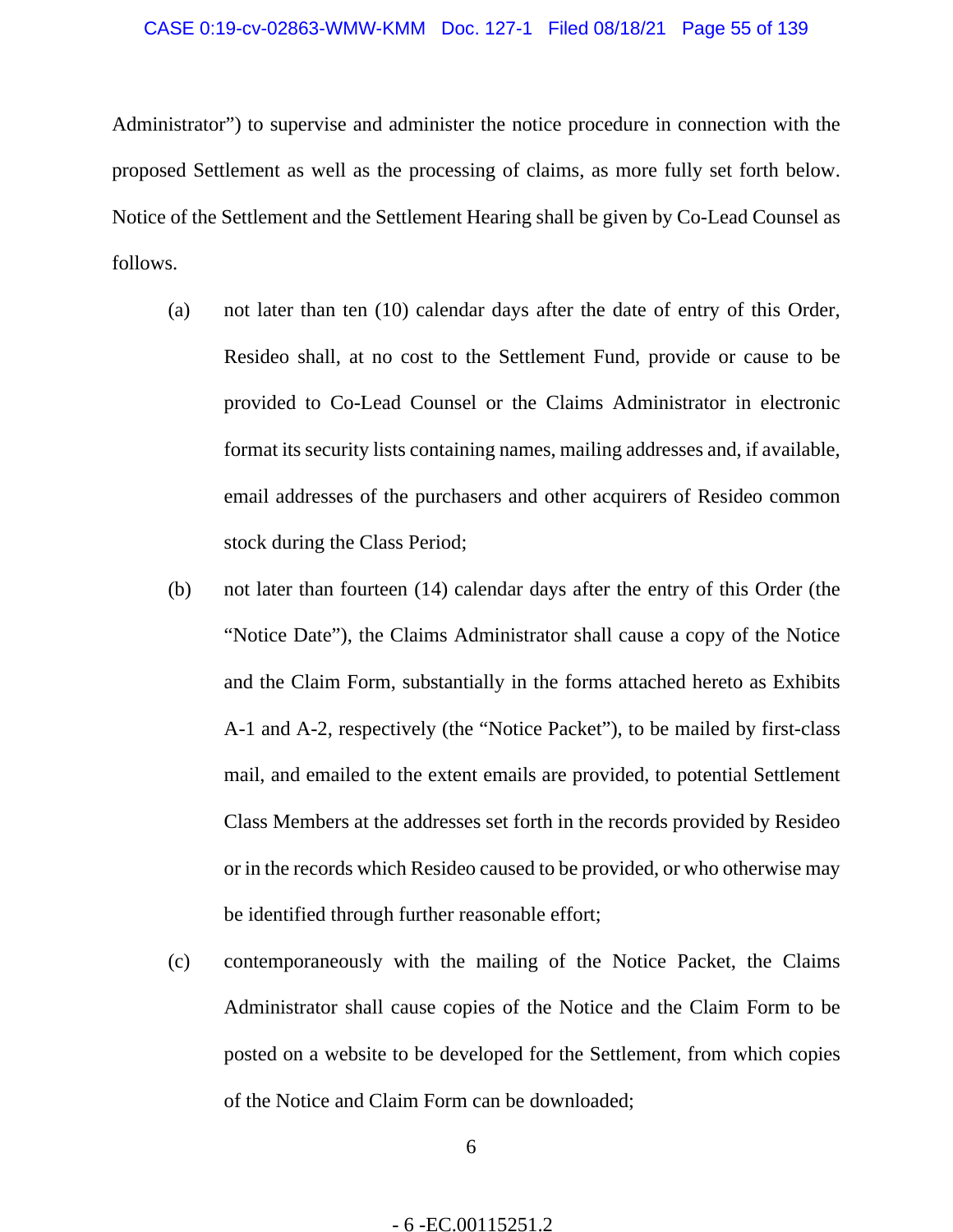- (d) not later than fourteen (14) calendar days after the Notice Date, the Claims Administrator shall cause the Summary Notice, substantially in the form attached hereto as Exhibit A-3, to be published once in *The Wall Street Journal* and to be transmitted once over the *PR Newswire*; and
- (e) not later than seven (7) calendar days prior to the Settlement Hearing, Co-Lead Counsel shall serve on Defendants' Counsel and file with the Court proof, by affidavit or declaration, of such mailing and publication.

8. **Approval of Form and Content of Notice** – The Court (a) approves, as to form and content, the Notice, the Claim Form and the Summary Notice, attached hereto as Exhibits A-1, A-2, and A-3, respectively, and (b) finds that the mailing and distribution of the Notice and Claim Form and the publication of the Summary Notice in the manner and form set forth in Paragraph 7 of this Order (i) is the best notice practicable under the circumstances; (ii) constitutes notice that is reasonably calculated, under the circumstances, to apprise Settlement Class Members of the pendency of the Action, of the effect of the proposed Settlement (including the releases to be provided thereunder), of Co-Lead Counsel's motion for an award of attorneys' fees and expenses, of their right to object to the Settlement, the Plan of Allocation, and/or Co-Lead Counsel's motion for attorneys' fees and expenses, of their right to exclude themselves from the Settlement Class, and of their right to appear at the Settlement Hearing; (iii) constitutes due, adequate, and sufficient notice to all persons and entities entitled to receive notice of the proposed Settlement; and (iv) satisfies the requirements of Rule 23 of the Federal Rules of Civil Procedure, the United States Constitution (including the Due Process Clause), the Private Securities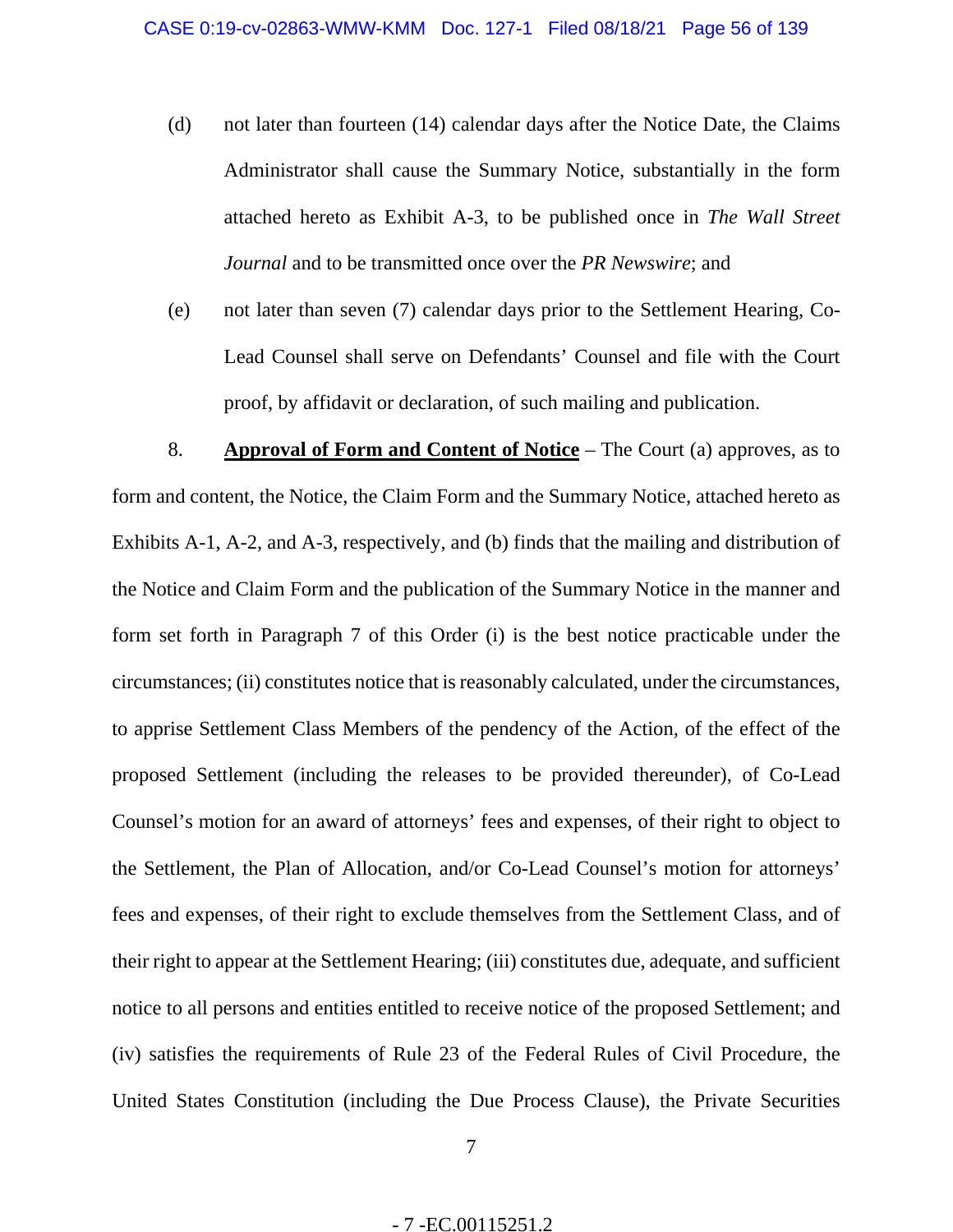#### CASE 0:19-cv-02863-WMW-KMM Doc. 127-1 Filed 08/18/21 Page 57 of 139

Litigation Reform Act of 1995, 15 U.S.C. § 78u-4*,* as amended, and all other applicable law and rules. The date and time of the Settlement Hearing shall be included in the Notice and Summary Notice before they are mailed and published, respectively.

9. **Nominee Procedures** – Co-Lead Counsel, through the Claims Administrator, shall make all reasonable efforts to give notice to brokers and other nominees who purchased or otherwise acquired Resideo common stock during the Class Period for the benefit of another person or entity. Such brokers and other nominees shall either: (a) within seven (7) calendar days of receipt of the Notice, request from the Claims Administrator sufficient copies of the Notice and Claim Form (the "Notice Packet") to forward to all such beneficial owners, and within seven (7) calendar days of receipt of those Notice Packets forward them to all such beneficial owners; or (b) within seven (7) calendar days of receipt of the Notice, provide a list of the names and mailing addresses of all such beneficial owners to the Claims Administrator, which shall mail Notice Packets to such beneficial owners. To the extent available, brokers and other nominees shall also, within seven (7) calendar days of receipt of the Notice, provide the Claims Administrator with the email addresses of beneficial owners who or which have agreed to receive communications regarding his, her or its investments in Resideo common stock by email, and the Claims Administrator shall email the Notice Packet to such beneficial owners.<sup>1</sup> Upon full compliance with this Order, such nominees may seek reimbursement of their reasonable

<sup>&</sup>lt;sup>1</sup> If the seventh calendar day after receipt of the Notice falls on a Saturday, Sunday or legal holiday, the time allowed to comply with these provisions shall be extended until the end of the next business day.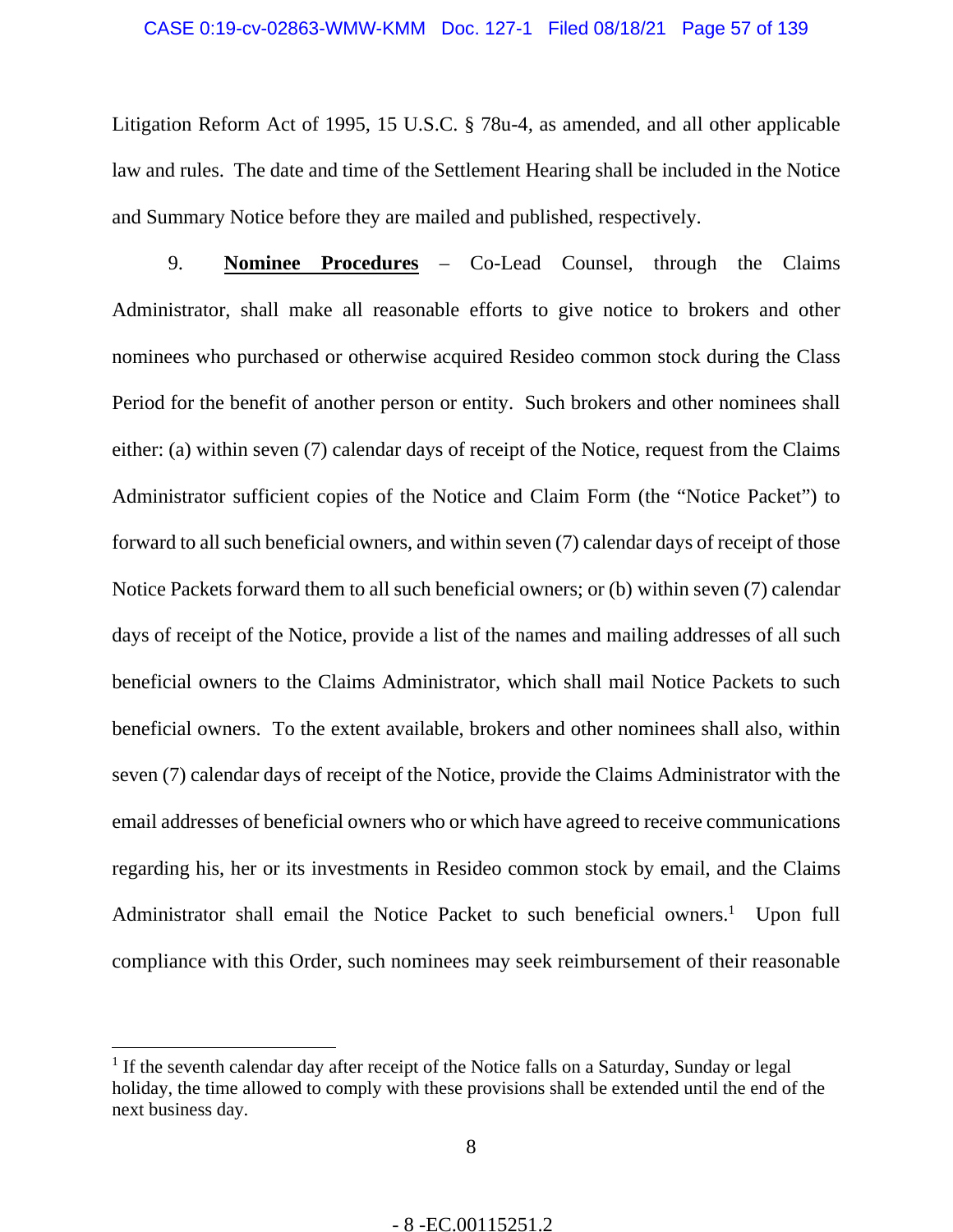expenses actually incurred in complying with this Order by providing the Claims Administrator with proper documentation supporting the expenses for which reimbursement is sought. Such properly documented expenses incurred by nominees in compliance with the terms of this Order shall be paid from the Settlement Fund, with any disputes as to the reasonableness or documentation of expenses incurred subject to review by the Court.

10. **CAFA Notice** – As provided in the Stipulation, Defendants shall serve the notice required under the Class Action Fairness Act, 28 U.S.C. § 1715, *et seq.* ("CAFA") no later than ten (10) calendar days following the filing of the Stipulation. Defendants are solely responsible for the costs of the CAFA notice and administering the CAFA notice. No later than seven (7) calendar days before the Settlement Hearing, Defendants shall cause to be served on Co-Lead Counsel and filed with the Court proof, by affidavit or declaration, regarding compliance with the notice requirements of CAFA.

11. **Participation in the Settlement** – Settlement Class Members that wish to be eligible to receive a distribution from the Net Settlement Fund must complete and submit a Claim Form in accordance with the instructions contained therein. Unless the Court orders otherwise, all Claim Forms must be submitted no later than one hundred twenty (120) calendar days after the Notice Date. Notwithstanding the foregoing, Co-Lead Counsel may, at their discretion, accept for processing late claims provided such acceptance does not delay the distribution of the Net Settlement Fund to the Settlement Class. By submitting a claim, a person or entity shall be deemed to have submitted to the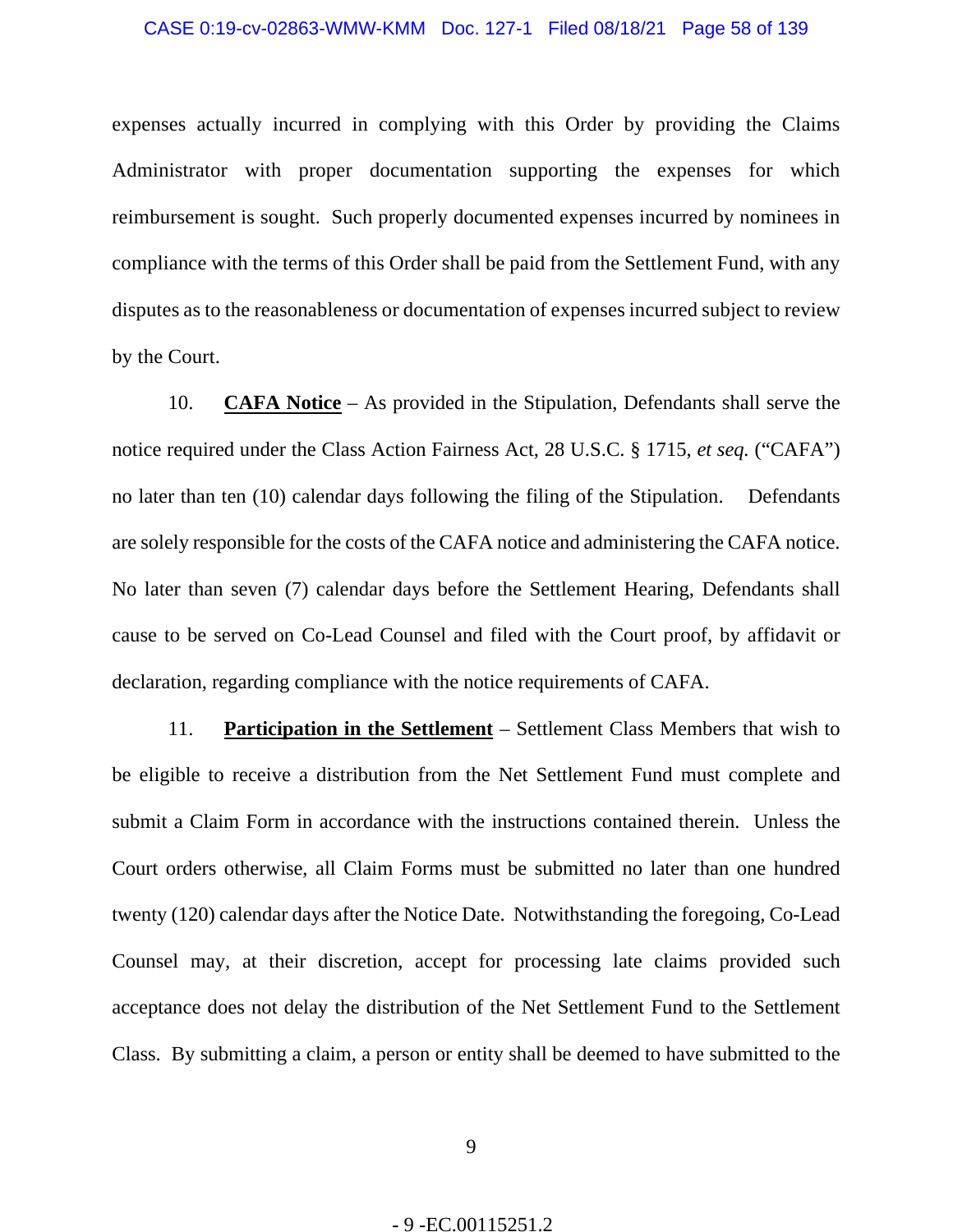## CASE 0:19-cv-02863-WMW-KMM Doc. 127-1 Filed 08/18/21 Page 59 of 139

jurisdiction of the Court with respect to his, her, or its claim and the subject matter of the Settlement.

12. Each Claim Form submitted must satisfy the following conditions: (a) it must be properly completed, signed and submitted in a timely manner in accordance with the provisions of the preceding paragraph; (b) it must be accompanied by adequate supporting documentation for the transactions and holdings reported therein, in the form of broker confirmation slips, broker account statements, an authorized statement from the broker containing the transactional and holding information found in a broker confirmation slip or account statement, or such other documentation as is deemed adequate by Co-Lead Counsel or the Claims Administrator; (c) if the person executing the Claim Form is acting in a representative capacity, a certification of his, her, or its current authority to act on behalf of the Settlement Class Member must be included in the Claim Form to the satisfaction of Co-Lead Counsel or the Claims Administrator; and (d) the Claim Form must be complete and contain no material deletions or modifications of any of the printed matter contained therein and must be signed under penalty of perjury.

13. Any Settlement Class Member that does not timely and validly submit a Claim Form or whose Claim is not otherwise approved by the Court: (a) shall be deemed to have waived his, her, or its right to share in the Net Settlement Fund; (b) shall be forever barred from participating in any distributions therefrom; (c) shall be bound by the provisions of the Stipulation and the Settlement and all proceedings, determinations, orders, and judgments in the Action relating thereto, including, without limitation, the Judgment and the releases provided for therein, whether favorable or unfavorable to the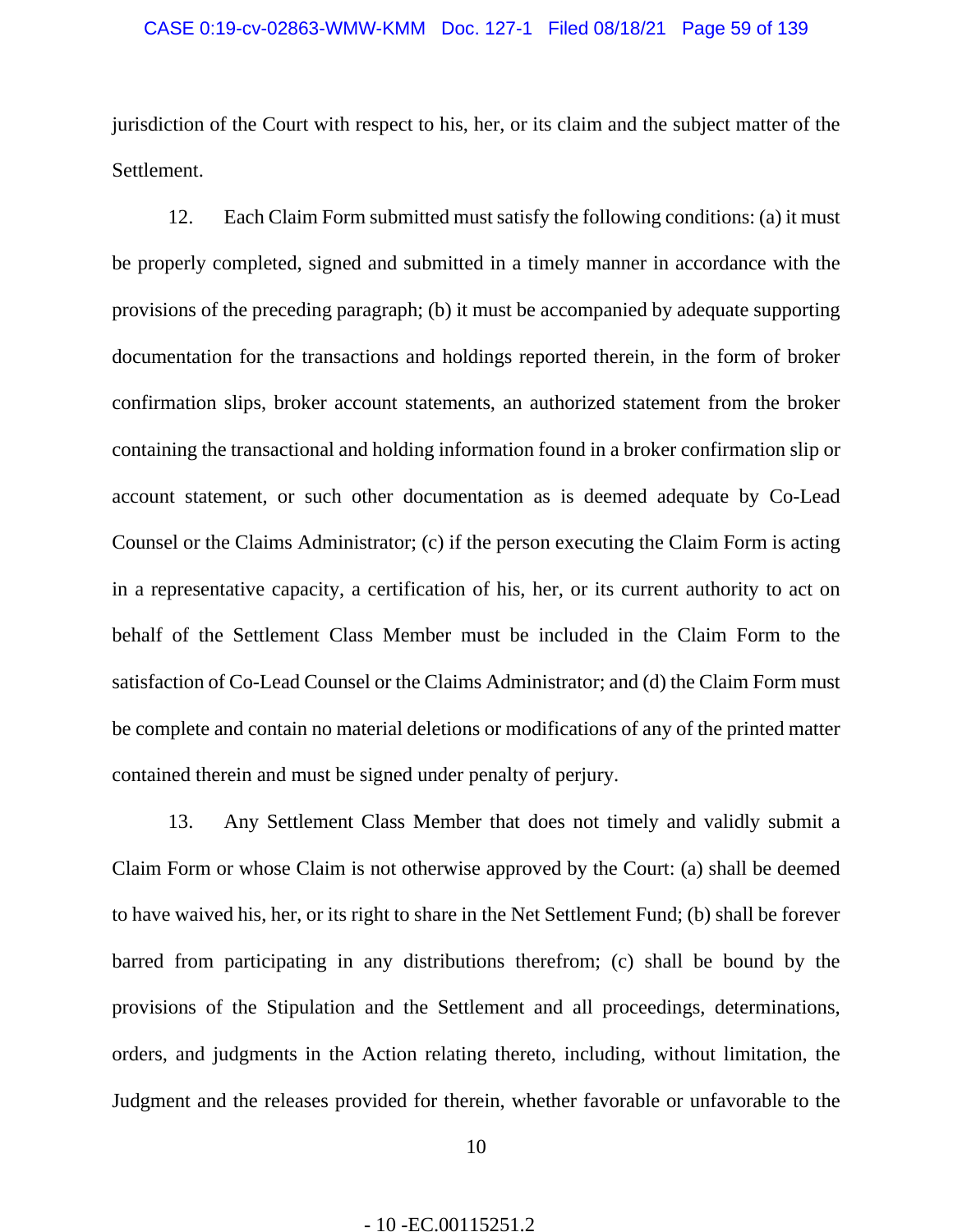Class; and (d) will be barred from commencing, maintaining, or prosecuting any of the Released Claims against each and all of the Released Defendant Parties, as more fully described in the Stipulation and Notice. Notwithstanding the foregoing, late Claim Forms may be accepted for processing as set forth in Paragraph 11 above.

14. **Exclusion From the Settlement Class** – Any member of the Settlement Class who wishes to exclude himself, herself or itself from the Settlement Class must request exclusion in writing within the time and in the manner set forth in the Notice, which shall provide that: (a) any such request for exclusion from the Settlement Class must be mailed or delivered such that it is received no later than twenty-one (21) calendar days prior to the Settlement Hearing, to: *Resideo Securities Litigation*, c/o \_\_\_\_\_, P.O. Box -, \_\_\_\_\_, and (b) each request for exclusion must (i) state the name, address, telephone number, and email address of the person or entity requesting exclusion, and in the case of entities, the name and telephone number of the appropriate representative; (ii) state that such person or entity "requests exclusion from the Settlement Class in *In re Resideo Technologies, Inc. Securities Litigation*, Case No. 19-cv-02863 (WMW/KMM)"; (iii) state the number of shares of Resideo common stock that the person or entity requesting exclusion purchased, otherwise acquired (including in the Spin-Off from Honeywell) and sold during the period from the opening of trading on October 15, 2018 through and including the close of trading on February 4, 2020 (the end of the 90-day look back period), as well as the dates and prices of each such purchase/acquisition and sale; (iv) state the number of shares of Resideo common stock held as of the close of trading on February 4, 2020; and (v) be signed by the person or entity requesting exclusion or an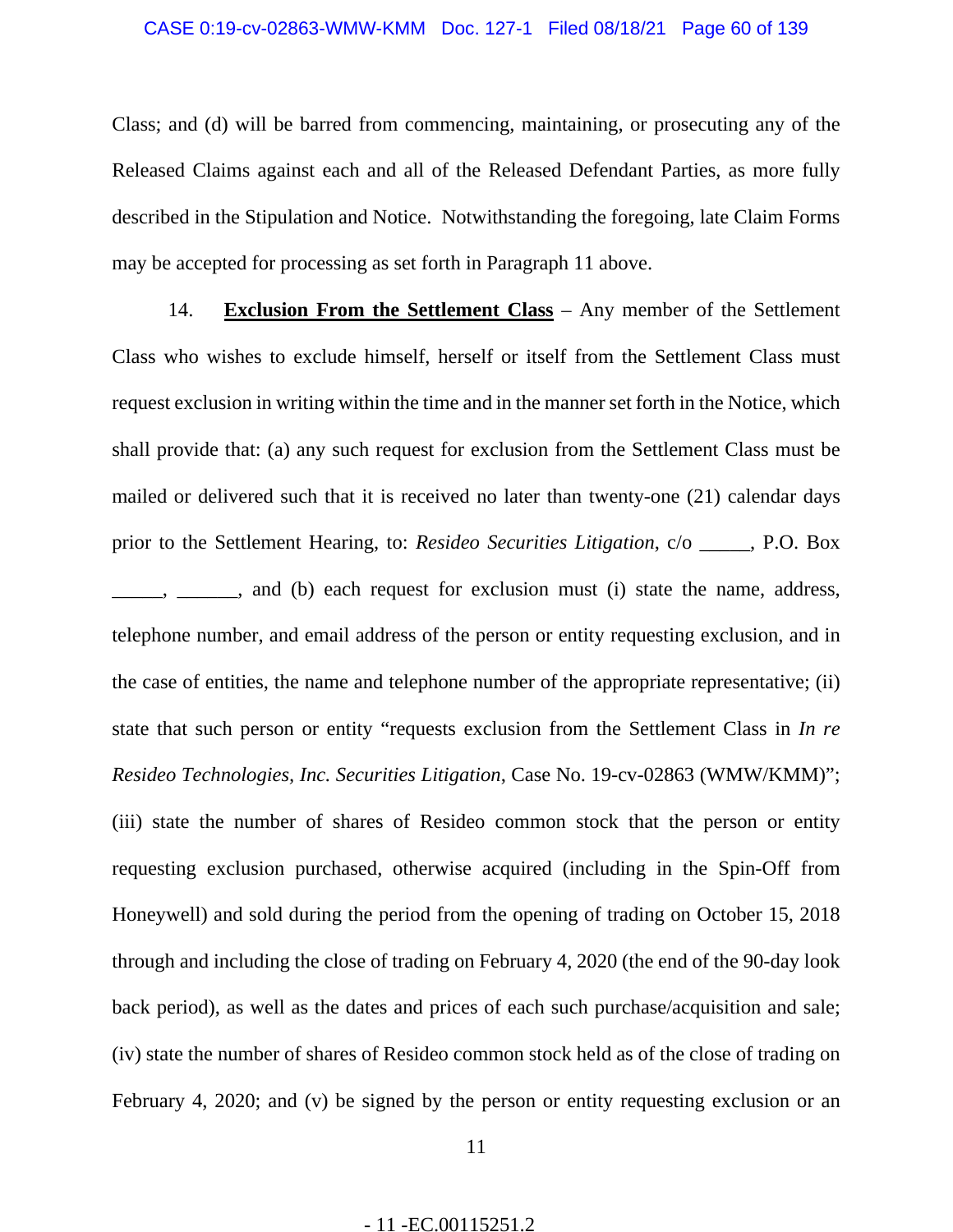#### CASE 0:19-cv-02863-WMW-KMM Doc. 127-1 Filed 08/18/21 Page 61 of 139

authorized representative. A request for exclusion shall not be effective unless it provides all the required information and is received within the time stated above or is otherwise accepted by the Court. Co-Lead Counsel are authorized to request from any person or entity requesting exclusion additional transaction information or documentation sufficient to prove his, her, or its holdings and trading in Resideo common stock.

15. Any person or entity who or which timely and validly requests exclusion in compliance with the terms stated in this Order and is excluded from the Settlement Class shall not be a Settlement Class Member, shall not be bound by the terms of the Settlement or any orders or judgments in the Action, and shall not receive any payment out of the Net Settlement Fund.

16. Any Settlement Class Member who or which does not timely and validly request exclusion from the Settlement Class in the manner stated in this Order: (a) shall be deemed to have waived his, her, or its right to be excluded from the Settlement Class; (b) shall be forever barred from requesting exclusion from the Settlement Class in this or any other proceeding; (c) shall be bound by the provisions of the Stipulation and Settlement and all proceedings, determinations, orders, and judgments in the Action, including, but not limited to, the Judgment or Alternate Judgment, if applicable, and the releases provided for therein, whether favorable or unfavorable to the Settlement Class; and (d) will be barred from commencing, maintaining, or prosecuting any of the Released Claims against any of the Released Defendant Parties, as more fully described in the Stipulation and Notice.

17. **Appearance and Objections at Settlement Hearing** – Any Settlement Class Member who or which does not request exclusion from the Settlement Class may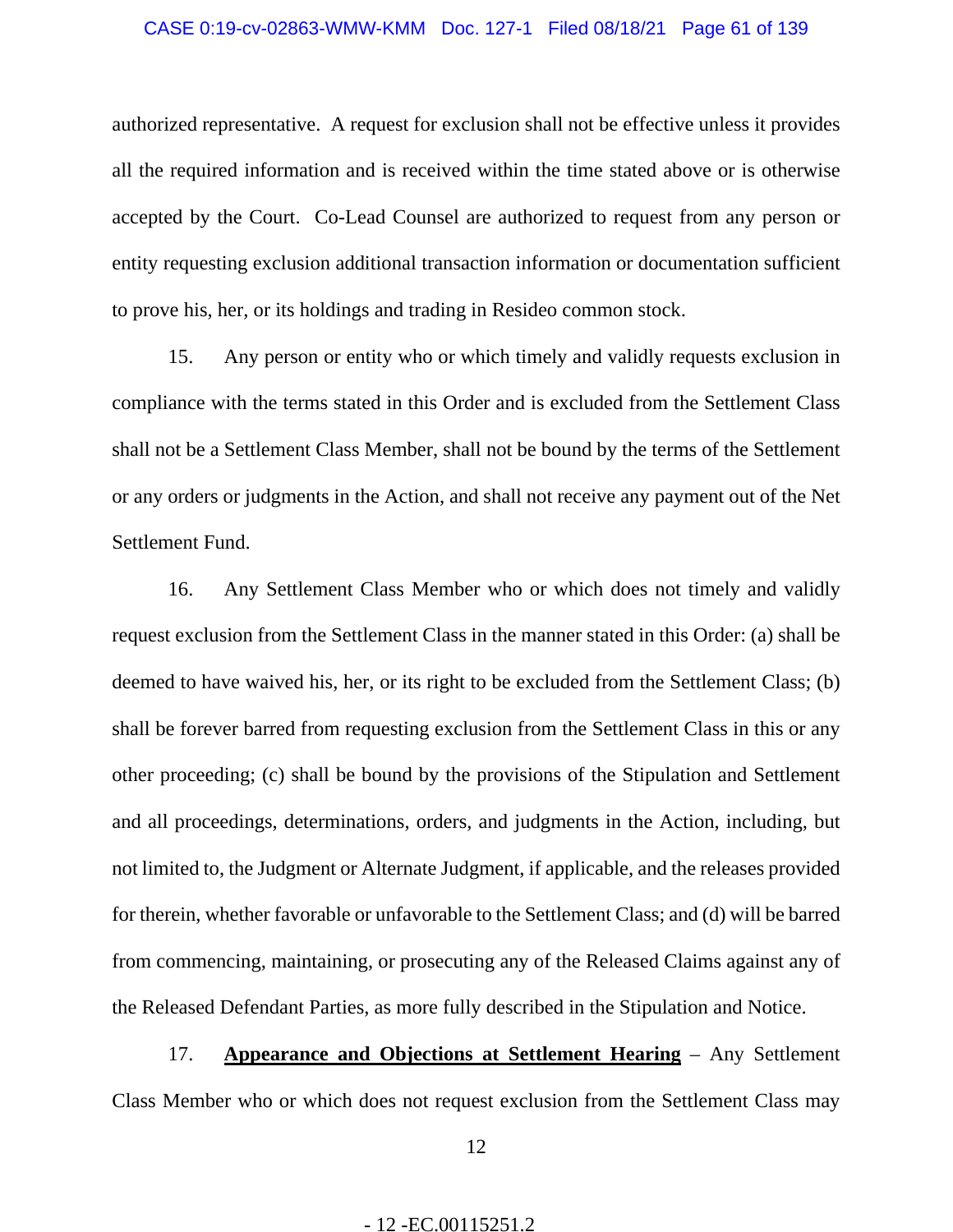# CASE 0:19-cv-02863-WMW-KMM Doc. 127-1 Filed 08/18/21 Page 62 of 139

enter an appearance in the Action, at his, her, or its own expense, individually or through counsel of his, her, or its own choice, by filing with the Clerk of Court and delivering a notice of appearance to both Co-Lead Counsel and Defendants' Counsel, at the addresses set forth in paragraph 18 below, such that it is received no later than twenty-one (21) calendar days prior to the Settlement Hearing, or as the Court may otherwise direct. Any Settlement Class Member who or which does not enter an appearance will be represented by Co-Lead Counsel.

18. Any Settlement Class Member that does not request exclusion from the Settlement Class may file a written objection to the proposed Settlement, the proposed Plan of Allocation and/or Co-Lead Counsel's motion for an award of attorneys' fees and expenses and appear and show cause, if he, she or it has any cause, why the proposed Settlement, the proposed Plan of Allocation and/or Co-Lead Counsel's motion for attorneys' fees and expenses should not be approved; *provided, however*, that no Settlement Class Member shall be heard or entitled to contest the approval of the terms and conditions of the proposed Settlement, the proposed Plan of Allocation and/or the motion for attorneys' fees and expenses unless that person or entity has filed a written objection with the Court and served copies of such objection on Co-Lead Counsel and Defendants' Counsel at the addresses set forth below such that they are received no later than twentyone (21) calendar days prior to the Settlement Hearing.

> **Co-Lead Counsel**  Entwistle & Cappucci LLP Andrew J. Entwistle, Esq. Frost Bank Tower 401 Congress Avenue, Suite 1170

> > 13

- 13 -EC.00115251.2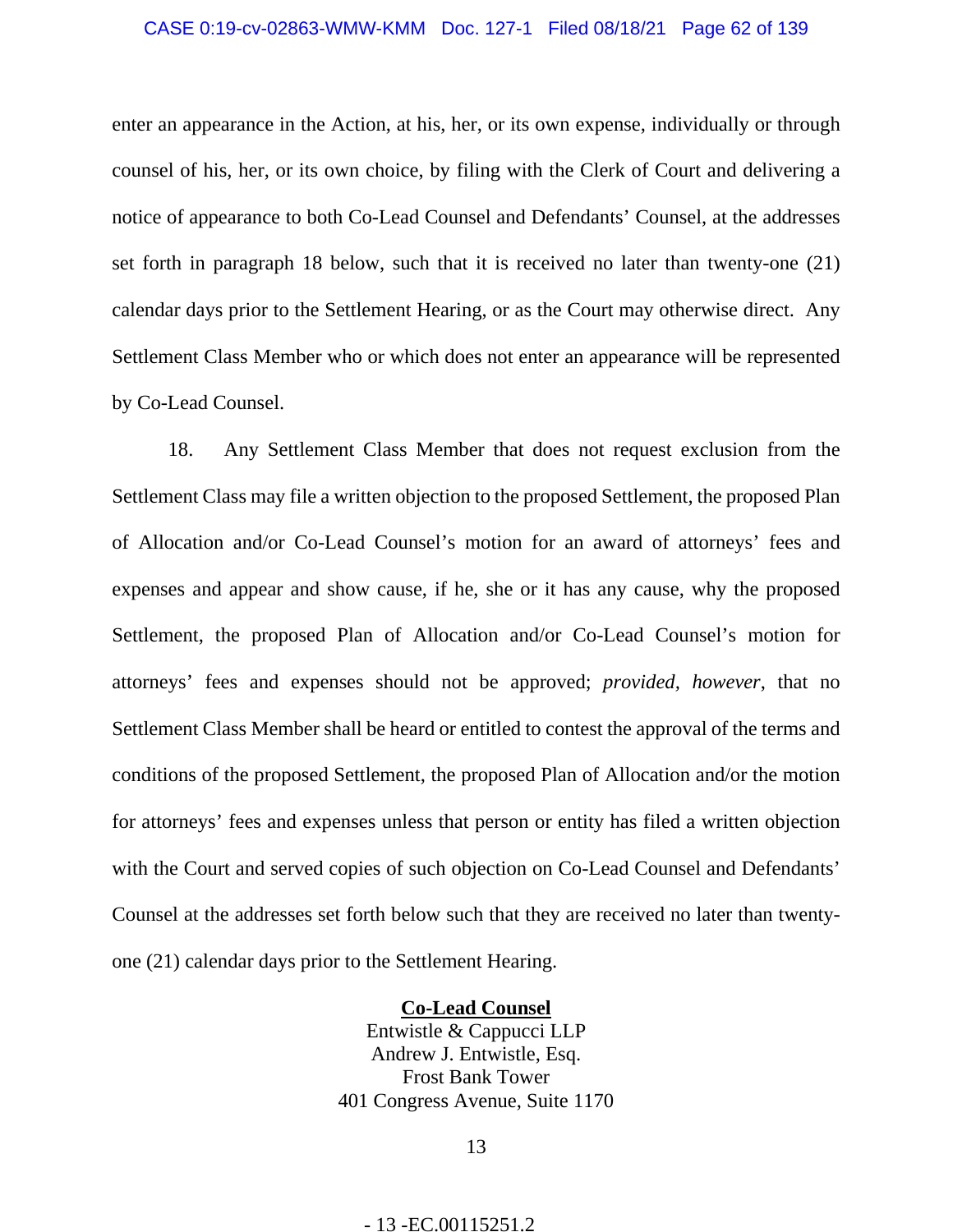Austin, Texas 78701

Labaton Sucharow LLP Ira A. Schochet, Esq. 140 Broadway New York, NY 10005

**Defendants' Counsel**  Willkie Farr & Gallagher LLP Charles D. Cording, Esq. 787 Seventh Avenue New York, NY 10019

Copies of the objections must also be emailed to aentwistle@entwistle-law.com, ischochet@labaton.com and ccording@willkie.com no later than twenty-one (21) calendar days prior to the Settlement Hearing.

19. Any objections, filings and other submissions by the objecting Settlement Class Member must identify the case name and civil action number, *In re Resideo Technologies, Inc. Securities Litigation*, Case No. 19-cv-02863 (WMW/KMM), and they must: (a) state the name, address, telephone number and email address of the person or entity objecting and must be signed by the objector; (b) state with specificity the grounds for the Settlement Class Member's objection, including any legal and evidentiary support the Settlement Class Member wishes to bring to the Court's attention and whether the objection applies only to the objector, to a specific subset of the Settlement Class, or to the entire Settlement Class; and (c) include documents sufficient to prove membership in the Settlement Class, including documents showing the number of shares of Resideo common stock that the objecting Settlement Class Member purchased, otherwise acquired (including in the Spin-Off from Honeywell) and sold during the period from the opening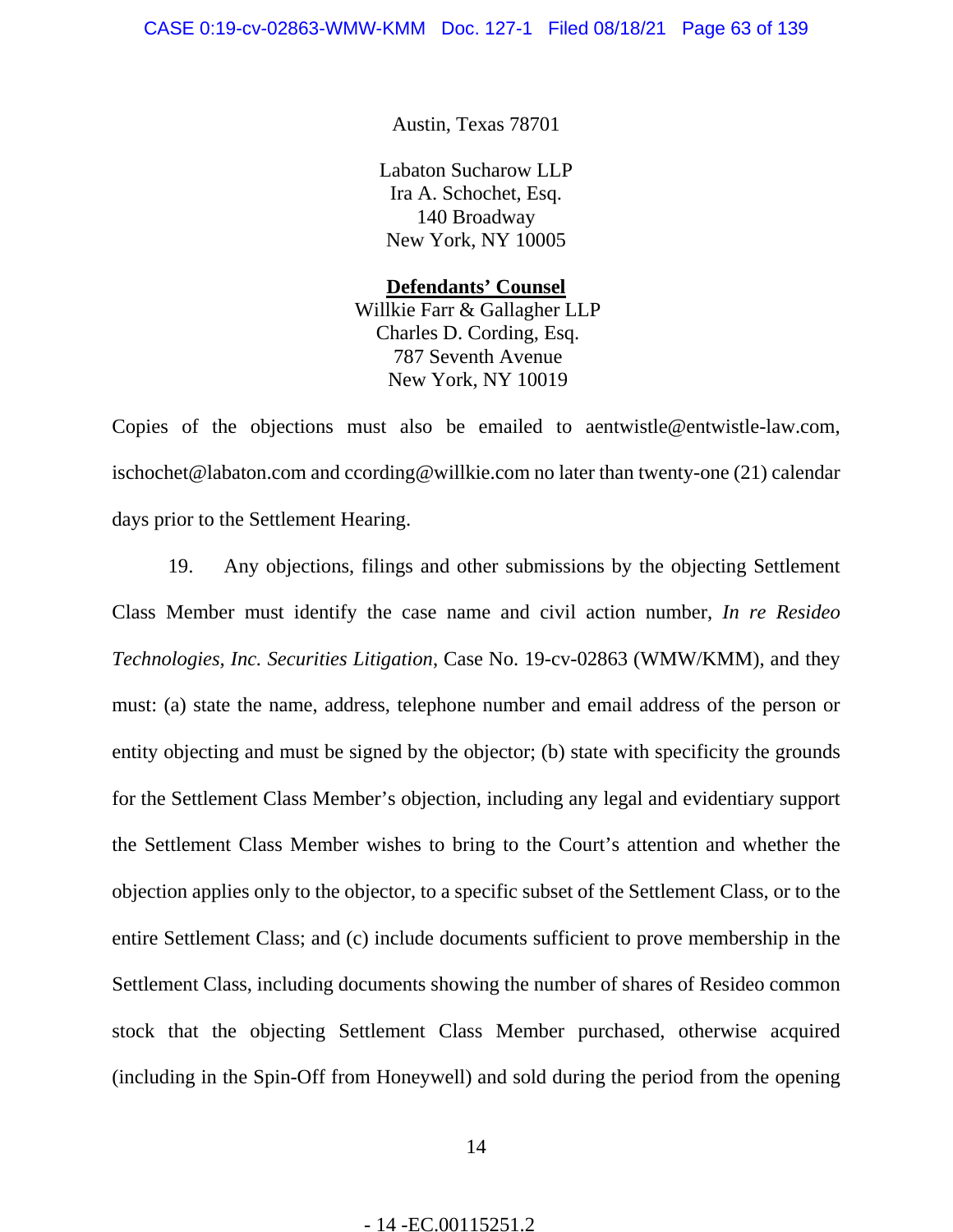of trading on October 15, 2018 through and including the close of trading on February 4, 2020 (the end of the 90-day look back period), as well as the dates and prices of each such purchase/acquisition and sale. Documentation establishing membership in the Settlement Class must consist of copies of brokerage confirmation slips or monthly brokerage account statements, or an authorized statement from the objector's broker containing the transactional and holding information found in a broker confirmation slip or account statement. Objectors that enter an appearance and desire to present evidence at the Settlement Hearing in support of their objection must include in their written objection or notice of appearance the identity of any witnesses they may call to testify and any exhibits they intend to introduce into evidence at the hearing. Objectors that intend to appear at the Settlement Hearing through counsel must also identify that counsel by name, address, and telephone number. It is within the Court's discretion to allow appearances at the Settlement Hearing either in person or by telephone or video conference.

20. Any Settlement Class Member who or which does not make his, her or its objection in the manner provided herein shall be deemed to have waived his, her, or its right to object to any aspect of the proposed Settlement, the proposed Plan of Allocation, and Co-Lead Counsel's motion for an award of attorneys' fees and expenses and shall be forever barred and foreclosed from objecting to the fairness, reasonableness, or adequacy of the Settlement, the Plan of Allocation, or the requested attorneys' fees and expenses, or from otherwise being heard concerning the Settlement, the Plan of Allocation, or the requested attorneys' fees and expenses in this or any other proceeding.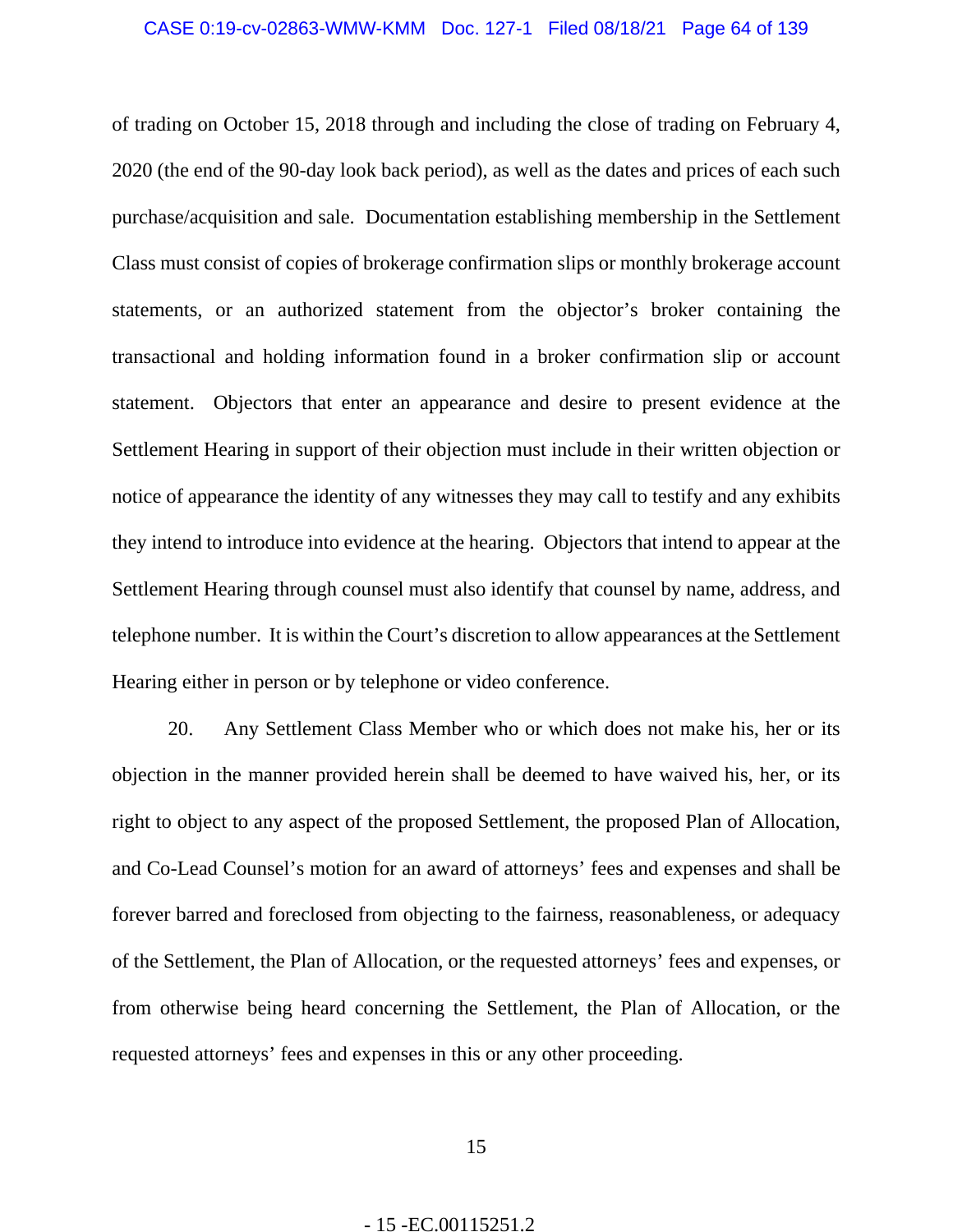21. **Stay Of Proceedings and Injunction** – Until otherwise ordered by the Court, the Court stays all proceedings in the Action other than proceedings necessary to carry out or enforce the terms and conditions of the Stipulation. Pending final determination of whether the Settlement should be approved, the Court bars and enjoins Plaintiffs, and all other members of the Settlement Class, from commencing or prosecuting any and all of the Released Claims against each and all of the Released Defendant Parties. The Court finds that issuance of this provision is necessary and appropriate in aid of the Court's jurisdiction over this Action. The Court finds no bond is necessary for issuance of this provision.

22. **Settlement Administration Fees and Expenses** – All costs incurred in identifying Settlement Class Members and notifying them of the Settlement as well as in administering the Settlement shall be paid as set forth in the Stipulation without further order of the Court.

23. **Settlement Fund** – The contents of the Settlement Fund held by the Escrow Bank shall be deemed and considered to be *in custodia legis* of the Court, and shall remain subject to the jurisdiction of the Court, until such time as they shall be distributed pursuant to the Stipulation and/or further order(s) of the Court.

24. **Taxes** – Co-Lead Counsel are authorized and directed to prepare any tax returns and any other tax reporting form for or in respect to the Settlement Fund, to pay from the Settlement Fund any Taxes owed with respect to the Settlement Fund, and to otherwise perform all obligations with respect to Taxes and any reporting or filings in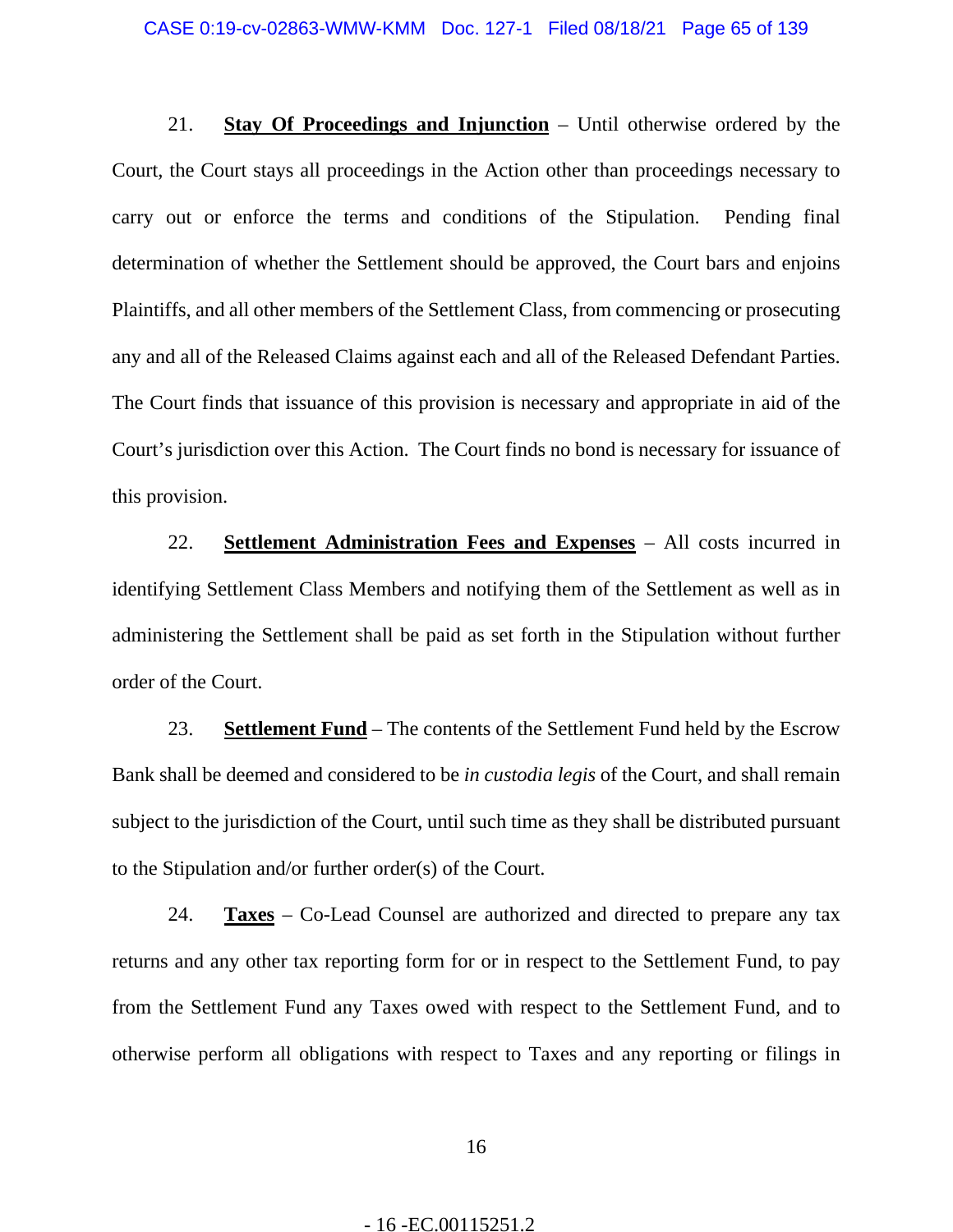#### CASE 0:19-cv-02863-WMW-KMM Doc. 127-1 Filed 08/18/21 Page 66 of 139

respect thereof without further order of the Court in a manner consistent with the provisions of the Stipulation.

25. **Termination of Settlement** – If the Settlement is terminated as provided in the Stipulation, the Settlement is not approved, or the Effective Date of the Settlement otherwise fails to occur, this Order shall be vacated and rendered null and void, and shall be of no further force and effect, except as otherwise provided by the Stipulation, and this Order shall be without prejudice to the rights of Plaintiffs, the other Settlement Class Members, and Defendants, and Plaintiffs and Defendants shall revert to their respective positions in the Action as of immediately prior to the execution of the Term Sheet on July 30, 2021, as provided in the Stipulation.

26. **Use of this Order** – Neither this Order, the Term Sheet, the Stipulation (whether or not consummated), including the exhibits thereto and the Plan of Allocation contained therein (or any other plan of allocation that may be approved by the Court), the negotiations leading to the execution of the Term Sheet and the Stipulation, nor any proceedings taken pursuant to or in connection with the Term Sheet, the Stipulation and/or approval of the Settlement (including any arguments proffered in connection therewith): (a) shall be offered against any of the Released Defendant Parties as evidence of, or construed as, or deemed to be evidence of any presumption, concession, or admission by any of the Released Defendant Parties with respect to the truth of any fact alleged by Plaintiffs or the validity of any claim that was or could have been asserted or the deficiency of any defense that has been or could have been asserted in this Action or in any other litigation, or of any liability, negligence, fault, or other wrongdoing of any kind of any of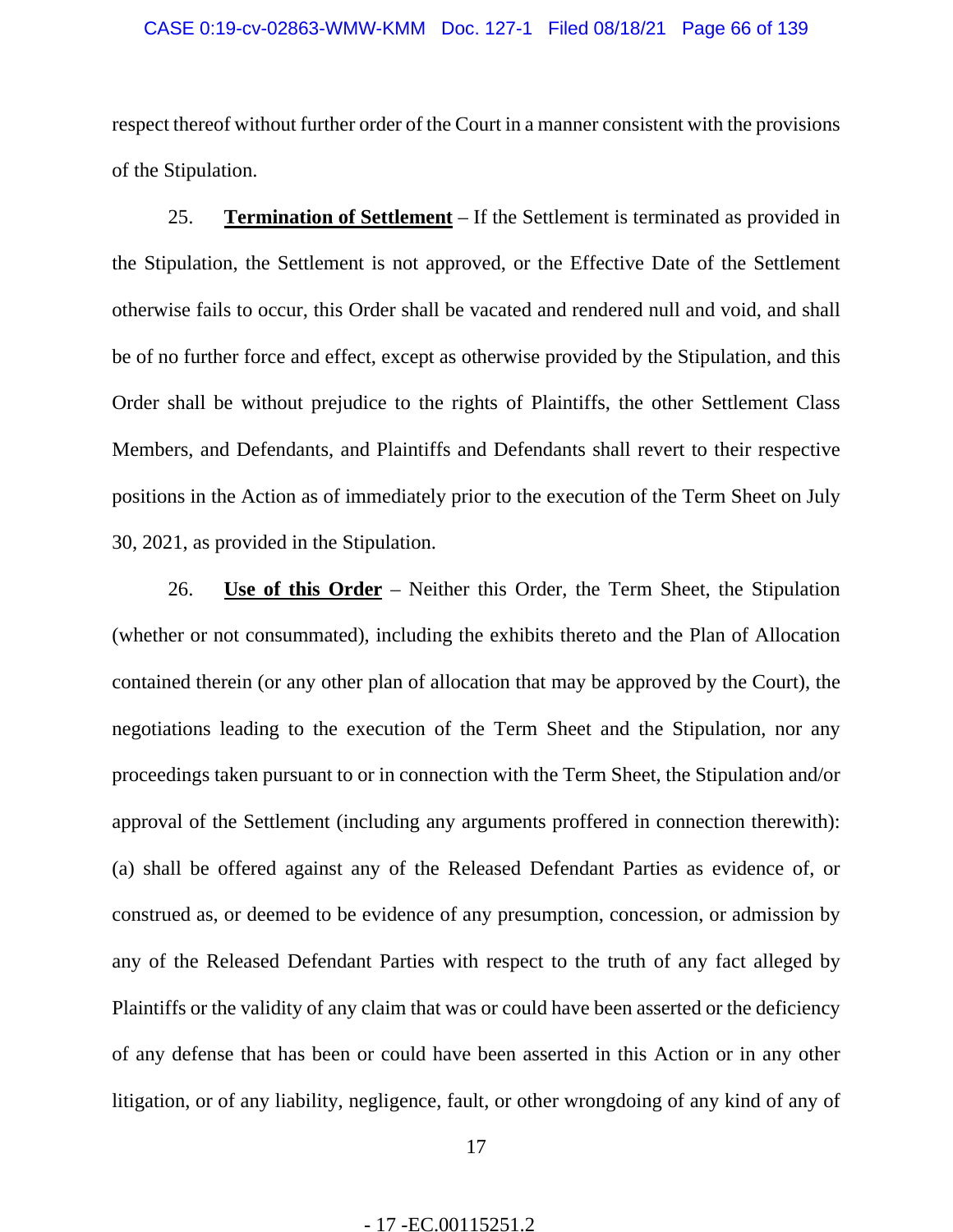the Released Defendant Parties or in any way referred to for any other reason as against any of the Released Defendant Parties, in any arbitration proceeding or other civil, criminal or administrative action or proceeding, other than such proceedings as may be necessary to effectuate the provisions of the Stipulation; (b) shall be offered against any of the Released Plaintiff Parties, as evidence of, or construed as, or deemed to be evidence of any presumption, concession, or admission by any of the Released Plaintiff Parties that any of their claims are without merit, that any of the Released Defendant Parties had meritorious defenses, or that damages recoverable under the Complaint would not have exceeded the Settlement Amount or with respect to any liability, negligence, fault, or wrongdoing of any kind, or in any way referred to for any other reason as against any of the Released Plaintiff Parties, in any arbitration proceeding or other civil, criminal, or administrative action or proceeding, other than such proceedings as may be necessary to effectuate the provisions of the Stipulation; or (c) shall be construed against any of the Released Parties as an admission, concession, or presumption that the consideration to be given under the Settlement represents the amount which could be or would have been recovered after trial; *provided, however*, that if the Stipulation is approved by the Court, the Parties and the other Released Parties and their respective counsel may refer to it to effectuate the protections from liability granted thereunder or otherwise to enforce the terms of the Settlement.

27. **Supporting Papers** – Co-Lead Counsel shall file and serve the opening papers in support of the proposed Settlement, the proposed Plan of Allocation, and Co-Lead Counsel's motion for an award of attorneys' fees and expenses no later than thirty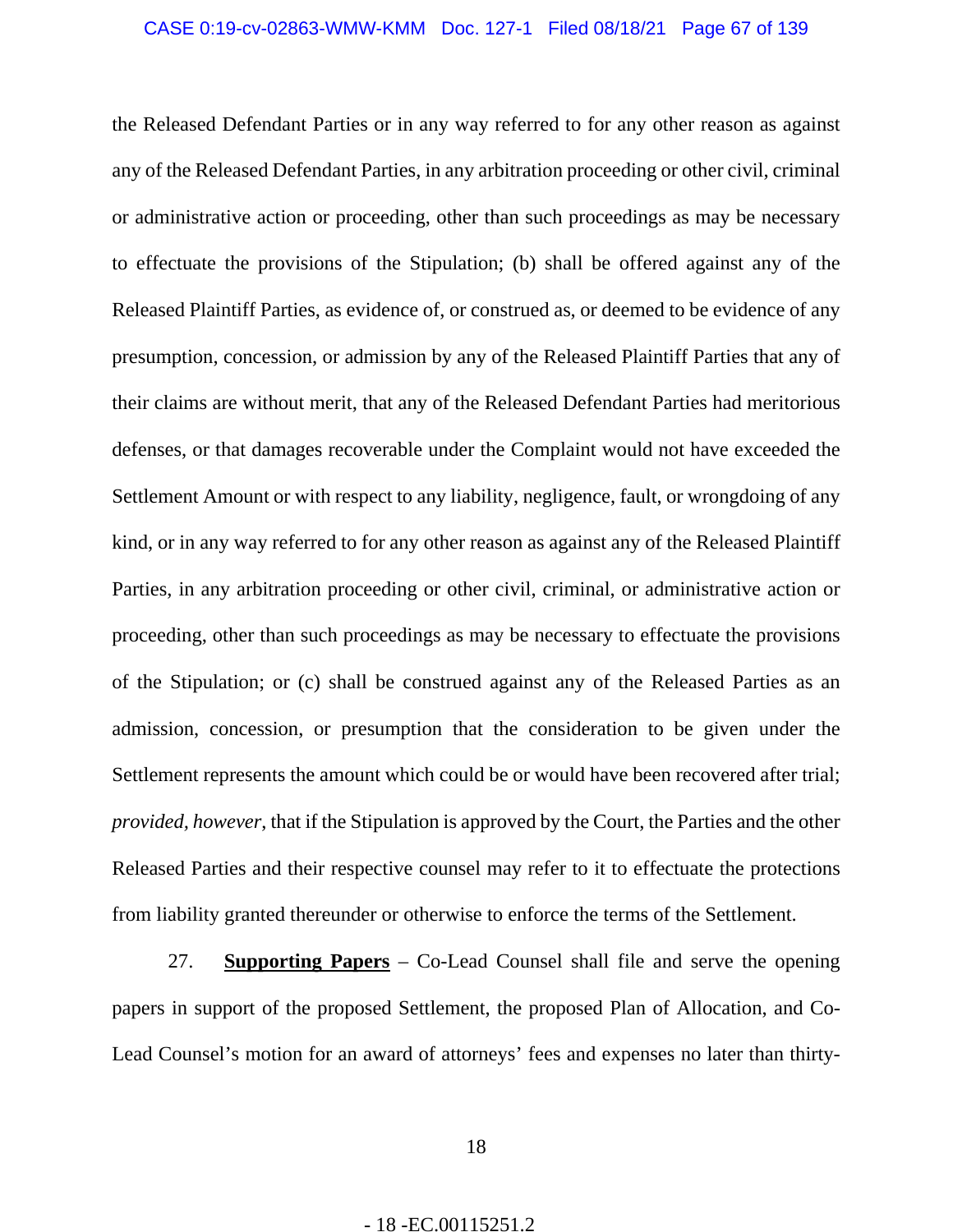five (35) calendar days prior to the Settlement Hearing; and reply papers, if any, shall be filed and served no later than seven (7) calendar days prior to the Settlement Hearing.

28. **Jurisdiction** – The Court retains jurisdiction to consider all further applications arising out of or connected with the proposed Settlement.

SO ORDERED this day of 3021.

Wilhelmina Wright United States District Judge

\_\_\_\_\_\_\_\_\_\_\_\_\_\_\_\_\_\_\_\_\_\_\_\_\_\_\_\_\_\_\_\_\_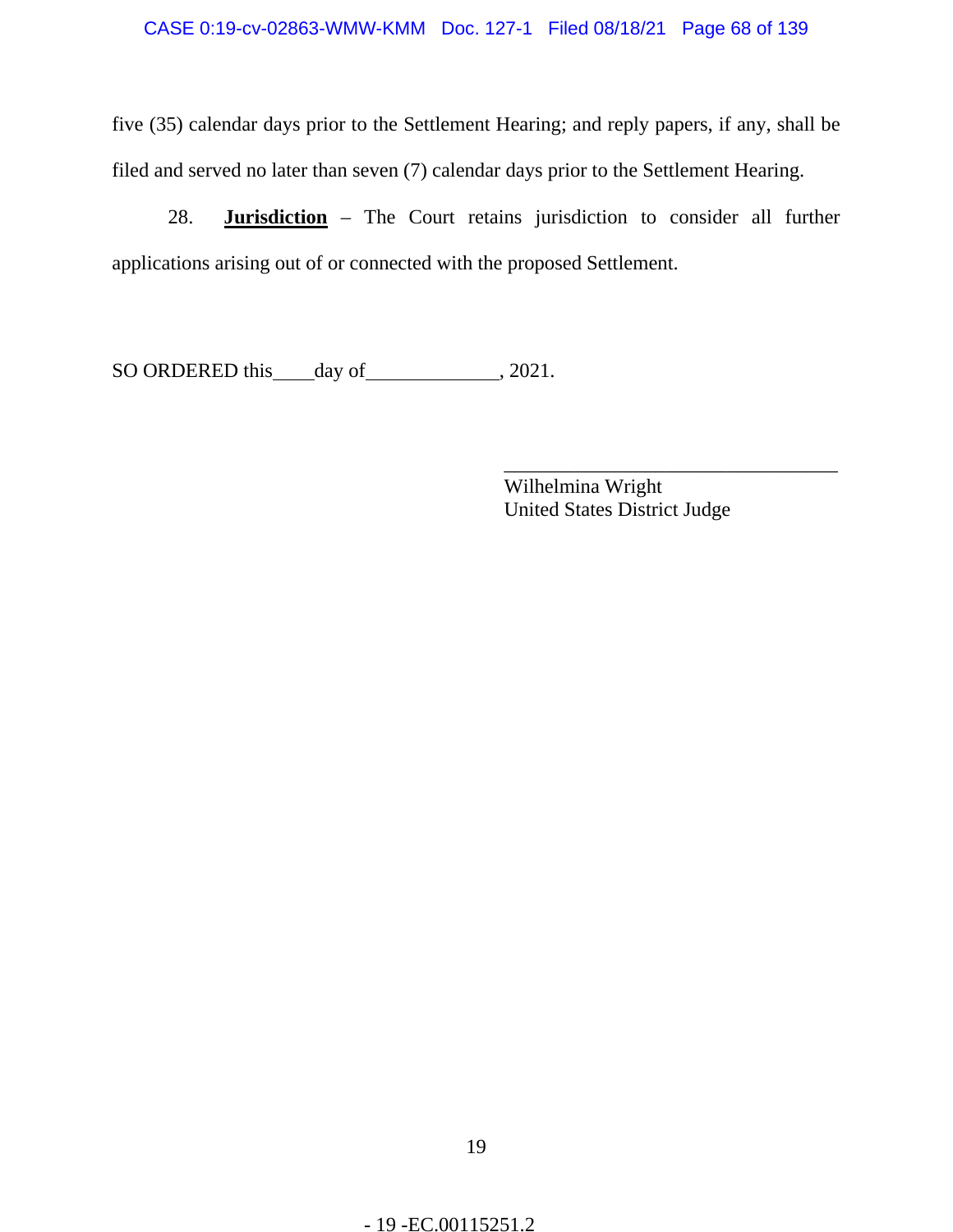CASE 0:19-cv-02863-WMW-KMM Doc. 127-1 Filed 08/18/21 Page 69 of 139

# **EXHIBIT A-1**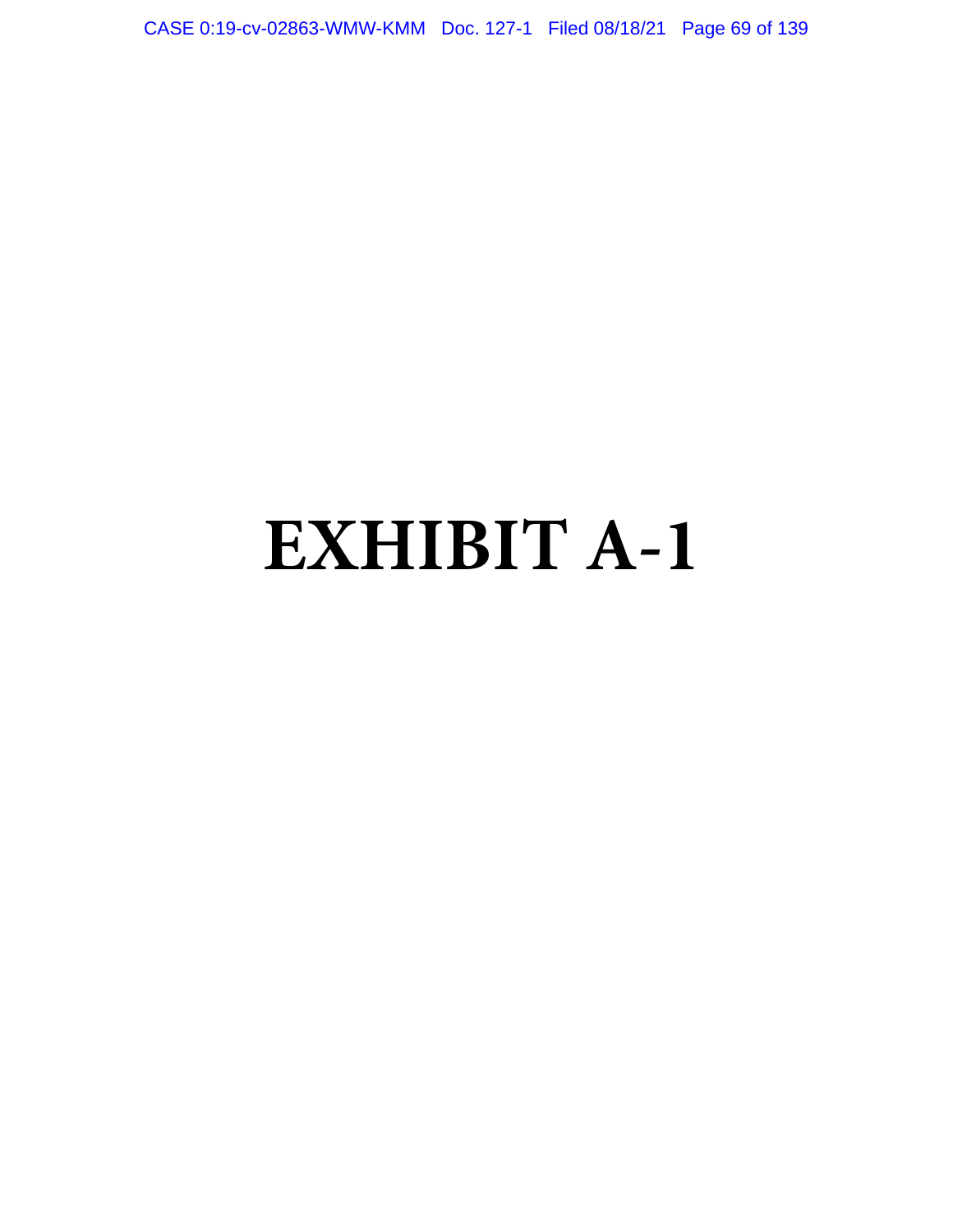# **UNITED STATES DISTRICT COURT DISTRICT OF MINNESOTA**

# IN RE RESIDEO TECHNOLOGIES,

INC. SECURITIES LITIGATION Case No. 19-cv-02863 (WMW/KMM)

# **NOTICE OF PENDENCY AND PROPOSED SETTLEMENT OF CLASS ACTION AND MOTION FOR ATTORNEYS' FEES AND EXPENSES**

If you purchased or otherwise acquired the common stock of Resideo Technologies, Inc. during the period from October 15, 2018 through November 6, 2019, inclusive, and were damaged thereby, you may be entitled to a payment from a class action settlement.

# *A Federal Court authorized this Notice. This is not a solicitation from a lawyer.*

- This Notice describes important rights you may have and what steps you must take if you wish to participate in the Settlement of this securities class action, wish to object or wish to be excluded from the Settlement Class.<sup>1</sup>
- If approved by the Court, the proposed Settlement will create a \$55 million cash fund, plus earned interest, if any, for the benefit of eligible Settlement Class Members after the deduction of Court-approved fees, expenses and Taxes. This is an average recovery of approximately \$0.32 per allegedly damaged share before deductions for awarded attorneys' fees and litigation expenses, and \$0.24 per allegedly damaged share after deductions for awarded attorneys' fees and litigation expenses.
- The Settlement resolves claims by Court-appointed Lead Plaintiffs The Gabelli Asset Fund, The Gabelli Dividend & Income Trust, Gabelli Focused Growth and Income Fund f/k/a The Gabelli Focus Five Fund, The Gabelli Multimedia Trust Inc., The Gabelli Value 25 Fund Inc., GAMCO International SICAV, GAMCO Asset Management Inc., Naya 1740 Fund Ltd., Naya Coldwater Fund Ltd., Naya Master Fund LP and Nayawood LP ("Lead Plaintiffs") and additional Plaintiff Oklahoma Firefighters Pension and Retirement System (together with Lead Plaintiffs, "Plaintiffs") that have been asserted on behalf of the Settlement Class (defined below) against Defendants Resideo Technologies, Inc. ("Resideo" or the "Company"), Michael G. Nefkens, Joseph D. Ragan III and Niccolo de Masi

<sup>&</sup>lt;sup>1</sup> The terms of the Settlement are in the Stipulation and Agreement of Settlement, dated August  $\frac{1}{\sqrt{1-\frac{1}{n}}}$ 2021 (the "Stipulation"), which can be viewed at www.\_\_\_\_\_\_\_\_\_\_\_.com. All capitalized terms not defined in this Notice have the same meanings as defined in the Stipulation.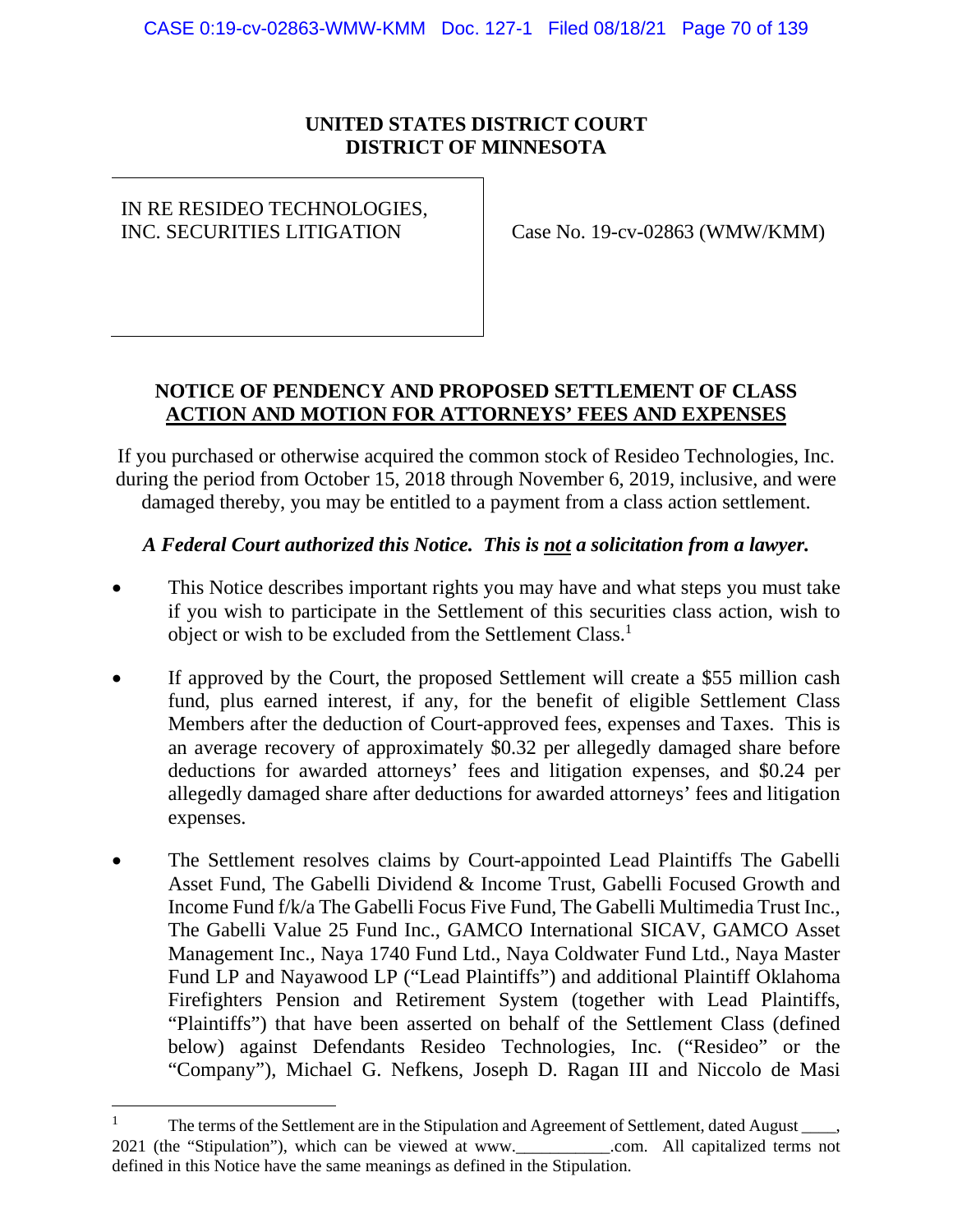(collectively, "Defendants"). It avoids the costs and risks of continuing the Action; pays money to eligible investors; and releases the Released Defendant Parties (defined below) from liability.

# **If you are a Settlement Class Member, your legal rights will be affected by this Settlement whether you act or do not act. Please read this Notice carefully.**

| YOUR LEGAL RIGHTS AND OPTIONS IN THIS SETTLEMENT                                                                                   |                                                                                                                                                                                                                                                                                               |
|------------------------------------------------------------------------------------------------------------------------------------|-----------------------------------------------------------------------------------------------------------------------------------------------------------------------------------------------------------------------------------------------------------------------------------------------|
| <b>SUBMIT A CLAIM</b><br>FORM BY $\qquad \qquad .2021$                                                                             | The <u>only</u> way to get a payment. See Question 8 for<br>details.                                                                                                                                                                                                                          |
| <b>EXCLUDE YOURSELF</b><br><b>FROM THE SETTLEMENT</b><br>CLASS BY $\_\_\_\$ , 2021                                                 | Get no payment. This is the only option that,<br>assuming your claim is timely brought, might<br>allow you to ever bring or be part of any other<br>lawsuit against Defendants and/or the other<br>Released Defendant Parties concerning the<br>Released Claims. See Question 10 for details. |
| OBJECT BY $\qquad \qquad .2021$                                                                                                    | Write to the Court about why you do not like the<br>Settlement, the Plan of Allocation for distributing the<br>proceeds of the Settlement, and/or Lead Counsel's<br>Fee and Expense Application. If you object, you will<br>still be in the Settlement Class. See Question 14 for<br>details. |
| PARTICIPATE IN A<br><b>HEARING ON</b><br>, 2021 AND<br><u>and a state</u><br><b>FILE A NOTICE OF</b><br><b>INTENTION TO APPEAR</b> | Ask to speak to the Court at the Settlement Hearing.<br>See Question 18 for details.                                                                                                                                                                                                          |
| <b>DO NOTHING</b>                                                                                                                  | Get no payment. Give up rights. Still be<br>bound by the terms of the Settlement.                                                                                                                                                                                                             |

- These rights and options**—and the deadlines to exercise them—**are explained below.
- The Court in charge of this case still has to decide whether to approve the proposed Settlement. Payments will be made to all Settlement Class Members who timely submit valid Claim Forms, if the Court approves the Settlement and after any appeals are resolved.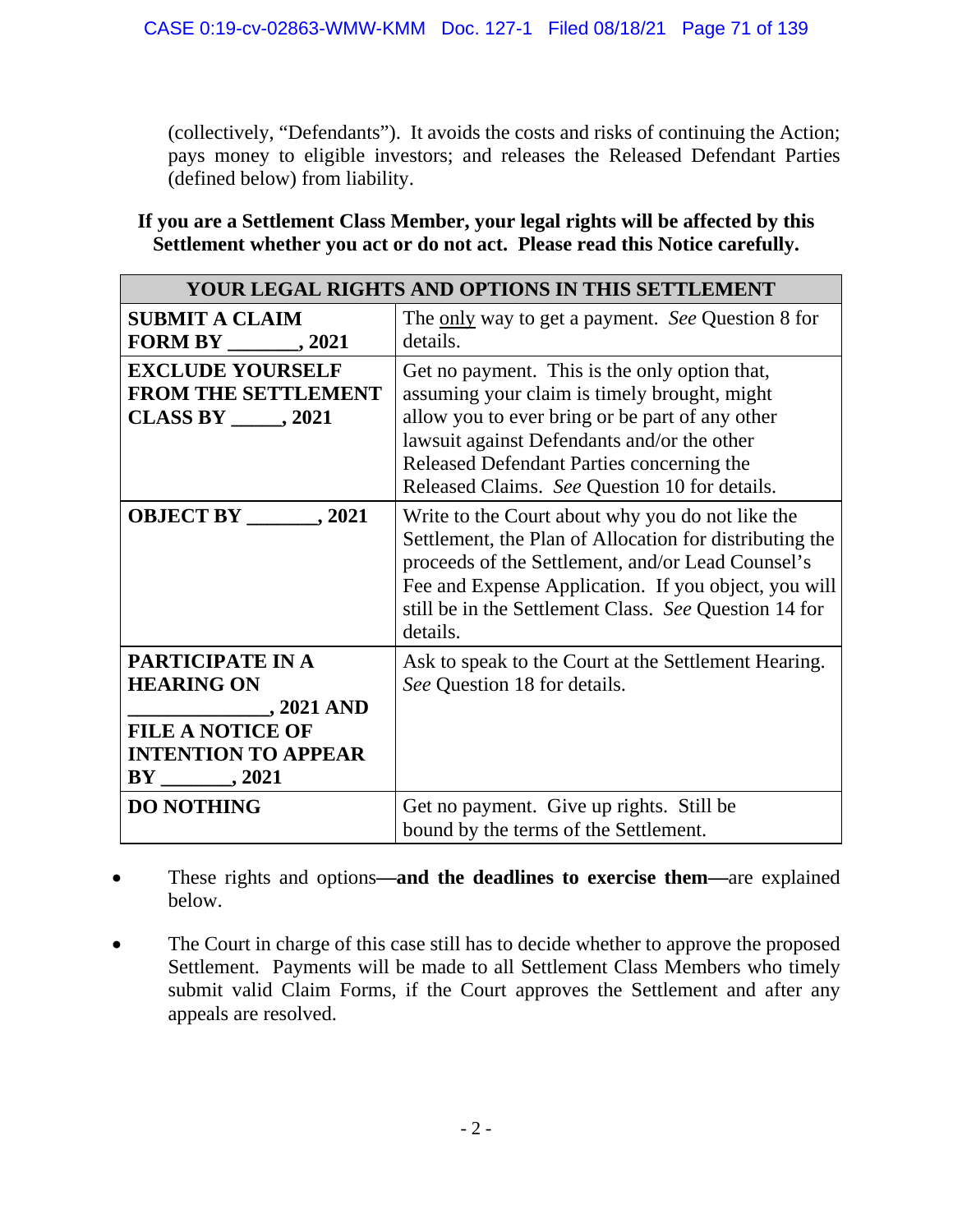# **PSLRA SUMMARY OF THE NOTICE**

# **Statement of the Settlement Class's Recovery**

 $\overline{a}$ 

1. Lead Plaintiffs have entered into the proposed Settlement with Defendants which, if approved by the Court, will resolve the case in its entirety. Subject to Court approval, Lead Plaintiffs, on behalf of the Settlement Class, have agreed to settle the Action in exchange for a payment of \$55,000,000 in cash (the "Settlement Amount"), which will be deposited into an interest-bearing Escrow Account (the "Settlement Fund"). Based on Lead Plaintiffs' consulting damages expert's estimate of the number of shares of Resideo common stock eligible to participate in the Settlement, and assuming that all investors eligible to participate in the Settlement do so, it is estimated that the average recovery, before deduction of any Court-approved fees and expenses, such as attorneys' fees, expenses, Taxes and Notice and Administration Expenses, would be approximately \$0.32 per allegedly damaged share.<sup>2</sup> This average recovery amount is only an estimate and **Settlement Class Members may recover more or less than this estimate.** A Settlement Class Member's actual recovery will depend on, for example: (i) the number of claims submitted; (ii) the amount of the Net Settlement Fund; (iii) when and how many shares of Resideo common stock the Settlement Class Member purchased or acquired during the Class Period; and (iv) whether and when the Settlement Class Member sold Resideo

<sup>2</sup> An allegedly damaged share might have been traded, and potentially damaged, more than once during the Class Period, and the average recovery indicated above represents the estimated average recovery for each share that allegedly incurred damages.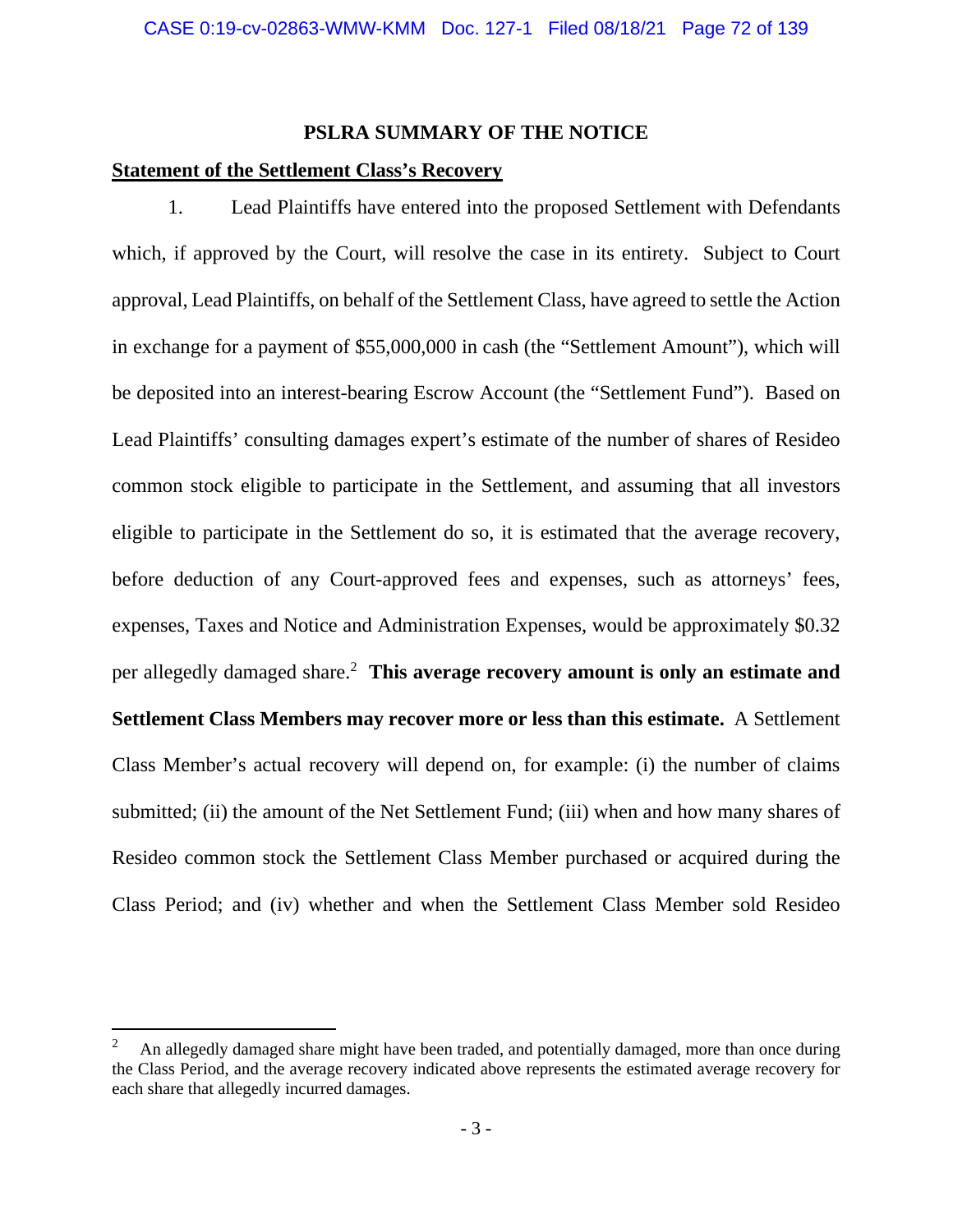common stock. *See* the Plan of Allocation beginning on page 28 for information on the calculation of your Recognized Loss.

### **Statement of Potential Outcome of Case if the Action Continued to Be Litigated**

2. Lead Plaintiffs and Defendants disagree about both liability and damages and do not agree about the amount of damages that would be recoverable if Plaintiffs were to prevail on each claim. The issues that Lead Plaintiffs and Defendants disagree about include, for example: (i) whether Defendants made any statements or omitted any facts that were materially false or misleading, or otherwise actionable under the federal securities laws; (ii) whether any such statements or omissions were made with the requisite level of intent or recklessness; (iii) the amounts by which the price of Resideo common stock was allegedly artificially inflated, if at all, during the Class Period; and (iv) the extent to which factors unrelated to the alleged fraud, such as general market, economic and industry conditions, influenced the trading prices of Resideo common stock during the Class Period.

3. Defendants have denied and continue to deny any and all allegations of wrongdoing or fault asserted in the Action, deny that they have committed any act or omission giving rise to any liability or violation of law and deny that Plaintiffs and the Settlement Class have suffered any loss attributable to Defendants' actions or omissions.

### **Statement of Attorneys' Fees and Expenses Sought**

4. Co-Lead Counsel, on behalf of themselves and other counsel, will apply to the Court for attorneys' fees from the Settlement Fund in an amount not to exceed 25% of the Settlement Fund, *i.e.*, \$13,750,000, plus accrued interest. Co-Lead Counsel will also apply for payment of expenses incurred in prosecuting the Action in an amount not to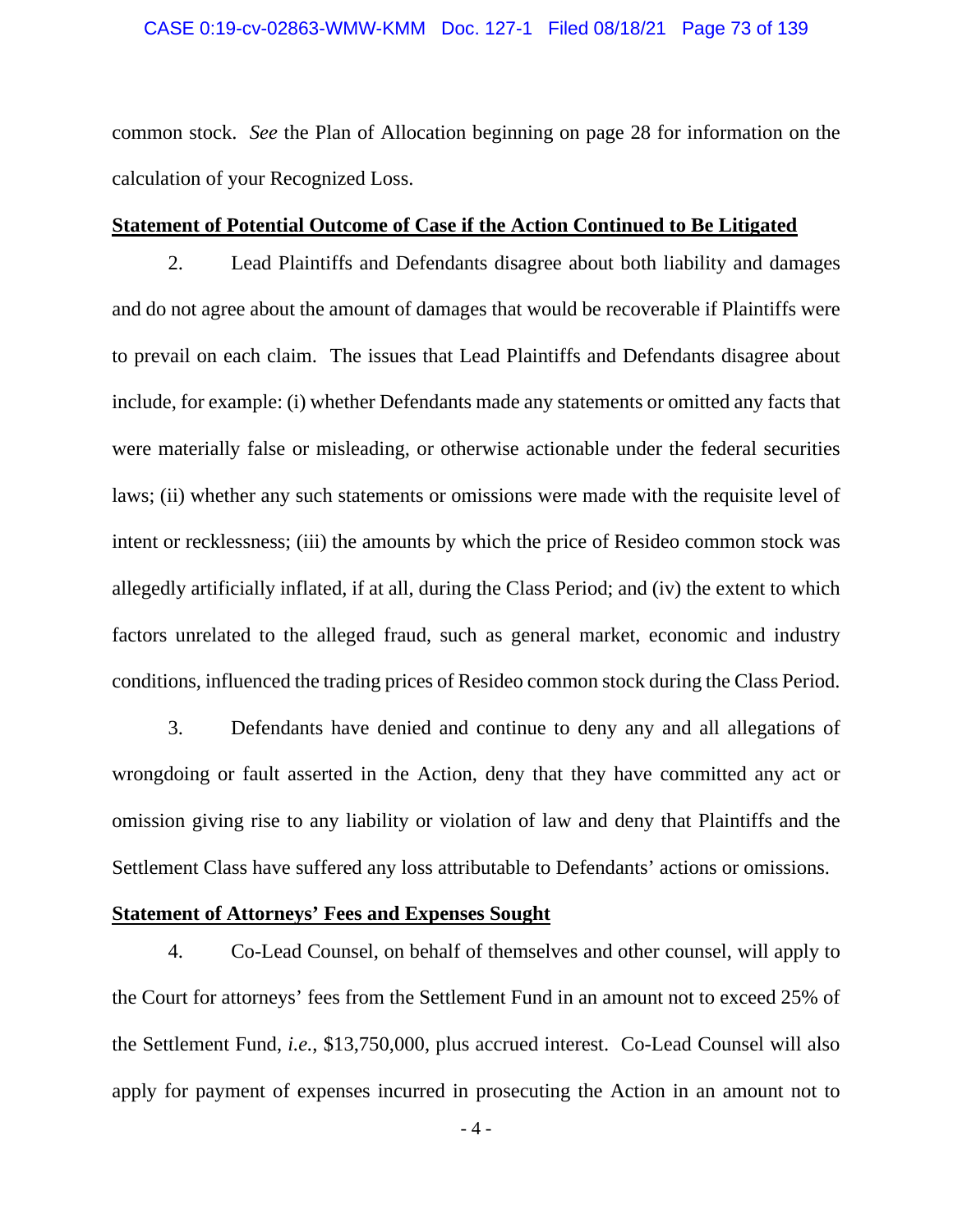exceed \$500,000, plus accrued interest, which may include an application pursuant to the Private Securities Litigation Reform Act of 1995 ("PSLRA") for reimbursement of the reasonable costs and expenses incurred by Plaintiffs directly related to their representation of the Settlement Class. If the Court approves Co-Lead Counsel's Fee and Expense Application in full, the average amount of fees and expenses is estimated to be approximately \$0.08 per allegedly damaged share of Resideo common stock. A copy of the Fee and Expense Application will be posted on www. after it has been filed with the Court.

### **Reasons for the Settlement**

5. For Lead Plaintiffs, the principal reason for the Settlement is the guaranteed cash benefit to the Settlement Class. This benefit must be compared to the uncertainty of being able to prove the allegations in the Complaint and certify a litigation class; the risk that the Court may grant some or all of the anticipated summary judgment motions to be filed by Defendants; the uncertainty of a greater recovery after a trial and appeals; and the difficulties and delays inherent in such litigation.

6. For Defendants, who deny all allegations of wrongdoing or liability whatsoever and deny that Settlement Class Members were damaged, the principal reasons for entering into the Settlement are to end the burden, expense, uncertainty and risk of further litigation.

### **Identification of Representatives**

7. Lead Plaintiffs and the Settlement Class are represented by Co-Lead Counsel, Andrew J. Entwistle, Entwistle & Cappucci LLP, 401 Congress Avenue, Suite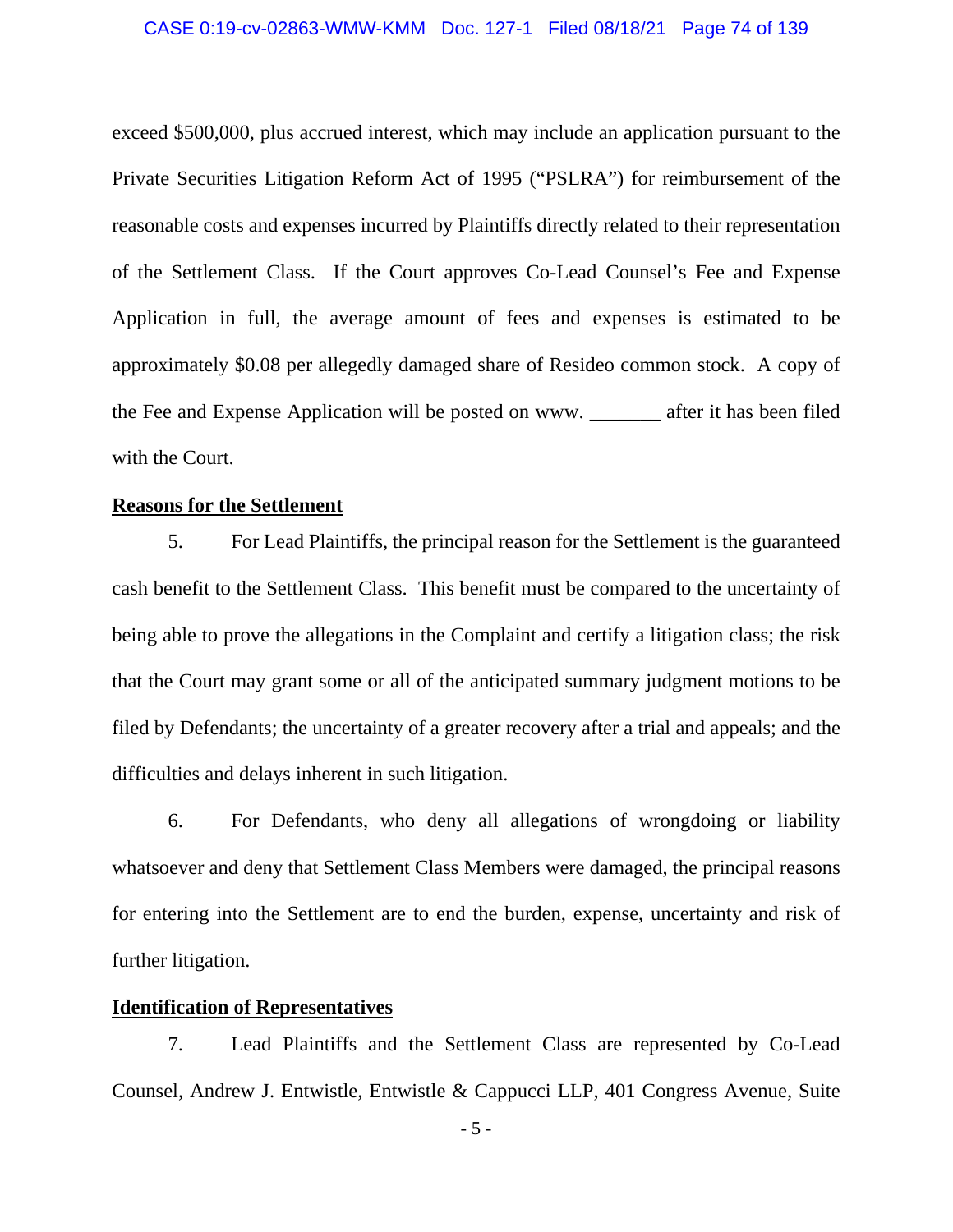1170, Austin, Texas, 78701, (512) 710-5960, www.entwistle-law.com; and Ira A. Schochet, Labaton Sucharow LLP, 140 Broadway, New York, NY 10005, (888) 219-6877, www.labaton.com, settlementquestions@labaton.com.

8. Further information regarding this Action, the Settlement, and this Notice may be obtained by contacting the Claims Administrator:  $\frac{1}{\sqrt{2\pi}}$ ,  $\frac{1}{\sqrt{2\pi}}$  $\qquad \qquad \text{www.} \qquad \qquad \text{com.}$ 

# **Please Do Not Call the Court with Questions About the Settlement. BASIC INFORMATION**

### **1. Why did I get this Notice?**

9. The Court authorized that this Notice be sent to you because you or someone in your family may have purchased or acquired Resideo common stock during the period from October 15, 2018 through November 6, 2019, inclusive (the "Class Period"), including in connection with the Company's "spin-off" from Honeywell International, Inc. ("Honeywell") on or about October 29, 2018. **Receipt of this Notice does not mean that you are a member of the Settlement Class or that you will be entitled to receive a payment. Lead Plaintiffs and Defendants do not have access to your individual investment information. If you wish to be eligible for a payment, you are required to submit the Claim Form that is being distributed with this Notice.** *See* **Question 8 below.**

10. The Court directed that this Notice be sent to Settlement Class Members because they have a right to know about the proposed Settlement of this class action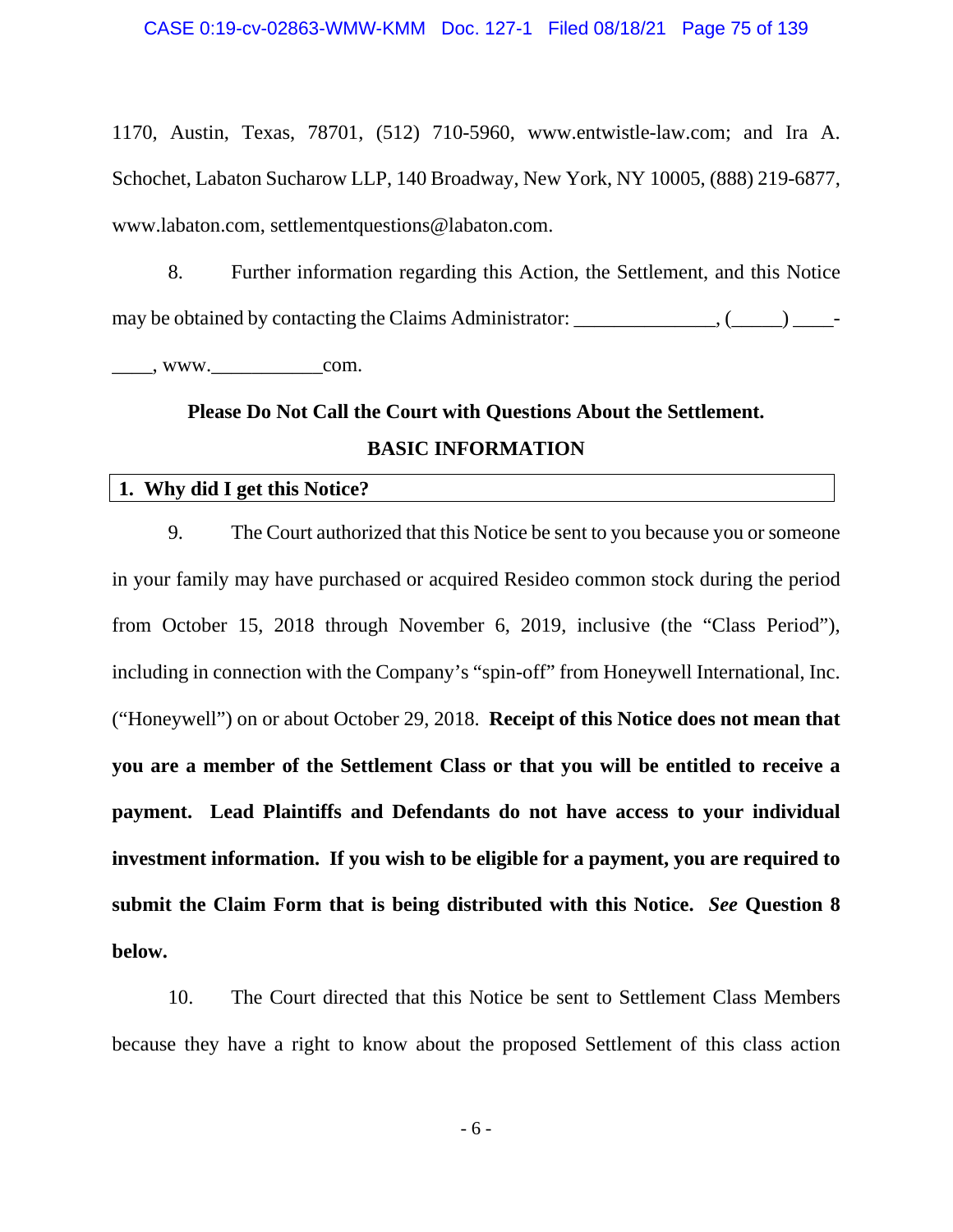lawsuit, and about all of their options, before the Court decides whether to approve the Settlement.

11. The Court in charge of the Action is the United States District Court for the District of Minnesota, and the case is known as *In re Resideo Technologies, Inc. Securities Litigation,* Case No. 19-cv-02863 (WMW/KMM). The Action is assigned to the Honorable Wilhelmina M. Wright, United States District Judge.

### **2. How do I know if I am part of the Settlement Class?**

12. The Court directed, for the purposes of the proposed Settlement, that everyone who fits the following description is a Settlement Class Member and subject to the Settlement unless they are an excluded person (*see* Question 3 below) or take steps to exclude themselves from the Settlement Class (*see* Question 10 below):

**All persons and entities who or which purchased or otherwise acquired the common stock of Resideo during the period from October 15, 2018 through November 6, 2019, inclusive, and were damaged thereby.** 

13. If one of your mutual funds purchased Resideo common stock during the Class Period, that **does not** make you a Settlement Class Member, although your mutual fund may be. You are a Settlement Class Member only if you individually purchased or acquired Resideo common stock during the Class Period. Check your investment records or contact your broker to see if you have any eligible purchases or acquisitions. **Lead Plaintiffs and Defendants do not independently have access to your trading information.**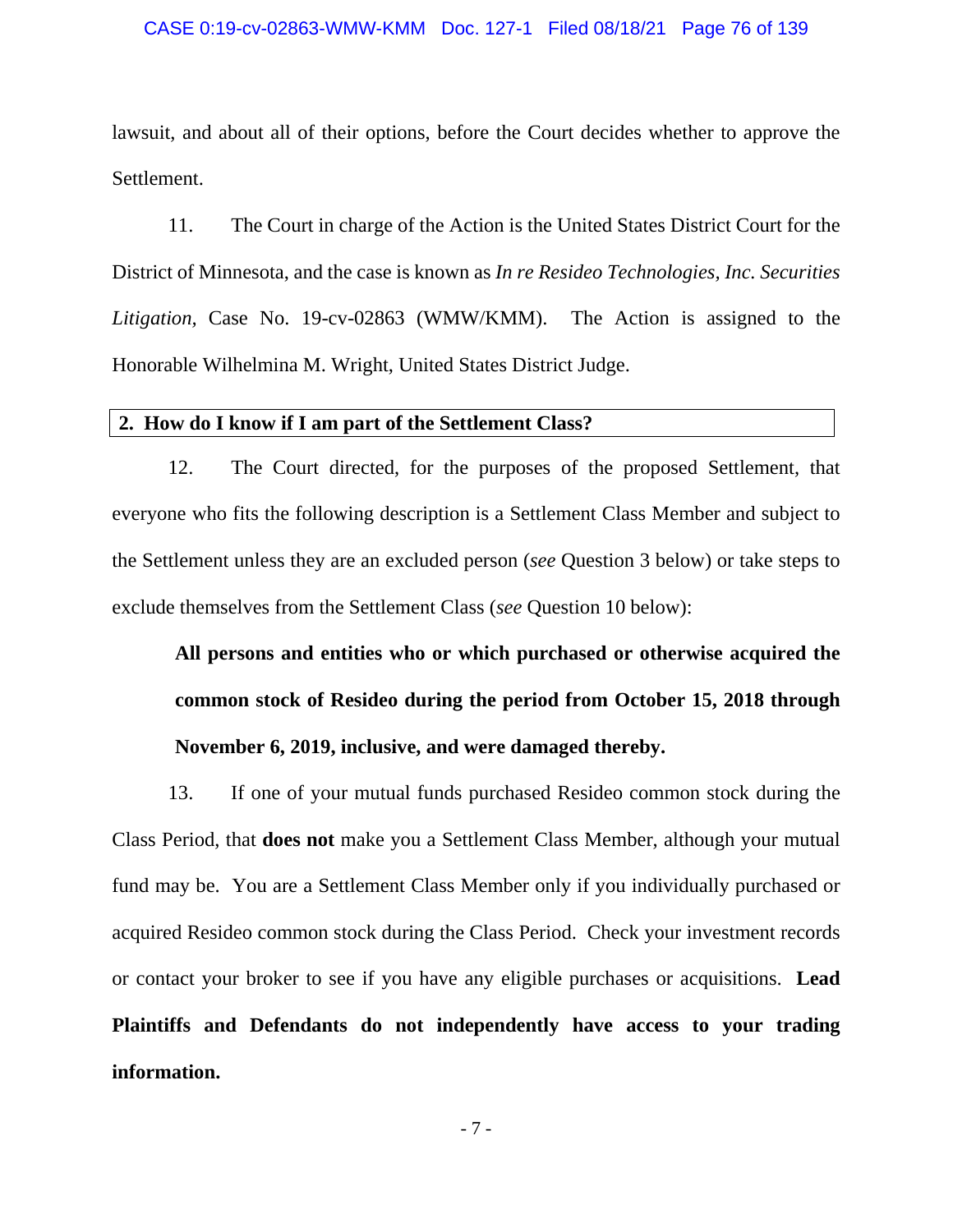## **3. Are there exceptions to being included?**

14. Yes. There are some individuals and entities who are excluded from the Settlement Class by definition. Excluded from the Settlement Class are: (i) Defendants; (ii) Honeywell; (iii) the officers and directors of Defendants and Honeywell during the Class Period; (iv) Immediate Family of the Individual Defendants and of the excluded officers and directors; (v) any entity in which any Defendant, any excluded officer or director or any member of their Immediate Family has or had a controlling interest; (vi) any affiliates, parents or subsidiaries of the Defendants and Honeywell; (vii) the legal representatives, agents, affiliates, heirs, successors or assigns of any of the foregoing, in their capacities as such; and (viii) those who timely and validly request exclusion from the Settlement Class in accordance with the requirements set forth in this Notice, or who are otherwise excluded by the Court

## **4. Why is this a class action?**

15. In a class action, one or more persons or entities (in this case, Plaintiffs), sue on behalf of people and entities who have similar claims. Together, these people and entities are a "class," and each is a "class member." A class action allows one court to resolve, in a single case, many similar claims that, if brought separately by individual people, might be too small economically to litigate. One court resolves the issues for all class members at the same time, except for those who exclude themselves, or "opt-out," from the class. In this Action, the Court has appointed the Gabelli Group and the Naya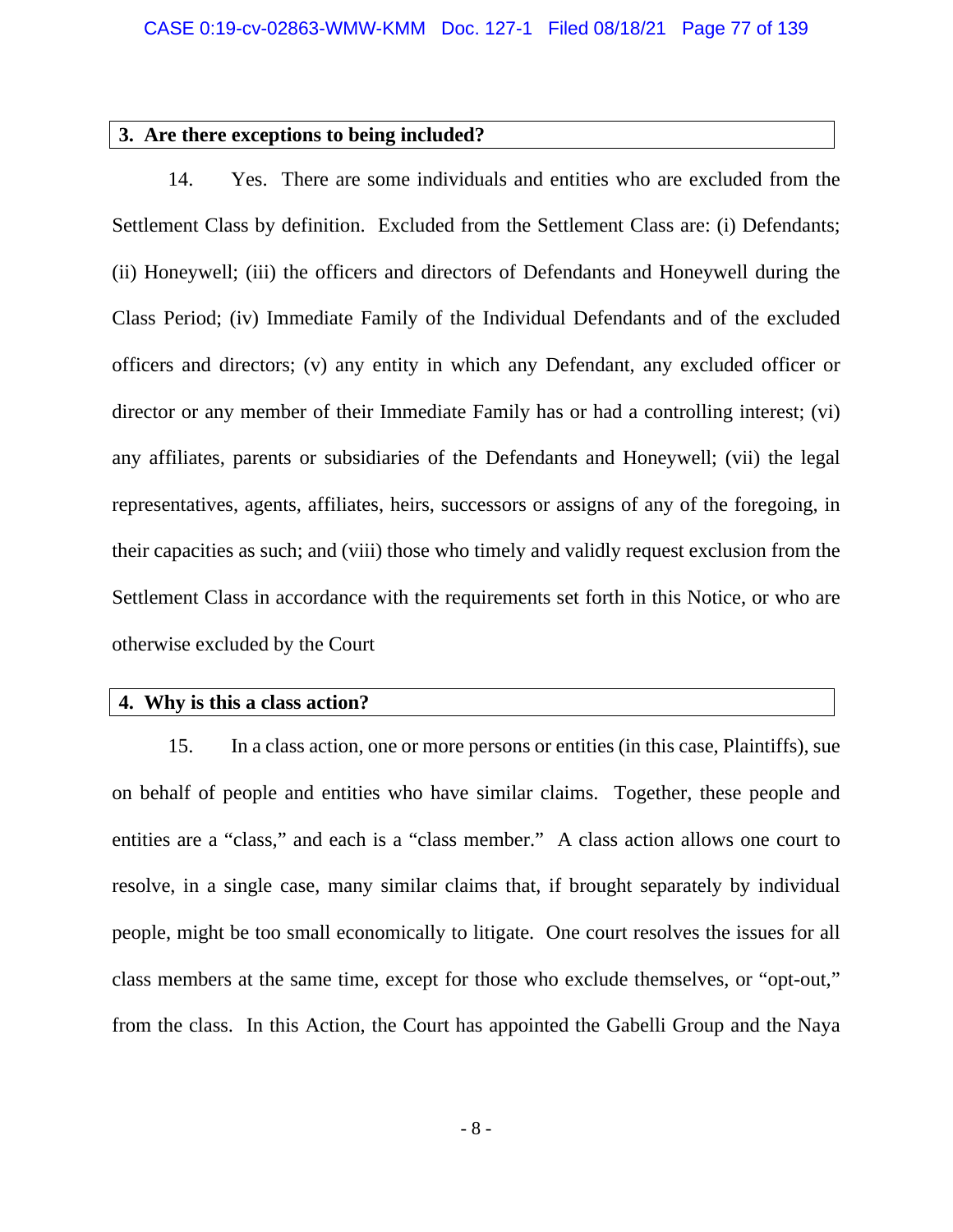### CASE 0:19-cv-02863-WMW-KMM Doc. 127-1 Filed 08/18/21 Page 78 of 139

Group to serve as Lead Plaintiffs and has appointed Entwistle & Cappucci LLP and Labaton Sucharow LLP to serve as Co-Lead Counsel.

### **5. What is this case about and what has happened so far?**

16. Resideo is a global provider of security, comfort, and smart-technology solutions and products. The Company emerged out of a corporate spin-off of Honeywell, which was completed on October 29, 2018, whereby Honeywell combined certain unrelated business units and products and spun them off to create Resideo (the "Spin-Off"). Resideo became a publicly traded company as a result of a *pro rata* distribution of Resideo's common stock to Honeywell shareholders. Resideo's common stock trades on the New York Stock Exchange under the ticker symbol: "REZI."

17. In the Action, Plaintiffs alleged that Defendants made materially false and misleading statements and omissions in connection with the operations, financial condition, resources, and product lines of Resideo following the Spin-Off. Plaintiffs alleged that Defendants misled investors as to Resideo's viability as a stand-alone company and the quality of the businesses or subdivisions of Honeywell that were transferred to Resideo. Plaintiffs alleged that Defendants' statements about Resideo, both prior to and after the Spin-Off, were false and misleading because the statements allegedly concealed the shortcomings of Resideo's products and internal operations, which were allegedly known to certain of the Defendants before the Spin-Off. Plaintiffs further alleged that the price of Resideo common stock was artificially inflated as a result of Defendants' allegedly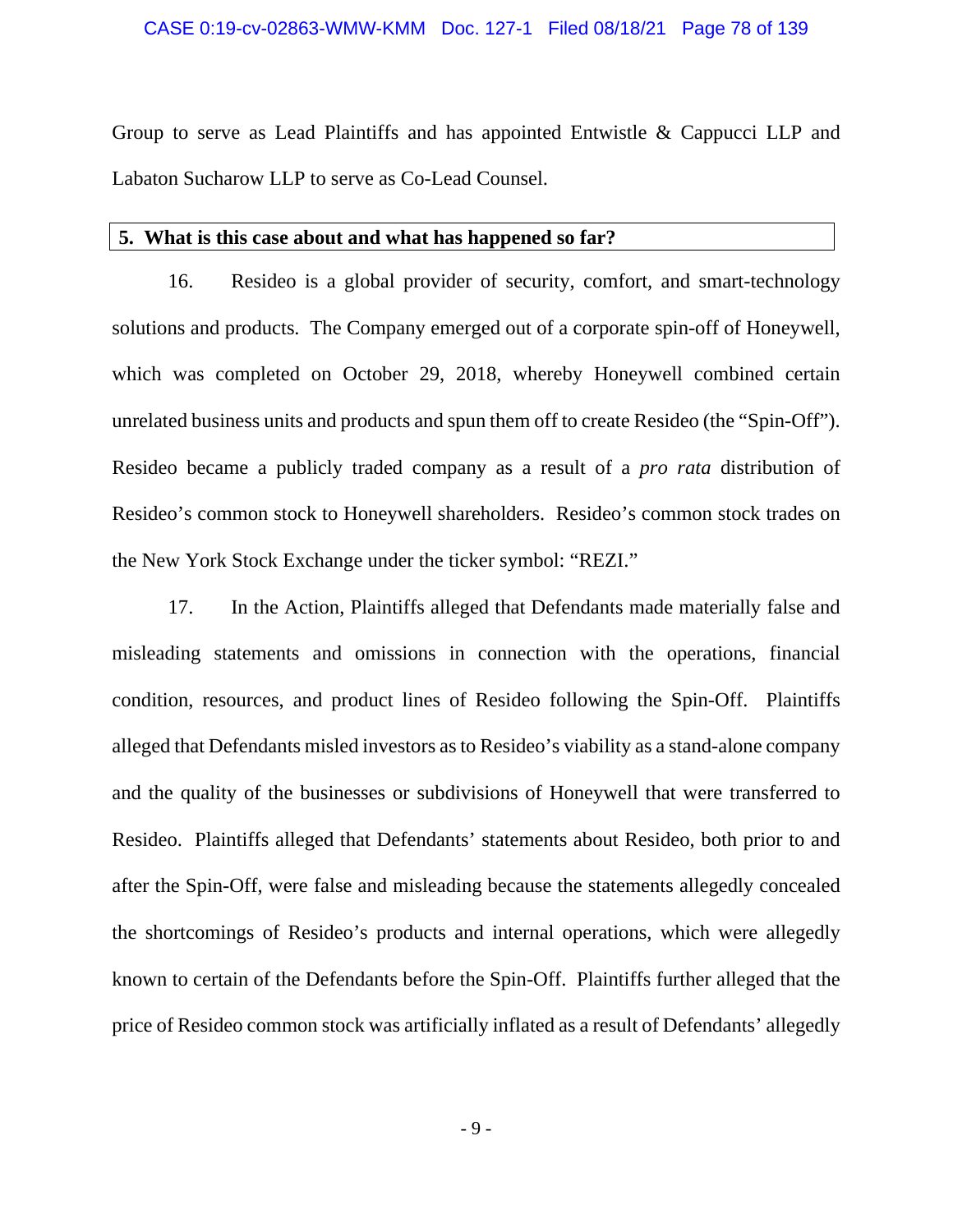### CASE 0:19-cv-02863-WMW-KMM Doc. 127-1 Filed 08/18/21 Page 79 of 139

false and misleading statements and omissions, and that the price declined when the truth was allegedly revealed through a series of corrective disclosures.

18. On November 8, 2019, a securities class action complaint was filed in the Court, styled *St. Clair County Employees' Retirement System v. Resideo Technologies, Inc., et al.*, No. 0:19-cv-02863. The case was assigned to Judge Wilhelmina M. Wright and referred to Magistrate Judge Katherine M. Menendez on the same day.

19. By Order dated January 27, 2020, the Court, *inter alia*, consolidated the *St. Clair* action and related actions; appointed the Gabelli Group and the Naya Group as Lead Plaintiffs; and appointed Entwistle & Cappucci LLP and Labaton Sucharow LLP as Co-Lead Counsel.

20. On April 10, 2020, Plaintiffs filed the operative Consolidated Amended Complaint for Violations of the Federal Securities Laws (the "Complaint") asserting class action claims against all Defendants under Section 10(b) of the Securities Exchange Act of 1934 (the "Exchange Act") and Rule 10b-5 promulgated thereunder, and against the Individual Defendants under Section 20(a) of the Exchange Act. Among other things, as noted above, the Complaint alleges materially false and misleading statements and omissions in connection with the operations, financial condition, resources and product lines of Resideo.

21. On July 10, 2020, Defendants filed a motion to dismiss the Complaint, which Plaintiffs opposed on October 9, 2020. On November 9, 2020, Defendants filed a reply brief in further support of their motion to dismiss. Oral argument on Defendants'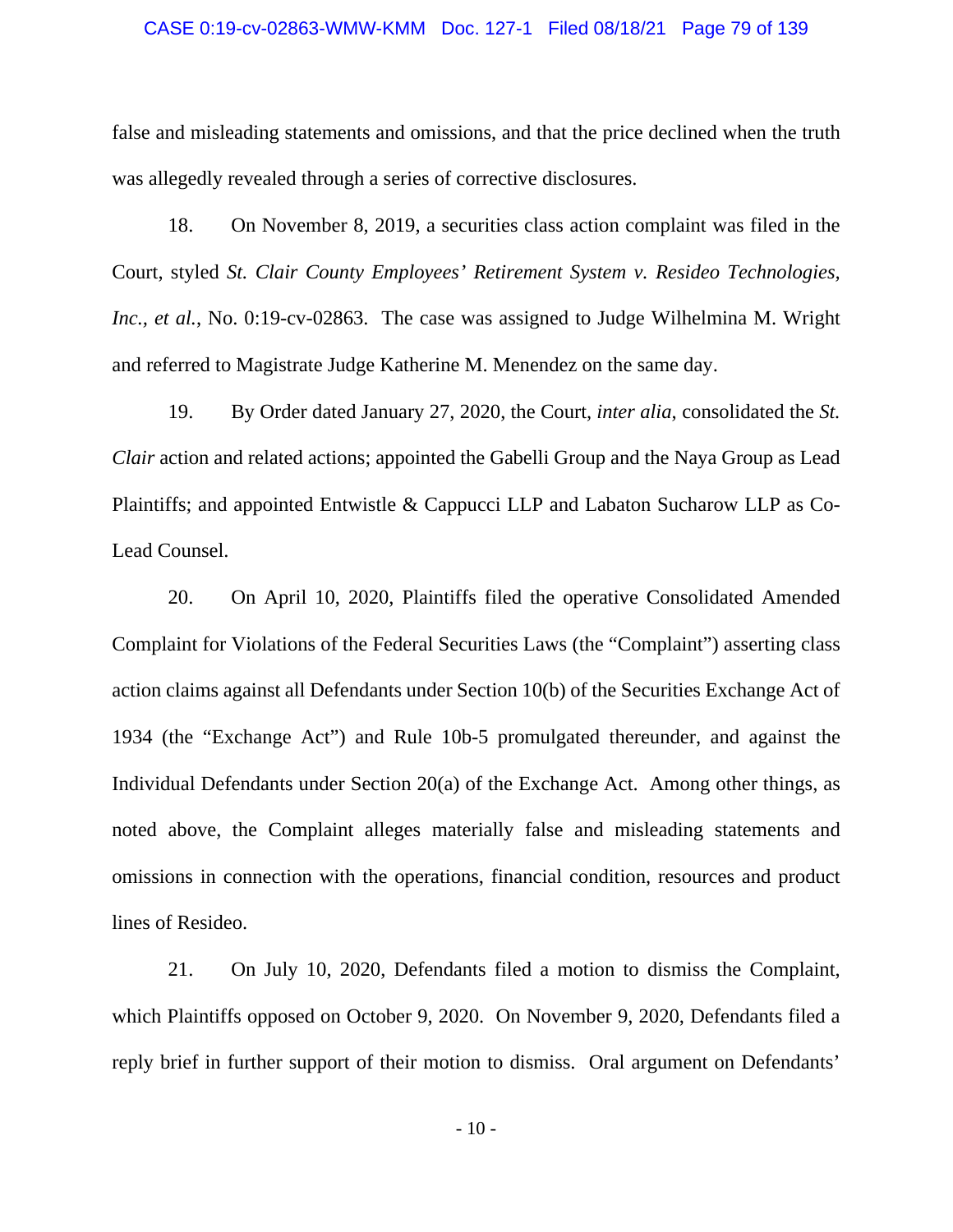motion to dismiss the Complaint was held on December 1, 2020. On March 30, 2021, the Court entered its Opinion and Order denying Defendants' motion to dismiss in its entirety. Discovery in the Action commenced promptly after the Court issued the order denying Defendants' motion to dismiss and has been ongoing.

22. On April 13, 2021, Defendants filed their Answer to the Complaint.

23. On May 18, 2021, the Court conducted the initial pretrial conference, and on May 25, 2021, the Court issued a pretrial scheduling order setting litigation deadlines for amended pleadings, close of fact and expert discovery, and class certification discovery and briefing.

24. Lead Plaintiffs and Defendants began to explore the possibility of a settlement and retained the Honorable Layn R. Phillips (Ret.) (the "Mediator") in January 2021 to act as mediator in the Action. On February 25, 2021, Co-Lead Counsel and Defendants' Counsel participated in a full-day mediation session before the Mediator. In advance of that session, Lead Plaintiffs and Defendants provided detailed mediation statements and exhibits to the Mediator, which addressed issues of both liability and damages. While these discussions narrowed the differences between Lead Plaintiffs and Defendants, a resolution was not reached on that day. Following extensive arm's-length negotiations, both directly and with the ongoing assistance of the mediator, over the next five months, the parties were able to reach an agreement in principle to settle the Action for \$55,000,000, which was memorialized in a term sheet executed and finalized on July 30, 2021, subject to the execution of a definitive and customary stipulation and agreement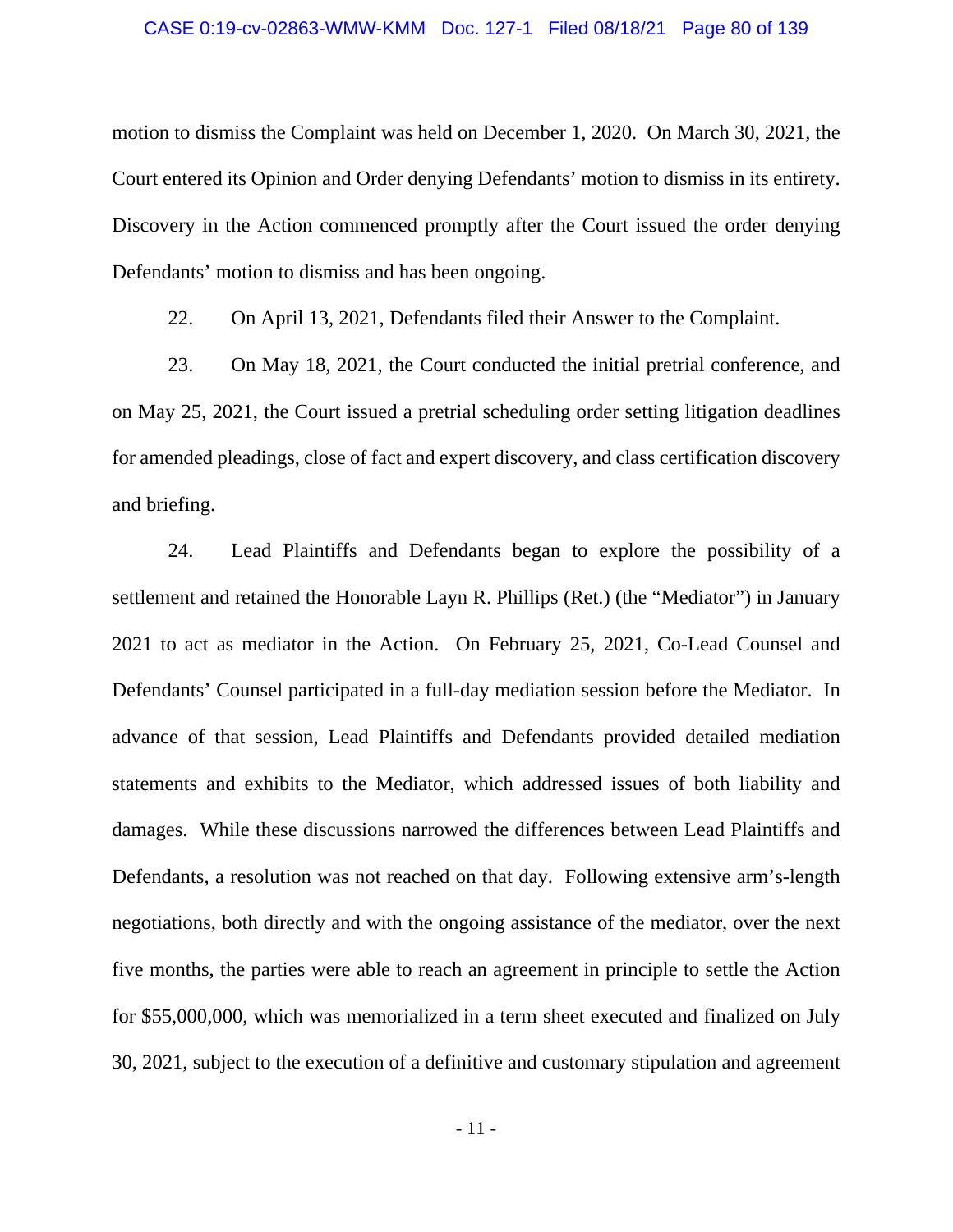### CASE 0:19-cv-02863-WMW-KMM Doc. 127-1 Filed 08/18/21 Page 81 of 139

of settlement and related papers. The Stipulation (together with the exhibits thereto) constitutes the final and binding agreement between Lead Plaintiffs and Defendants.

25. Before agreeing to a settlement, Lead Plaintiffs, through Co-Lead Counsel, conducted a thorough investigation relating to the claims, defenses, and underlying events and transactions that are the subject of the Action. This process included reviewing and analyzing: (i) documents filed publicly by the Company with the U.S. Securities and Exchange Commission ("SEC"); (ii) publicly available information, including press releases, news articles, and other public statements issued by or concerning the Company and Defendants; (iii) research reports issued by financial analysts concerning the Company; (iv) other publicly available information and data concerning the Company; (v) relevant documents amongst approximately 167,000 documents that were produced, comprised of 1,052,216 pages, produced by Defendants during discovery, which consisted of emails, WhatsApp and SMS messages and other documents previously produced by Resideo to the SEC; and (vi) the applicable law governing the claims and potential defenses. Co-Lead Counsel identified and interviewed numerous former Resideo employees and other persons with relevant knowledge of the underlying allegations, 15 of whom have provided information as confidential witnesses, and one of whom provided Co-Lead Counsel with 56,835 internal Resideo emails. Co-Lead Counsel also consulted with experts on damages and loss causation issues.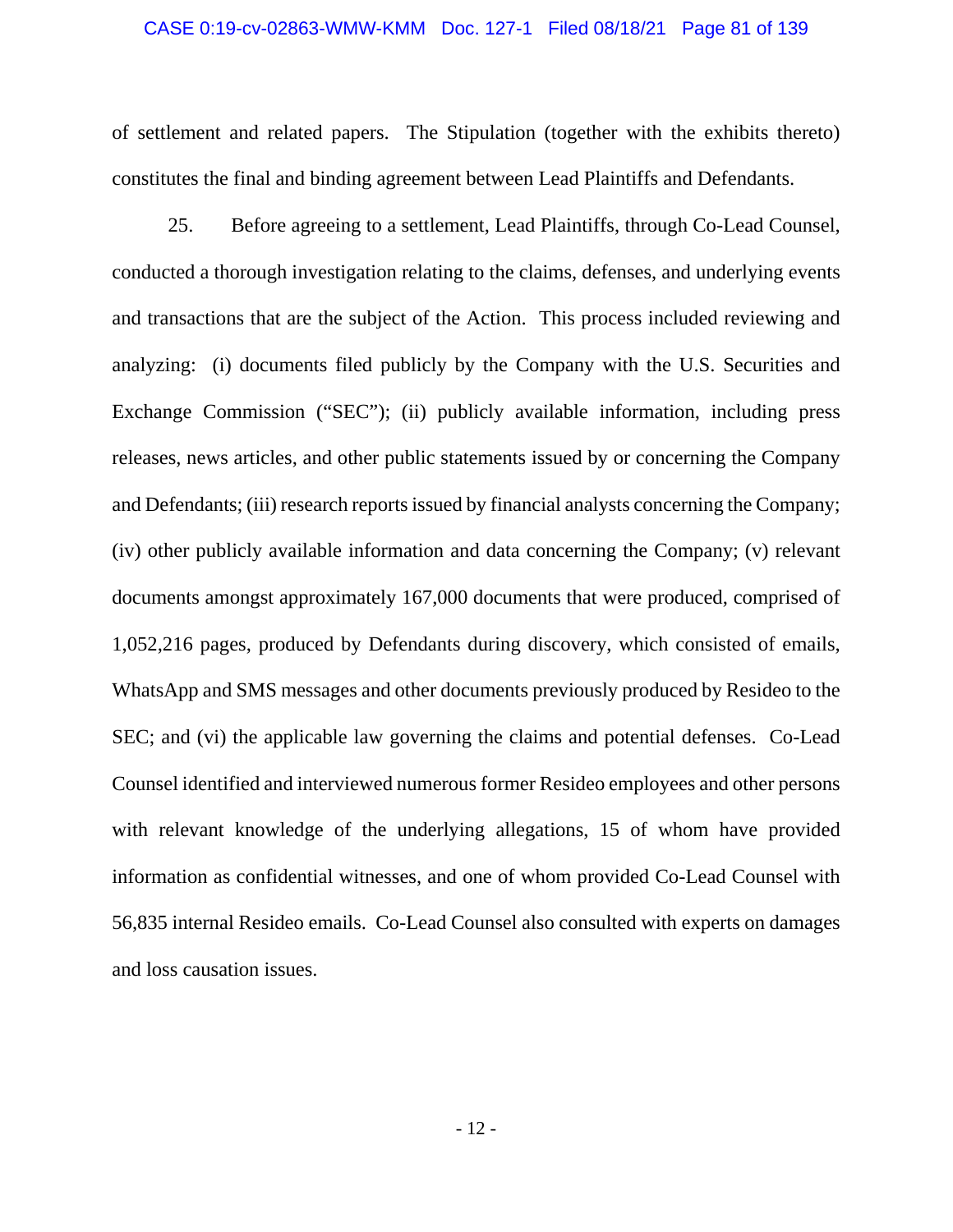### **6. What are the reasons for the Settlement?**

26. The Court did not finally decide in favor of Lead Plaintiffs or Defendants. Instead, both sides agreed to a settlement. Lead Plaintiffs and Co-Lead Counsel believe that the claims asserted in the Action have merit. They recognize, however, the expense and length of continued proceedings needed to pursue the claims through class certification, trial and appeals, as well as the difficulties in establishing liability. Assuming the claims proceeded to trial, Plaintiffs and Defendants would present factual and expert testimony on each of the disputed issues, and there is risk that the Court or jury would resolve these issues unfavorably against Plaintiffs and the class. In light of the Settlement and the guaranteed cash recovery to the Settlement Class, Lead Plaintiffs and Co-Lead Counsel believe that the proposed Settlement is fair, reasonable, and adequate, and in the best interests of the Settlement Class.

27. Defendants have denied and continue to deny each and every one of the claims alleged by Plaintiffs in the Action, including all claims in the Complaint, and specifically deny any wrongdoing and that they have committed any act or omission giving rise to any liability or violation of law. Defendants deny the allegations that they knowingly, or otherwise, made any material misstatements or omissions; that any Member of the Settlement Class has suffered damages; that the prices of Resideo's common stock were artificially inflated by reason of the alleged misrepresentations, omissions, or otherwise; or that Members of the Settlement Class were harmed by the conduct alleged. Nonetheless, Defendants have concluded that continuation of the Action would be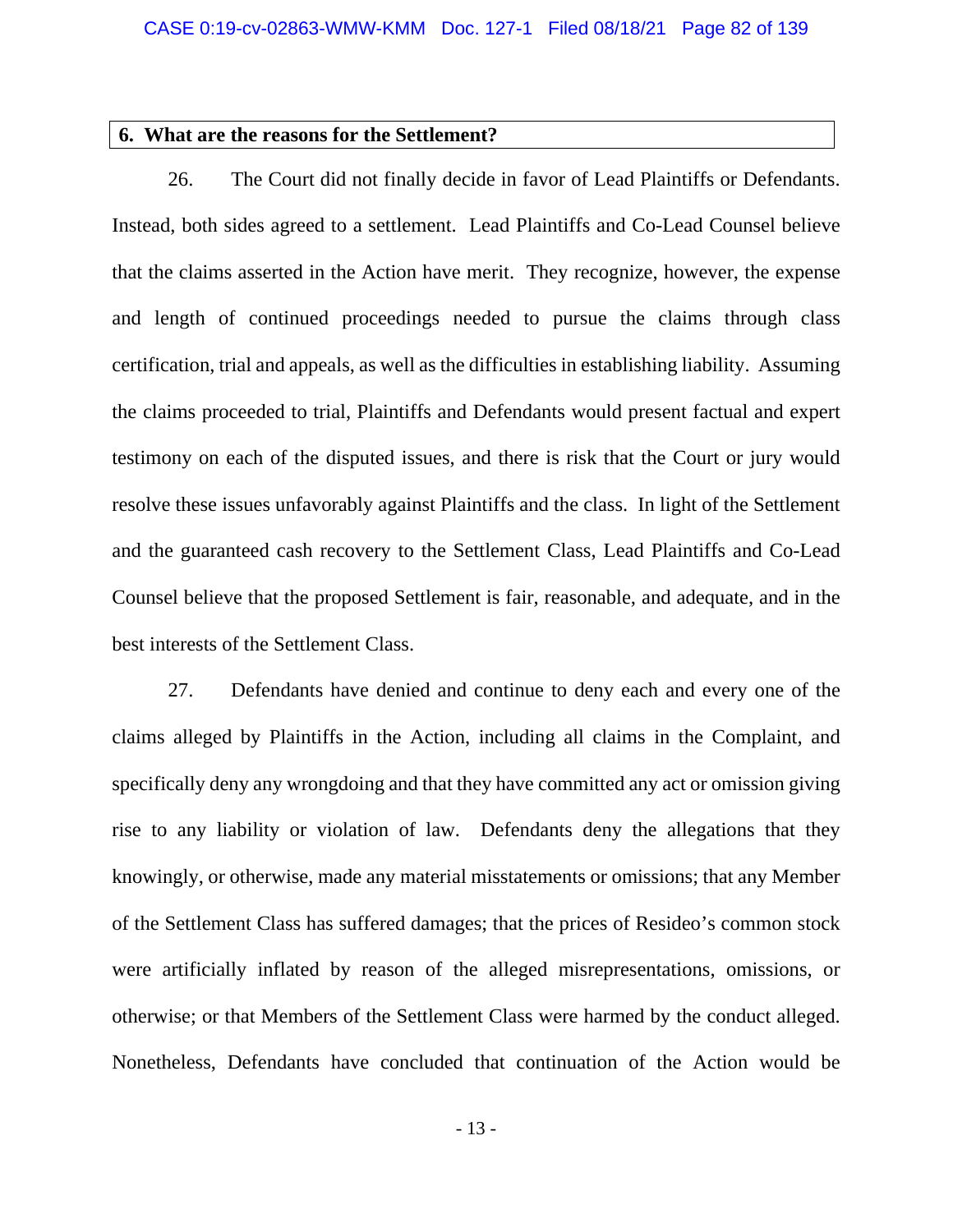protracted and expensive, and have taken into account the uncertainty and risks inherent in any litigation, especially a complex case like this Action.

## **THE SETTLEMENT BENEFITS**

### **7. What does the Settlement provide?**

28. In exchange for the Settlement and the release of the Released Claims against the Released Defendant Parties (*see* Question 9 below), Defendants have agreed to cause a \$55 million cash payment to be made, which, along with any interest earned, will be distributed after deduction of Court-awarded attorneys' fees and litigation expenses, Notice and Administration Expenses, Taxes, and any other fees or expenses approved by the Court (the "Net Settlement Fund"), to Settlement Class Members who submit valid and timely Claim Forms and are found to be eligible to receive a distribution from the Net Settlement Fund.

## **8. How can I receive a payment?**

29. To qualify for a payment from the Net Settlement Fund, you must submit a timely and valid Claim Form. A Claim Form is included with this Notice. You may also obtain one from the website dedicated to the Settlement: www.\_\_\_\_\_\_\_\_\_\_\_.com, or from Co-Lead Counsel's websites: www.entwistle-law.com and www.labaton.com, or submit a claim online at www.\_\_\_\_\_\_\_\_\_\_\_.com. You can also request that a Claim Form be mailed to you by calling the Claims Administrator toll-free at  $(\_\_) \_\_$ -

30. Please read the instructions contained in the Claim Form carefully, fill out the Claim Form, include all the documents the form requests, sign it, and mail or submit it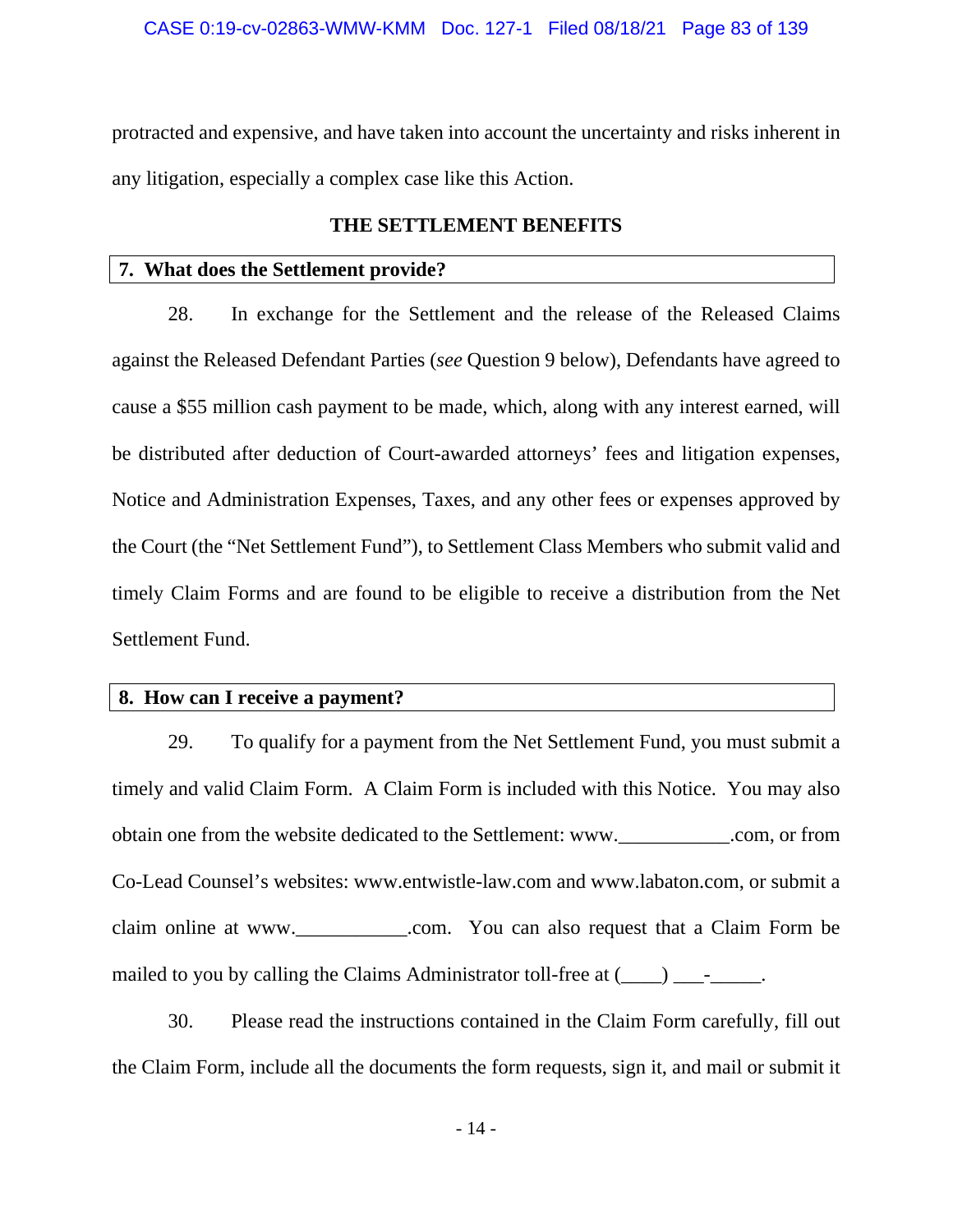to the Claims Administrator so that it is **postmarked or received no later than \_\_\_\_\_\_\_\_\_\_\_\_\_\_\_\_\_\_\_\_\_\_, 2021.** 

## **9. What am I giving up to receive a payment and by staying in the Settlement Class?**

31. If you are a Settlement Class Member and do not timely and validly exclude yourself from the Settlement Class, you will remain in the Settlement Class and that means that, upon the "Effective Date" of the Settlement, you will release all "Released Claims" against the "Released Defendant Parties." All of the Court's orders about the Settlement, whether favorable or unfavorable, will apply to you and legally bind you.

(a) **"Released Claims"** means all claims, rights, or causes of action or liabilities of any nature whatsoever, whether known or Unknown Claims (defined below), whether arising under federal, state, local, statutory, common, or foreign law, that (a) were set forth, alleged, or referred to in the Complaint or any other complaint filed by any member of the Settlement Class prior to the consolidation of the Action, or (b) could have been asserted in the Action or in any forum, domestic or foreign, by Plaintiffs or any other member of the Settlement Class arising out of, based upon, or relating in any way to both (i) the purchase, acquisition, sale, or holding of Resideo common stock during the Class Period; and (ii) any of the allegations, transactions, acts, facts, statements, representations, or omissions involved, set forth, alleged, or referred to in the Complaint or any other complaint filed by any member of the Settlement Class prior to the consolidation of the Action, including, for the avoidance of doubt, any alleged untrue statement of a material fact or omission or alleged omission to state a material fact required to be stated therein or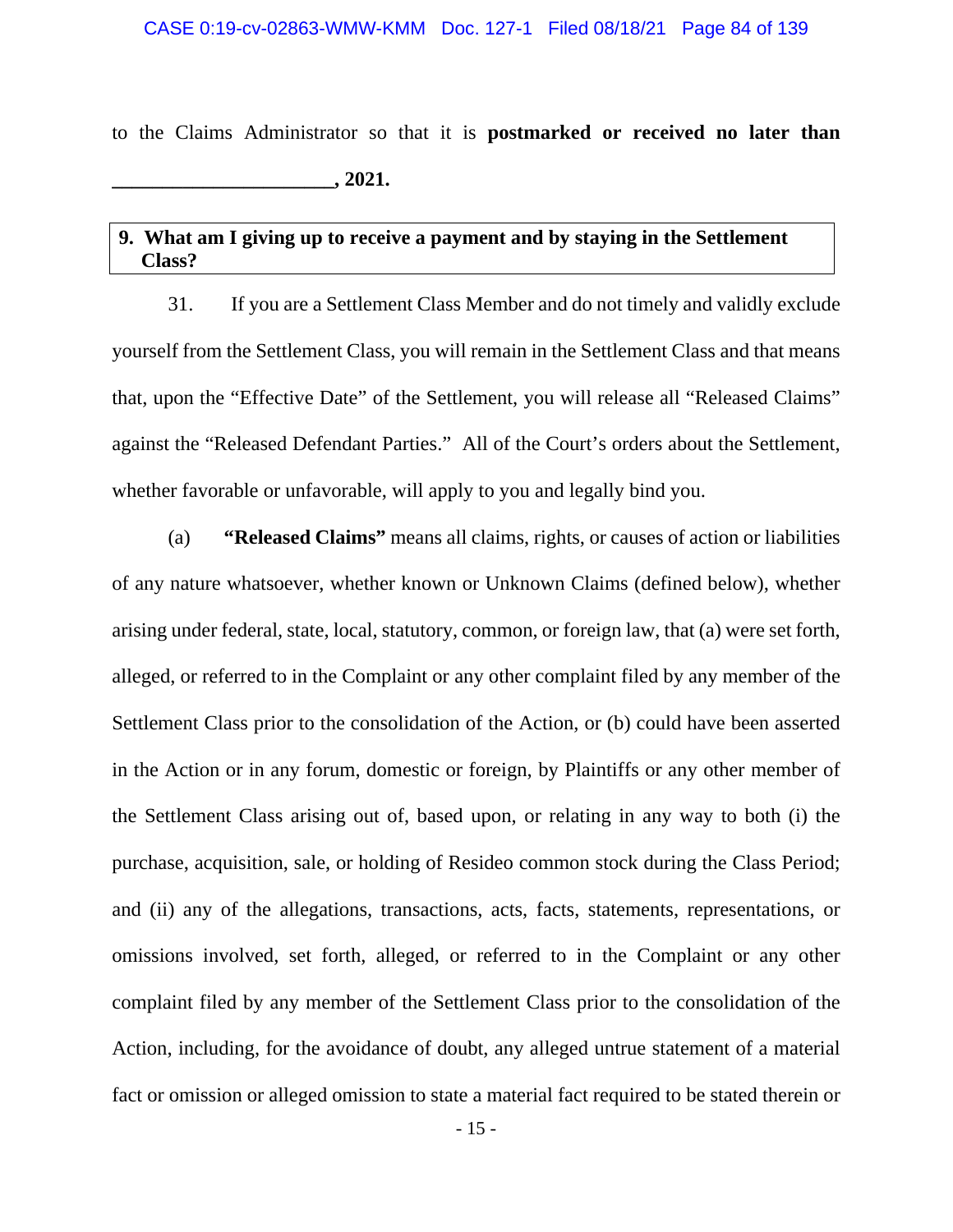necessary to make the statements therein not misleading made by Honeywell or Resideo in connection with the spin-off of Resideo from Honeywell. For the avoidance of doubt, Released Claims do not include: (i) claims to enforce the Settlement; (ii) claims by any governmental entity, if any, that arise out of the events at issue in the Action; and (iii) claims in *Bud & Sue Frashier Family Trust U/A DTD 05/05/98, Derivatively on Behalf of Resideo Technologies, Inc. v. Fradin, et al*., C.A. No. 2021-0556 PAF (Del. Ch.); and *In re Resideo Technologies, Inc. Derivative Litigation*, Lead Case No. 20-cv-915-LPS (D. Del.).

(b) **"Released Defendant Parties"** means Defendants, Defendants' Counsel, Honeywell, Honeywell's Counsel, and each of their respective past or present direct or indirect subsidiaries, parents, affiliates, divisions, principals, successors, and predecessors, assigns, officers, directors, shareholders, trustees, partners, members, agents, fiduciaries, contractors, auditors, accountants, executors, administrators, representatives, estates, estate managers, advisors, bankers, consultants, experts, employees, attorneys, insurers, indemnifiers, reinsurers, general or limited partners or partnerships, limited liability companies; and the Immediate Family, representatives, and heirs of the Individual Defendants, as well as any trust of which any Individual Defendant is the settlor or which is for the benefit of any of their Immediate Family; any firm, trust, corporation, or entity in which any Defendant or Honeywell has a controlling interest; and any of the legal representatives, heirs, successors in interest, or assigns of Defendants or Honeywell.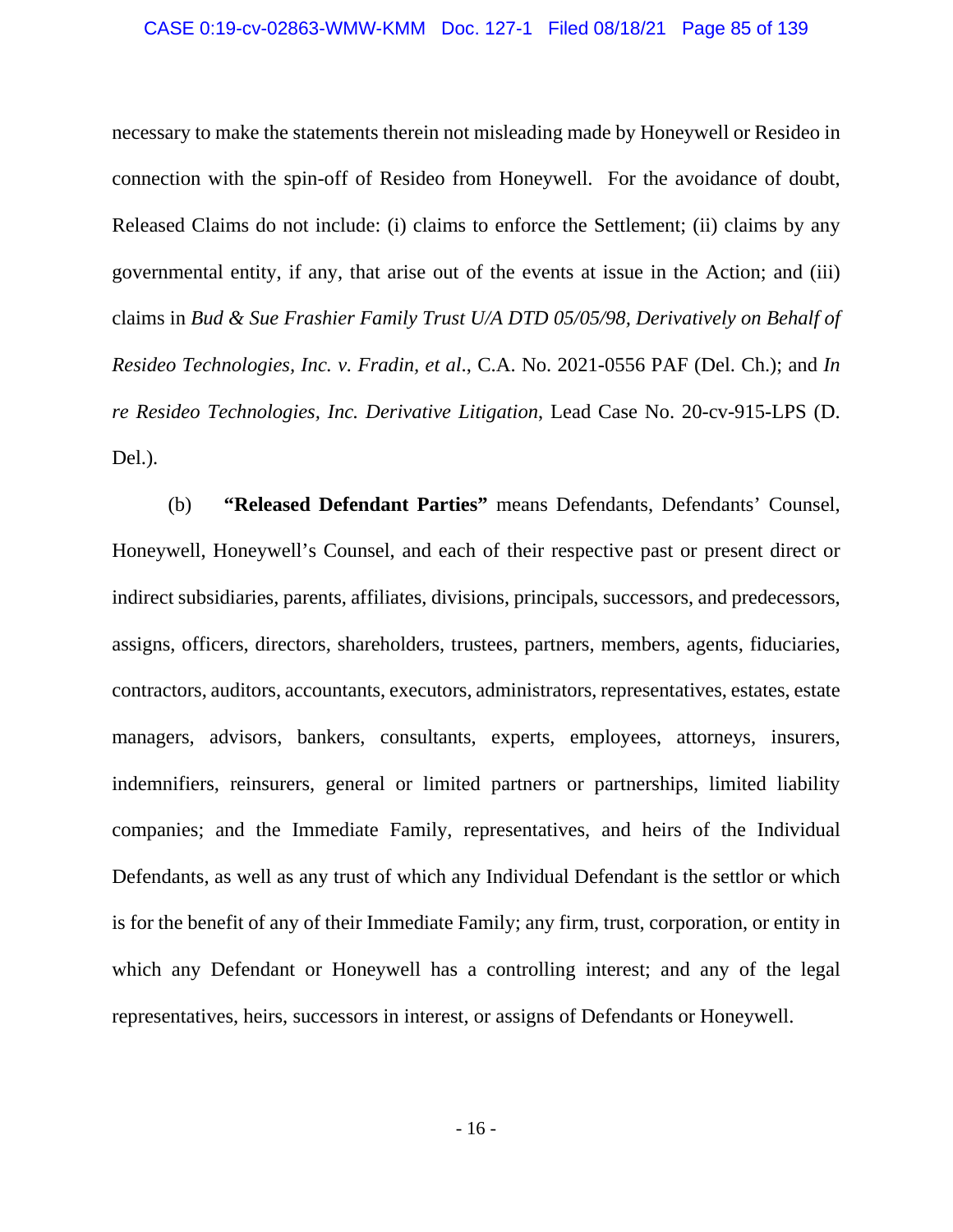(c) "**Unknown Claims**" means any and all Released Claims that Plaintiffs or any other Settlement Class Member does not know or suspect to exist in his, her, or its favor at the time of the release of the Released Defendant Parties, and any and all Released Defendants' Claims that any Released Defendant Party does not know or suspect to exist in his, her, or its favor at the time of the release of the Released Plaintiff Parties, which if known by him, her, or it might have affected his, her, or its decision(s) with respect to the Settlement, including the decision to object to the terms of the Settlement or to exclude himself, herself, or itself from the Settlement Class. With respect to any and all Released Claims and Released Defendants' Claims, the Parties stipulate and agree that, upon the Effective Date, Plaintiffs and the Released Defendant Parties shall expressly, and each other Settlement Class Member shall be deemed to have, and by operation of the Judgment or Alternative Judgment shall have, to the fullest extent permitted by law, expressly waived and relinquished any and all provisions, rights and benefits conferred by any law of any state or territory of the United States or foreign law, or principle of common law, which is similar, comparable, or equivalent to California Civil Code § 1542, which provides:

**A general release does not extend to claims that the creditor or releasing party does not know or suspect to exist in his or her favor at the time of executing the release and that, if known by him or her, would have materially affected his or her settlement with the debtor or released party.** 

Plaintiffs, other Settlement Class Members, or Released Defendant Parties may hereafter discover facts, legal theories, or authorities in addition to or different from those which any of them now knows, suspects, or believes to be true with respect to the Action, the Released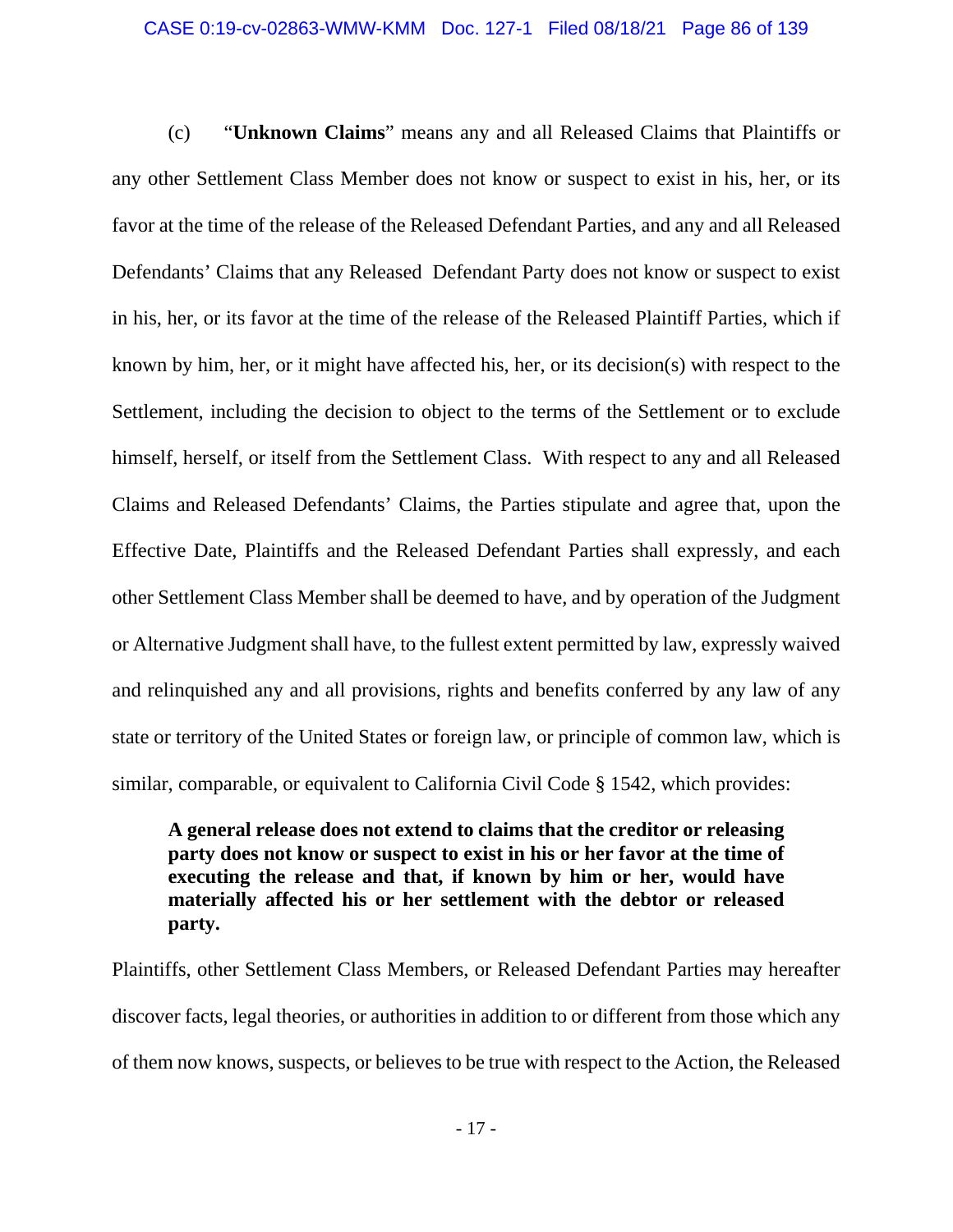Claims, or the Released Defendants' Claims, but Plaintiffs and Released Defendant Parties shall expressly, fully, finally, and forever settle and release, and each Settlement Class Member shall be deemed to have fully, finally, and forever settled and released, and upon the Effective Date and by operation of the Judgment or Alternative Judgment shall have settled and released, fully, finally, and forever, any and all Released Claims and Released Defendants' Claims as applicable, without regard to the subsequent discovery or existence of such different or additional facts, legal theories, or authorities. Plaintiffs and Released Defendant Parties acknowledge, and other Settlement Class Members by operation of law shall be deemed to have acknowledged, that the inclusion of "Unknown Claims" in the definition of Released Claims and Released Defendants' Claims was separately bargained for and was a material element of the Settlement.

32. The "Effective Date" will occur when an Order entered by the Court approving the Settlement becomes Final and is not subject to appeal.

33. Upon the "Effective Date," the Released Defendant Parties will also provide a release of any claims against Plaintiffs and the Settlement Class arising out of or related to the institution, prosecution, or settlement of the claims in the Action.

### **EXCLUDING YOURSELF FROM THE SETTLEMENT CLASS**

- 18 - 34. If you want to keep any right you may have to sue or continue to sue Defendants and the other Released Defendant Parties on your own concerning the Released Claims, then you must take steps to remove yourself from the Settlement Class. This is called excluding yourself or "opting out." **Please note:** If you decide to exclude yourself from the Settlement Class, there is a risk that any lawsuit you may file to pursue claims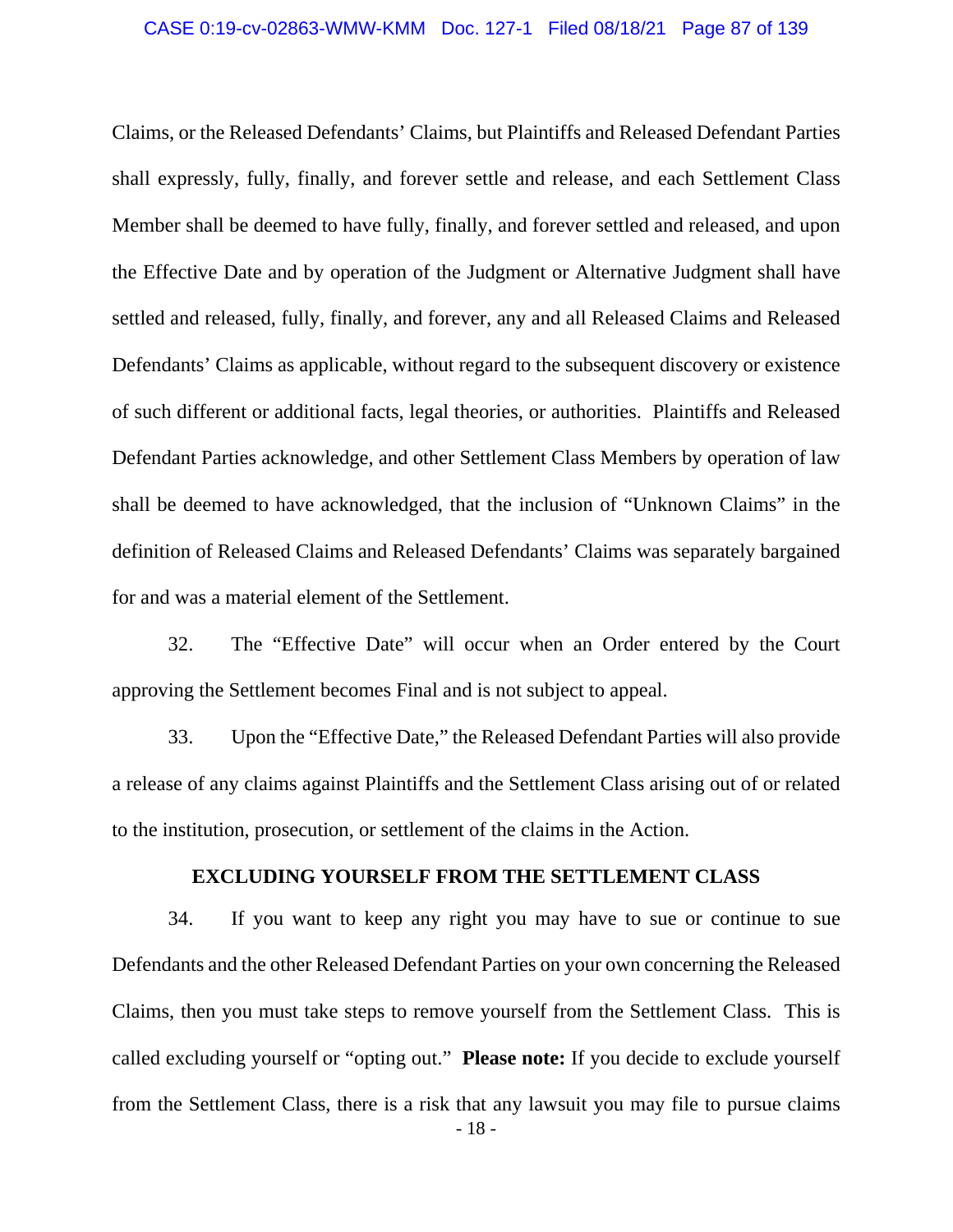alleged in the Action may be dismissed, including because the suit is not filed within the applicable time periods required for filing suit. Defendants have the option to terminate the Settlement if Settlement Class Members who incurred a certain aggregate amount of Recognized Losses (defined below) request exclusion.

### **10. How do I exclude myself from the Settlement Class?**

35. To exclude yourself from the Settlement Class, you must mail a signed letter stating that you request to be "excluded from the Settlement Class in *In re Resideo Technologies, Inc. Securities Litigation,* Case No. 19-cv-02863 (WMW/KMM) (D. Minn)." You cannot exclude yourself by telephone or email. Each request for exclusion must also: (i) state the name, address, telephone number, and email address of the person or entity requesting exclusion, and in the case of entities, the name and telephone number of the appropriate representative; (ii) state that such person or entity "requests exclusion from the Settlement Class in *In re Resideo Technologies, Inc. Securities Litigation*, Case No. 19-cv-02863 (WMW/KMM);" (iii) state the number of shares of Resideo common stock that the person or entity requesting exclusion purchased, otherwise acquired (including in the Spin-Off from Honeywell) and sold during the period from the opening of trading on October 15, 2018 through and including the close of trading on February 7, 2020 (the end of the 90-day look back period), as well as the dates and prices of each such purchase/acquisition and sale; (iv) state the number of shares of Resideo common stock held as of the close of trading on February 7, 2020; and (v) be signed by the person or entity requesting exclusion or an authorized representative, together with proof of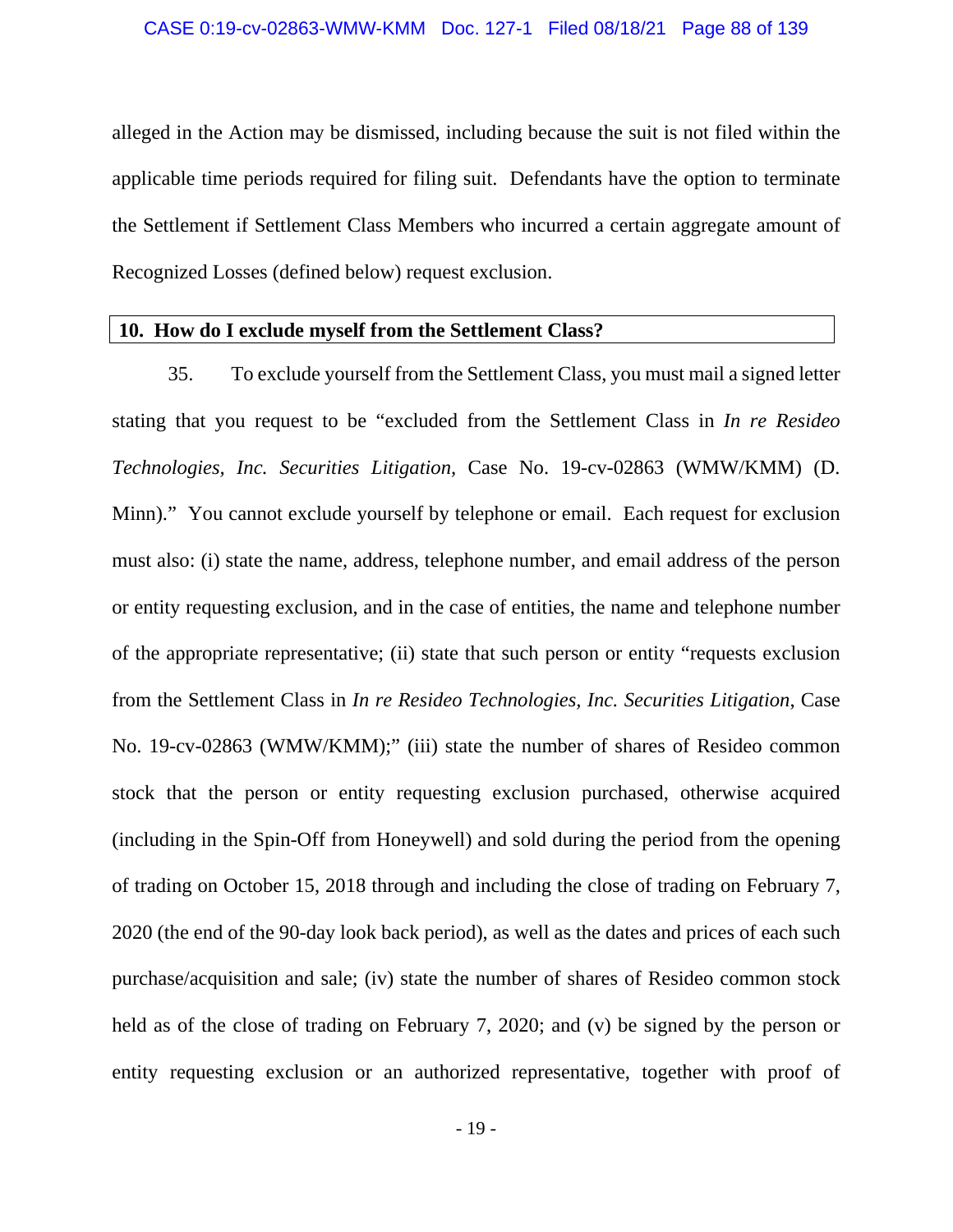authority.<sup>3</sup> Co-Lead Counsel are authorized to request from any person or entity requesting exclusion additional transaction information or documentation sufficient to prove his, her, or its holdings and trading in Resideo common stock. A request for exclusion must be mailed so that it is **received no later than \_\_\_\_\_\_\_\_\_, 2021** at:

> *Resideo Securities Litigation*  c/o \_\_\_\_\_\_\_\_\_\_ P.O. Box \_\_\_\_\_\_\_\_\_\_\_\_\_\_\_\_\_\_\_\_

36. This information is needed to determine whether you are a member of the Settlement Class. Your exclusion request must comply with these requirements in order to be valid.

37. If you ask to be excluded, do not submit a Claim Form because you cannot receive any payment from the Net Settlement Fund. Also, you cannot object to the Settlement because you will not be a Settlement Class Member and the Settlement will not affect you. If you submit a valid exclusion request, you will not be legally bound by anything that happens in the Action, and you may be able to sue (or continue to sue)

<sup>&</sup>lt;sup>3</sup> Shares obtained via the spin-off are treated as being purchased or acquired on October 29, 2018 at \$28.00 per share, which is the opening price on October 29, 2018, the date on which those shares were issued and acquired. Resideo shares traded on a when-issued basis between October 15, 2018 and October 28, 2018 at prices ranging from \$26.50 to \$32.55. While when-issued trading occurred at much lower volumes than beginning on October 29, 2018 (when-issued volume totaled 1.8 million shares, while October 29, 2018 first day of regular-way trading reported volume was approximately 30.4 million shares), the final when-issued trade occurred at \$27.85 per share, only \$0.15 per share, or 0.54% lower than the opening regular-way trade of \$28.00. Therefore, Co-Lead Counsel believe that the opening regular-way trading price of \$28.00 represents a fair indication of the market's valuation of Resideo as a spun-off entity.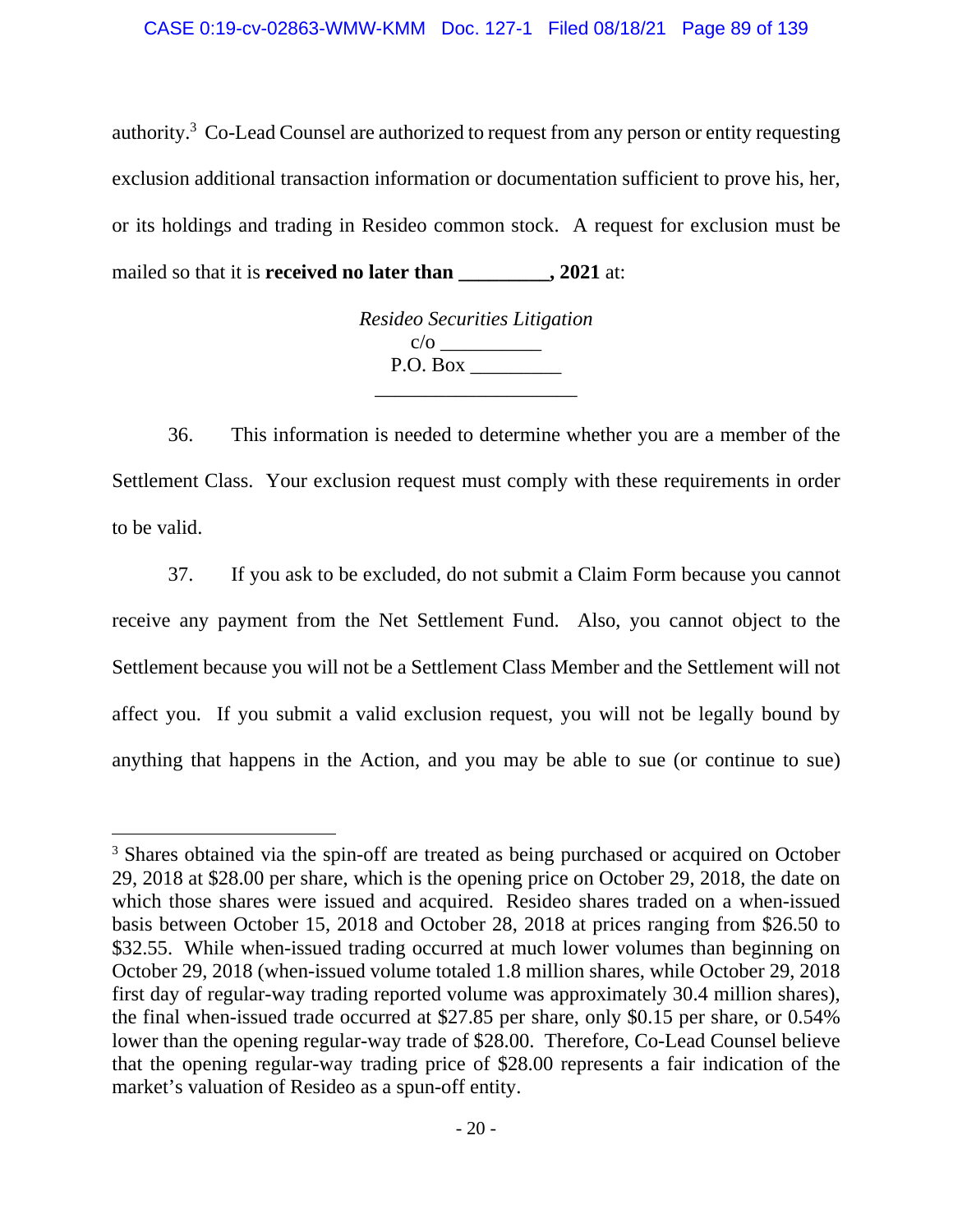Defendants and the other Released Defendant Parties in the future.

## **11. If I do not exclude myself, can I sue Defendants and the other Released Defendant Parties for the same reasons later?**

38. No. Unless you properly exclude yourself, you will give up any rights to sue Defendants and the other Released Defendant Parties for any and all Released Claims. If you have a pending lawsuit against any of the Released Defendant Parties, **speak to your lawyer in that case immediately**. You must exclude yourself from this Settlement Class to continue your own lawsuit if it relates to any Released Claims. Remember, the exclusion deadline is \_\_\_\_\_\_\_\_\_\_\_\_\_\_\_\_, **2021.** 

### **THE LAWYERS REPRESENTING YOU**

### **12. Do I have a lawyer in this case?**

39. Entwistle & Cappucci LLP and Labaton Sucharow LLP are Co-Lead Counsel in the Action and represent all Settlement Class Members. You will not be separately charged for these lawyers. The Court will determine the amount of attorneys' fees and litigation expenses, which will be paid from the Settlement Fund. If you want to be represented by your own lawyer, you may hire one at your own expense.

### **13. How will the lawyers be paid?**

40. Co-Lead Counsel have been prosecuting the Action on a contingent basis and have not been paid for any of their work. Co-Lead Counsel will apply to the Court, on behalf of themselves, other Plaintiffs' Counsel and certain additional attorneys, for an award of no more than 25% of the Settlement Fund, *i.e.,* \$13,750,000, plus any accrued interest. Plaintiffs' Counsel are Co-Lead Counsel, Robbins Geller Rudman & Dowd LLP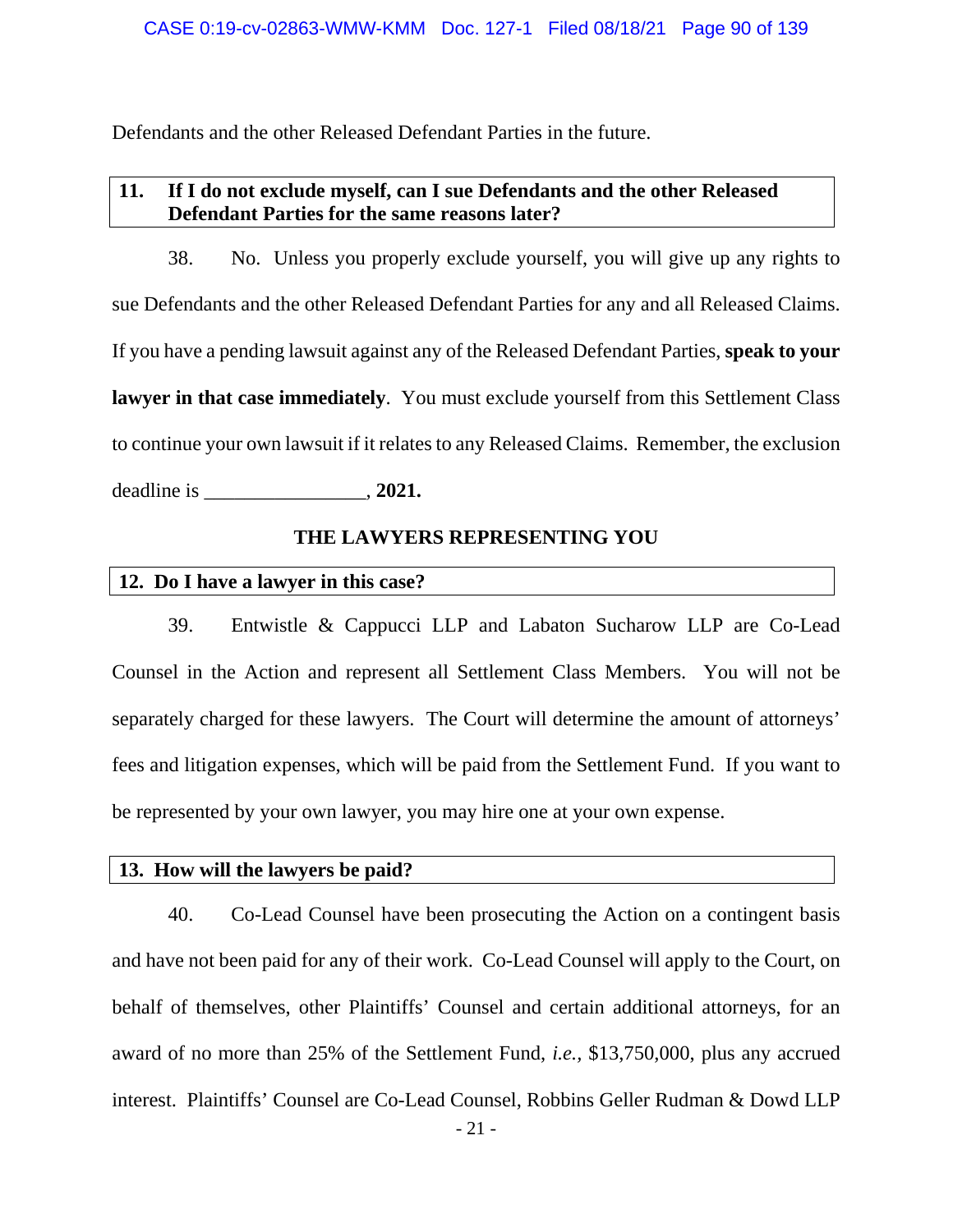and Chestnut Cambronne PA. In addition, Berman Tabacco assisted in the early stages of the investigation and Vanoverbeke, Michaud & Timmony, P.C. and Derryberry & Naifeh, LLP assisted Robbins Geller. Any fee allocations among Plaintiffs' Counsel and additional counsel will in no way increase the fees that are deducted from the Settlement Fund, and no other attorneys will share the awarded attorneys' fees. Co-Lead Counsel will also seek payment of expenses incurred in the prosecution of the Action of no more than \$500,000, plus any accrued interest, which may include an application in accordance with the PSLRA for reimbursement of the reasonable costs and expenses of the Plaintiffs directly related to their representation of the Settlement Class. Any attorneys' fees and expenses awarded by the Court will be paid from the Settlement Fund. Settlement Class Members are not personally liable for any such fees or expenses.

## **OBJECTING TO THE SETTLEMENT, THE PLAN OF ALLOCATION, OR THE FEE AND EXPENSE APPLICATION**

## **14. How do I tell the Court that I do not like something about the proposed Settlement?**

41. If you are a Settlement Class Member, you can object to the Settlement or any of its terms, the proposed Plan of Allocation of the Net Settlement Fund, and/or Co-Lead Counsel's Fee and Expense Application. You may write to the Court about why you think the Court should not approve any or all of the Settlement terms or related relief. If you would like the Court to consider your views, you must file a proper objection within the deadline, and according to the following procedures.

42. To object, you must send a signed letter stating that you object to the proposed Settlement, the Plan of Allocation, and/or the Fee and Expense Application in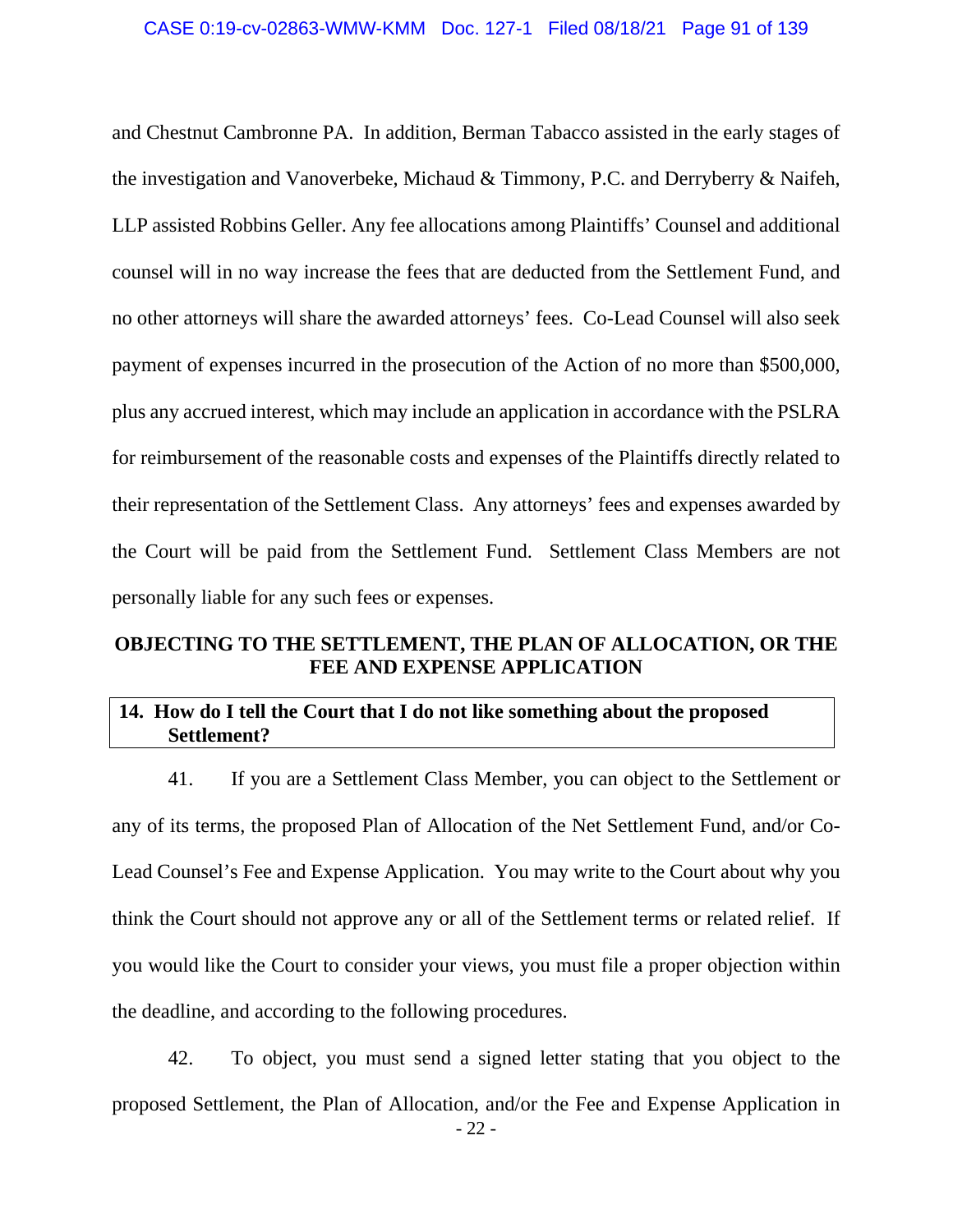"*In re Resideo Technologies, Inc. Securities Litigation,* Case No. 19-cv-02863 (WMW/KMM) (D. Minn.)." The objection must also: (i) state the name, address, telephone number and email address of the person or entity objecting and must be signed by the objector; (ii) state with specificity the grounds for the Settlement Class Member's objection, including any legal and evidentiary support the Settlement Class Member wishes to bring to the Court's attention and whether the objection applies only to the objector, to a specific subset of the Settlement Class, or to the entire Settlement Class; and (iii) include documents sufficient to prove membership in the Settlement Class, including documents showing the number of shares of Resideo common stock that the objecting Settlement Class Member purchased, otherwise acquired (including in the Spin-Off from Honeywell) and sold during the period from the opening of trading on October 15, 2018 through and including the close of trading on February 7, 2020 (the end of the 90-day look back period), as well as the dates and prices of each such purchase/acquisition and sale. Documentation establishing membership in the Settlement Class must consist of copies of brokerage confirmation slips or monthly brokerage account statements, or an authorized statement from the objector's broker containing the transactional and holding information found in a broker confirmation slip or account statement. Objectors that enter an appearance and desire to present evidence at the Settlement Hearing in support of their objection must include in their written objection or notice of appearance the identity of any witnesses they may call to testify and any exhibits they intend to introduce into evidence at the hearing. Objectors that intend to appear at the Settlement Hearing through counsel must also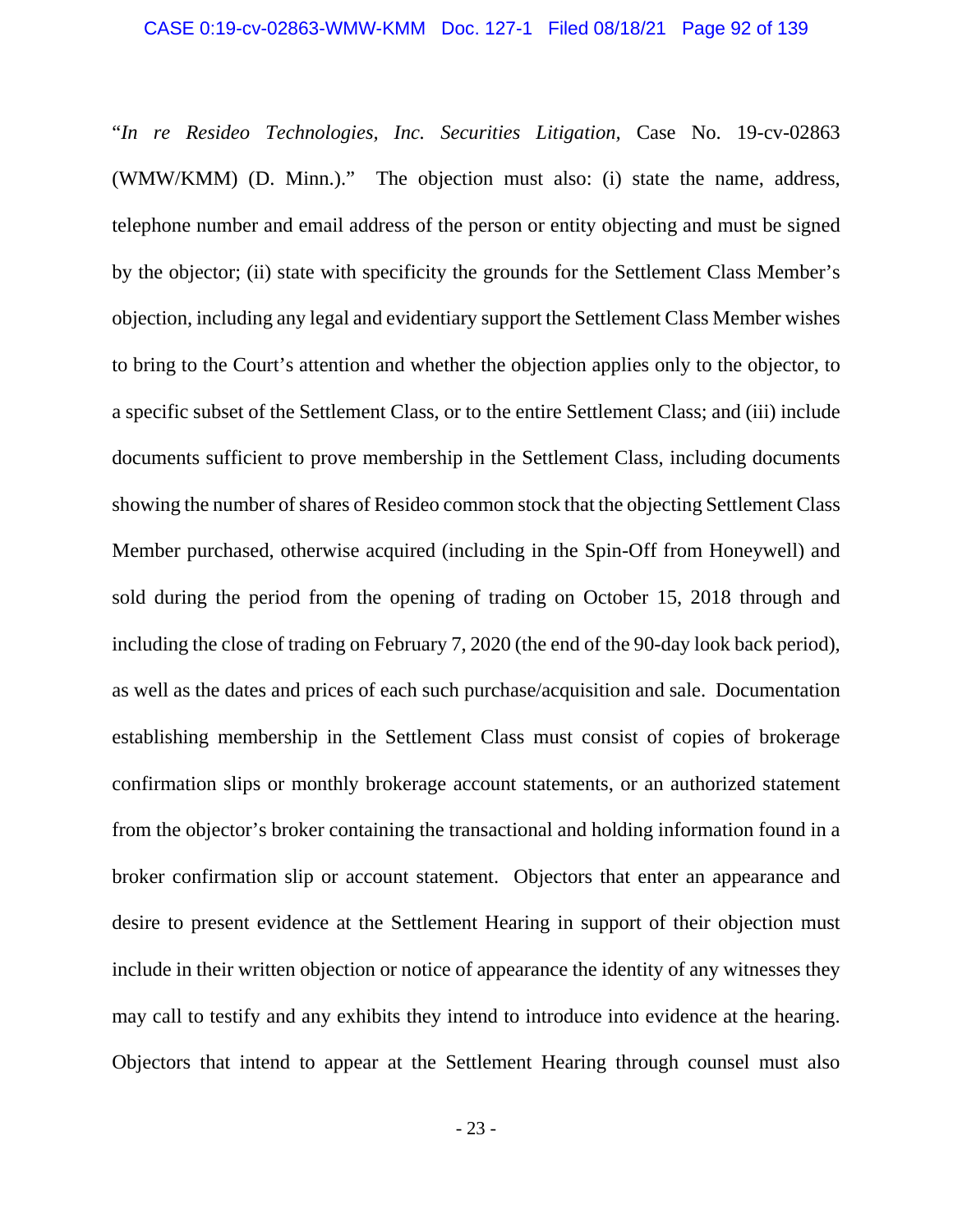identify that counsel by name, address, and telephone number. Unless otherwise ordered by the Court, any Settlement Class Member who does not object in the manner described in this Notice will be deemed to have waived any objection and will be foreclosed from making any objection to the proposed Settlement, the Plan of Allocation and/or Co-Lead Counsel's Fee and Expense Application.

43. Your objection must be filed with the Court **no later than 2021 and** be mailed or delivered to the following counsel so that it is

**received no** later than \_\_\_\_\_\_\_\_\_\_\_\_\_\_\_\_\_\_, 2021:

**Clerk of the Court**  United States District Court District of Minnesota Warren E. Burger Federal Building and U.S. **Courthouse** 316 North Robert Street St. Paul, MN 55101

**Entwistle & Cappucci LLP**  Andrew J. Entwistle, Esq. Frost Bank Tower 401 Congress Avenue Suite 1170 Austin, TX 78701

**Court Co-Lead Counsel Defendants' Counsel** 

**Willkie Farr & Gallagher LLP** Charles D. Cording, Esq. 787 Seventh Avenue New York, NY 10019

**Labaton Sucharow LLP**  Ira A. Schochet, Esq. 140 Broadway New York, NY 10005

44. You do not need to participate at the Settlement Hearing to have your written objection considered by the Court. However, any Settlement Class Member who has complied with the procedures described in this Question 14 and below in Question 18 may participate in the Settlement Hearing and be heard, to the extent allowed by the Court. An objector may appear individually or arrange, at his, her, or its own expense, for a lawyer to represent him, her, or it at the Settlement Hearing.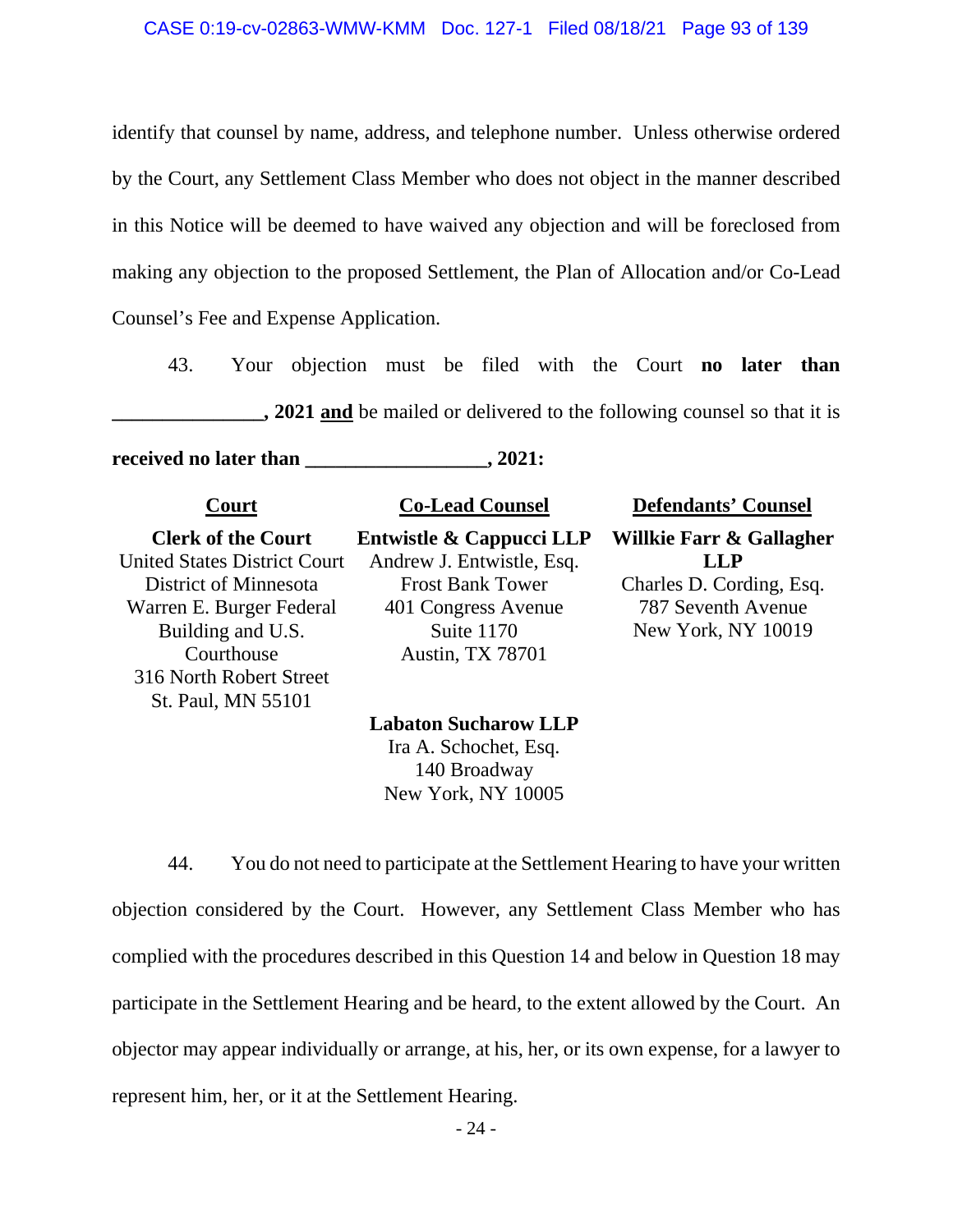### **15. What is the difference between objecting and seeking exclusion?**

45. Objecting is telling the Court that you do not like something about the proposed Settlement, Plan of Allocation, or Co-Lead Counsel's Fee and Expense Application. You can still recover money from the Settlement. You can object *only* if you stay in the Settlement Class. Excluding yourself is telling the Court that you do not want to be part of the Settlement Class. If you exclude yourself from the Settlement Class, you have no basis to object because the Settlement and the Action no longer affect you.

### **THE SETTLEMENT HEARING**

### **16. When and where will the Court decide whether to approve the Settlement?**

46. The Court will hold the Settlement Hearing on **\_\_\_\_\_\_\_\_\_\_\_, 2021 at \_\_\_\_ \_.m.**, either remotely or in person, in Courtroom 7A at the United States District Court for the District of Minnesota, Warren E. Burger Federal Building and U.S. Courthouse, 316 North Robert Street, St. Paul, MN 55101.

47. At this hearing, the Honorable Wilhelmina M. Wright will consider whether: (i) the Settlement is fair, reasonable, adequate, and should be approved; (ii) the Plan of Allocation is fair and reasonable, and should be approved; and (iii) the application of Co-Lead Counsel for an award of attorneys' fees and payment of expenses is reasonable and should be approved. The Court will take into consideration any written objections filed in accordance with the instructions in Question 14 above. We do not know how long it will take the Court to make these decisions.

48. The Court may change the date and time of the Settlement Hearing, or hold the hearing remotely, without another individual notice being sent to Settlement Class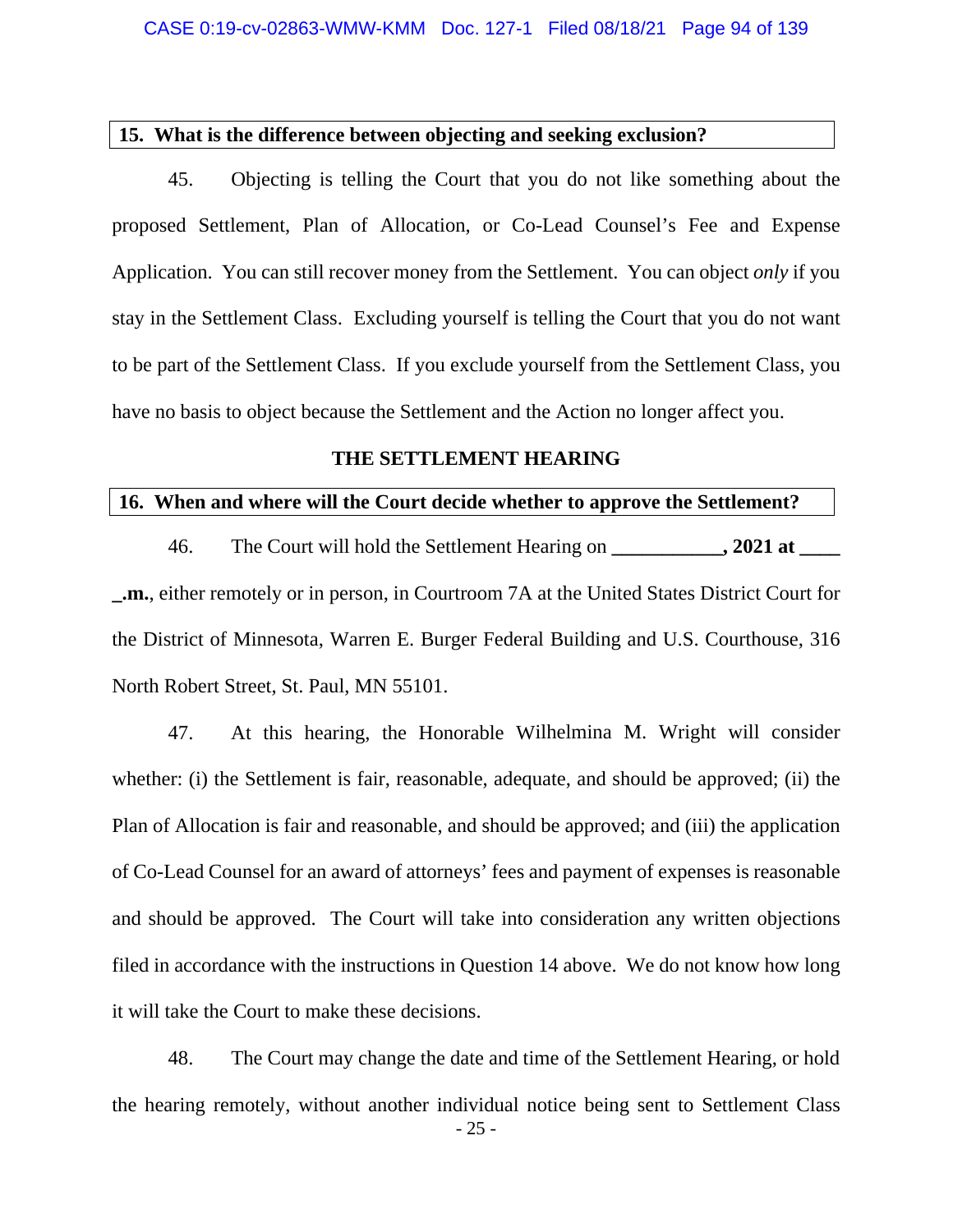### CASE 0:19-cv-02863-WMW-KMM Doc. 127-1 Filed 08/18/21 Page 95 of 139

Members. If you want to participate in the hearing, you should check with Co-Lead Counsel beforehand to be sure that the date and/or time has not changed, or periodically check the Settlement website at www.\_\_\_\_\_\_\_\_\_\_\_.com to see if the Settlement Hearing stays as scheduled or is changed.

## **17. Do I have to come to the Settlement Hearing?**

49. No. Co-Lead Counsel will answer any questions the Court may have. But, you are welcome to participate at your own expense. If you submit a valid and timely objection, the Court will consider it and you do not have to come to Court to discuss it. You may have your own lawyer participate (at your own expense), but it is not required. If you do hire your own lawyer, he or she must file and serve a Notice of Appearance in the manner described in the answer to Question 18 below **no later than** \_\_\_\_\_\_\_\_\_\_\_\_\_\_,

### **2021**.

## **18. May I speak at the Settlement Hearing?**

50. You may ask the Court for permission to speak at the Settlement Hearing. To do so, you must, **no later than \_\_\_\_\_\_\_\_\_ \_\_, 2021,** submit a statement that you, or your attorney, intend to appear in "*In re Resideo Technologies, Inc. Securities Litigation,*  Case No. 19-cv-02863 (WMW/KMM) (D. Minn.)." If you intend to present evidence at the Settlement Hearing, you must also include in your objections (prepared and submitted according to the answer to Question 14 above) the identities of any witnesses you may wish to call to testify and any exhibits you intend to introduce into evidence at the Settlement Hearing. You may not speak at the Settlement Hearing if you exclude yourself from the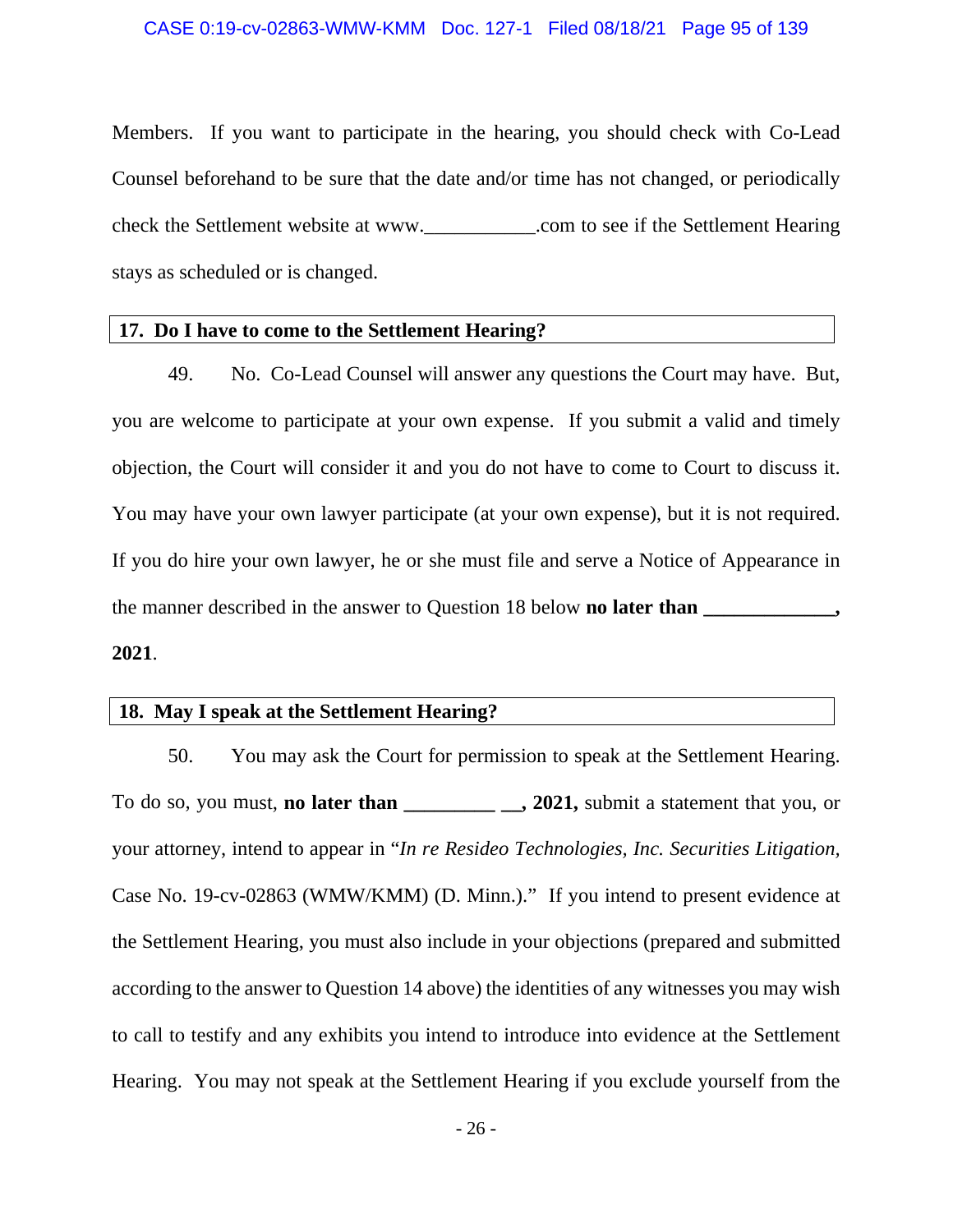Settlement Class or if you have not provided written notice of your intention to speak at the Settlement Hearing in accordance with the procedures described in this Question 18 and Question 14 above.

### **IF YOU DO NOTHING**

### **19. What happens if I do nothing at all?**

51. If you do nothing and you are a member of the Settlement Class, you will receive no money from this Settlement and you will be precluded from starting a lawsuit, continuing with a lawsuit, or being part of any other lawsuit against Defendants and the other Released Defendant Parties concerning the Released Claims. To share in the Net Settlement Fund, you must submit a Claim Form (*see* Question 8 above). To start, continue, or be a part of any other lawsuit against Defendants and the other Released Defendant Parties concerning the Released Claims, you must exclude yourself from the Settlement Class (*see* Question 10 above).

### **GETTING MORE INFORMATION**

### **20. Are there more details about the Settlement?**

52. This Notice summarizes the proposed Settlement. More details are contained in the Stipulation. You may review the Stipulation filed with the Court or other documents in the case during business hours at the Office of the Clerk of the United States District Court, District of Minnesota, Warren E. Burger Federal Building and U.S. Courthouse, 316 North Robert Street – Suite 100 St. Paul, MN 55101. (Please check the Court's website, www.mnd.uscourts.gov, for information about Court closures before visiting.) Subscribers to PACER, a fee-based service, can also view the papers filed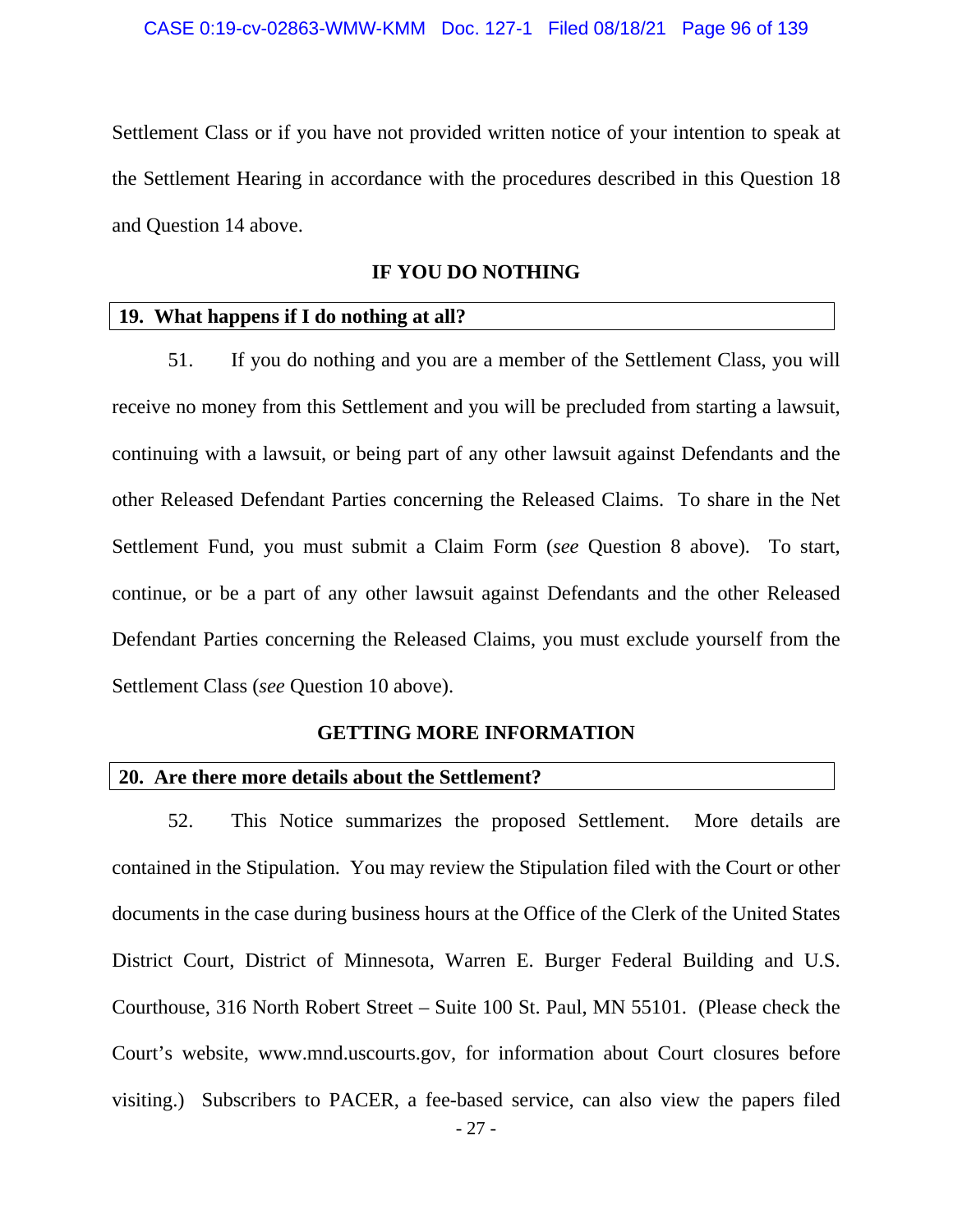### CASE 0:19-cv-02863-WMW-KMM Doc. 127-1 Filed 08/18/21 Page 97 of 139

publicly in the Action through the Court's on-line Case Management/Electronic Case Files System at https://www.pacer.gov.

53. You can also get a copy of the Stipulation, and other documents related to the Settlement, as well as additional information about the Settlement, by visiting the website dedicated to the Settlement, www.\_\_\_\_\_\_\_\_\_.com, or the websites of Co-Lead Counsel, www.entwistle-law.com and www.labaton.com. You may also call the Claims Administrator toll free at  $($   $)$   $)$   $\cdot$  or write to the Claims Administrator at *Resideo Securities Litigation,* c/o\_\_\_\_\_\_\_\_\_\_\_\_\_\_\_\_. **Please do not call the Court with** 

### **questions about the Settlement.**

### **PLAN OF ALLOCATION OF THE NET SETTLEMENT FUND**

### **21. How will my claim be calculated?**

54. The Plan of Allocation set forth below is the plan for calculating claims and distributing the proceeds of the Settlement that is being proposed by Lead Plaintiffs and Co-Lead Counsel to the Court for approval. The Court may approve this Plan of Allocation or modify it without additional notice to the Settlement Class. Any order modifying the Plan of Allocation will be posted on the Settlement website at: \_\_\_\_\_\_\_\_\_\_\_\_\_\_\_\_\_ and at www.entwistle-law.com and www.labaton.com.

- 28 - 55. As noted above, the Settlement Amount and the interest it earns is the Settlement Fund. The Settlement Fund, after deduction of Court-approved attorneys' fees and expenses, Notice and Administration Expenses, Taxes, and any other fees or expenses approved by the Court is the Net Settlement Fund. The Net Settlement Fund will be distributed to members of the Settlement Class who timely submit valid Claim Forms that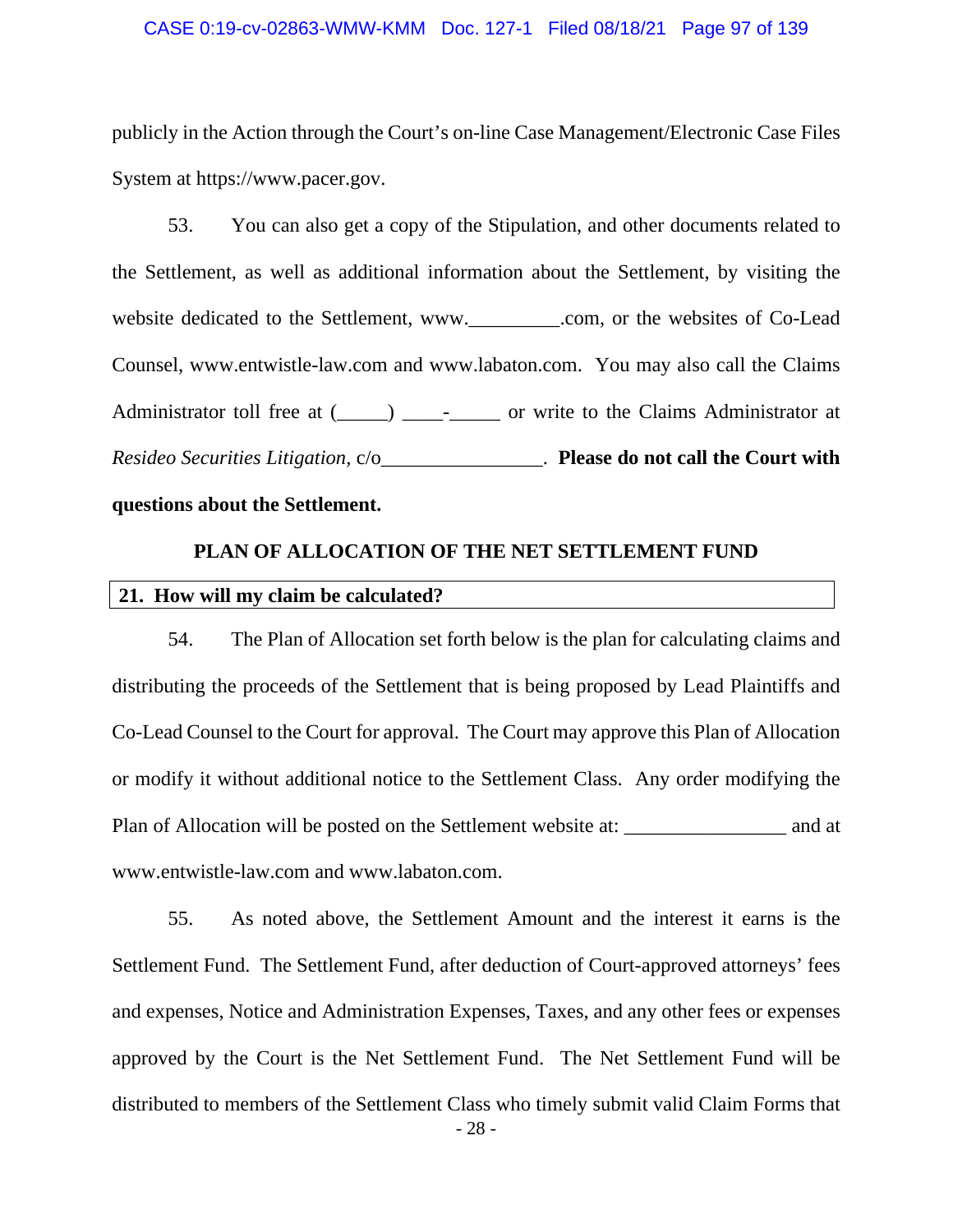show a "Recognized Loss" according to the proposed Plan of Allocation (or any other plan of allocation approved by the Court). Settlement Class Members who do not timely submit valid Claim Forms will not share in the Net Settlement Fund, but will still be bound by the Settlement.

56. The objective of this Plan of Allocation is to equitably distribute the Net Settlement Fund among those Settlement Class Members who allegedly suffered economic losses as a result of the alleged wrongdoing. To design this Plan, Co-Lead Counsel conferred with Lead Plaintiffs' consulting damages expert. This Plan is intended to be generally consistent with an assessment of, among other things, the damages that Lead Plaintiffs and Co-Lead Counsel believe were recoverable in the Action. The Plan of Allocation, however, is not a formal damages analysis and the calculations made pursuant to the Plan are not intended to be estimates of, nor indicative of, the amounts that Settlement Class Members might have been able to recover after a trial. The calculations pursuant to the Plan of Allocation are also not estimates of the amounts that will be paid to Authorized Claimants. An individual Settlement Class Member's recovery will depend on, for example: (i) the total number and value of claims submitted; (ii) when the claimant purchased or acquired Resideo common stock; and (iii) whether and when the claimant sold his, her, or its shares of Resideo common stock. The computations under the Plan of Allocation are only a method to weigh the claims of Authorized Claimants against one another for the purposes of making *pro rata* allocations of the Net Settlement Fund. The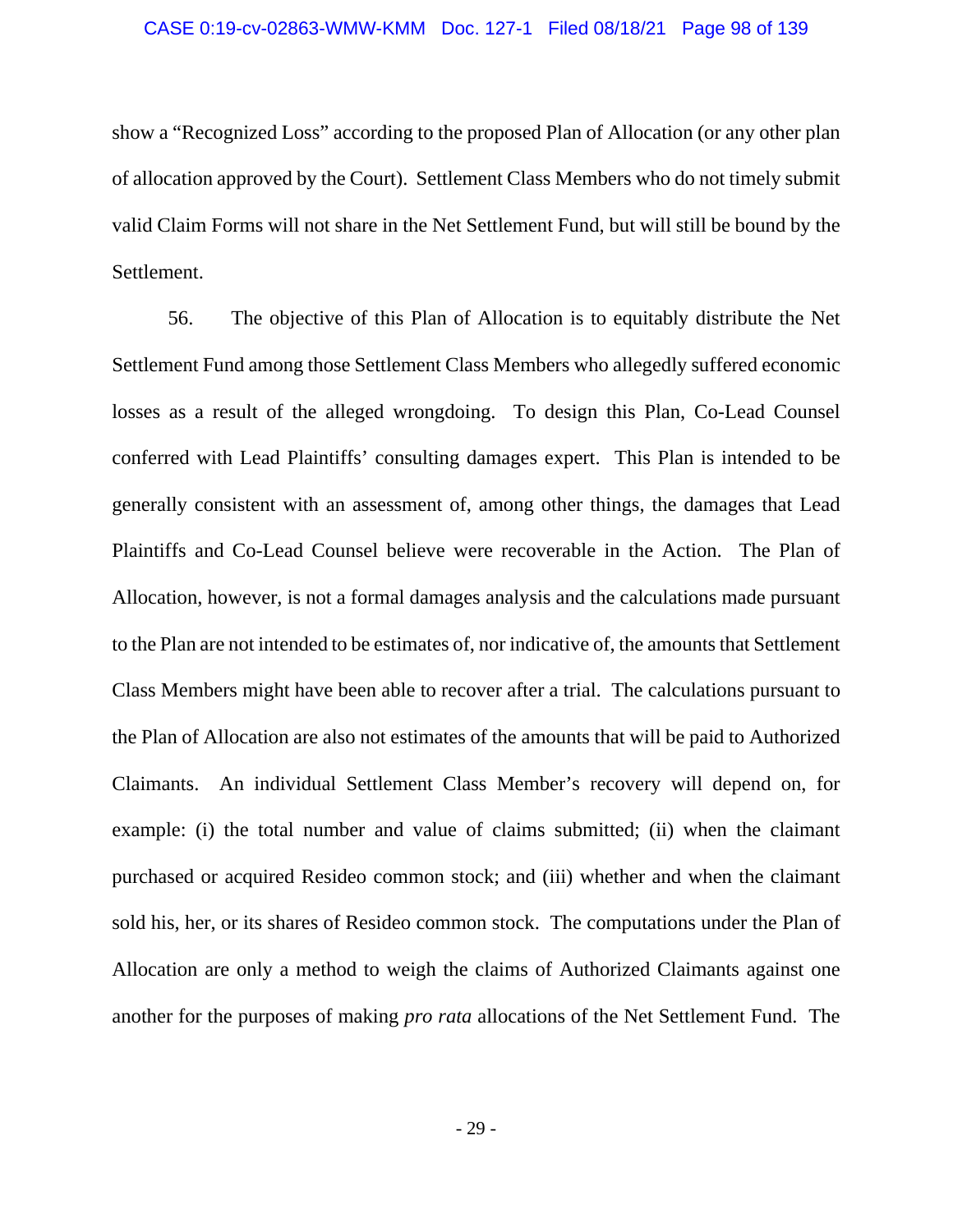### CASE 0:19-cv-02863-WMW-KMM Doc. 127-1 Filed 08/18/21 Page 99 of 139

Claims Administrator will determine each Authorized Claimant's *pro rata* share of the Net Settlement Fund based upon each Authorized Claimant's "Recognized Loss."

57. In developing the Plan of Allocation in conjunction with Co-Lead Counsel, Lead Plaintiffs' consulting damages expert calculated, based on assumptions provided by Co-Lead Counsel, the amount of artificial inflation in the closing prices of publicly traded Resideo common stock during the Class Period<sup>4</sup> that was allegedly proximately caused by Defendants' materially false and misleading statements and omissions.

58. In calculating the estimated artificial inflation, Lead Plaintiffs' consulting damages expert considered price changes in publicly traded Resideo common stock in reaction to certain public announcements that allegedly revealed the truth concerning Defendants' alleged misrepresentations and omissions, adjusting for price changes that were attributable to market or industry forces. The estimated artificial inflation in publicly traded Resideo common stock is stated in Table A attached to the end of this Notice.

59. For losses to be compensable damages under the federal securities laws, the disclosure of the allegedly misrepresented information must be the cause of the decline in the price of the securities at issue. In this case, Plaintiffs allege that Defendants issued false statements and omitted material facts during the Class Period, which allegedly artificially inflated the prices of Resideo publicly traded common stock. It is alleged that

<sup>&</sup>lt;sup>4</sup> For purposes of the Settlement, the definition of the Settlement Class includes "when-issued" trading of Resideo common stock during the period from October 15, 2018 through October 28, 2018, as well as shares received via the Spin-Off. Resideo common stock traded as "when-issued" is being treated as "publicly traded." For purposes of the Settlement, the term Class Period is October 15, 2018 through November 6, 2019, including the Spin-Off.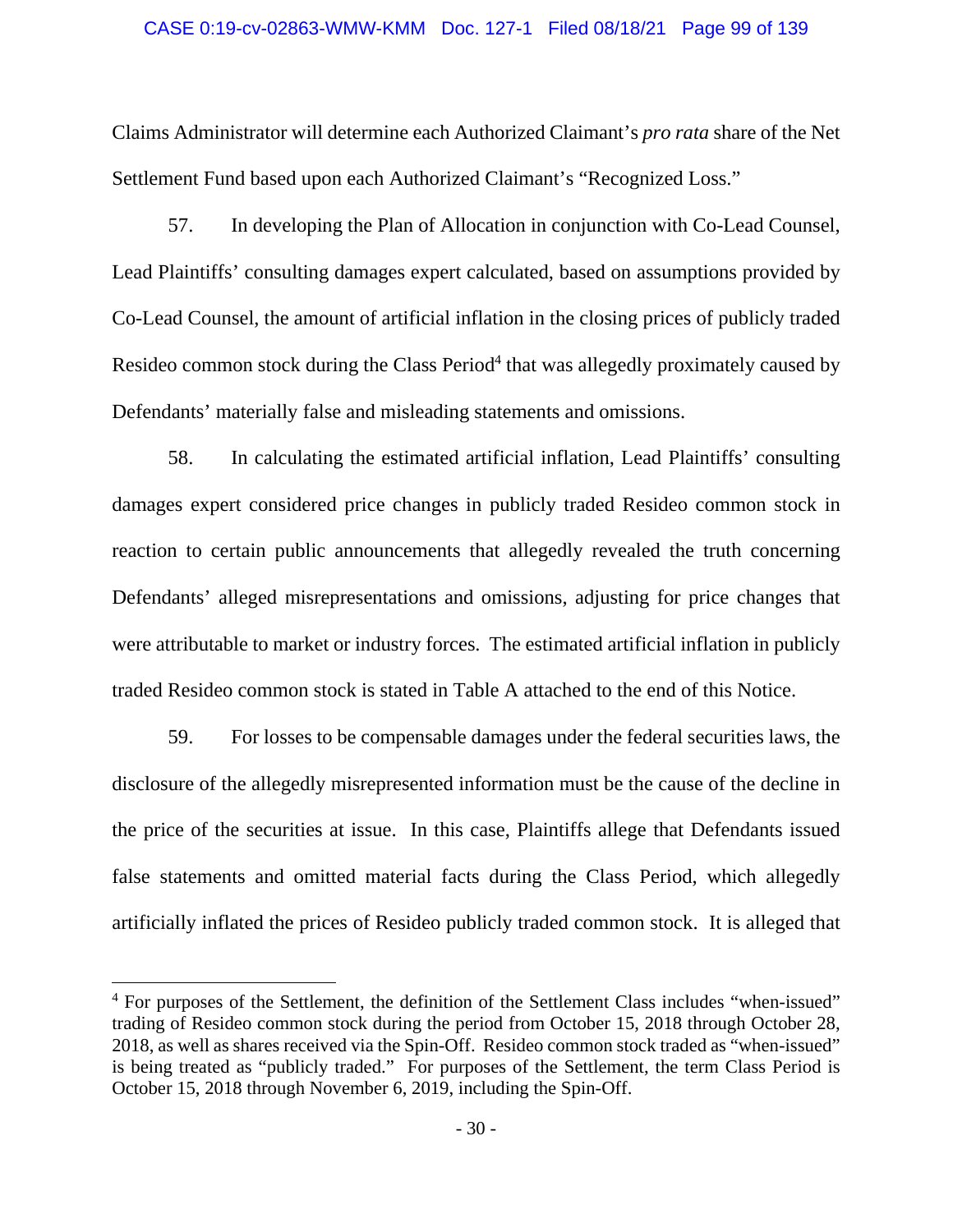corrective information was released to the market on March 7, 2019, August 7, 8 and 12, 2019, October 22, 2019, and November 7, 2019 that partially removed artificial inflation from the prices of Resideo common stock on March 7, 2019, August 8-14, 2019, October 23, 2019, and November 7-11, 2019, respectively. Recognized Loss Amounts are based primarily on the difference in the amount of estimated artificial inflation in the respective prices of Resideo common stock at the time of purchase or acquisition and at the time of sale or, alternatively, the difference between the purchase/acquisition price and sale price. Accordingly, in order to have a Recognized Loss Amount under the Plan of Allocation, a Settlement Class Member who or which purchased or otherwise acquired Resideo common stock during the Class Period must have held the Resideo common stock over at least one of the dates on which allegedly corrective information was released to the market and partially removed the artificial inflation from the price of the Resideo common stock.

## **CALCULATION OF RECOGNIZED LOSS AMOUNTS**

60. Based on the formulas stated below, a "Recognized Loss Amount" will be calculated for each purchase or acquisition of publicly traded Resideo common stock<sup>5</sup>

<sup>&</sup>lt;sup>5</sup> Shares obtained via the spin-off are treated as being purchased or acquired on October 29, 2018 at \$28.00 per share, which is the opening price on October 29, 2018, the date on which those shares were issued and acquired. Resideo shares traded on a when-issued basis between October 15, 2018 and October 28, 2018 at prices ranging from \$26.50 to \$32.55. While when-issued trading occurred at much lower volumes than beginning on October 29, 2018 (when-issued volume totaled 1.8 million shares, while October 29, 2018 first day of regular-way trading reported volume was approximately 30.4 million shares), the final when-issued trade occurred at \$27.85 per share, only \$0.15 per share, or 0.54% lower than the opening regular-way trade of \$28.00. Therefore, Co-Lead Counsel believe that the opening regular-way trading price of \$28.00 represents a fair indication of the market's valuation of Resideo as a spun-off entity.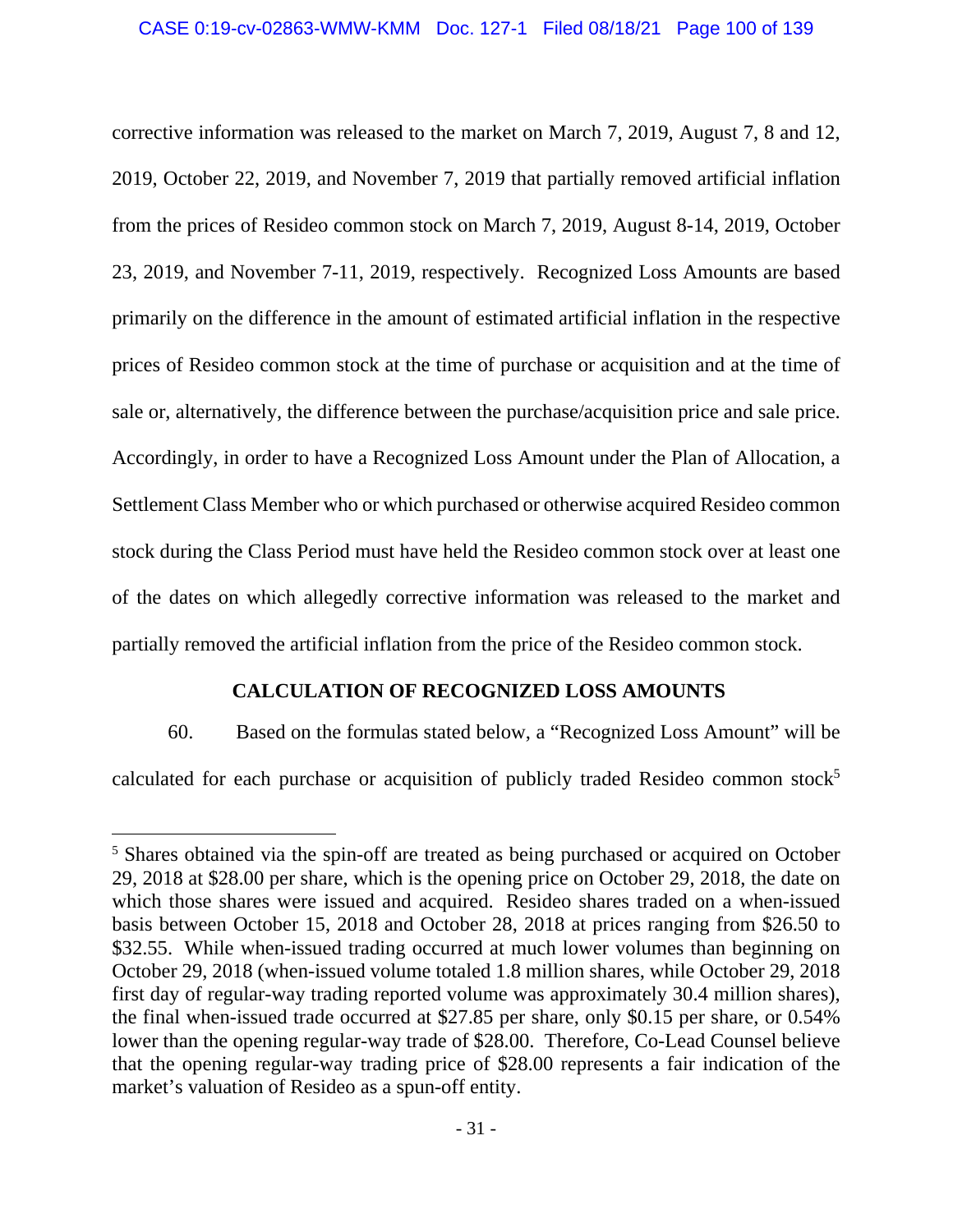during the Class Period that is listed on the Claim Form and for which adequate documentation is provided. If a Recognized Loss Amount calculates to a negative number or zero under the formula below, that number and thus the Recognized Loss Amount will be zero.

61. For each share of publicly traded Resideo common stock purchased or otherwise acquired during the period from October 15, 2018 through and including the close of trading on November 6, 2019 and:

- (a) Sold on or before November 10, 2019, the Recognized Loss Amount per share will be the *lesser* of: (i) the amount of artificial inflation per share on the date of purchase/acquisition as stated in Table A (attached to the end of this Notice) minus the amount of artificial inflation per share on the date of sale as stated in Table A; or (ii) the purchase/acquisition price per share minus the sale price per share.
- (b) Sold from November 11, 2019 through and including the close of trading on February 7, 2020, the Recognized Loss Amount per share will be the *least* of: (i) the amount of artificial inflation per share on the date of purchase/acquisition as stated in Table A; (ii) the purchase/acquisition price per share minus the average closing price per share between November 11, 2019 and the date of sale as stated in Table B (attached to the end of this Notice); or (iii) the purchase/acquisition price per share minus the sale price per share.
- (c) Held as of the close of trading on February 7, 2020, the Recognized Loss Amount per share will be the *lesser* of: (i) the amount of artificial inflation per share on the date of purchase/acquisition as stated in Table A; or (ii) the purchase/acquisition price per share minus \$11.02.6

 $6$  Pursuant to Section 21D(e)(1) of the Exchange Act, "in any private action arising under this title in which the plaintiff seeks to establish damages by reference to the market price of a security, the award of damages to the plaintiff shall not exceed the difference between the purchase or sale price paid or received, as appropriate, by the plaintiff for the subject security and the mean trading price of that security during the 90-day period beginning on the date on which the information correcting the misstatement or omission that is the basis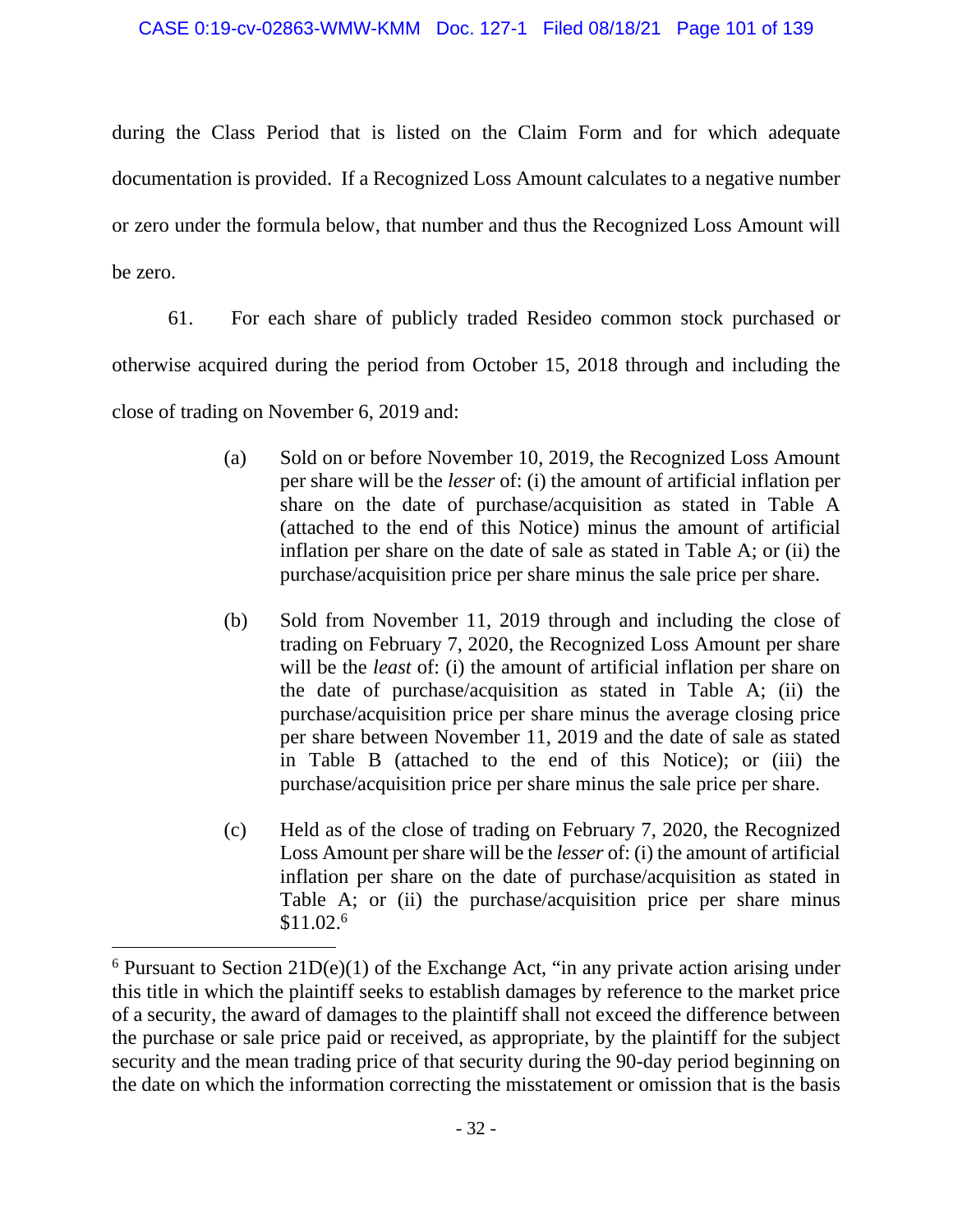## **ADDITIONAL PROVISIONS OF THE PLAN OF ALLOCATION**

62. For purposes of determining whether a claimant has a "Recognized Loss," if a Settlement Class Member made more than one purchase/acquisition or sale of Resideo common stock during the Class Period, all purchases/acquisitions and sales will be matched on a "First in First Out" (FIFO) basis. Under the FIFO methodology, sales will be matched against purchases/acquisitions in chronological order, beginning with the earliest purchase/acquisition made.

63. For the purposes of calculations under ¶¶60-61 above, "purchase/acquisition price" means the actual price paid, excluding any fees, commissions, and taxes, and "sale price" means the actual amount received, not deducting any fees, commissions, and taxes. Shares obtained via the Spin-Off are treated as being purchased or acquired on October 29, 2018 at \$28.00 per share, which is the opening price on October 29, 2018, the date on which the shares were issued.

64. A claimant's "Recognized Loss" will be the sum of his, her, or its Recognized Loss Amounts as calculated under ¶¶60-61 above. If a Recognized Loss calculates to a negative number or zero, the Recognized Loss will be zero.

for the action is disseminated to the market." Consistent with the requirements of the Exchange Act, Recognized Loss Amounts are reduced to an appropriate extent by taking into account the closing prices of Resideo common stock during the "90-day look-back period," which is November 11, 2019 through and including February 7, 2020. The mean (average) closing price for Resideo common stock during this 90-day look back period was \$11.02 per share.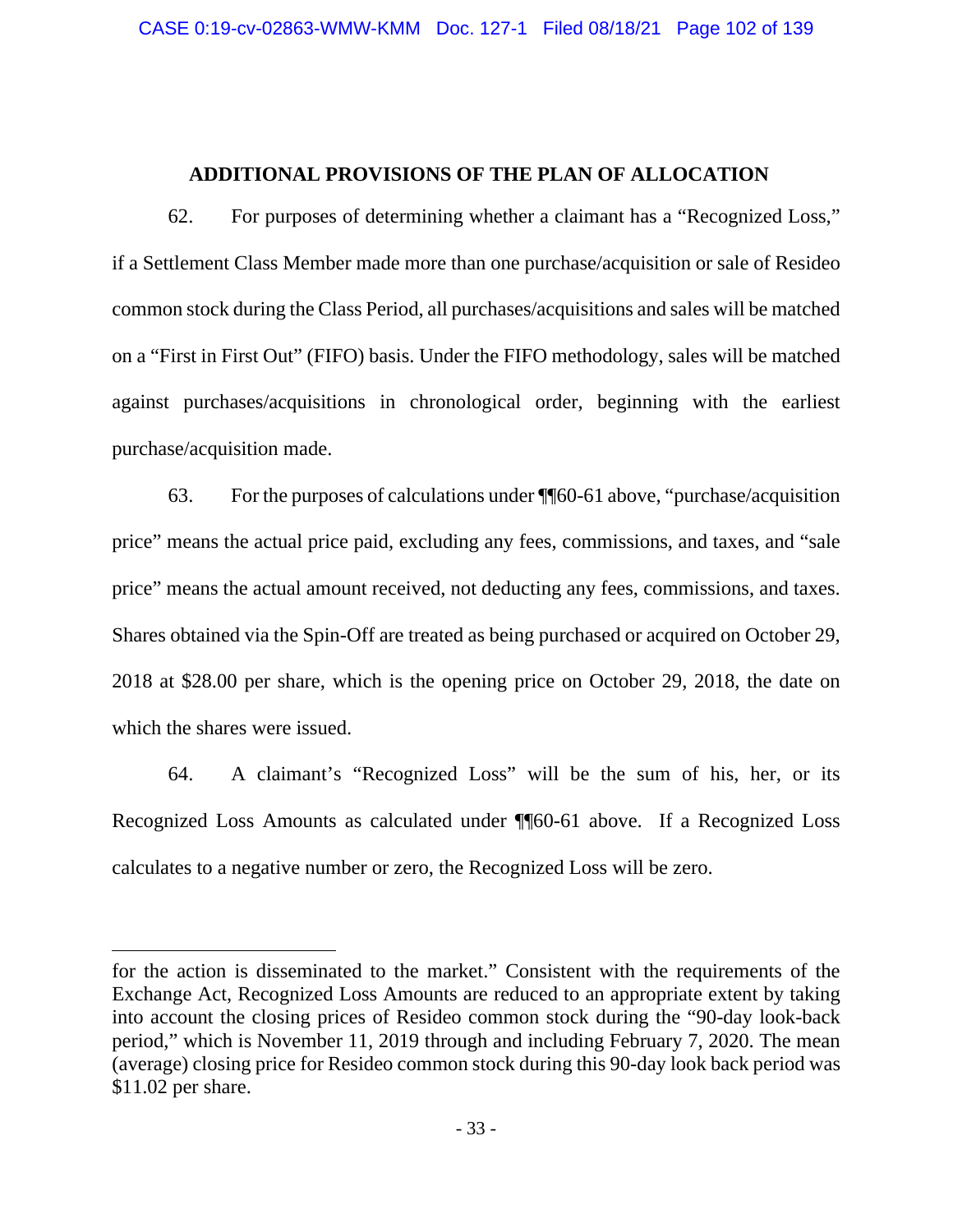### CASE 0:19-cv-02863-WMW-KMM Doc. 127-1 Filed 08/18/21 Page 103 of 139

65. If the sum total of Recognized Losses of all Authorized Claimants who are entitled to receive payment out of the Net Settlement Fund is greater than the Net Settlement Fund, each Authorized Claimant will receive his, her, or its *pro rata* share of the Net Settlement Fund. The *pro rata* share will be the Authorized Claimant's Recognized Loss divided by the total Recognized Losses of all Authorized Claimants, multiplied by the total amount in the Net Settlement Fund. If the Net Settlement Fund exceeds the sum total amount of the Recognized Losses of all Authorized Claimants entitled to receive payment out of the Net Settlement Fund, the excess amount in the Net Settlement Fund will be distributed *pro rata* to all Authorized Claimants entitled to receive payment.

66. Purchases or acquisitions and sales of Resideo common stock will be deemed to have occurred on the "contract" or "trade" date as opposed to the "settlement" or "payment" or "sale" date.<sup>7</sup> Shares of Resideo common stock acquired in the Spin-Off are deemed eligible purchases as of October 29, 2018 for the calculation of a claimant's Recognized Loss. The receipt or grant of shares of Resideo common stock by gift, inheritance, or operation of law during the Class Period will not be deemed an eligible purchase, acquisition, or sale of these shares of Resideo common stock for the calculation of a claimant's Recognized Loss, nor will the receipt or grant be deemed an assignment of any claim relating to the purchase/acquisition of such shares of such Resideo common stock unless (i) the donor or decedent purchased or acquired such shares of Resideo

<sup>&</sup>lt;sup>7</sup> In the case of shares obtained via the Spin-Off, the purchase date is considered to be October 29, 2018.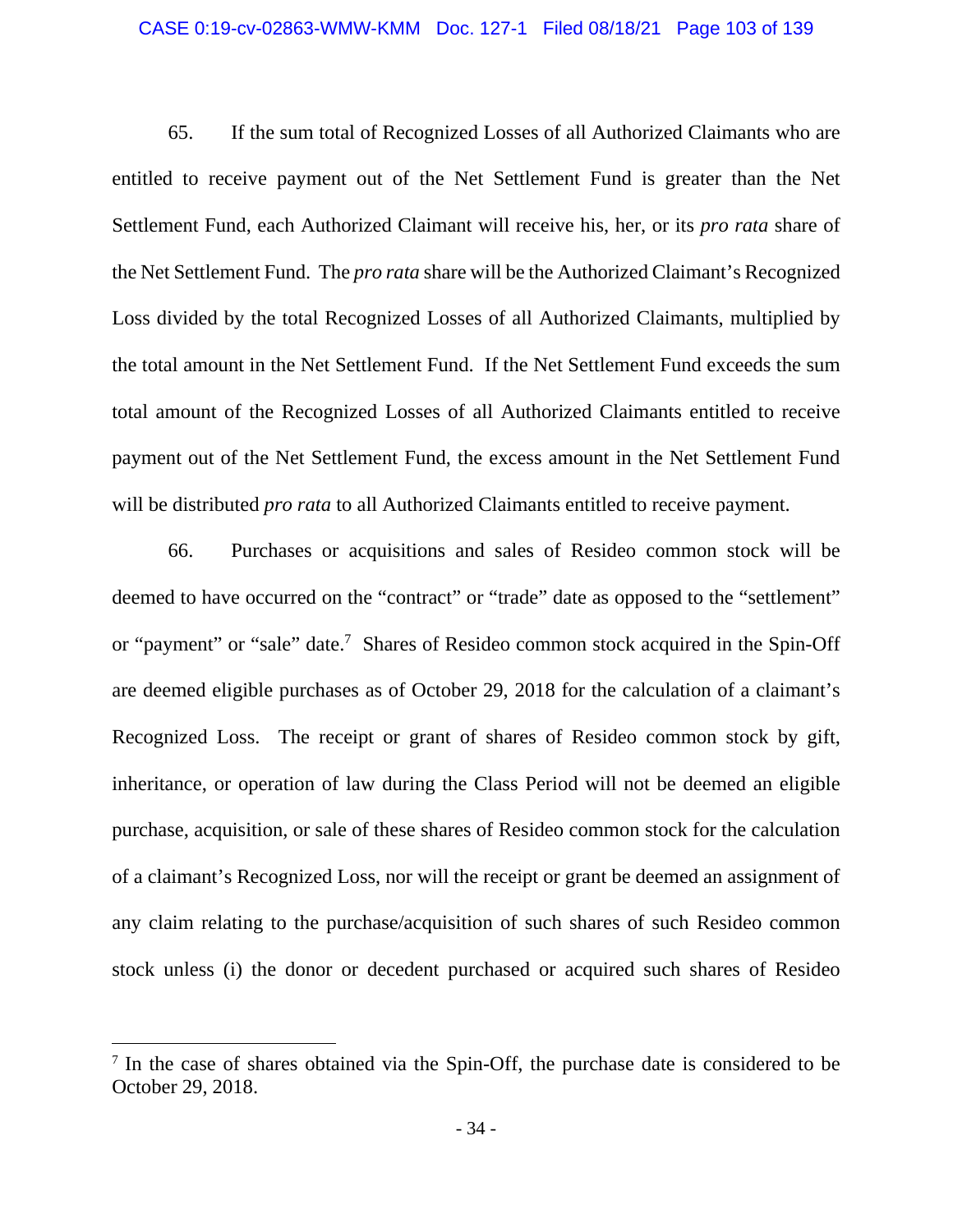### CASE 0:19-cv-02863-WMW-KMM Doc. 127-1 Filed 08/18/21 Page 104 of 139

common stock during the Class Period; (ii) no Claim Form was submitted by or on behalf of the donor, on behalf of the decedent, or by anyone else with respect to such shares of Resideo common stock; and (iii) it is specifically so provided in the instrument of gift or assignment.

67. In accordance with the Plan of Allocation, the Recognized Loss Amount on any portion of a purchase or acquisition that matches against (or "covers") a "short sale" is zero. The Recognized Loss Amount on a "short sale" that is not covered by a purchase or acquisition is also zero. In the event that a claimant establishes a short position during the Class Period, the earliest subsequent Class Period purchase or acquisition will be matched against such short position on a FIFO basis and will not be entitled to a recovery.

68. Resideo common stock is the only security eligible for recovery under the Plan of Allocation. Option contracts are not securities eligible to participate in the Settlement. With respect to Resideo common stock purchased or sold through the exercise of an option, the purchase/sale date of the Resideo common stock is the exercise date of the option and the purchase/sale price is the exercise price of the option.

69. The Claims Administrator will also determine if a claimant had a "Market Gain" or a "Market Loss" with respect to his, her, or its overall transactions in Resideo common stock during the Class Period. For purposes of making this calculation, the Claims Administrator will determine the difference between: (i) the claimant's Total Purchase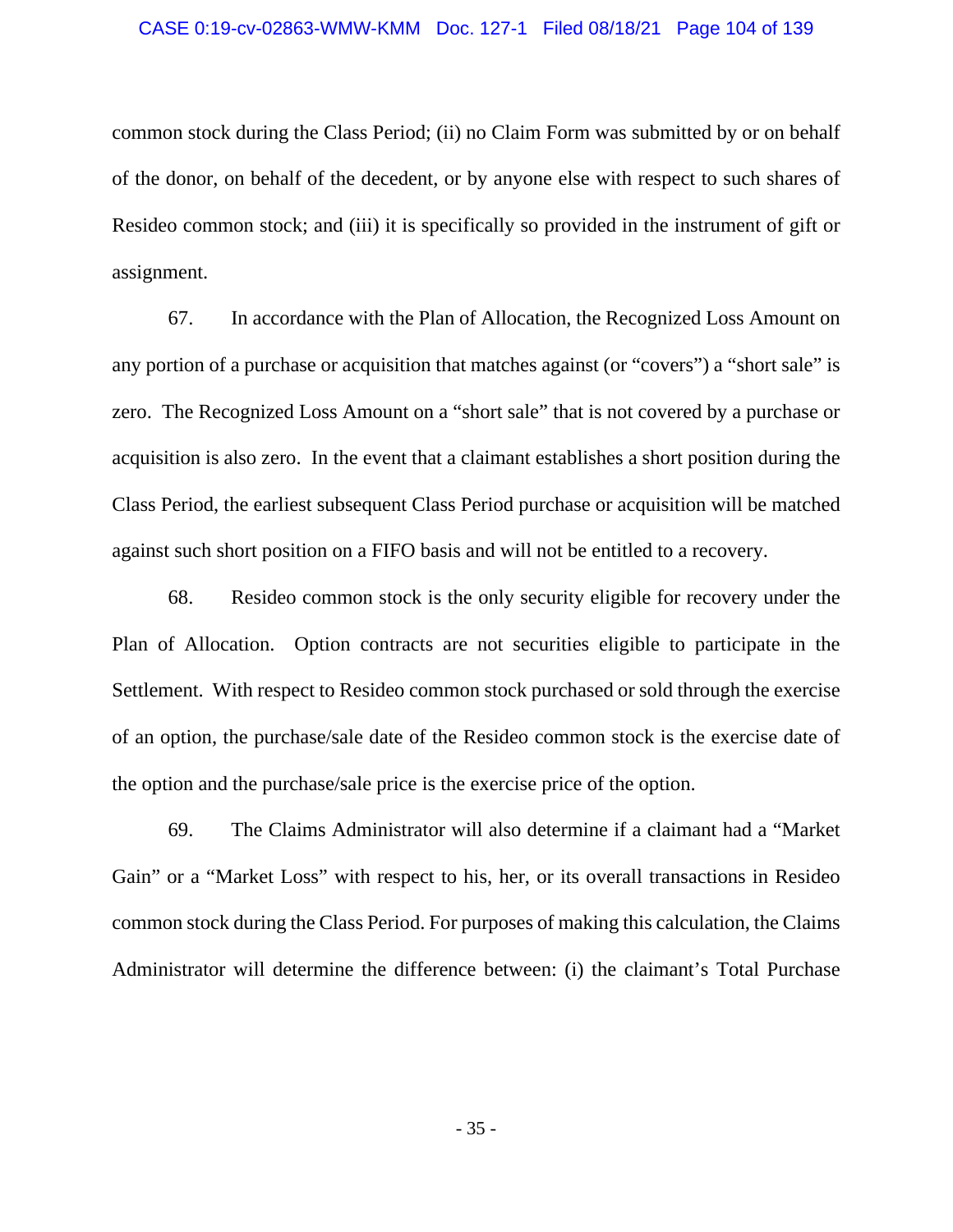Amount<sup>8</sup> and (ii) the sum of the claimant's Total Sales Proceeds<sup>9</sup> and the claimant's Holding Value.10 If the claimant's Total Purchase Amount minus the sum of the claimant's Total Sales Proceeds and the Holding Value is a positive number, that number will be the claimant's Market Loss; if the number is a negative number or zero, that number will be the claimant's Market Gain.

70. If a claimant had a Market Gain with respect to his, her, or its overall transactions in Resideo common stock during the Class Period, the value of the claimant's Recognized Loss will be zero, and the claimant will in any event be bound by the Settlement. If a claimant suffered an overall Market Loss with respect to his, her, or its overall transactions in Resideo stock during the Class Period but that Market Loss was less than the claimant's Recognized Loss, then the claimant's Recognized Loss will be limited to the amount of the Market Loss.

<sup>&</sup>lt;sup>8</sup> The "Total Purchase Amount" is the total amount the claimant paid (excluding any fees, commissions, and taxes) for all shares of Resideo common stock purchased/acquired during the Class Period. Shares obtained through the Spin-Off are assumed to have been purchased at \$28.00 per share.

<sup>&</sup>lt;sup>9</sup> The "Total Sales Proceeds" will be the total amount received (not deducting any fees, commissions, and taxes) for sales of Resideo common stock that were both purchased and sold by the claimant during the Class Period. The FIFO method as described above will be applied for matching sales of Resideo common stock to prior purchases/acquisitions of the like security.

<sup>&</sup>lt;sup>10</sup> The Claims Administrator will ascribe a "Holding Value" of \$9.02 to each share of Resideo common stock purchased/acquired during the Class Period that was still held as of the close of trading on November 6, 2019. \$9.02 is the closing price of Resideo common stock on 11/11/2019, the date of the final alleged stock price movement due to disclosures that corrected the allegations.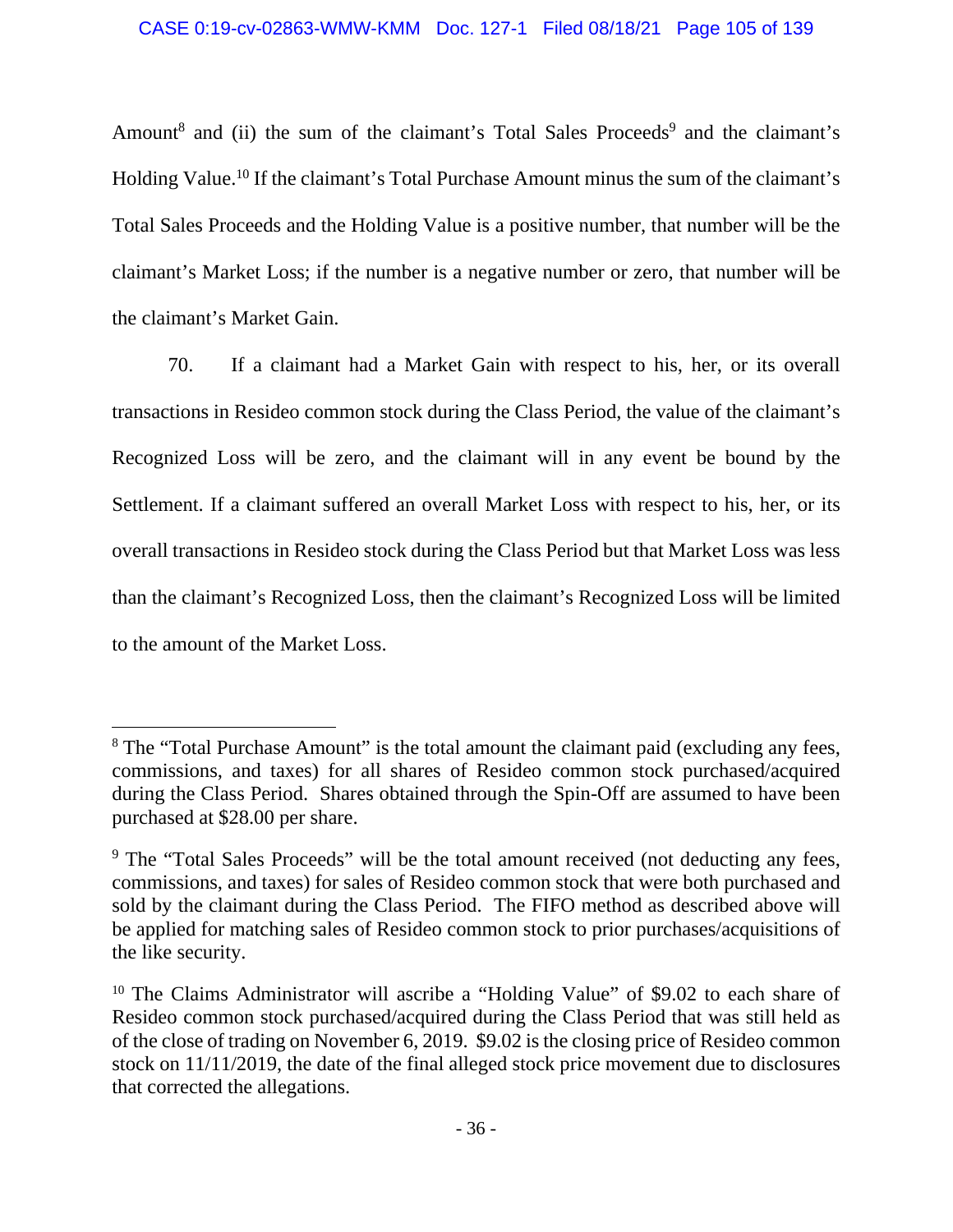71. The Net Settlement Fund will be allocated among all Authorized Claimants whose prorated payment is \$10.00 or greater. If the prorated payment to any Authorized Claimant calculates to less than \$10.00, it will not be included in the calculation and no distribution will be made to that Authorized Claimant.

72. Distributions will be made to eligible Authorized Claimants after all claims have been processed and after the Court has finally approved the Settlement. If there is any balance remaining in the Net Settlement Fund (whether by reason of tax refunds, uncashed checks or otherwise) after a reasonable amount of time from the date of initial distribution of the Net Settlement Fund, and after payment of outstanding Notice and Administration Expenses, Taxes, attorneys' fees and expenses, and any awards to Plaintiffs, the Claims Administrator shall, if feasible, reallocate (which reallocation may occur on multiple occasions) such balance among Authorized Claimants who have cashed their checks in an equitable and economic fashion. Thereafter, any *de minimis* balance that still remains in the Net Settlement Fund after re-distribution(s) and after payment of outstanding Notice and Administration Expenses, Taxes, and attorneys' fees and expenses, if any, shall be contributed to a non-sectarian, not-for-profit charitable organization(s) serving the public interest designated by Lead Plaintiffs and approved by the Court.

73. Payment pursuant to the Plan of Allocation or such other plan of allocation as may be approved by the Court will be conclusive against all claimants. No person will have any claim against Plaintiffs, Plaintiffs' Counsel, Lead Plaintiffs' consulting damages expert, the Claims Administrator, or other agent designated by Co-Lead Counsel, arising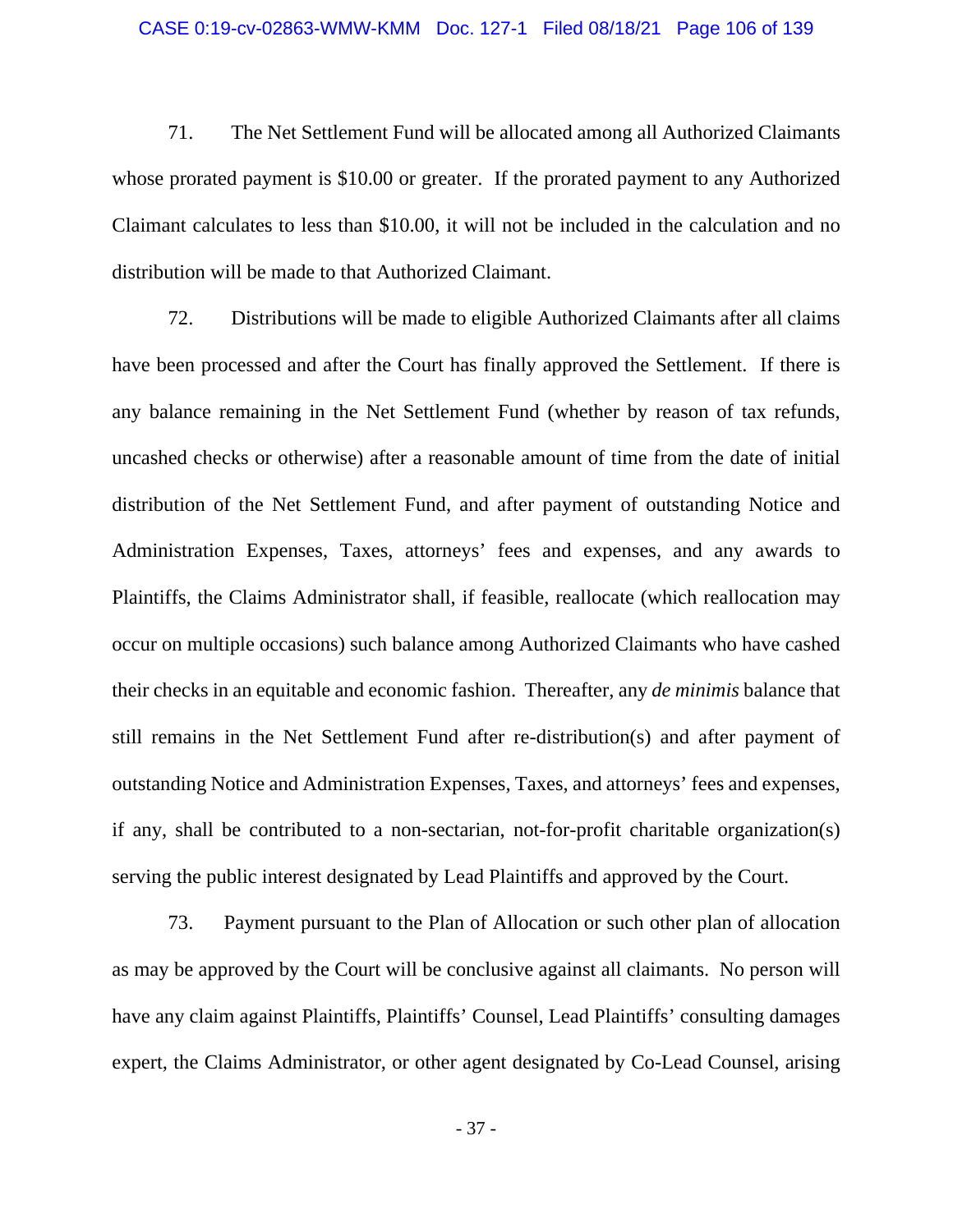from determinations or distributions to claimants made substantially in accordance with the Stipulation, the Plan of Allocation approved by the Court, or further orders of the Court. Plaintiffs, Defendants, Defendants' Counsel, and all other Released Parties will have no responsibility for or liability whatsoever for the investment or distribution of the Settlement Fund, the Net Settlement Fund, the Plan of Allocation or the determination, administration, calculation, or payment of any Claim Form or non-performance of the Claims Administrator, the payment or withholding of taxes owed by the Settlement Fund or any losses incurred in connection therewith.

74. Each claimant is deemed to have submitted to the jurisdiction of the United States District Court for the District of Minnesota with respect to his, her, or its claim.

### **SPECIAL NOTICE TO SECURITIES BROKERS AND NOMINEES**

75. If you purchased or acquired Resideo common stock (CUSIP\_\_\_\_\_\_\_\_\_\_\_\_\_) during the Class Period for the beneficial interest of a person or entity other than yourself, the Court has directed that **WITHIN SEVEN (7) CALENDAR DAYS11 OF YOUR RECEIPT OF THIS NOTICE**, **YOU MUST EITHER**: (a) provide a list of the names and mailing addresses of all such beneficial owners to the Claims Administrator and the Claims Administrator is ordered to send the Notice and Claim Form ("Notice Packet") promptly to such identified beneficial owners; or (b) request additional copies of the Notice Packet from the Claims Administrator, which will be provided to you

<sup>&</sup>lt;sup>11</sup> If the seventh calendar day after receipt of the Notice falls on a Saturday, Sunday or legal holiday, the time to comply with these provisions will be extended until the end of the next business day.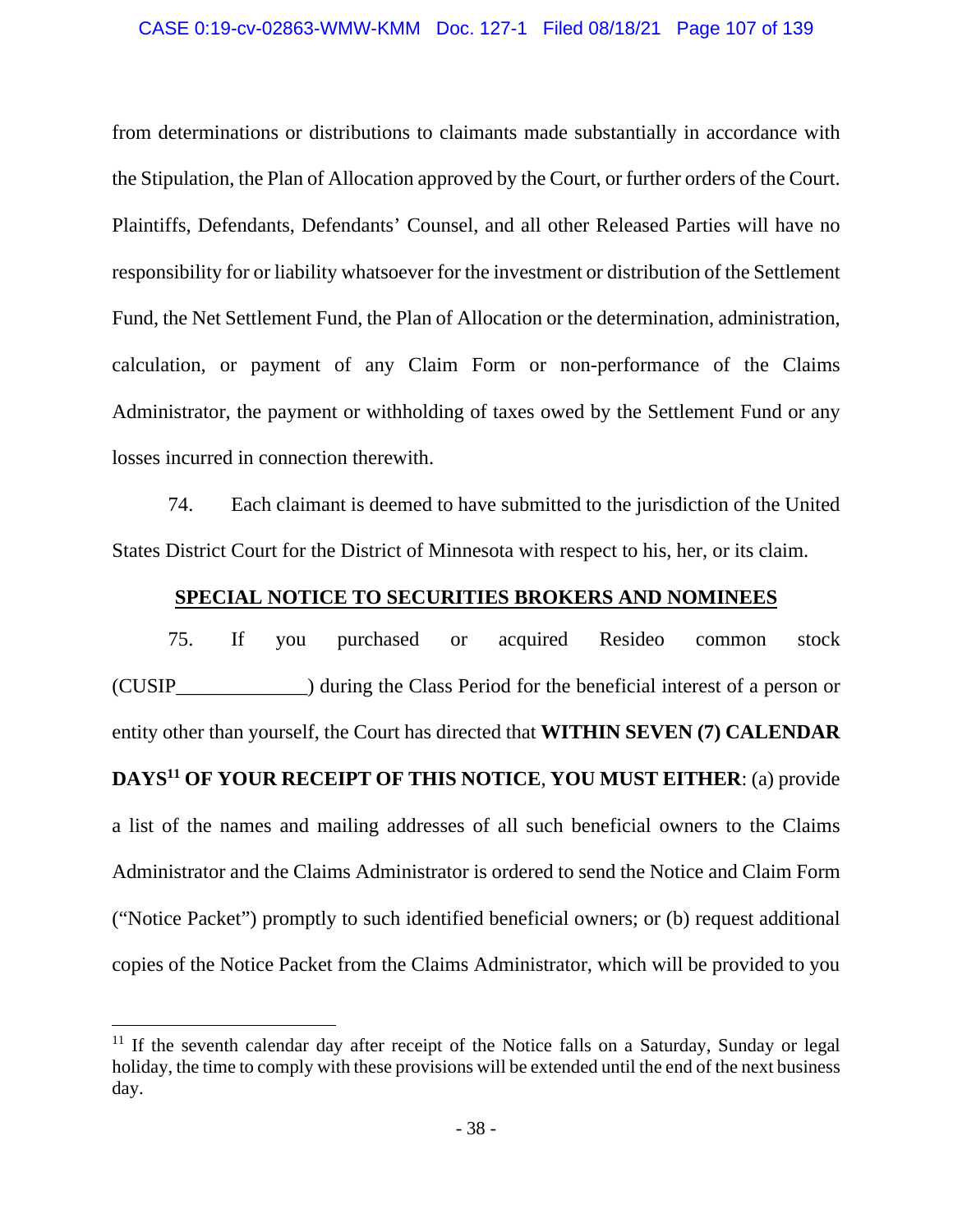free of charge, and **WITHIN SEVEN (7) CALENDAR DAYS** of receipt, mail the Notice Packet directly to all the beneficial owners of those securities. (To the extent available, brokers and other nominees shall also, within seven (7) calendar days of receipt of the Notice, provide the Claims Administrator with the email addresses of beneficial owners who or which have agreed to receive communications regarding his, her or its investments in Resideo common stock by email.) If you choose to follow procedure (b), the Court has also directed that, upon making that mailing, **YOU MUST SEND A STATEMENT** to the Claims Administrator confirming that the mailing was made as directed and keep a record of the names and mailing addresses used. You are entitled to reimbursement from the Settlement Fund of your reasonable expenses actually incurred in connection with the foregoing, including reimbursement of postage expense and the cost of ascertaining the names and addresses of beneficial owners. Those expenses will be paid upon request and submission of appropriate supporting documentation and timely compliance with the above directives. All communications concerning the foregoing should be addressed to the Claims Administrator:

|     | Resideo Securities Litigation |
|-----|-------------------------------|
| C/O |                               |
|     |                               |

\_\_\_\_\_\_\_\_\_\_\_\_\_\_\_\_\_\_\_

Dated: 2021 BY ORDER OF THE UNITED STATES DISTRICT COURT DISTRICT OF MINNESOTA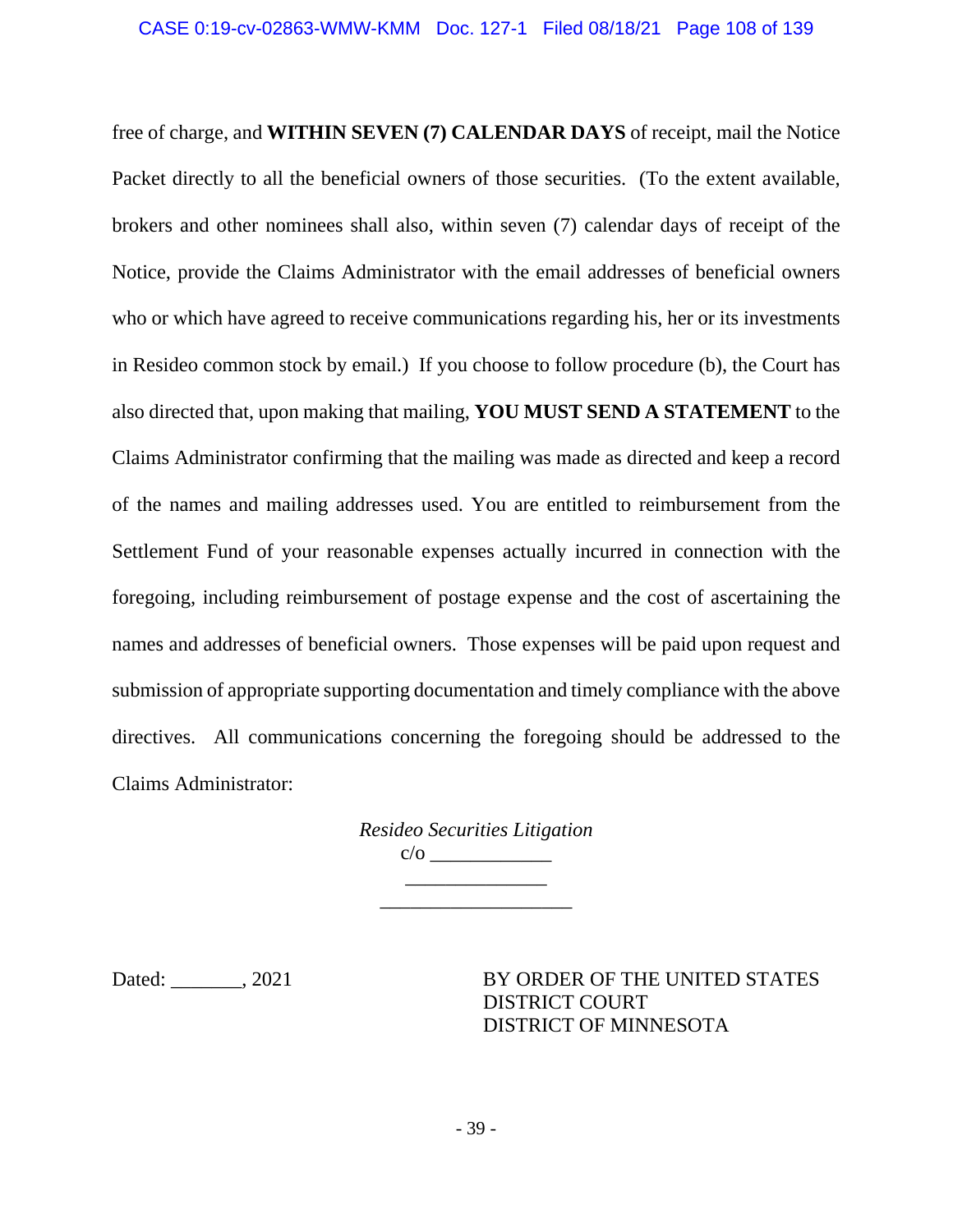## **TABLE A**

| Date Range        |  |                   | <b>Artificial Inflation</b><br>per Share |
|-------------------|--|-------------------|------------------------------------------|
| October 15, 2018  |  | March 6, 2019     | \$14.14                                  |
| March 7, 2019     |  | August 7, 2019    | \$8.67                                   |
| August 8, 2019    |  | August 8, 2019    | \$8.13                                   |
| August 9, 2019    |  | August 11, 2019   | \$7.80                                   |
| August 12, 2019   |  | August 12, 2019   | \$7.32                                   |
| August 13, 2019   |  | August 13, 2019   | \$6.82                                   |
| August 14, 2019   |  | October 22, 2019  | \$6.81                                   |
| October 23, 2019  |  | November 6, 2019  | \$1.03                                   |
| November 7, 2019  |  | November 7, 2019  | \$0.69                                   |
| November 8, 2019  |  | November 10, 2019 | \$0.47                                   |
| November 11, 2019 |  | onward            | \$0.00                                   |

**Resideo Common Stock - Estimated Artificial Inflation Per Share (October 15, 2018 through and including November 11, 2019)** 

**TABLE B** 

|             | <b>Average Closing</b><br><b>Price from</b> |            | <b>Average Closing</b><br><b>Price from</b> |           | <b>Average Closing</b><br><b>Price from</b> |
|-------------|---------------------------------------------|------------|---------------------------------------------|-----------|---------------------------------------------|
|             | <b>November 11, 2019</b>                    |            | <b>November 11, 2019</b>                    |           | <b>November 11, 2019</b>                    |
| <b>Date</b> | through Date                                | Date       | through Date                                | Date      | through Date                                |
| 11/11/2019  | \$9.02                                      | 12/11/2019 | \$9.98                                      | 1/13/2020 | \$10.94                                     |
| 11/12/2019  | \$8.90                                      | 12/12/2019 | \$10.05                                     | 1/14/2020 | \$10.96                                     |
| 11/13/2019  | \$8.96                                      | 12/13/2019 | \$10.13                                     | 1/15/2020 | \$10.98                                     |
| 11/14/2019  | \$9.08                                      | 12/16/2019 | \$10.20                                     | 1/16/2020 | \$11.01                                     |
| 11/15/2019  | \$9.32                                      | 12/17/2019 | \$10.28                                     | 1/17/2020 | \$11.05                                     |
| 11/18/2019  | \$9.42                                      | 12/18/2019 | \$10.36                                     | 1/21/2020 | \$11.07                                     |
| 11/19/2019  | \$9.56                                      | 12/19/2019 | \$10.42                                     | 1/22/2020 | \$11.09                                     |
| 11/20/2019  | \$9.61                                      | 12/20/2019 | \$10.47                                     | 1/23/2020 | \$11.11                                     |
| 11/21/2019  | \$9.63                                      | 12/23/2019 | \$10.52                                     | 1/24/2020 | \$11.12                                     |
| 11/22/2019  | \$9.65                                      | 12/24/2019 | \$10.56                                     | 1/27/2020 | \$11.11                                     |
| 11/25/2019  | \$9.69                                      | 12/26/2019 | \$10.60                                     | 1/28/2020 | \$11.11                                     |
| 11/26/2019  | \$9.73                                      | 12/27/2019 | \$10.64                                     | 1/29/2020 | \$11.10                                     |
| 11/27/2019  | \$9.74                                      | 12/30/2019 | \$10.67                                     | 1/30/2020 | \$11.10                                     |
| 11/29/2019  | \$9.74                                      | 12/31/2019 | \$10.70                                     | 1/31/2020 | \$11.08                                     |
| 12/2/2019   | \$9.71                                      | 1/2/2020   | \$10.74                                     | 2/3/2020  | \$11.06                                     |
| 12/3/2019   | \$9.73                                      | 1/3/2020   | \$10.78                                     | 2/4/2020  | \$11.05                                     |
| 12/4/2019   | \$9.76                                      | 1/6/2020   | \$10.81                                     | 2/5/2020  | \$11.04                                     |
| 12/5/2019   | \$9.82                                      | 1/7/2020   | \$10.85                                     | 2/6/2020  | \$11.03                                     |
| 12/6/2019   | \$9.87                                      | 1/8/2020   | \$10.88                                     | 2/7/2020  | \$11.02                                     |
| 12/9/2019   | \$9.90                                      | 1/9/2020   | \$10.90                                     |           |                                             |
| 12/10/2019  | \$9.93                                      | 1/10/2020  | \$10.92                                     |           |                                             |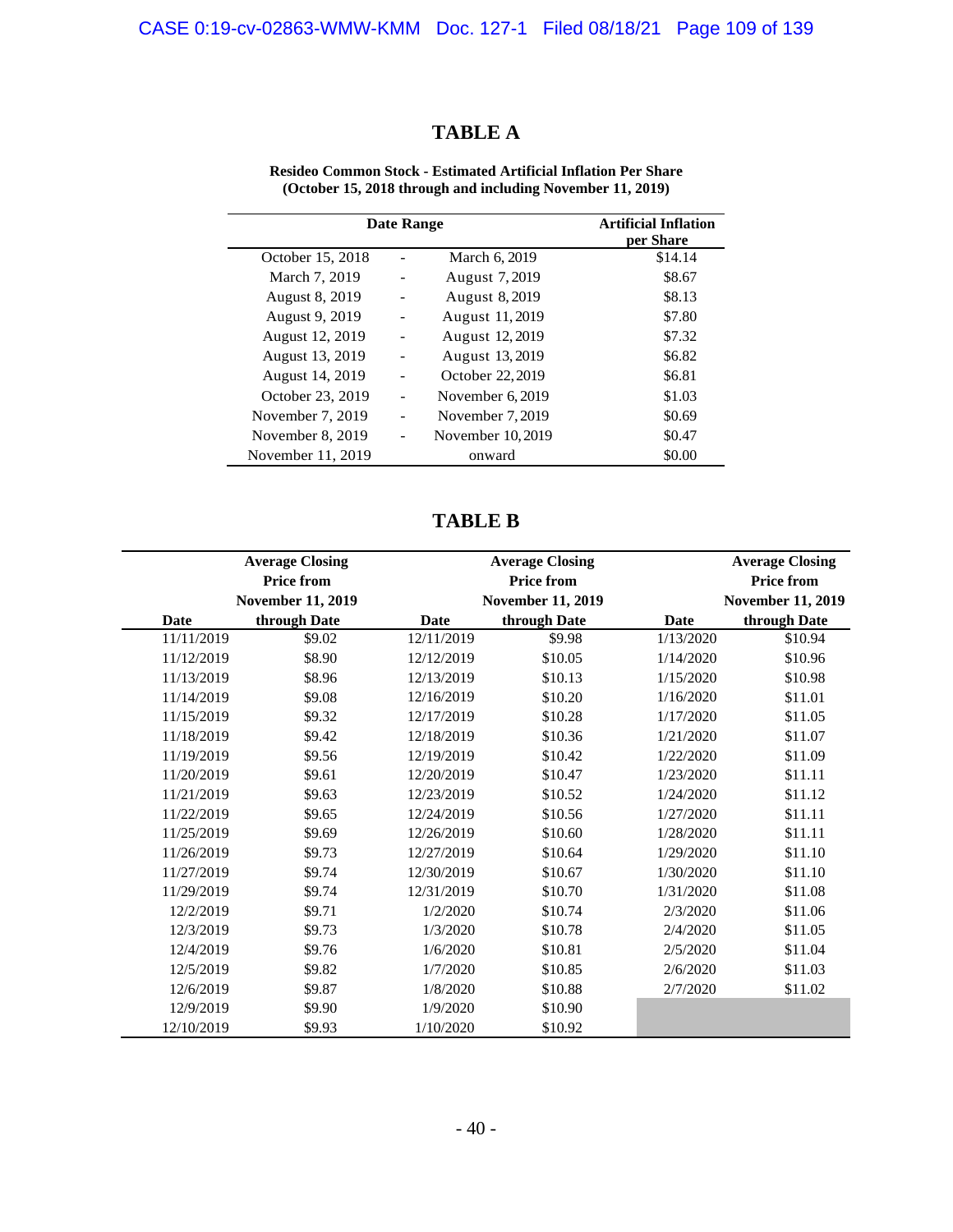CASE 0:19-cv-02863-WMW-KMM Doc. 127-1 Filed 08/18/21 Page 110 of 139

# **EXHIBIT A-2**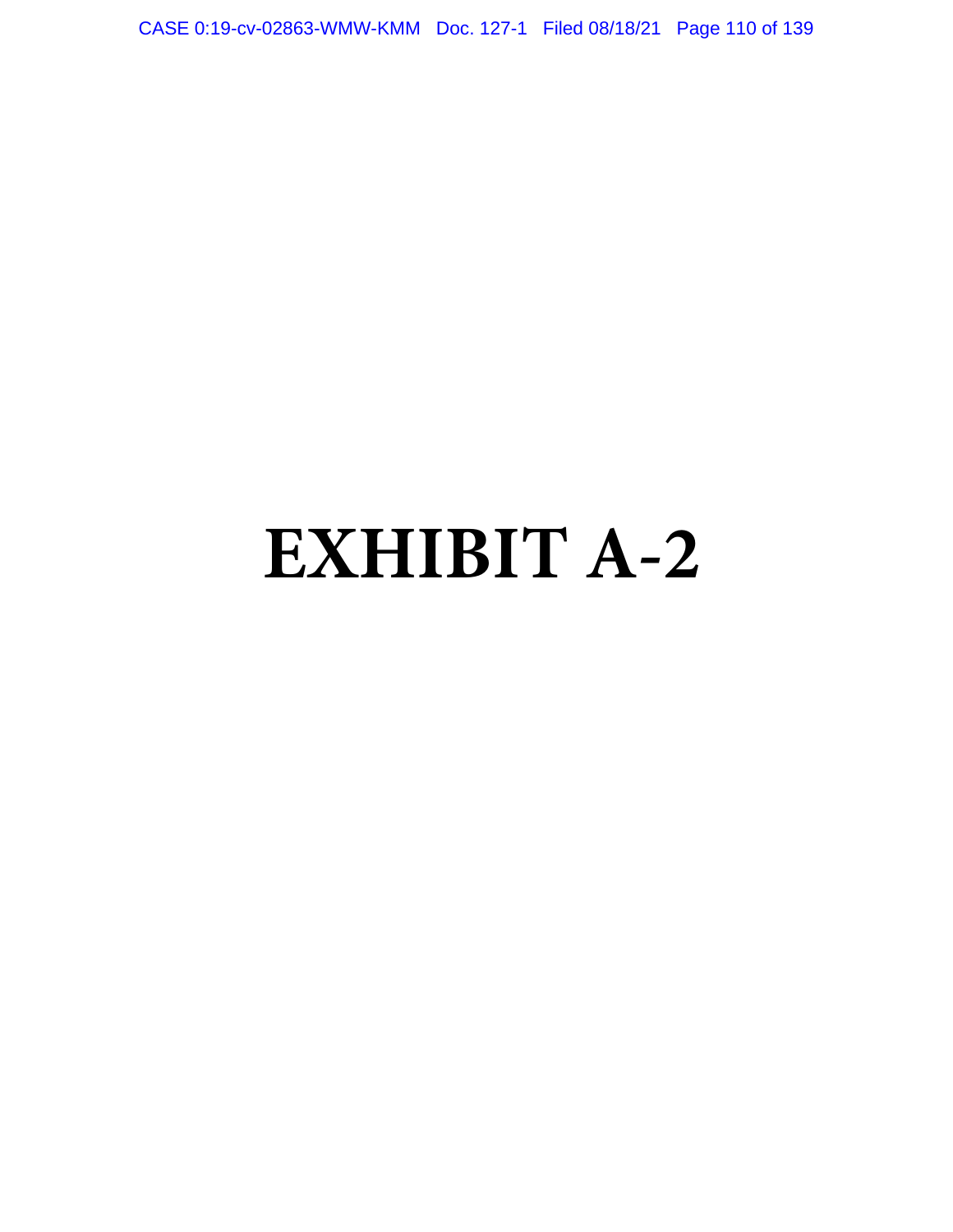## **UNITED STATES DISTRICT COURT DISTRICT OF MINNESOTA**

#### IN RE RESIDEO TECHNOLOGIES, INC. SECURITIES LITIGATION

Case No. 19-cv-02863 (WMW/KMM)

#### **PROOF OF CLAIM AND RELEASE FORM**

#### **I. GENERAL INSTRUCTIONS**

1. To recover as a member of the Settlement Class based on your claims in the action entitled *In re Resideo Technologies, Inc. Securities Litigation,* Case No. 19-cv-02863 (WMW/KMM) (D. Minn.) (the "Action"), you must complete and, on page below, sign this Proof of Claim and Release form ("Claim Form"). If you fail to submit a timely and properly addressed (as explained in paragraph 3 below) Claim Form, your claim may be rejected and you may not receive any recovery from the Net Settlement Fund created in connection with the proposed Settlement. Submission of this Claim Form, however, does not assure that you will share in the proceeds of the Settlement of the Action.<sup>1</sup>

2. **THIS CLAIM FORM MUST BE SUBMITTED ONLINE AT WWW.\_\_\_\_\_\_\_ NO LATER THAN \_\_\_\_\_\_\_\_\_\_\_\_\_\_\_, 2021 OR, IF MAILED, BE POSTMARKED NO LATER THAN \_\_\_\_\_\_\_\_\_\_\_\_, 2021, ADDRESSED AS FOLLOWS:** 

*Resideo Securities Litigation* 

<sup>&</sup>lt;sup>1</sup> All capitalized terms that are not defined herein have the meanings given them in the Stipulation and Agreement of Settlement, dated August 17, 2021, available at www.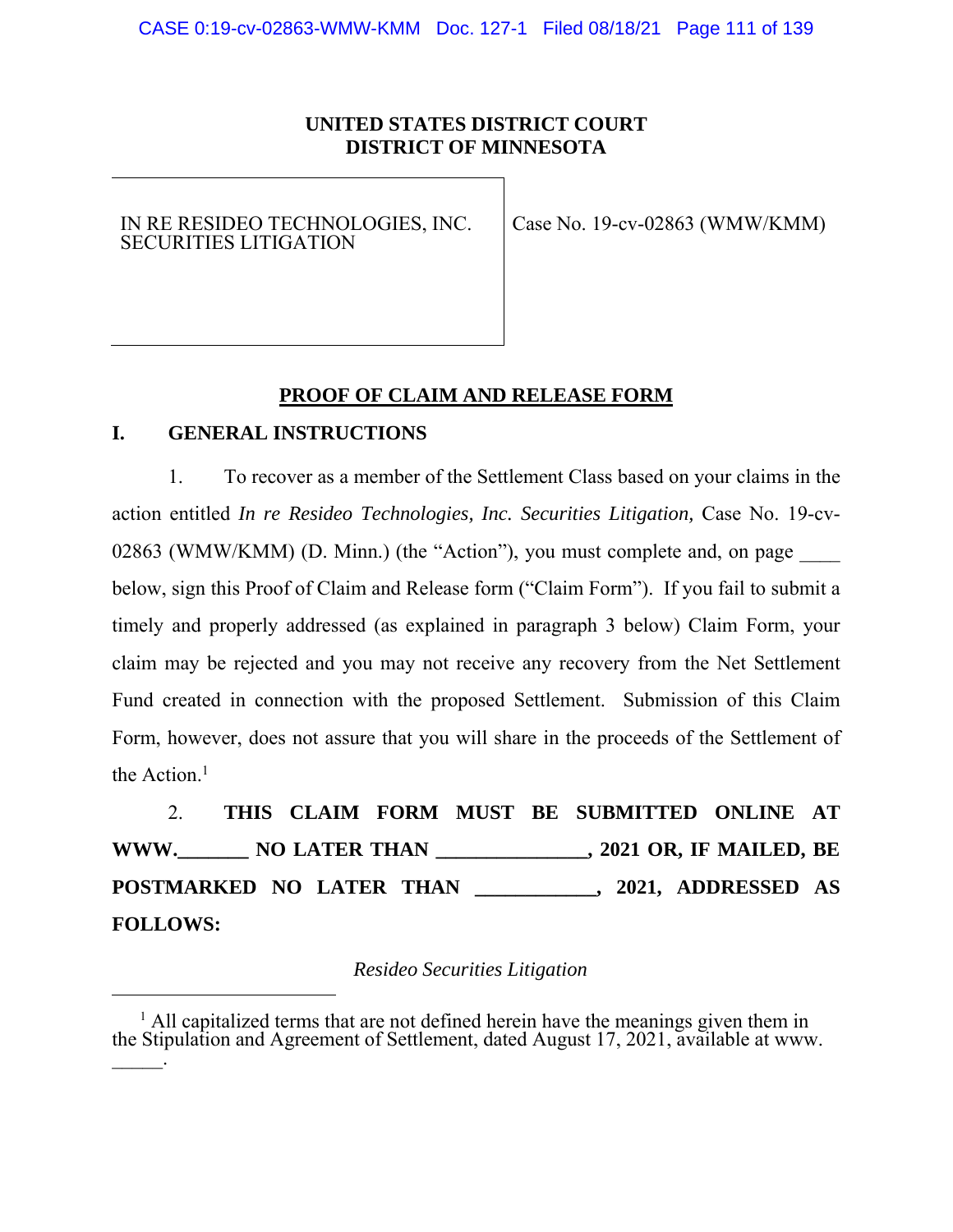$c/o$ P.O. Box \_\_\_CITY, STATE ZIP www.

3. If you are a member of the Settlement Class and you do not timely request exclusion in response to the Notice dated , 2021, you are bound by and subject to all of the terms of the Stipulation and Agreement of Settlement, and all of the terms of the Judgment or any Alternative Judgments or orders entered in the Action, including all releases provided therein, and will be permanently barred and enjoined from bringing any action, claim or other proceeding of any kind asserting any Released Claim against any Released Defendant Party, WHETHER OR NOT YOU SUBMIT A CLAIM FORM OR RECEIVE A PAYMENT.

## **II. CLAIMANT IDENTIFICATION**

4. If you purchased or otherwise acquired shares of Resideo Technologies, Inc. ("Resideo") common stock during the period from October 15, 2018 through November 6, 2019, inclusive (the "Class Period"), including in connection with the Company's "spin-off" from Honeywell International, Inc. on or about October 29, 2018, and held the stock in your name, you are the beneficial owner as well as the record owner. If, however, you purchased or otherwise acquired Resideo common stock during the Class Period through a third party, such as a brokerage firm, you are the beneficial owner and the third party is the record owner.

5. Use **Part I** of this form entitled "Claimant Identification" to identify each beneficial owner of Resideo common stock that forms the basis of this claim, as well as the owner of record if different. THIS CLAIM MUST BE FILED BY THE ACTUAL BENEFICIAL OWNERS OR THE LEGAL REPRESENTATIVE OF SUCH OWNERS.

6. All joint owners must sign this claim. Executors, administrators, guardians, conservators, and trustees must complete and sign this claim on behalf of persons represented by them and their authority must accompany this claim and their titles or

2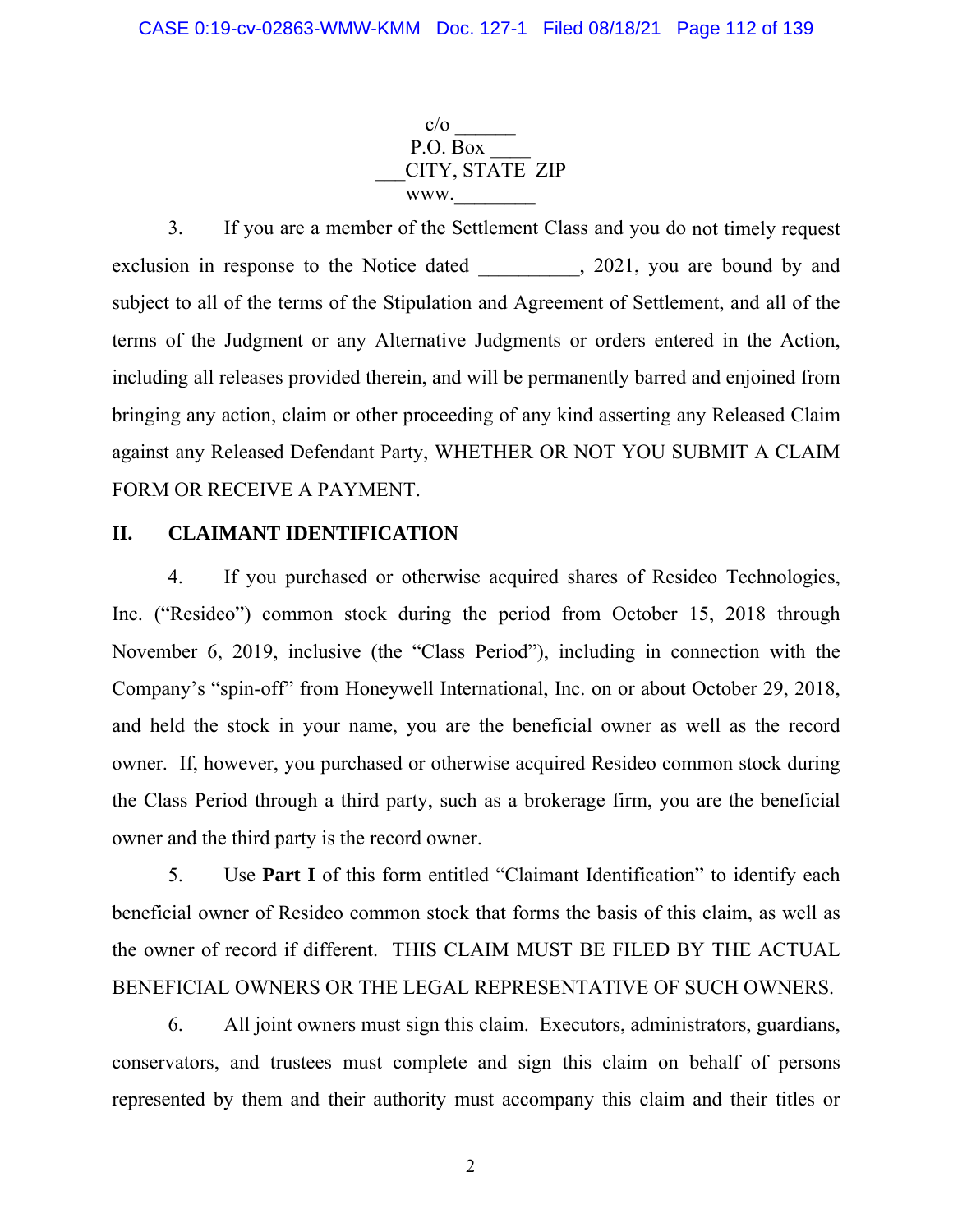capacities must be stated. The Social Security (or taxpayer identification) number and telephone number of the beneficial owner may be used in verifying the claim. Failure to provide the foregoing information could delay verification of your claim or result in rejection of the claim.

#### **III. IDENTIFICATION OF TRANSACTIONS**

7. Use **Part II** of this form entitled "Transactions in Resideo Common Stock" to supply all required details of your transaction(s) in Resideo common stock. If you need more space or additional schedules, attach separate sheets giving all of the required information in substantially the same form. Sign and print or type your name on each additional sheet.

8. On the schedules, provide all of the requested information with respect to your holdings, purchases/acquisitions, and sales of Resideo common stock, whether the transactions resulted in a profit or a loss. Failure to report all such transactions may result in the rejection of your claim.

9. The date of covering a "short sale" is deemed to be the date of purchase of Resideo common stock. The date of a "short sale" is deemed to be the date of sale.

10. Copies of broker confirmations or other documentation of your transactions must be attached to your claim. Failure to provide this documentation could delay verification of your claim or result in rejection of your claim. **LEAD PLAINTIFFS AND DEFENDANTS DO NOT HAVE INFORMATION ABOUT YOUR TRANSACTIONS IN RESIDEO COMMON STOCK.**

11. NOTICE REGARDING ELECTRONIC FILES: Certain claimants with large numbers of transactions may request, or may be requested, to submit information regarding their transactions in electronic files. (This is different than the online claim portal on the Settlement website.) All such claimants MUST submit a manually signed paper Claim Form whether or not they also submit electronic copies. If you wish to

3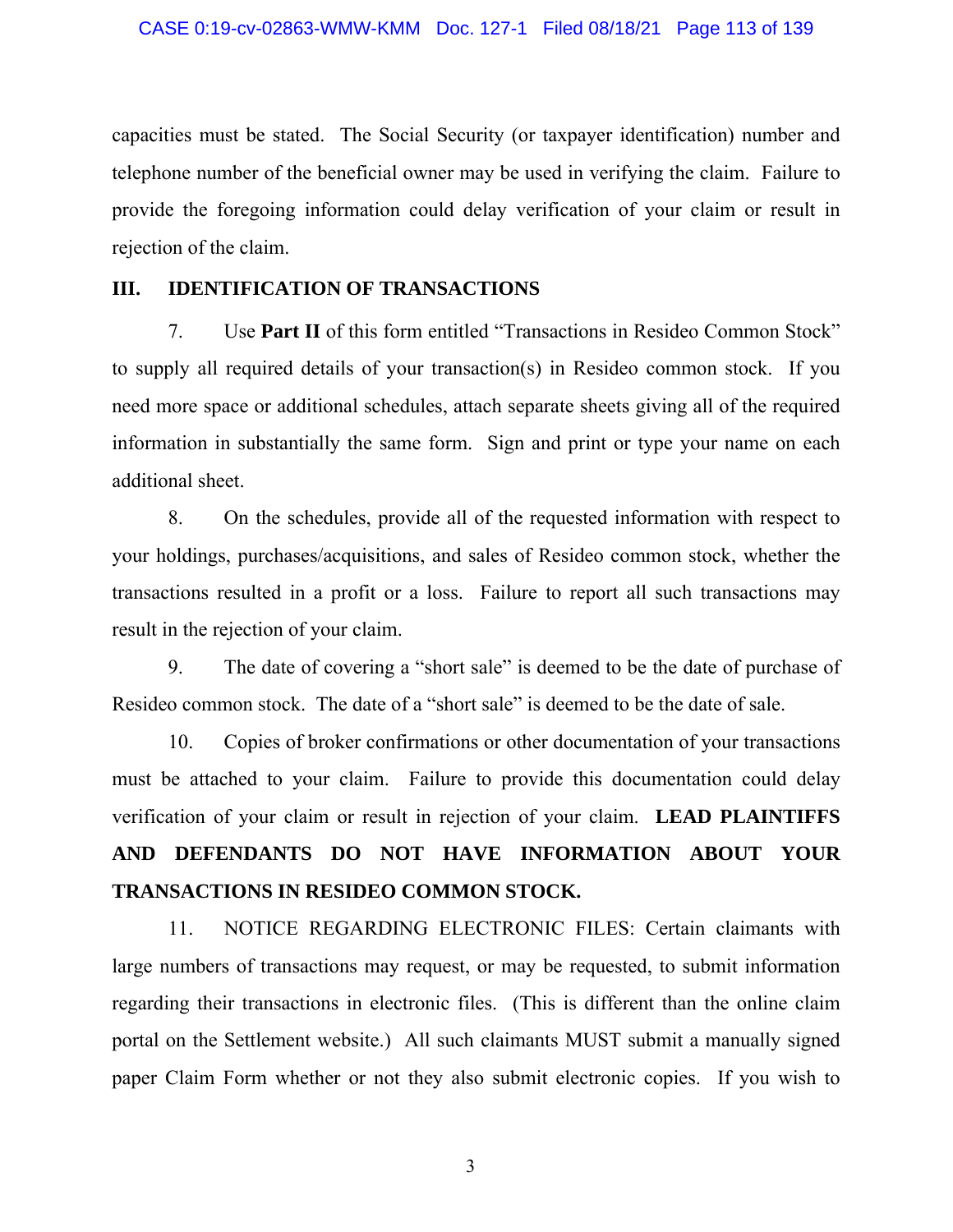## CASE 0:19-cv-02863-WMW-KMM Doc. 127-1 Filed 08/18/21 Page 114 of 139

submit your claim electronically, you must contact the Claims Administrator at  $($ \_\_\_-\_\_\_\_ to obtain the required file layout. No electronic files will be considered to have been properly submitted unless the Claims Administrator issues to the claimant a written acknowledgment of receipt and acceptance of electronically submitted data.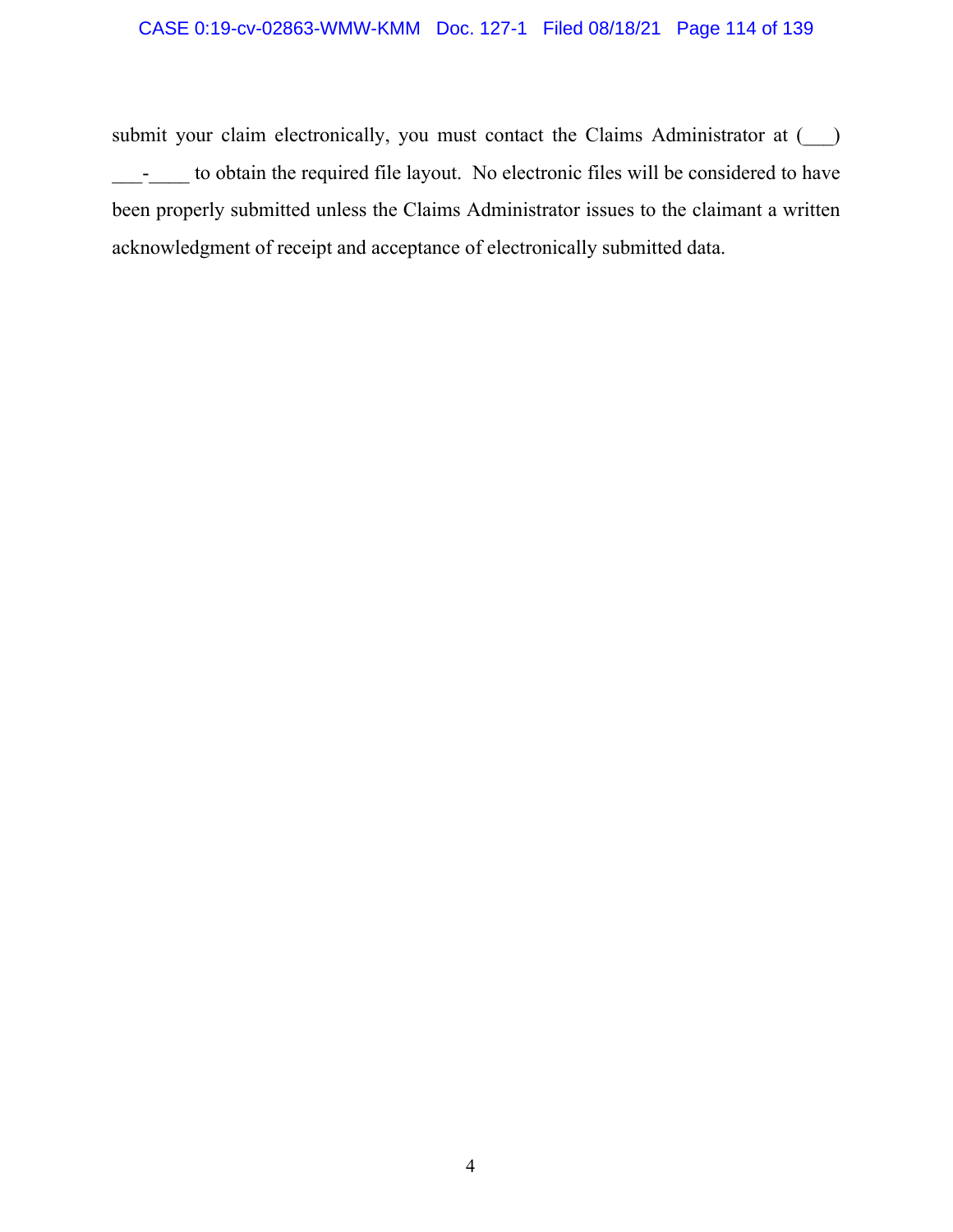## **PART I – CLAIMANT IDENTIFICATION**

The Claims Administrator will use this information for all communications regarding this Claim Form. If this information changes, you MUST notify the Claims Administrator in writing at the address above. Complete names of all persons and entities must be provided.

| Beneficial Owner's First Name                                                                 | МI | Beneficial Owner's Last Name                           |  |  |
|-----------------------------------------------------------------------------------------------|----|--------------------------------------------------------|--|--|
|                                                                                               |    |                                                        |  |  |
|                                                                                               |    |                                                        |  |  |
| Co-Beneficial Owner's Last Name<br>Co-Beneficial Owner's First Name<br>МI                     |    |                                                        |  |  |
|                                                                                               |    |                                                        |  |  |
|                                                                                               |    |                                                        |  |  |
| Entity Name (if claimant is not an individual)                                                |    |                                                        |  |  |
|                                                                                               |    |                                                        |  |  |
| Representative or Custodian Name (if different from Beneficial Owner(s) listed above)         |    |                                                        |  |  |
|                                                                                               |    |                                                        |  |  |
| Address1 (street name and number)                                                             |    |                                                        |  |  |
|                                                                                               |    |                                                        |  |  |
| Address2 (apartment, unit, or box number)                                                     |    |                                                        |  |  |
|                                                                                               |    |                                                        |  |  |
|                                                                                               |    |                                                        |  |  |
| City                                                                                          |    | ZIP/Postal Code<br><b>State</b>                        |  |  |
|                                                                                               |    |                                                        |  |  |
| Foreign Country (only if not USA)                                                             |    | Foreign County (only if not USA)                       |  |  |
|                                                                                               |    |                                                        |  |  |
| Social Security Number (last four digits only)                                                |    | Taxpayer Identification Number (last four digits only) |  |  |
| 0R                                                                                            |    |                                                        |  |  |
| Telephone Number (home)                                                                       |    | Telephone Number (work)                                |  |  |
|                                                                                               |    |                                                        |  |  |
|                                                                                               |    |                                                        |  |  |
| Email address                                                                                 |    |                                                        |  |  |
|                                                                                               |    |                                                        |  |  |
| Account Number (if filing for multiple accounts, file a separate Claim Form for each account) |    |                                                        |  |  |
|                                                                                               |    |                                                        |  |  |

Claimant Account Type (check appropriate box):

| Individual (includes joint owner accounts) | Pension Plan | Frust            |
|--------------------------------------------|--------------|------------------|
| Corporation                                | Estate       |                  |
| IRA/401K                                   | Other        | (please specify) |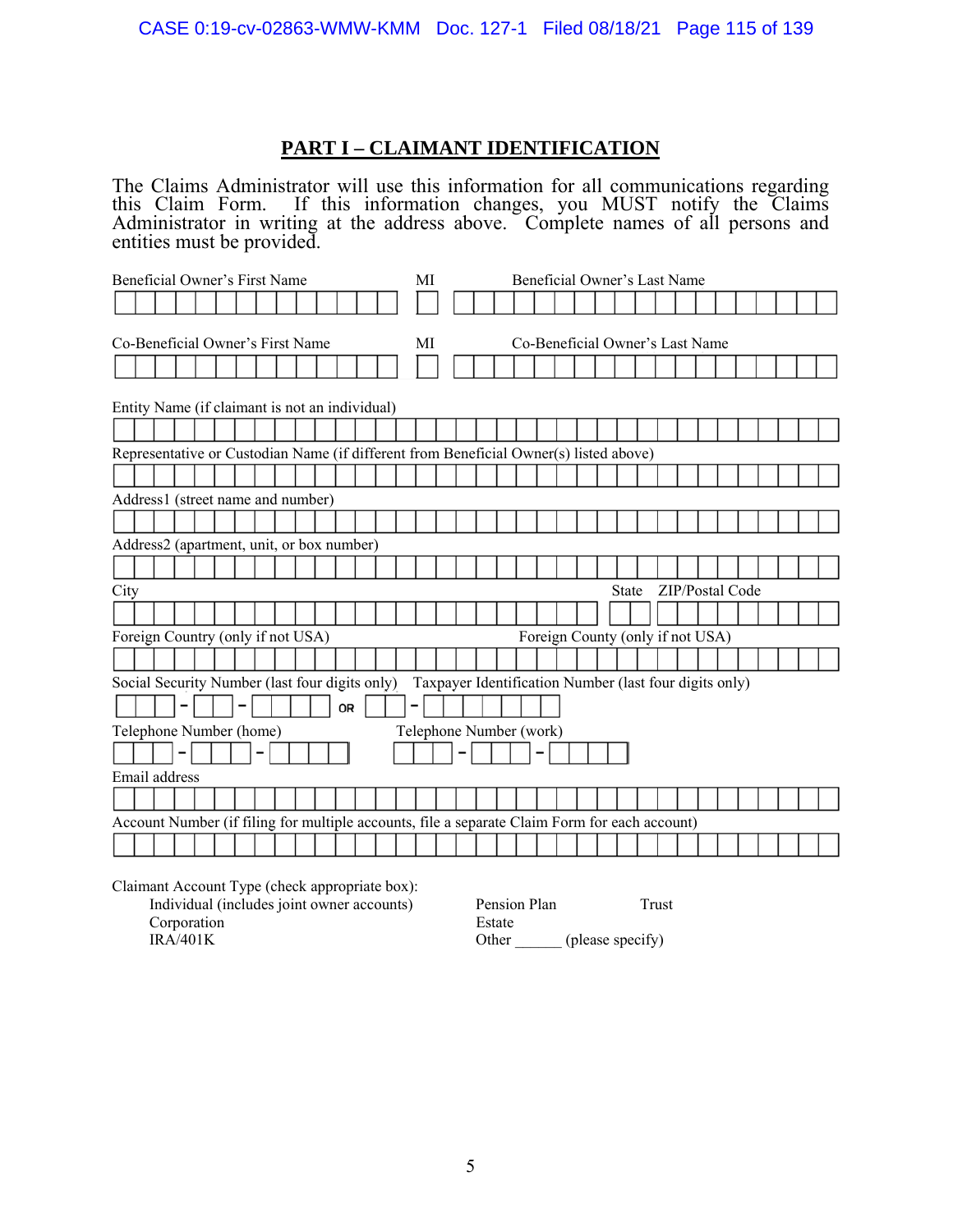## **PART II: TRANSACTIONS IN RESIDEO COMMON STOCK**

| 1. PURCHASES/ACQUISITIONS DURING THE CLASS PERIOD – Separately list each and                                                                                                                                                                                                                       |                                                                |                    |                         |  |
|----------------------------------------------------------------------------------------------------------------------------------------------------------------------------------------------------------------------------------------------------------------------------------------------------|----------------------------------------------------------------|--------------------|-------------------------|--|
| every purchase/acquisition of common stock from after the opening of trading on October 15, 2018                                                                                                                                                                                                   |                                                                |                    |                         |  |
| through and including the close of trading on November 6, 2019. (Must submit documentation.)                                                                                                                                                                                                       |                                                                |                    |                         |  |
| Date of Purchase                                                                                                                                                                                                                                                                                   | Number of<br><b>Total Purchase Price</b><br>Purchase Price Per |                    |                         |  |
| (List Chronologically)                                                                                                                                                                                                                                                                             | <b>Shares</b>                                                  | Share <sup>2</sup> | (excluding taxes,       |  |
| (MM/DD/YY)                                                                                                                                                                                                                                                                                         | Purchased                                                      |                    | commissions, and fees)  |  |
|                                                                                                                                                                                                                                                                                                    |                                                                |                    |                         |  |
|                                                                                                                                                                                                                                                                                                    |                                                                | S                  | S                       |  |
|                                                                                                                                                                                                                                                                                                    |                                                                | \$                 | \$                      |  |
|                                                                                                                                                                                                                                                                                                    |                                                                | \$                 |                         |  |
|                                                                                                                                                                                                                                                                                                    |                                                                | \$                 | \$                      |  |
| 3. PURCHASES/ACQUISITIONS DURING 90-DAY LOOKBACK PERIOD - State the total<br>number of shares of common stock purchased/acquired from after the opening of trading on<br>November 7, 2019 through and including the close of trading on ______, 2020. <sup>3</sup> (Must submit<br>documentation.) |                                                                |                    |                         |  |
| 4. SALES DURING THE CLASS PERIOD AND DURING THE 90-DAY LOOKBACK                                                                                                                                                                                                                                    |                                                                |                    |                         |  |
| <b>PERIOD</b> – Separately list each and every sale/disposition of common stock from after the opening                                                                                                                                                                                             |                                                                |                    |                         |  |
| of trading on October 15, 2018 through and including the close of trading , 2020. (Must                                                                                                                                                                                                            |                                                                |                    |                         |  |
| submit documentation.)                                                                                                                                                                                                                                                                             |                                                                |                    |                         |  |
| Date of Sale                                                                                                                                                                                                                                                                                       | Number of                                                      | Sale Price         | <b>Total Sale Price</b> |  |
| (List Chronologically)                                                                                                                                                                                                                                                                             | Shares Sold                                                    | Per Share          | (excluding taxes,       |  |
| (MM/DD/YY)                                                                                                                                                                                                                                                                                         |                                                                |                    | commissions and fees)   |  |
|                                                                                                                                                                                                                                                                                                    |                                                                |                    |                         |  |
|                                                                                                                                                                                                                                                                                                    |                                                                | \$                 | \$                      |  |
|                                                                                                                                                                                                                                                                                                    |                                                                | \$                 | \$                      |  |

<sup>&</sup>lt;sup>2</sup> Shares obtained via the spin-off are treated as being purchased or acquired on October 29, 2018 at \$28.00 per share, which is the opening price on October 29, 2018, the date on which those shares were issued and acquired. Resideo shares traded on a when-issued basis between October 15, 2018 and October 28, 2018 at prices ranging from \$26.50 to \$32.55. While when-issued trading occurred at much lower volumes than beginning on October 29, 2018 (when-issued volume totaled 1.8 million shares, while October 29, 2018 first day of regular-way trading reported volume was 30.427 million shares), the final when-issued trade occurred at \$27.85 per share, only \$0.15 per share, or 0.54% lower than the opening regular-way trade of \$28.00. Therefore, Counsel believes that the opening regular-way trading price of \$28.00 represents a fair indication of the market's valuation of Resideo as a spun-off entity.

<sup>3</sup> Information requested in this Claim Form with respect to your transactions after the opening of trading on November 7, 2019 through and including the close of trading on \_\_\_\_\_\_\_\_\_\_\_, 2020, is needed only in order for the Claims Administrator to confirm that you have reported all relevant transactions. Purchases during this period, however, are not eligible under the Settlement because these purchases/acquisitions are outside the Class Period and will not be used for purposes of calculating your Recognized Loss pursuant to the Plan of Allocation.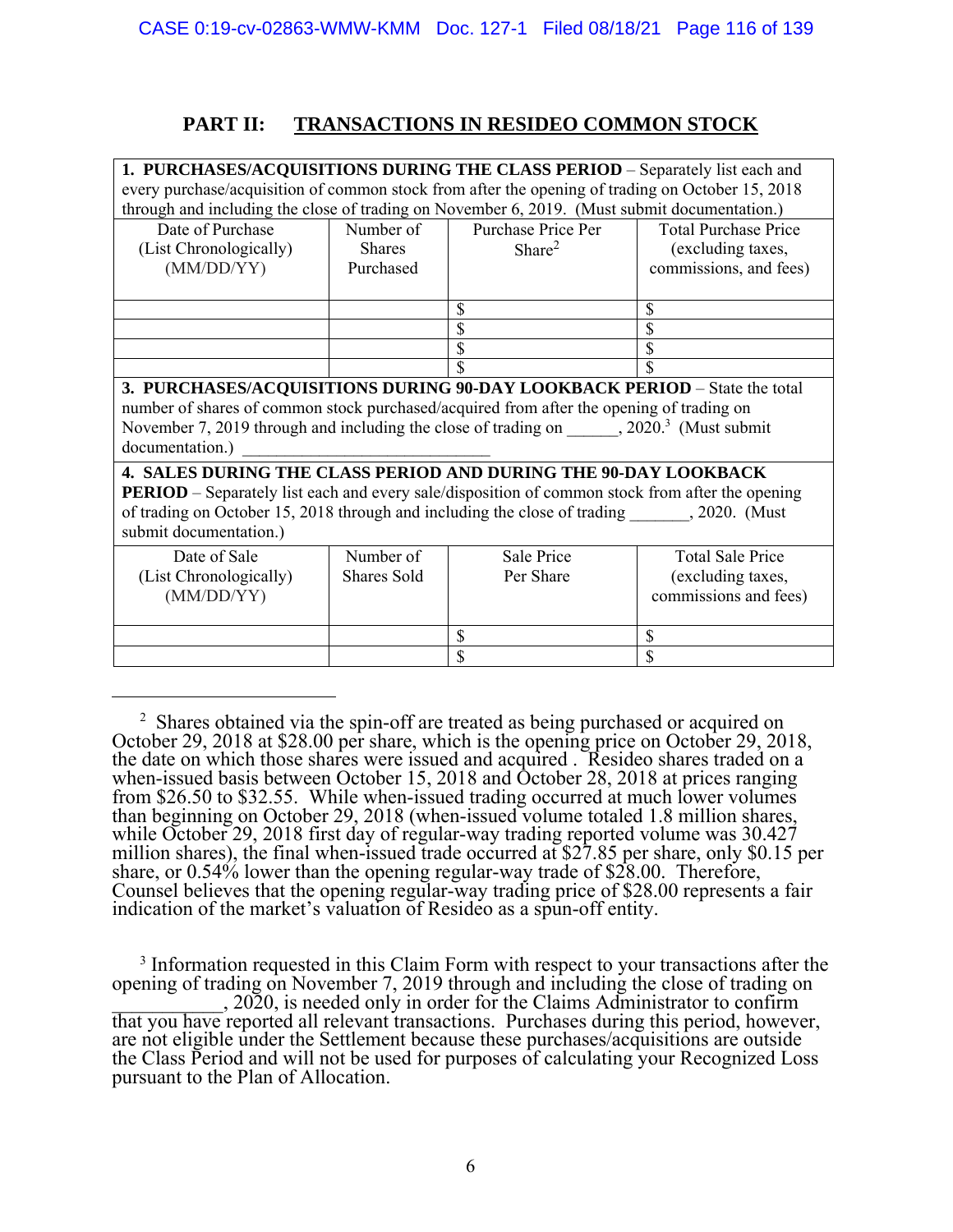| 5. ENDING HOLDINGS – State the total number of shares of common stock held as of the close |  |  |  |  |
|--------------------------------------------------------------------------------------------|--|--|--|--|
| , 2020. If none, write "0" or "Zero." (Must submit documentation.)<br>of trading on        |  |  |  |  |
|                                                                                            |  |  |  |  |

#### **IF YOU NEED ADDITIONAL SPACE TO LIST YOUR TRANSACTIONS YOU MUST PHOTOCOPY THIS PAGE AND CHECK THIS BOX**

#### **IV. SUBMISSION TO JURISDICTION OF COURT AND ACKNOWLEDGMENTS**

12. By signing and submitting this Claim Form, the claimant(s) or the person(s) acting on behalf of the claimant(s) certify(ies) that: I (We) submit this Claim Form under the terms of the Plan of Allocation of the Net Settlement Fund described in the accompanying Notice. I (We) also submit to the jurisdiction of the United States District Court for the District of Minnesota (the "Court") with respect to my (our) claim as a Settlement Class Member(s) and for purposes of enforcing the releases set forth herein. I (We) further acknowledge that I (we) will be bound by and subject to the terms of the Judgment and any Alternative Judgments or orders entered in connection with the Settlement in the Action, including the releases set forth therein. I (We) agree to furnish additional information to the Claims Administrator to support this claim, such as additional documentation for transactions in eligible Resideo common stock, if required to do so. I (We) have not submitted any other claim covering the same transactions in Resideo common stock during the Class Period and know of no other person having done so on my (our) behalf.

#### **V. RELEASES, WARRANTIES, AND CERTIFICATION**

13. I (We) hereby warrant and represent that I am (we are) a Settlement Class Member as defined in the Notice, that I am (we are) not excluded from the Settlement Class, that I am (we are) not one of the "Released Defendant Parties" as defined in the accompanying Notice.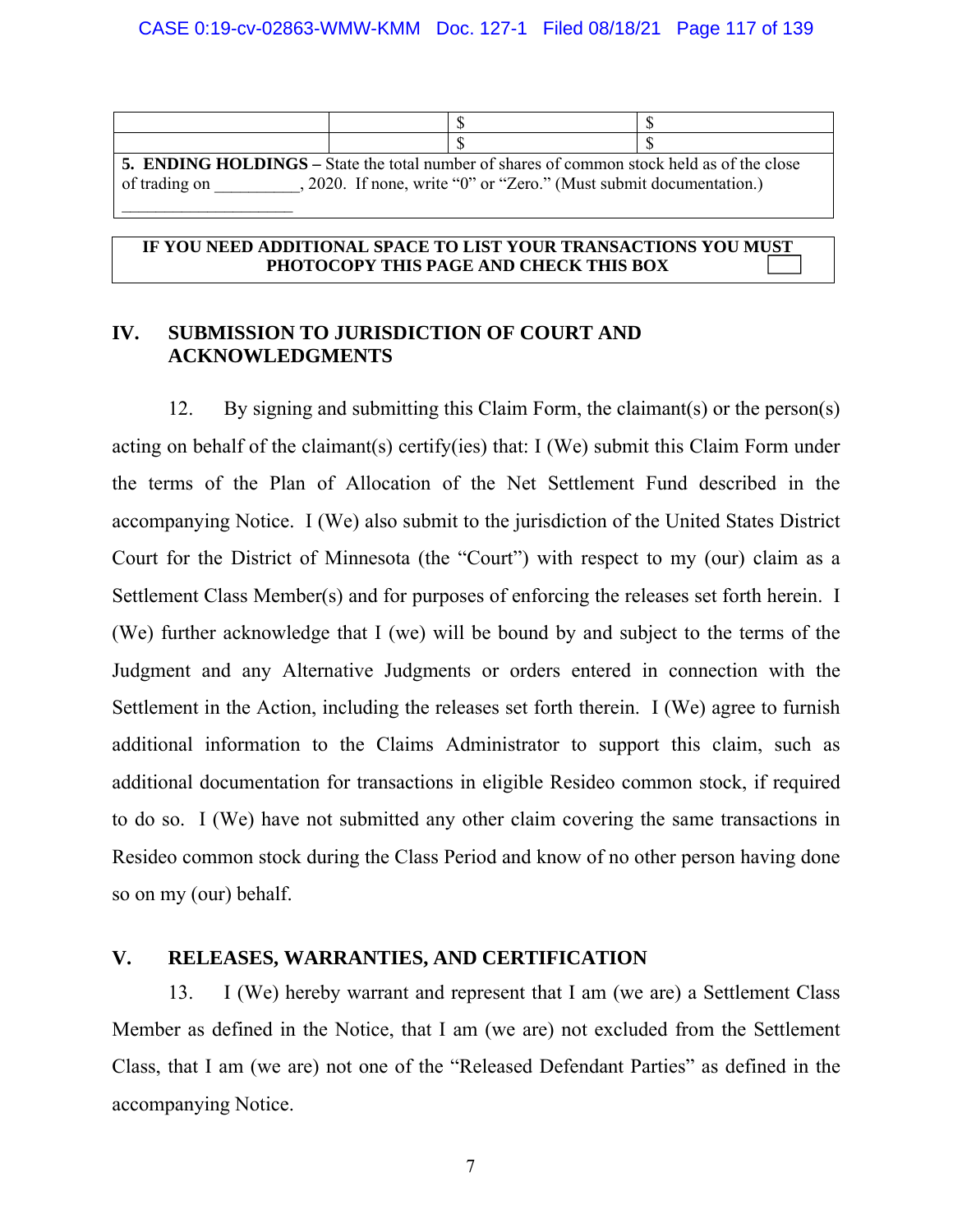14. As a Settlement Class Member, I (we) hereby acknowledge full and complete satisfaction of, and do hereby fully, finally, and forever compromise, settle, release, resolve, relinquish, waive, discharge, and dismiss with prejudice, and without costs, the Released Claims as to each and all of the Released Defendant Parties (as these terms are defined in the accompanying Notice). This release shall be of no force or effect unless and until the Court approves the Settlement and it becomes effective on the Effective Date.

15. I (We) hereby warrant and represent that I (we) have not assigned or transferred or purported to assign or transfer, voluntarily or involuntarily, any matter released pursuant to this release or any other part or portion thereof.

16. I (We) hereby warrant and represent that I (we) have included information about all of my (our) purchases, acquisitions, and sales of Resideo common stock that occurred during the Class Period and the number of securities held by me (us), to the extent requested.

17. I (We) certify that I am (we are) NOT subject to backup tax withholding. (If you have been notified by the Internal Revenue Service that you are subject to backup withholding, please strike out the prior sentence.)

I (We) declare under penalty of perjury under the laws of the United States of America that all of the foregoing information supplied by the undersigned is true and correct.

Executed this  $\_\_\_\_\_\_\$  day of  $\_\_\_\_\_\_\_\_\_\_$ , 2021

Signature of Claimant Type or print name of Claimant

 $\mathcal{L}_\text{max}$  and the contract of the contract of the contract of the contract of the contract of the contract of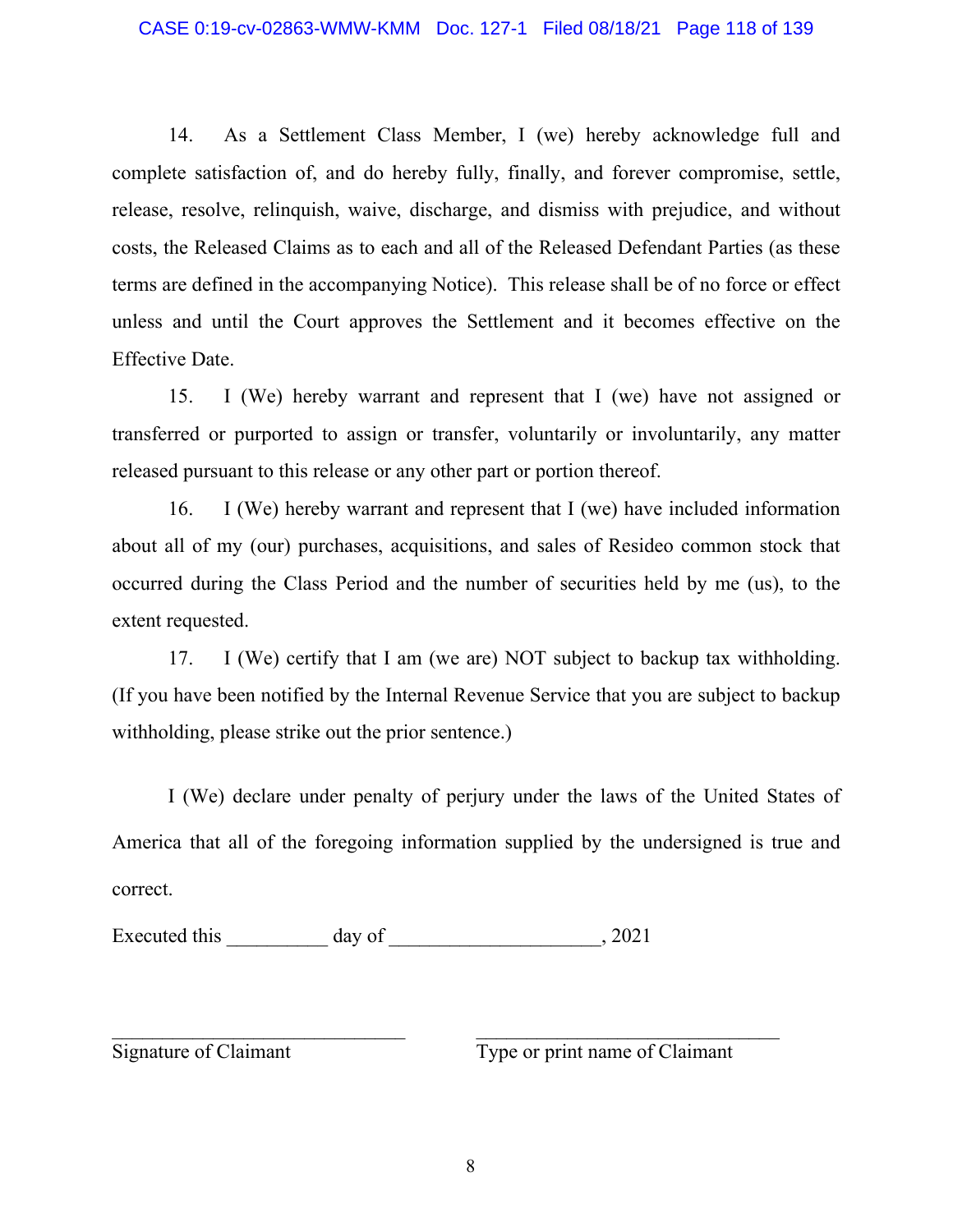Signature of Joint Claimant, if any Type or print name of Joint Claimant

Signature of person signing on behalf<br>of Claimant

 $\mathcal{L}_\text{max}$ 

Type or print name of person signing on behalf of Claimant

Capacity of person signing on behalf of Claimant, if other than an individual (*e.g.,* Administrator, Executor, Trustee, President, Custodian, Power of Attorney, etc.)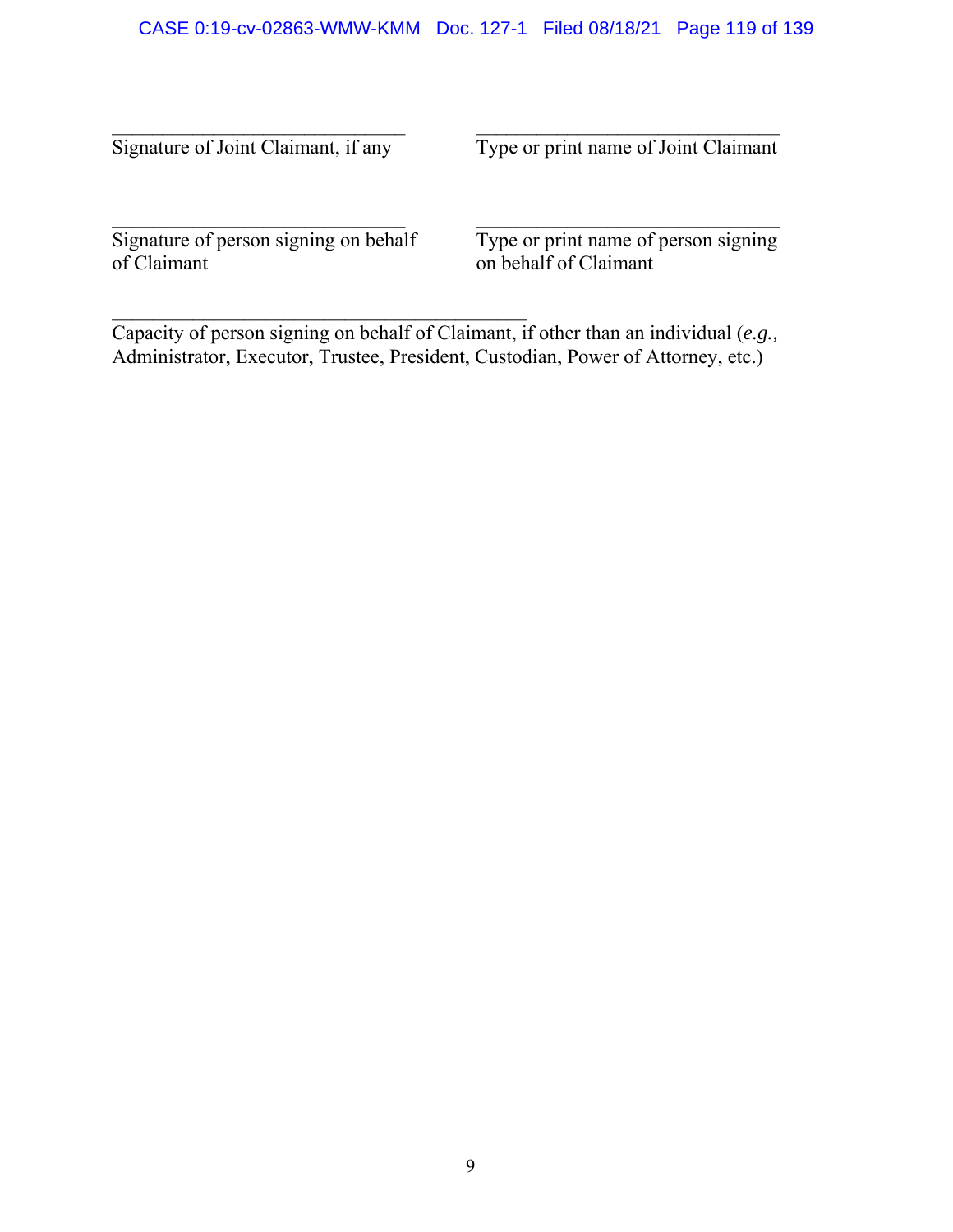### **REMINDER CHECKLIST:**

- 1. Please sign this Claim Form.
- 2. DO NOT HIGHLIGHT THE CLAIM FORM OR YOUR SUPPORTING DOCUMENTATION.
- 3. Attach only copies of supporting documentation as these documents will not be returned to you.
- 4. Keep a copy of your Claim Form for your records.
- 5. The Claims Administrator will acknowledge receipt of your Claim Form by mail, within 60 days. **Your claim is not deemed submitted until you receive an acknowledgment postcard.** If you do not receive an acknowledgment postcard within 60 days, please call the Claims Administrator toll free at XXX-XXX-XXXX.
- 6. If you move after submitting this Claim Form please notify the Claims Administrator of the change in your address, otherwise you may not receive additional notices or payment.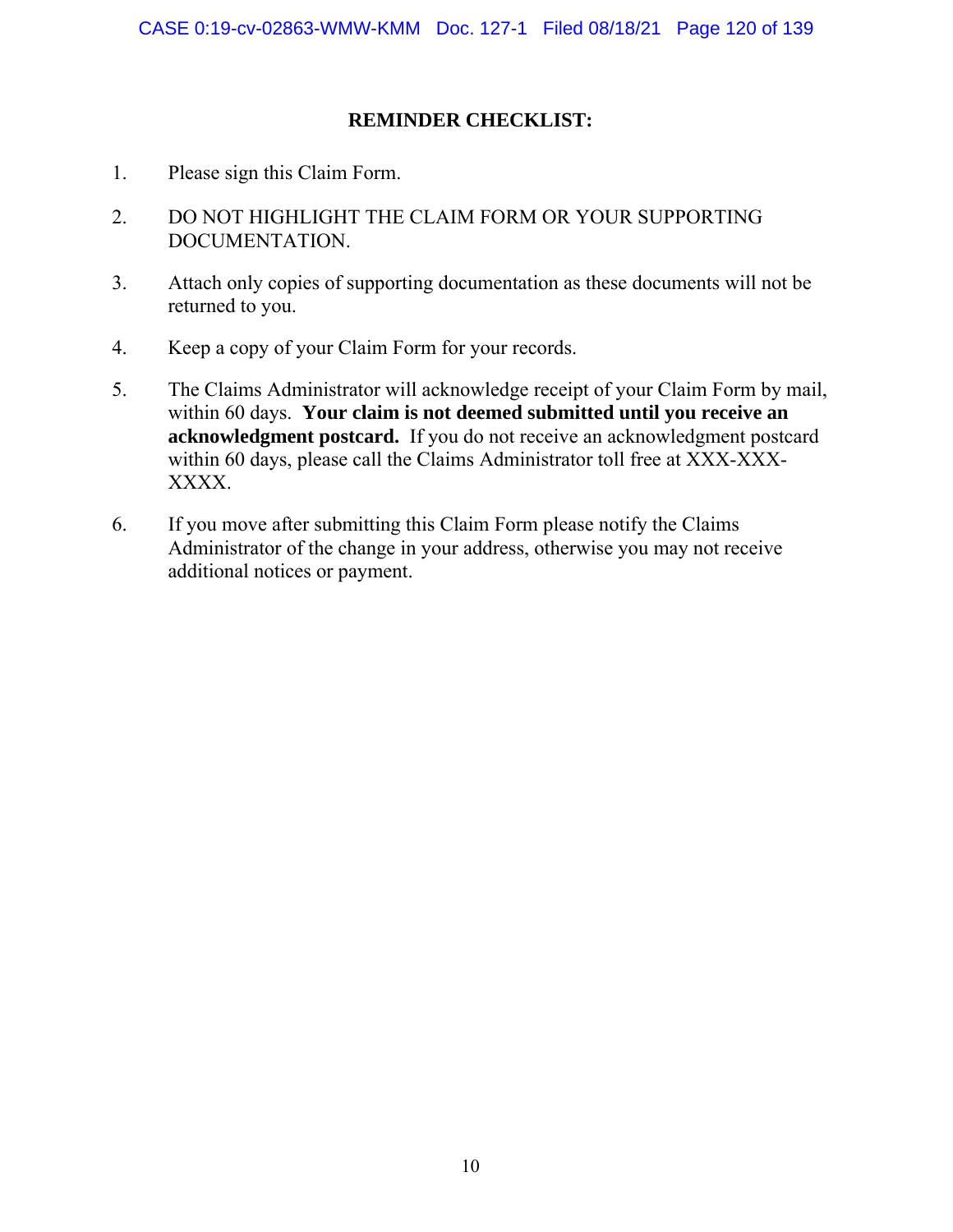CASE 0:19-cv-02863-WMW-KMM Doc. 127-1 Filed 08/18/21 Page 121 of 139

# **EXHIBIT A-3**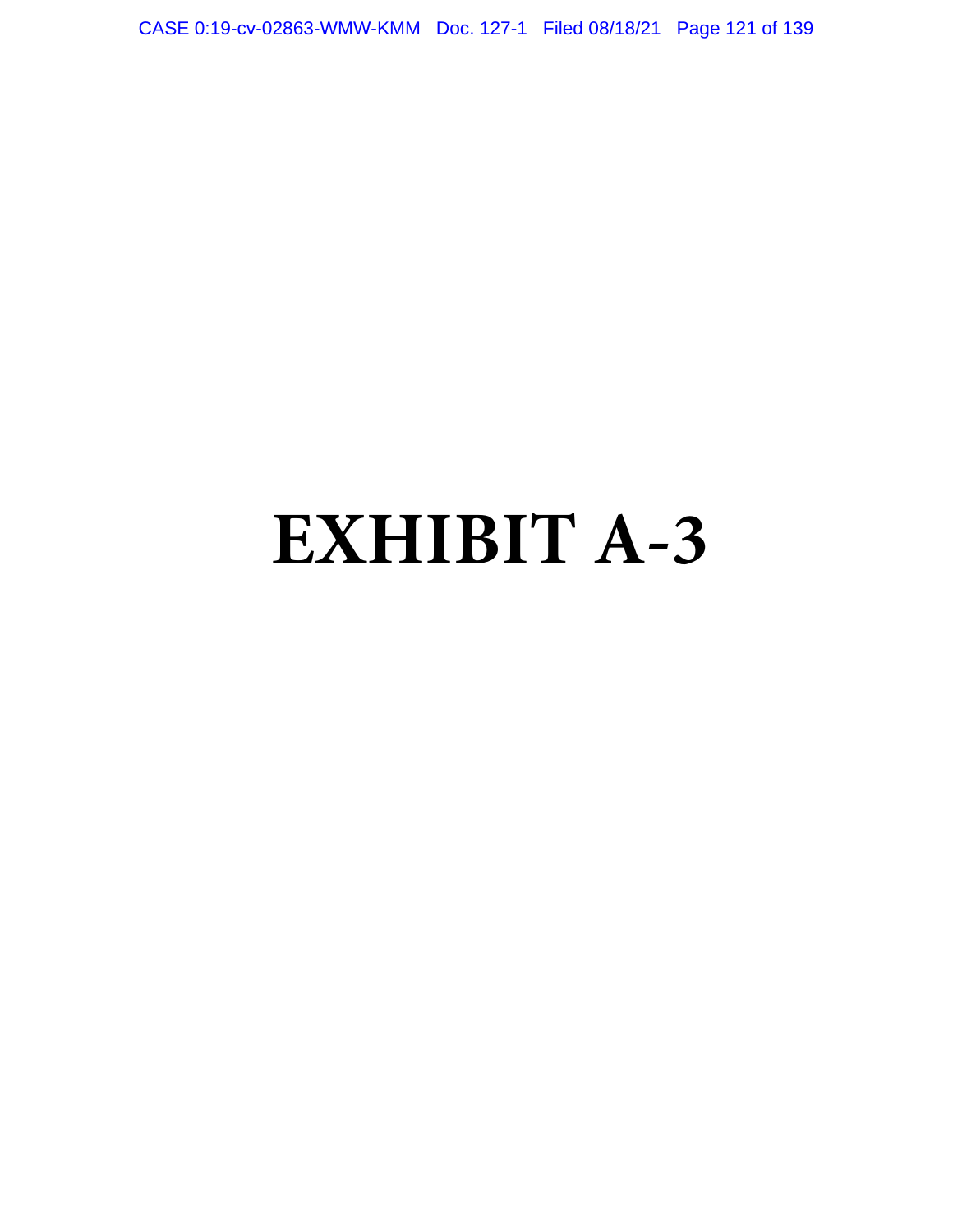### **UNITED STATES DISTRICT COURT DISTRICT OF MINNESOTA**

IN RE RESIDEO TECHNOLOGIES, INC. SECURITIES LITIGATION

Case No. 19-cv-02863 (WMW/KMM)

#### **SUMMARY NOTICE OF PENDENCY AND PROPOSED SETTLEMENT OF CLASS ACTION AND MOTION FOR ATTORNEYS' FEES AND EXPENSES**

**To: All persons and entities who or which purchased or otherwise acquired the common stock of Resideo Technologies, Inc. ("Resideo" or the "Company") during the period from October 15, 2018 through November 6, 2019, inclusive and were damaged thereby ("Settlement Class").** 

YOU ARE HEREBY NOTIFIED, pursuant to Rule 23 of the Federal Rules of Civil Procedure and an Order of the United States District Court for the District of Minnesota, that Court-appointed Lead Plaintiffs The Gabelli Asset Fund, The Gabelli Dividend & Income Trust, Gabelli Focused Growth and Income Fund f/k/a The Gabelli Focus Five Fund, The Gabelli Multimedia Trust Inc., The Gabelli Value 25 Fund Inc., GAMCO International SICAV, GAMCO Asset Management Inc., Naya 1740 Fund Ltd., Naya Coldwater Fund Ltd., Naya Master Fund LP and Nayawood LP and additional plaintiff Oklahoma Firefighters Pension and Retirement System, on behalf of themselves and all members of the proposed Settlement Class, and defendants Resideo, Michael G. Nefkens, Joseph D. Ragan III and Niccolo de Masi (collectively, "Defendants"), have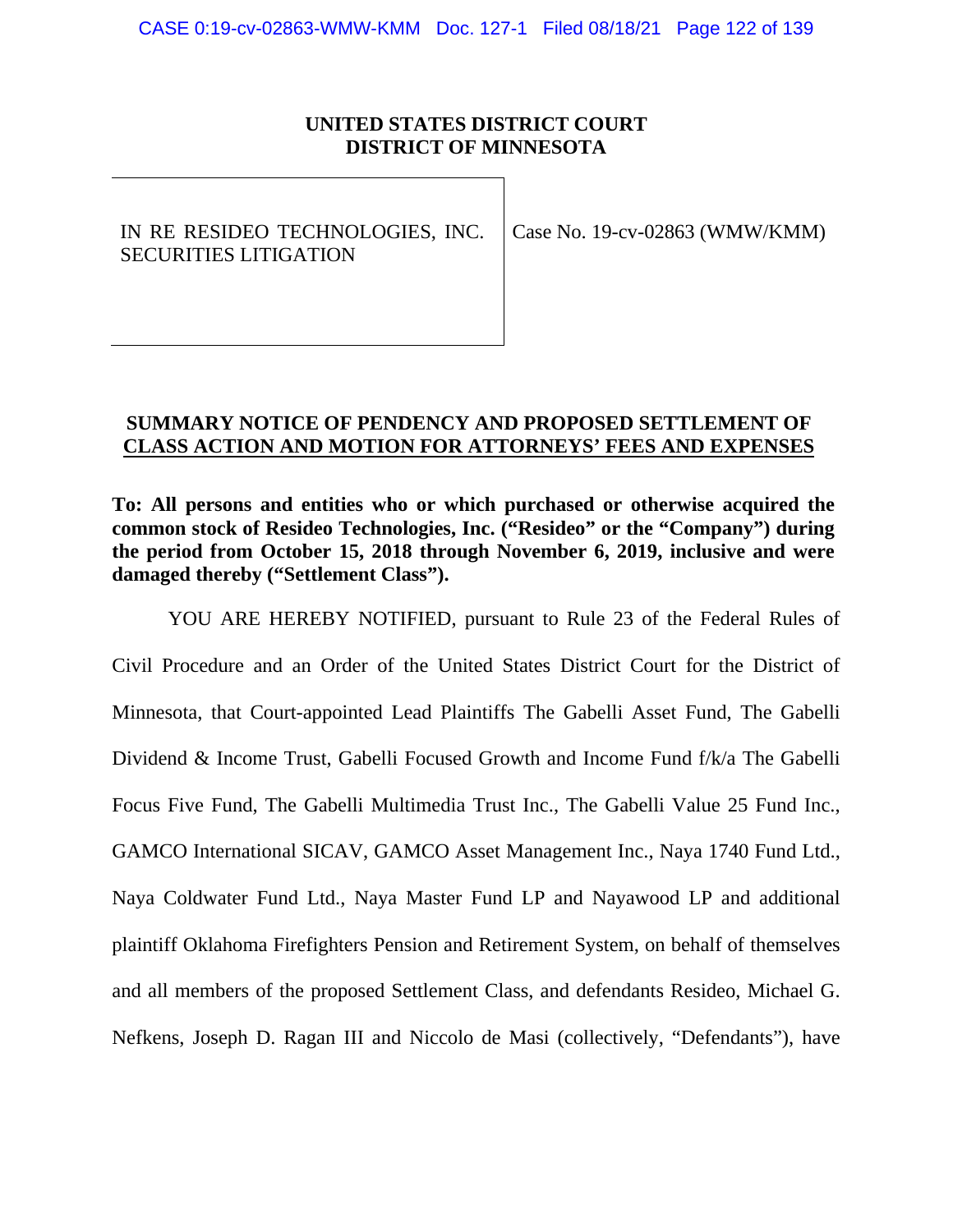#### CASE 0:19-cv-02863-WMW-KMM Doc. 127-1 Filed 08/18/21 Page 123 of 139

reached a proposed settlement of the claims in the above-captioned class action (the "Action") in the amount of \$55,000,000 (the "Settlement").

A hearing will be held before the Honorable Wilhelmina M. Wright, either in person or remotely in the Court's discretion, on \_\_\_\_\_\_\_\_\_\_, 2021, at \_\_\_\_ a.m. in Courtroom 7A of the United States District Court for the District of Minnesota, Warren E. Burger Federal Building and U.S. Courthouse, 316 North Robert Street, St. Paul, MN 55101 (the "Settlement Hearing") to determine whether the Court should: (i) approve the proposed Settlement as fair, reasonable and adequate; (ii) dismiss the Action with prejudice as provided in the Stipulation and Agreement of Settlement,<sup>1</sup> dated August . 2021; (iii) approve the proposed Plan of Allocation for distribution of the proceeds of the Settlement (the "Net Settlement Fund") to Settlement Class Members; and (iv) approve Co-Lead Counsel's Fee and Expense Application. The Court may change the date of the Settlement Hearing, or hold it remotely, without providing another notice. You do NOT need to participate at the Settlement Hearing to receive a distribution from the Net Settlement Fund.

**IF YOU ARE A MEMBER OF THE SETTLEMENT CLASS, YOUR RIGHTS WILL BE AFFECTED BY THE PROPOSED SETTLEMENT AND YOU MAY BE ENTITLED TO A MONETARY PAYMENT.** If you have not yet received

2

<sup>&</sup>lt;sup>1</sup> All capitalized terms that are not defined herein have the meanings given them in the Stipulation and Agreement of Settlement, dated August 17, 2021, available at  $www.\_$ .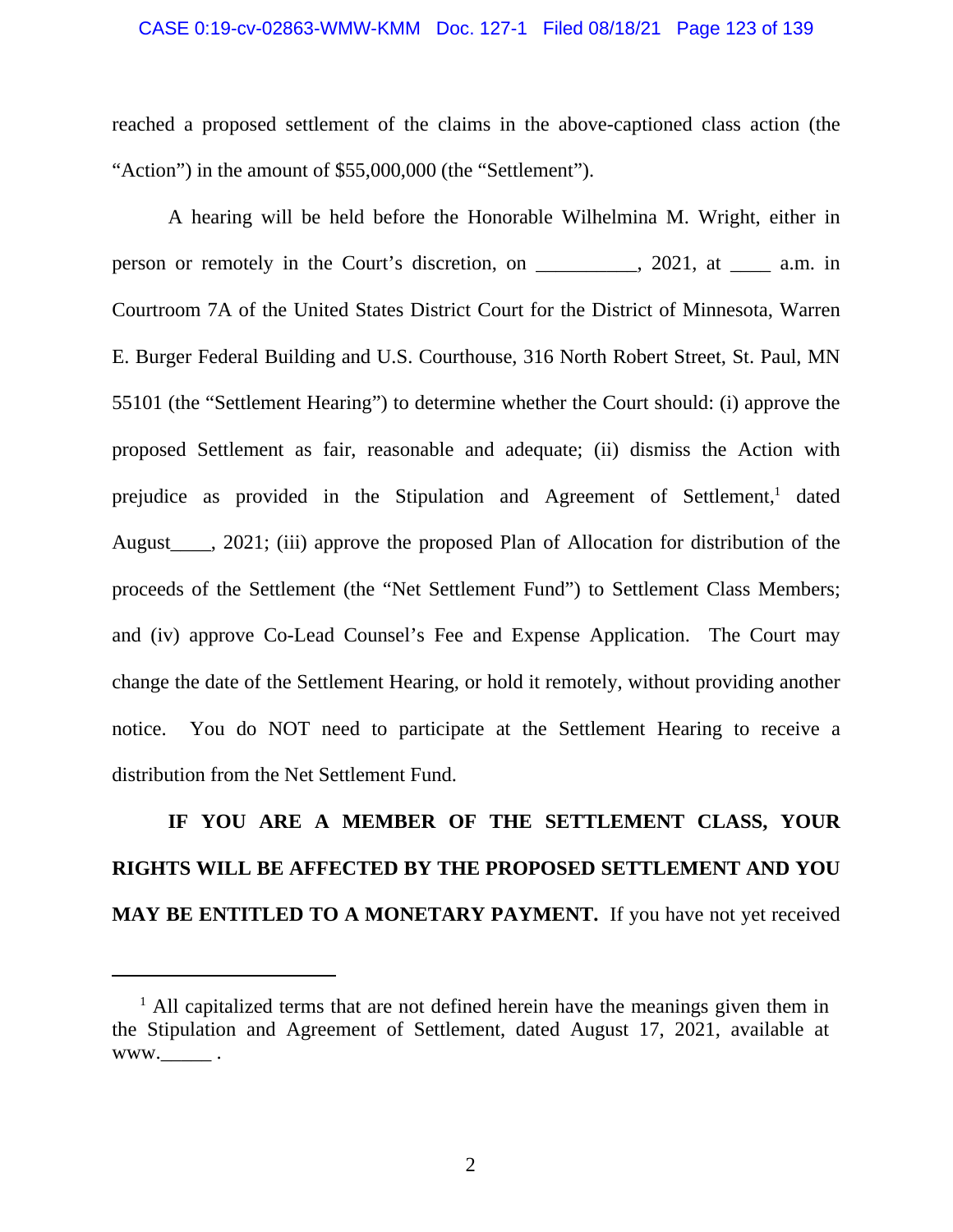a full Notice and Claim Form, you may obtain copies of these documents by visiting the website for the Settlement, www. cor by contacting the Claims Administrator at:

> *Resideo Securities Litigation*  c/o \_\_\_\_\_\_\_\_\_\_\_\_\_ P.O. Box \_\_\_\_\_\_\_\_\_\_\_\_\_\_\_\_ City, State Zipcode www.  $\frac{1}{2}$  ,  $\frac{1}{2}$  ,  $\frac{1}{2}$  ,  $\frac{1}{2}$  ,  $\frac{1}{2}$  ,  $\frac{1}{2}$  ,  $\frac{1}{2}$  ,  $\frac{1}{2}$  ,  $\frac{1}{2}$  ,  $\frac{1}{2}$  ,  $\frac{1}{2}$  ,  $\frac{1}{2}$  ,  $\frac{1}{2}$  ,  $\frac{1}{2}$  ,  $\frac{1}{2}$  ,  $\frac{1}{2}$  ,  $\frac{1}{2}$  ,  $\frac{1}{2}$  ,  $\frac{1$

Inquiries, other than requests for information about the status of a claim, may also

be made to Co-Lead Counsel:

#### **ENTWISTLE & CAPPUCCI LLP**

Andrew J. Entwistle, Esq. Frost Bank Tower 401 Congress Avenue, Suite 1170 www.entwistle.com 512-710-5960

**LABATON SUCHAROW LLP**  Ira A. Schochet, Esq. 140 Broadway New York, NY 10005 www.labaton.com settlementquestions@labaton.com 888-219-6877

If you are a Settlement Class Member, to be eligible to share in the distribution of the Net Settlement Fund, you must submit a Claim Form *postmarked or submitted online no later than* 2021. If you are a Settlement Class Member and do not timely submit a valid Claim Form, you may not be eligible to share in the distribution of the Net Settlement Fund, but you will nevertheless be bound by all of the terms of the Stipulation and Agreement of Settlement, and all of the terms of the Judgment or any Alternative Judgments or orders entered by the Court relating to the Settlement, whether favorable or unfavorable.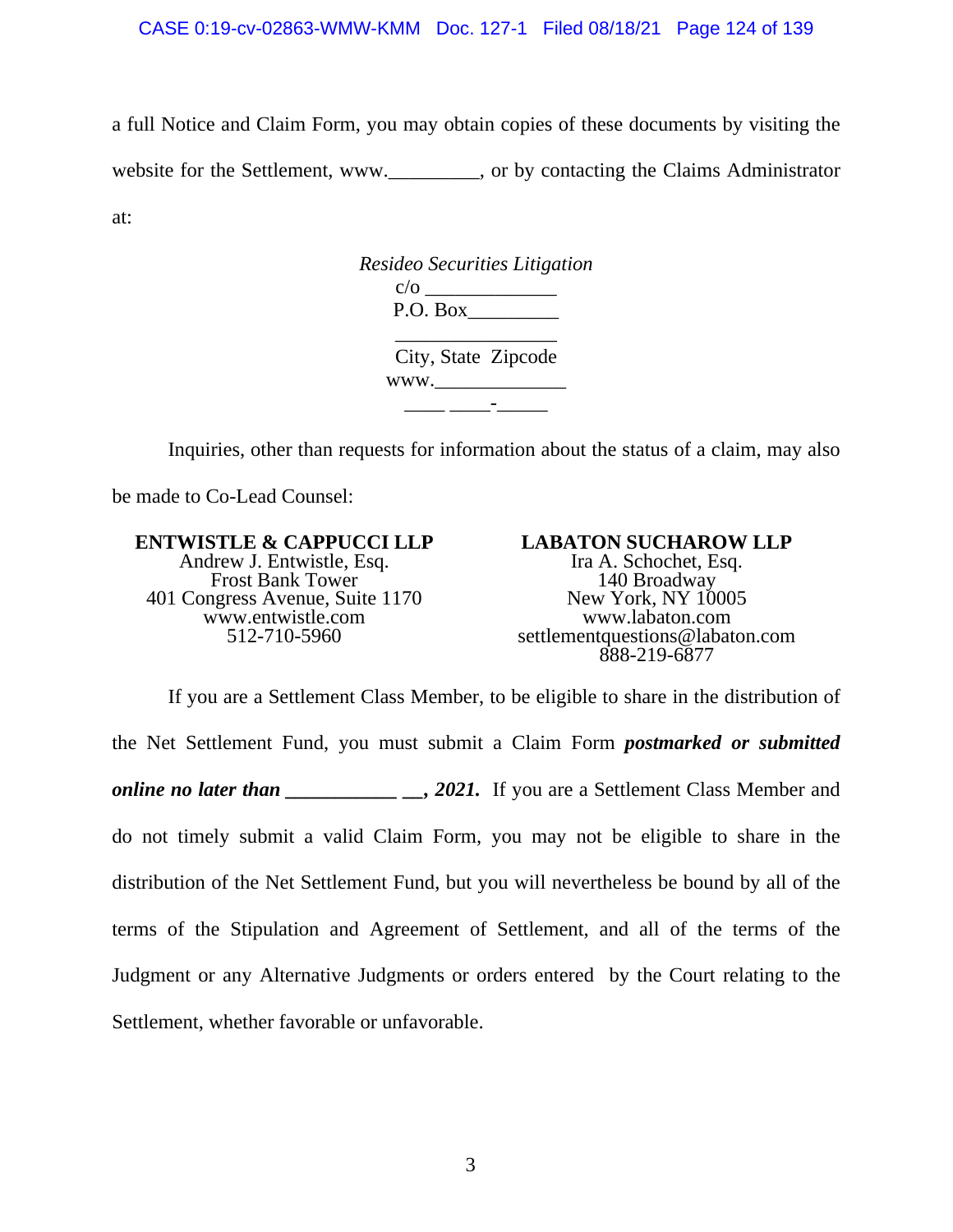#### CASE 0:19-cv-02863-WMW-KMM Doc. 127-1 Filed 08/18/21 Page 125 of 139

If you are a Settlement Class Member and wish to exclude yourself from the Settlement Class, you must submit a written request for exclusion in accordance with the instructions set forth in the Notice so that it is *received no later than* \_\_\_\_\_\_\_\_\_\_\_\_\_\_\_\_

2021. If you properly exclude yourself from the Settlement Class, you will not be bound by any judgments or orders entered by the Court relating to the Settlement, whether favorable or unfavorable, and you will not be eligible to share in the distribution of the Net Settlement Fund.

Any objections to the proposed Settlement, Co-Lead Counsel's Fee and Expense Application, and/or the proposed Plan of Allocation must be filed with the Court, either by mail or in person, and be mailed to counsel for the Parties in accordance with the instructions in the Notice, such that they are *received* no later than \_\_\_\_\_\_\_\_\_\_\_\_\_ *2021*.

#### **PLEASE DO NOT CONTACT THE COURT, DEFENDANTS, OR DEFENDANTS' COUNSEL REGARDING THIS NOTICE.**

DATED: \_\_\_\_\_\_\_\_\_\_\_\_\_\_\_\_\_, 2021 BY ORDER OF THE COURT

UNITED STATES DISTRICT COURT DISTRICT OF MINNESOTA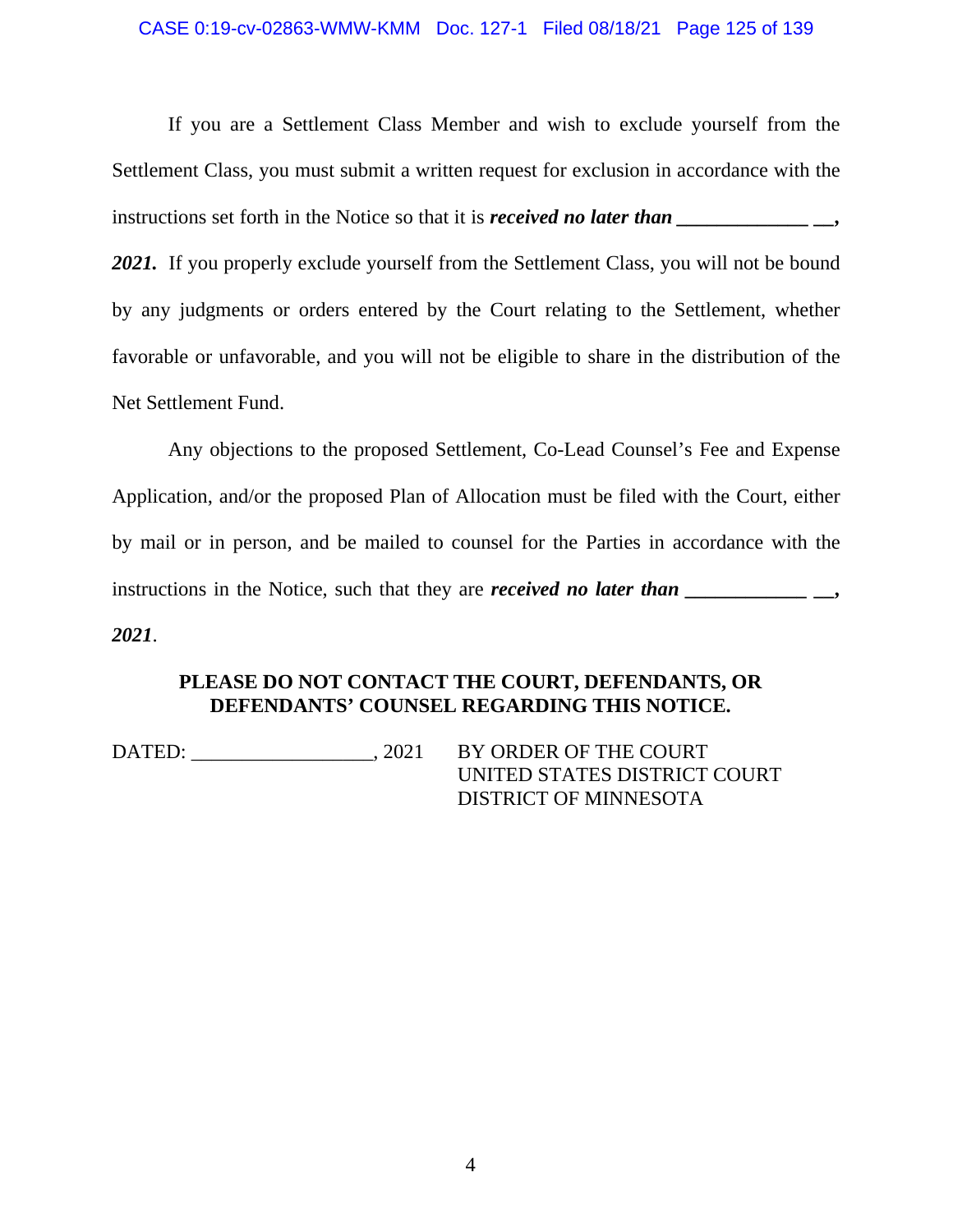CASE 0:19-cv-02863-WMW-KMM Doc. 127-1 Filed 08/18/21 Page 126 of 139

# **EXHIBIT B**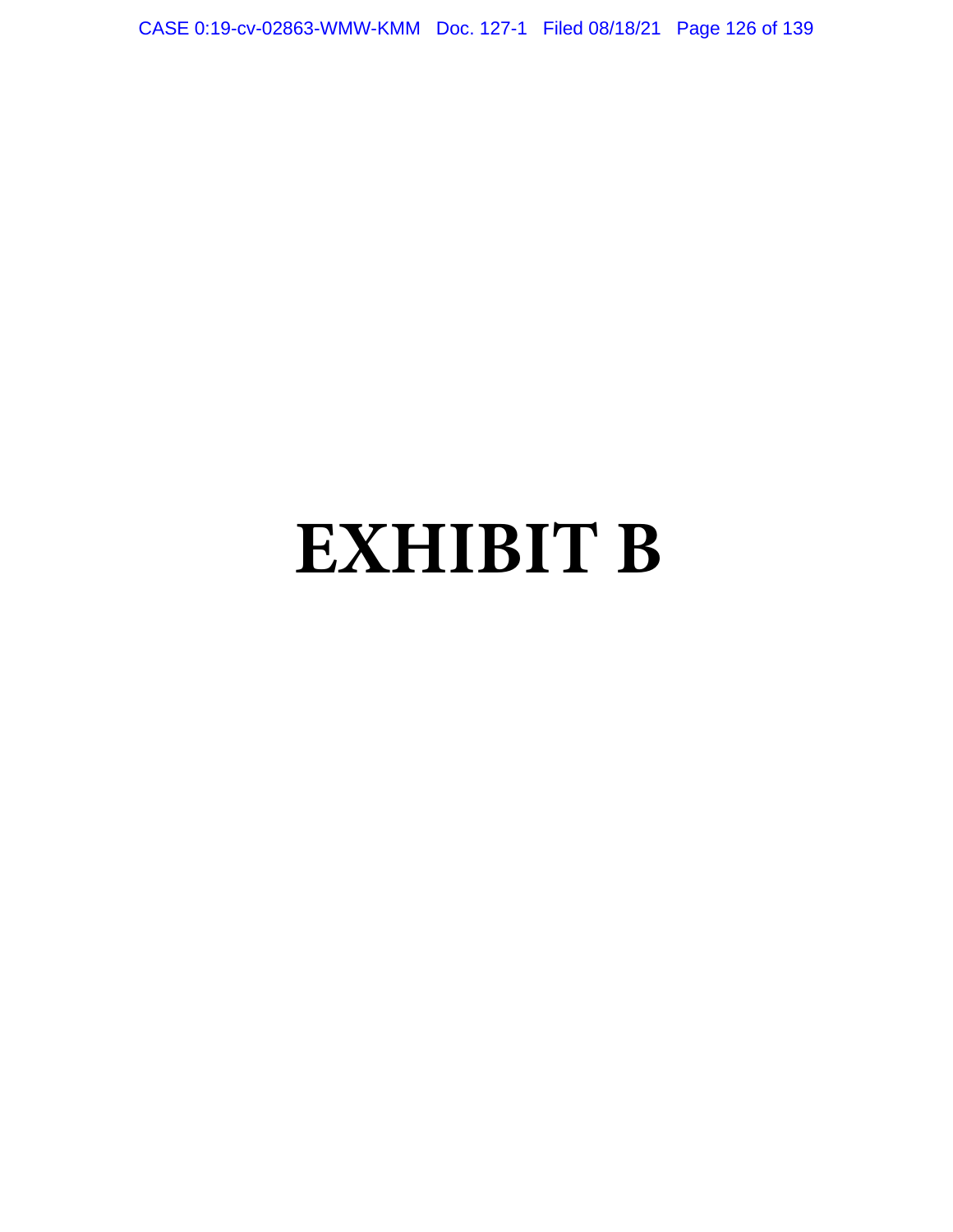#### **UNITED STATES DISTRICT COURT DISTRICT OF MINNESOTA**

IN RE RESIDEO TECHNOLOGIES, INC. SECURITIES LITIGATION

Case No. 19-cv-02863 (WMW/KMM)

**CLASS ACTION**

#### **[PROPOSED] JUDGMENT APPROVING CLASS ACTION SETTLEMENT**

WHEREAS, a consolidated securities class action entitled *In re Resideo Technologies, Inc. Securities Litigation,* 19-cv-02863 (WMW/KMM) (the "Action") is pending in this Court;

WHEREAS, (a) Lead Plaintiffs The Gabelli Asset Fund, The Gabelli Dividend & Income Trust, Gabelli Focused Growth and Income Fund f/k/a The Gabelli Focus Five Fund, The Gabelli Multimedia Trust Inc., The Gabelli Value 25 Fund Inc., GAMCO International SICAV, GAMCO Asset Management Inc. (collectively, the "Gabelli Group"), Naya 1740 Fund Ltd., Naya Coldwater Fund Ltd., Naya Master Fund LP and Nayawood LP (collectively, the "Naya Group" and, together with the Gabelli Group, "Lead Plaintiffs") and additional Plaintiff Oklahoma Firefighters Pension and Retirement System (collectively with Lead Plaintiffs, "Plaintiffs"), on behalf of themselves and the Settlement Class on the one hand; and (b) defendants Resideo Technologies, Inc. ("Resideo" or the "Company"), Michael G. Nefkens, Joseph D. Ragan III and Niccolo de Masi (collectively, "Defendants") on the other, have entered into a Stipulation and Agreement of Settlement dated August 17, 2021 (the "Stipulation"), that provides for a complete dismissal with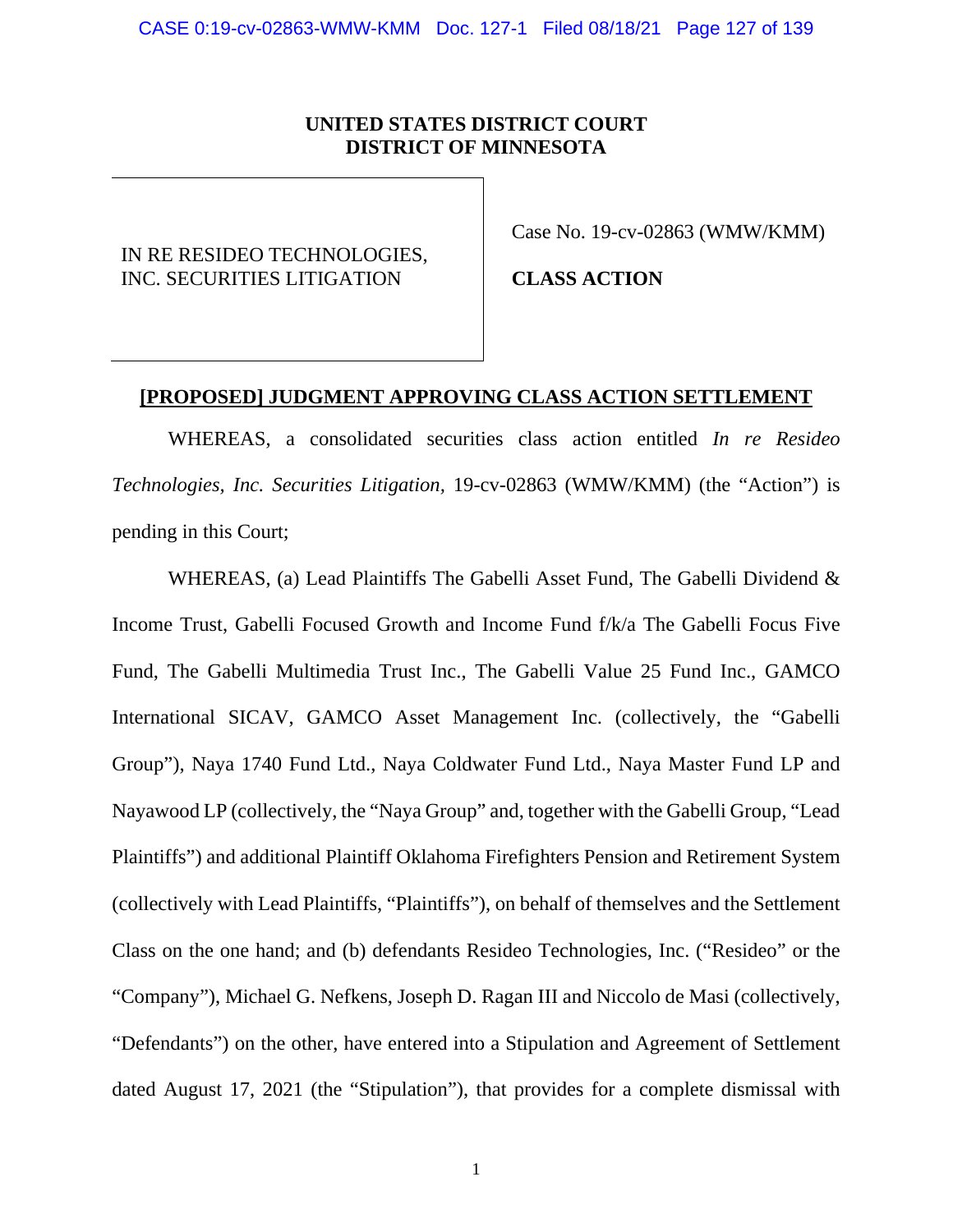#### CASE 0:19-cv-02863-WMW-KMM Doc. 127-1 Filed 08/18/21 Page 128 of 139

prejudice of the claims asserted against Defendants in the Action, as well as a complete release of all claims that could have been asserted against them and the other Released Defendant Parties by each other, by Plaintiffs, or by any other member of the Settlement Class, on the terms and conditions set forth in the Stipulation, subject to the approval of this Court (the "Settlement");

WHEREAS, unless otherwise defined in this Judgment, the capitalized terms herein shall have the same meaning as they have in the Stipulation;

WHEREAS, by Order dated \_\_\_\_\_, 2021 (ECF \_\_, the "Preliminary Approval Order"), this Court: (a) preliminarily approved the Settlement; (b) certified the Settlement Class solely for purposes of effectuating the Settlement; (c) ordered that notice of the proposed Settlement be provided to potential Settlement Class Members; and (d) provided Settlement Class Members with the opportunity either to exclude themselves from the Settlement Class or to object to the proposed Settlement;

WHEREAS, the Court conducted a hearing on  $2021$  (the "Settlement Hearing") to consider, among other things, (a) whether the terms and conditions of the Settlement are fair, reasonable, and adequate to the Settlement Class, and should therefore be approved; and (b) whether a judgment should be entered dismissing the Action with prejudice as against the Defendants; and

WHEREAS, the Court having reviewed and considered the Stipulation, all papers filed and proceedings held herein in connection with the Settlement, all oral and written comments received regarding the Settlement, and the record in the Action, and good cause appearing therefor;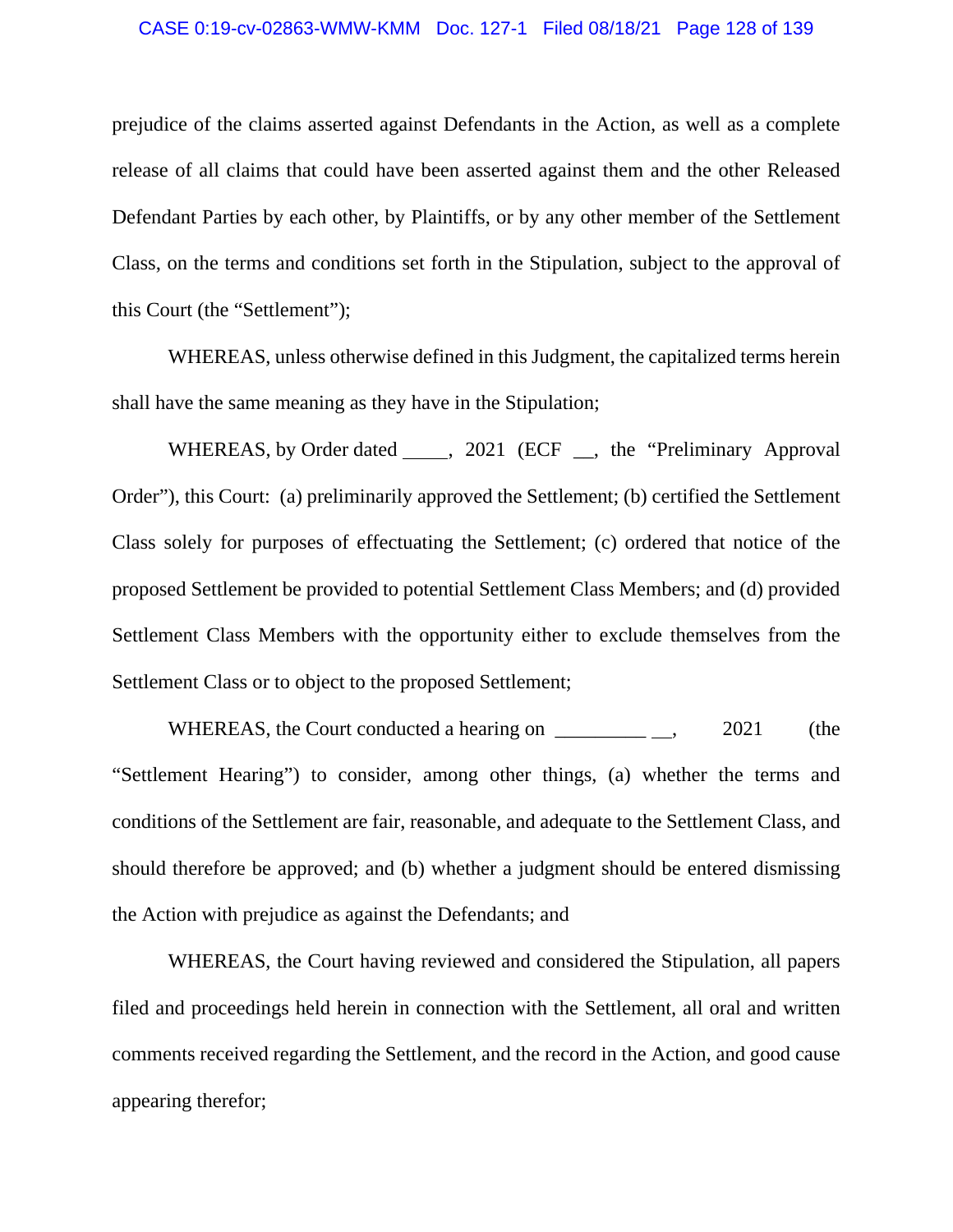#### IT IS HEREBY ORDERED, ADJUDGED, AND DECREED:

1. **Jurisdiction** – The Court has jurisdiction over the subject matter of the Action, and all matters relating to the Settlement, as well as personal jurisdiction over all the Released Defendant Parties, Plaintiffs and all Settlement Class Members.

2. **Incorporation of Settlement Documents** – This Judgment incorporates and makes a part hereof: (a) the Stipulation filed with the Court on  $\,$ , 2021; and (b) the Notice and the Summary Notice, both of which were filed with the Court on , 2021.

3. **The Certified Settlement Class** – Solely for purposes of the Settlement of this Action, the Court finds that each element required for certification of the Settlement Class pursuant to Rule 23 of the Federal Rules of Civil Procedure has been met. Specifically, pursuant to Rule 23(a), (1) the members of the Settlement Class are so numerous that their joinder in the Action would be impracticable; (2) there are questions of law and fact common to the Settlement Class which predominate over any individual questions; (3) the claims of Lead Plaintiffs in the Action are typical of the claims of the Settlement Class; (4) Lead Plaintiffs and Co-Lead Counsel have fairly and adequately represented and protected the interests of the Settlement Class; and, pursuant to Rule 23(b)(3) a class action is superior to other available methods for the fair and efficient adjudication of the Action. Therefore, pursuant to Rules 23(a) and (b)(3) of the Federal Rules of Civil Procedure, the Court certifies, solely for purposes of effectuating the Settlement, a Settlement Class consisting of:

all persons and entities who or which purchased or otherwise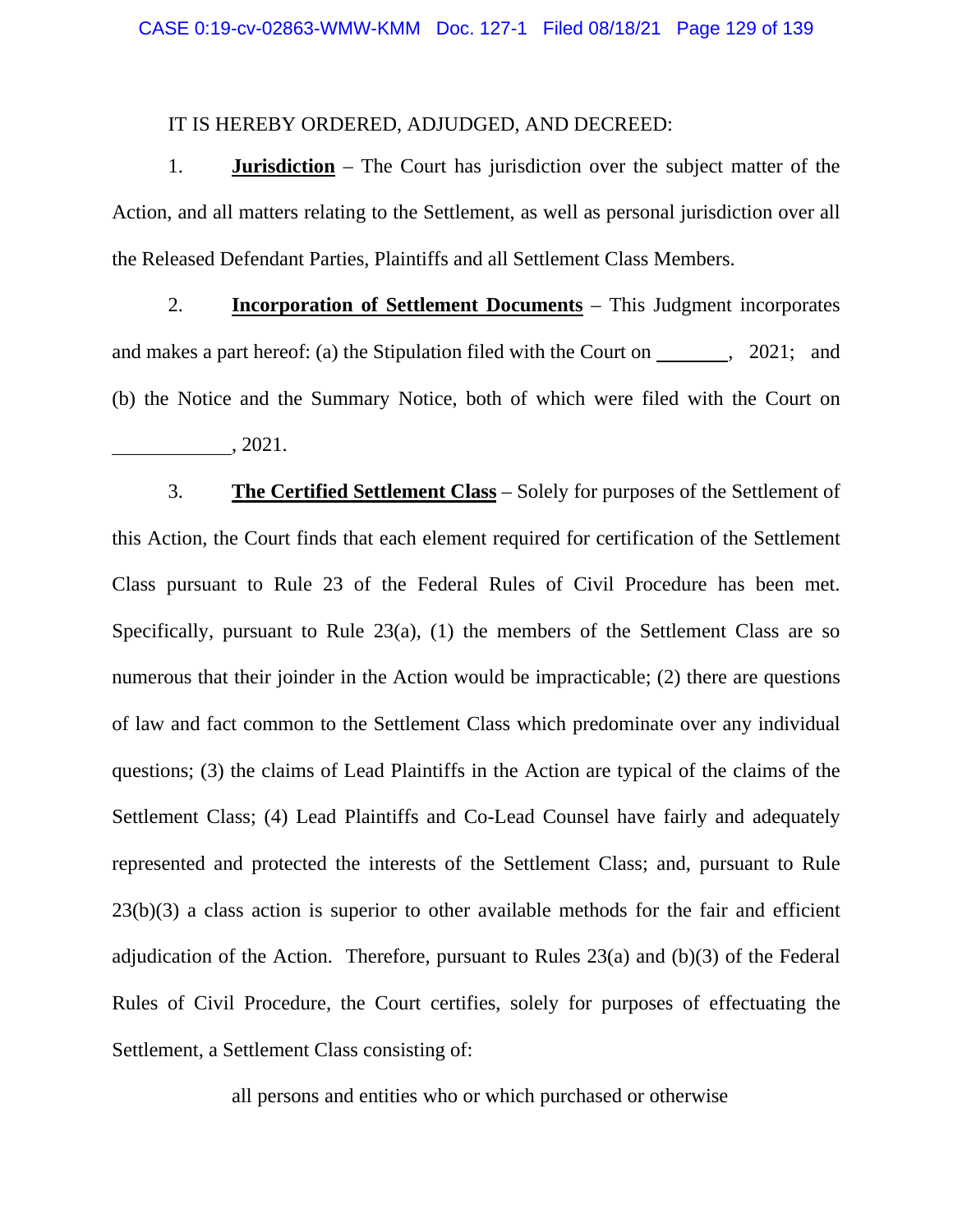acquired the common stock of Resideo during the period from October 15, 2018 through November 6, 2019, inclusive, and were damaged thereby. Excluded from the Settlement Class are: (i) Defendants; (ii) Honeywell; (iii) the officers and directors of Defendants and Honeywell during the Class Period; (iv) members of the Immediate Family of the Individual Defendants and of the excluded officers and directors; (v) any entity in which any Defendant, any excluded officer or director, or any member of their Immediate Family has or had a controlling interest; (vi) any affiliates, parents or subsidiaries of the Defendants and Honeywell; (vii) the legal representatives, agents, affiliates, heirs, successors or assigns of any of the foregoing, in their capacities as such; and (viii) those who timely and validly request exclusion from the Settlement Class in accordance with the requirements set forth in the Notice, or who are otherwise excluded by the Court.

4. **Adequacy of Representation** – Pursuant to Rule 23 of the Federal Rules of Civil Procedure, and for the purposes of the Settlement only, the Court hereby affirms its determinations in the Preliminary Approval Order certifying Lead Plaintiffs as Class Representatives for the Settlement Class and appointing Co-Lead Counsel as Class Counsel for the Settlement Class. Lead Plaintiffs and Co-Lead Counsel have fairly and adequately represented the Settlement Class both in terms of litigating the Action and by entering into and implementing the Settlement and have satisfied the requirements of Federal Rules of Civil Procedure 23(a)(4) and 23(g), respectively.

5. **Notice** – The Court finds that the dissemination of the Notice and the publication of the Summary Notice: (a) were implemented in accordance with the Preliminary Approval Order; (b) constituted the best notice practicable under the circumstances; (c) constituted notice that was reasonably calculated, under the circumstances, to apprise Settlement Class Members of (i) the pendency of the Action, (ii)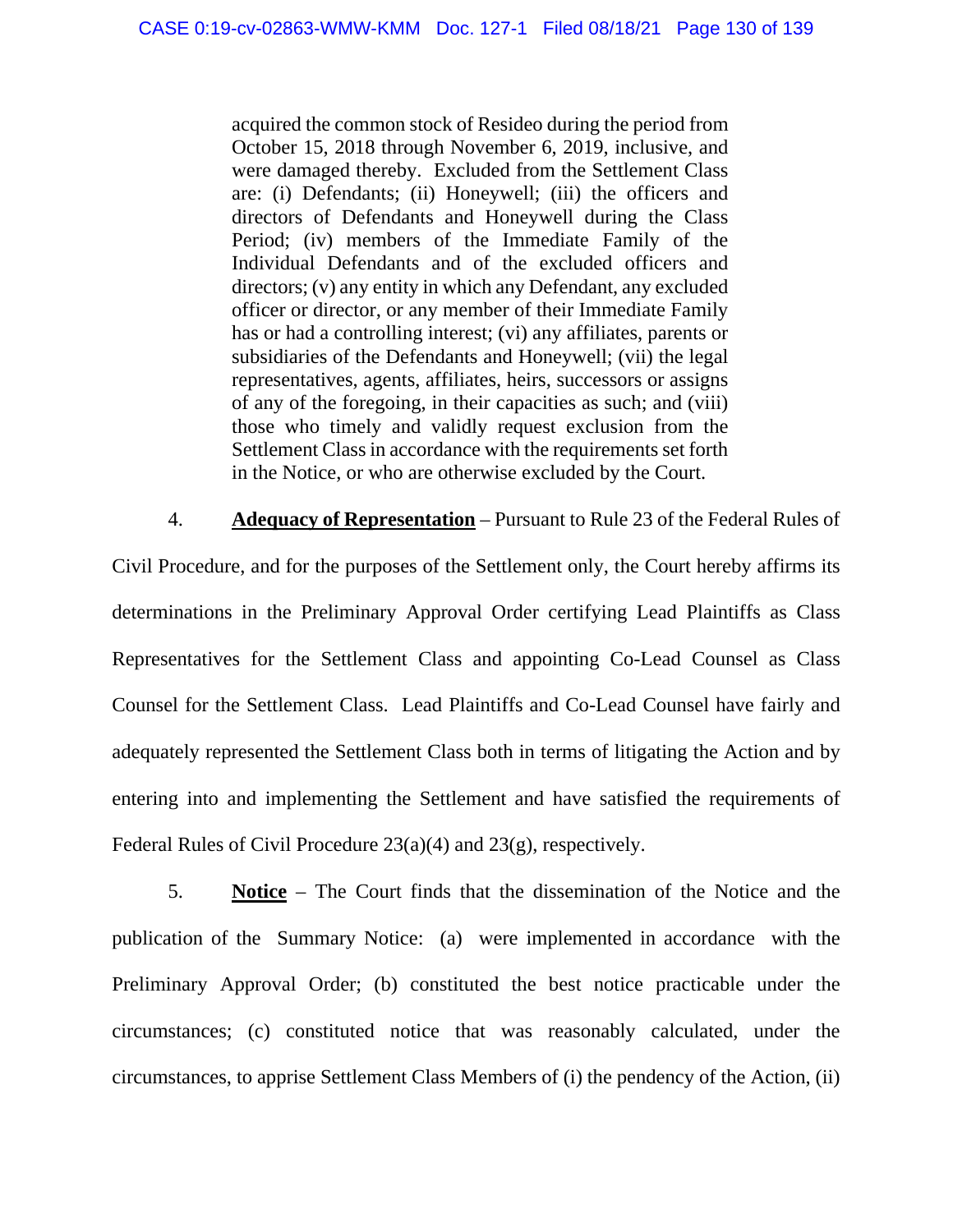#### CASE 0:19-cv-02863-WMW-KMM Doc. 127-1 Filed 08/18/21 Page 131 of 139

the effect of the proposed Settlement (including the Releases to be provided thereunder), (iii) Co-Lead Counsel's motion for an award of attorneys' fees and expenses, (iv) their right to object to any aspect of the Settlement, the Plan of Allocation, and/or Co-Lead Counsel's motion for attorneys' fees and expenses, (v) their right to exclude themselves from the Settlement Class and (vi) their right to appear at the Settlement Hearing; (d) constituted due, adequate, and sufficient notice to all persons and entities entitled to receive notice of the proposed Settlement; and (e) satisfied the requirements of Rule 23 of the Federal Rules of Civil Procedure, the United States Constitution (including the Due Process Clause), the Private Securities Litigation Reform Act of 1995, 15 U.S.C. § 78u-4*,* as amended, and all other applicable law and rules.

6. **Final Settlement Approval and Dismissal of Claims** – Pursuant to, and in accordance with, Rule 23(e)(2) of the Federal Rules of Civil Procedure, this Court hereby fully and finally approves the Settlement set forth in the Stipulation in all respects (including, without limitation: the amount of the Settlement; the releases provided for therein; and the dismissal with prejudice of the claims asserted against Defendants in the Action), and finds that the Settlement is, in all respects, fair, reasonable, and adequate to the Settlement Class. Specifically, the Court finds that: (a) Lead Plaintiffs and Co-Lead Counsel have adequately represented the Settlement Class; (b) the Settlement was negotiated at arm's length; (c) the relief provided for the Settlement Class under the Settlement is adequate taking into account the costs, risks, and delay of trial and appeal; the proposed means of distributing the Settlement Fund to the Settlement Class; and the proposed attorneys' fee award; and (d) the Settlement treats members of the Settlement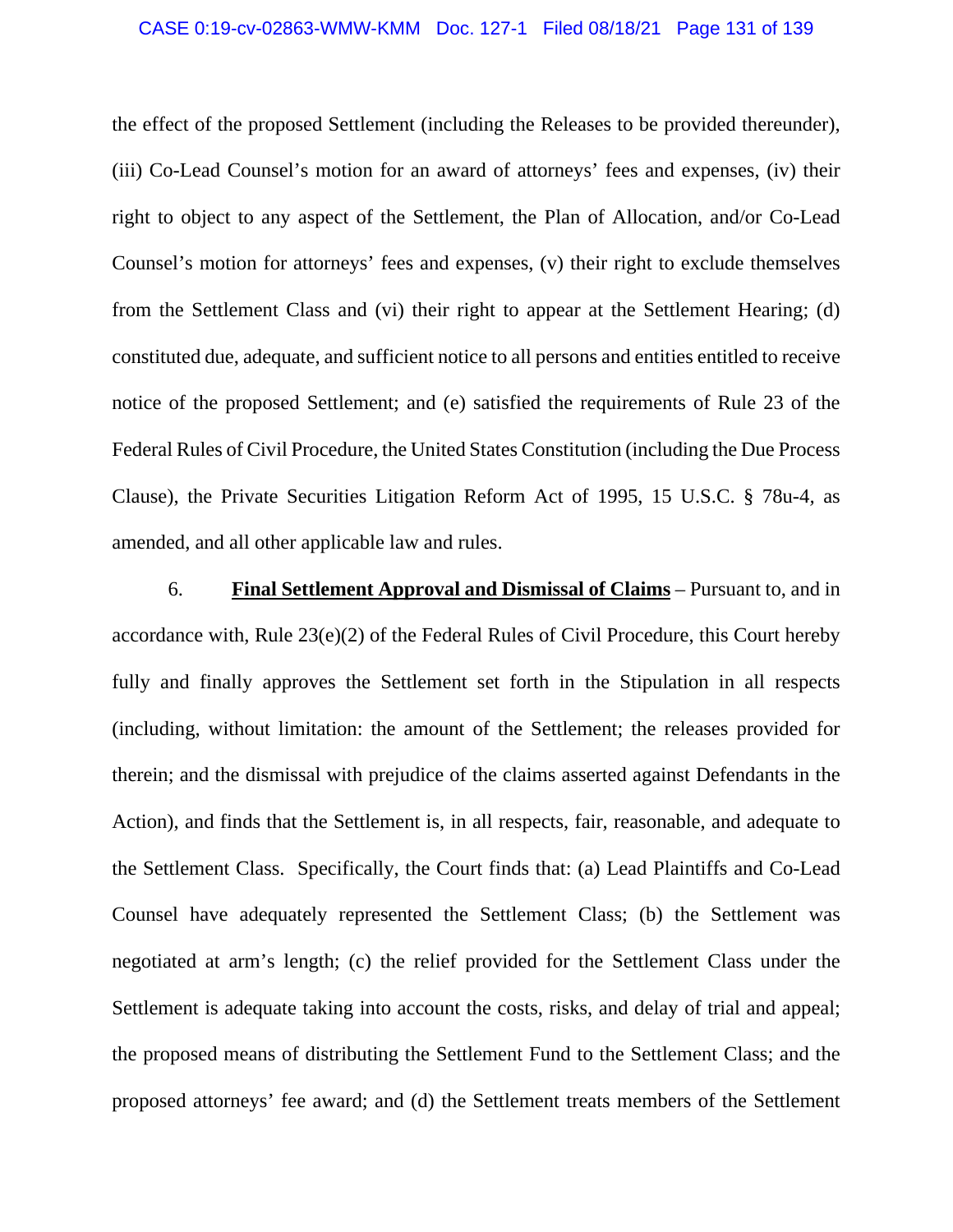#### CASE 0:19-cv-02863-WMW-KMM Doc. 127-1 Filed 08/18/21 Page 132 of 139

Class equitably relative to each other. Lead Plaintiffs and Defendants are directed to implement, perform, and consummate the Settlement in accordance with the terms and provisions contained in the Stipulation.

7. The Action and all of the claims asserted against Defendants in the Action by Plaintiffs and the other Settlement Class Members are hereby **DISMISSED WITH PREJUDICE**. Plaintiffs and Defendants shall bear their own costs and expenses, except as otherwise expressly provided in the Stipulation.

8. **Binding Effect** – The terms of the Stipulation and of this Judgment shall be forever binding on the Released Defendant Parties, Plaintiffs, and all other Settlement Class Members (regardless of whether or not any individual Settlement Class Member submits a Claim Form or seeks or obtains a distribution from the Net Settlement Fund), as well as their respective successors and assigns. [The persons and entities listed on Exhibit 1 hereto are excluded from the Settlement Class pursuant to request and are not bound by the terms of the Stipulation or this Judgment.]

9. **Releases** – The Releases set forth in Paragraphs 4 and 5 of the Stipulation, together with the definitions contained in Paragraph 1 of the Stipulation relating thereto, are expressly incorporated herein in all respects. The Releases are effective as of the Effective Date. Accordingly, this Court orders that:

(a) Without further action by anyone, and subject to Paragraph 10 below, upon the Effective Date of the Settlement, Plaintiffs and every other Settlement Class Member, on behalf of themselves and their respective heirs, executors, administrators, trustees, representatives, predecessors, successors,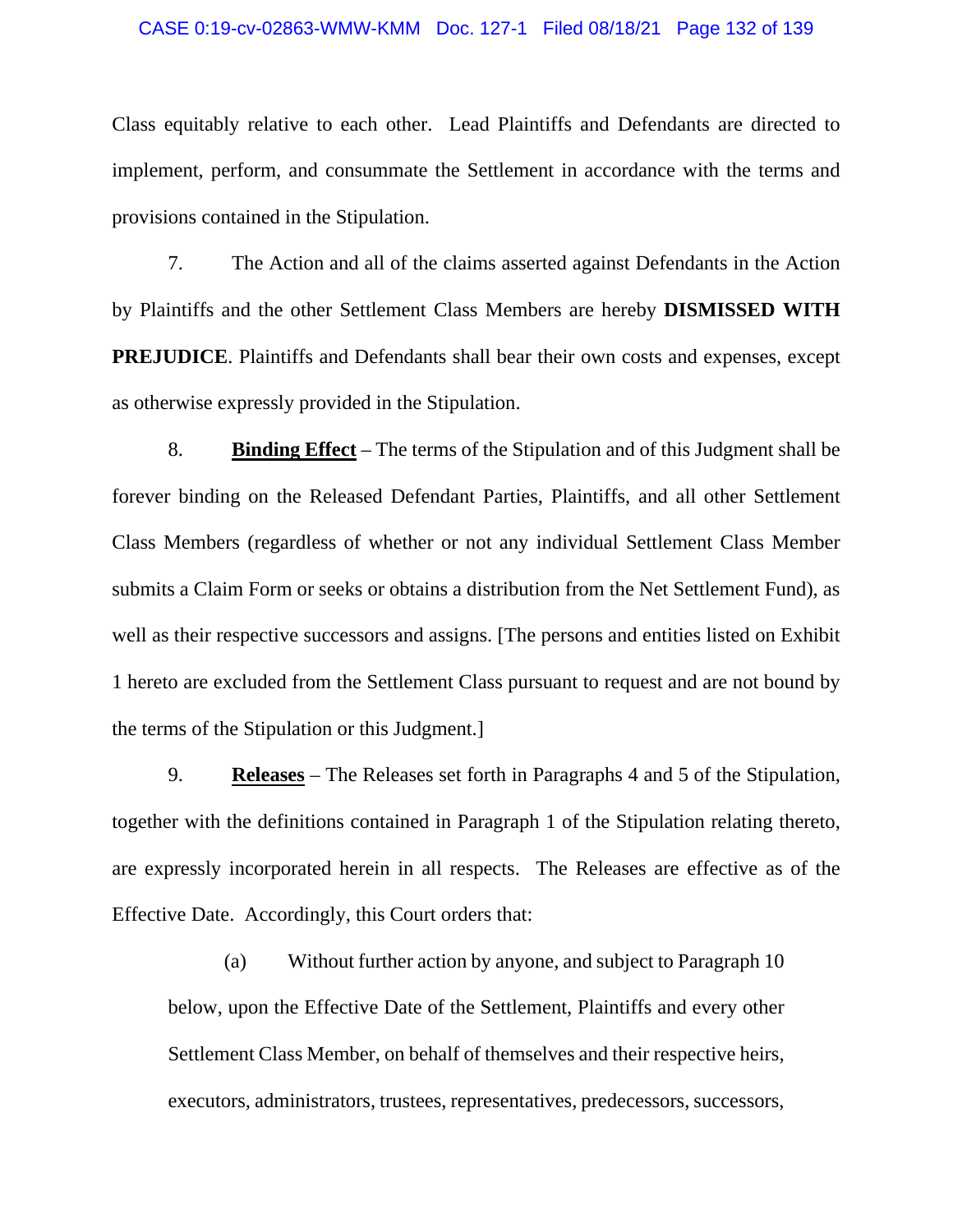and assigns, in their capacities as such, shall be deemed to have, and by operation of this Judgment shall have, fully, finally, and forever, released, relinquished, and discharged any and all of the Released Claims against each of the Released Defendant Parties, and shall forever be barred and enjoined from prosecuting any and all of the Released Claims against any of the Released Defendant Parties, whether or not such Settlement Class Member executes and delivers a Claim Form or shares in the Net Settlement Fund.

(b) Without further action by anyone, and subject to Paragraph 10 below, upon the Effective Date of the Settlement, the Released Defendant Parties, on behalf of themselves, and their respective heirs, executors, administrators, trustees, representatives, predecessors, successors, and assigns, in their capacities as such, shall have, fully, finally, and forever released, relinquished, and discharged any and all of the Released Defendants' Claims against each of the Released Plaintiff Parties and each other, and shall forever be barred and enjoined from prosecuting any and all of the Released Defendants' Claims against any of the Released Plaintiff Parties and each other.

10. Notwithstanding Paragraphs  $9(a) - (b)$  above, nothing in this Judgment shall bar any action by any of the Parties to enforce or effectuate the terms of the Stipulation or this Judgment.

11. **Bar Order** – Upon the Effective Date of the Settlement, consistent with the PSLRA, 15 U.S.C. § 78u-4(f)(7)(A), the Court hereby permanently bars any and all claims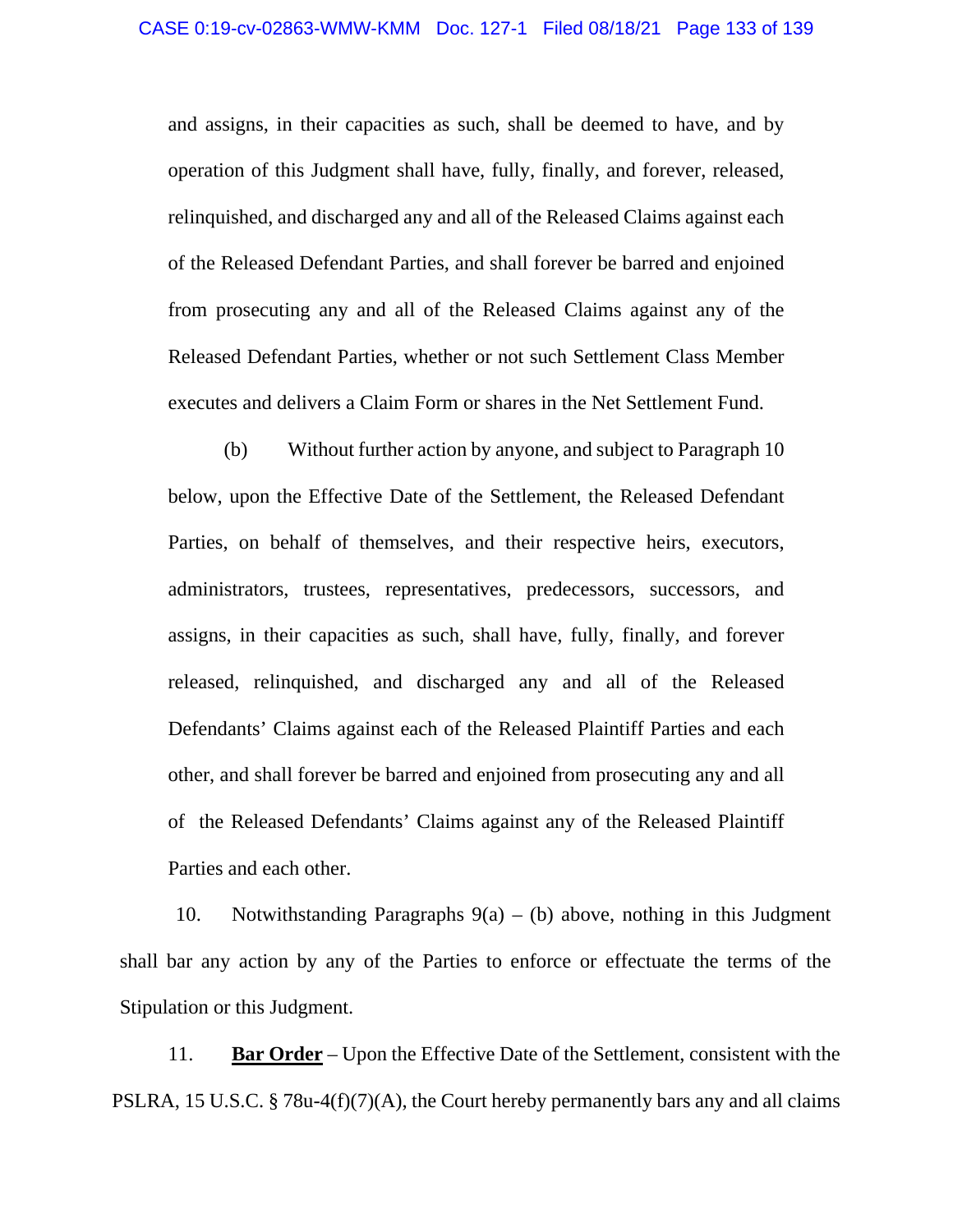for contribution arising out of a Released Claim where the alleged injury to the claiming person or entity arises from that person's or entity's liability to the Settlement Class or any Settlement Class Member (a) by any person or entity against any of the Released Defendant Parties or (b) by any of the Released Defendant Parties against any other person or entity, other than a person or entity whose liability has been extinguished by the Settlement ("Bar Order"). Any final verdict or judgment obtained by or on behalf of the Plaintiffs, the Settlement Class or any Settlement Class Member against any person or entity, other than the Released Defendant Parties, relating to the Released Claims, shall be reduced as provided by the PSLRA.

12. **Rule 11 Findings** – The Court finds and concludes that Plaintiffs and Defendants and their respective counsel have complied in all respects with the requirements of Rule 11 of the Federal Rules of Civil Procedure in connection with the institution, prosecution, defense, and settlement of the Action.

13. **No Admissions** – Neither this Judgment, the Term Sheet, the Stipulation (whether or not consummated), including the exhibits thereto and the Plan of Allocation contained therein (or any other plan of allocation that may be approved by the Court), the negotiations leading to the execution of the Term Sheet or the Stipulation, nor any proceedings taken pursuant to or in connection with the Stipulation and/or approval of the Settlement (including any arguments proffered in connection therewith) shall be offered or received against or to the prejudice of any of the Parties or their respective counsel, for any purpose other than in an action to enforce the terms hereof, and in particular: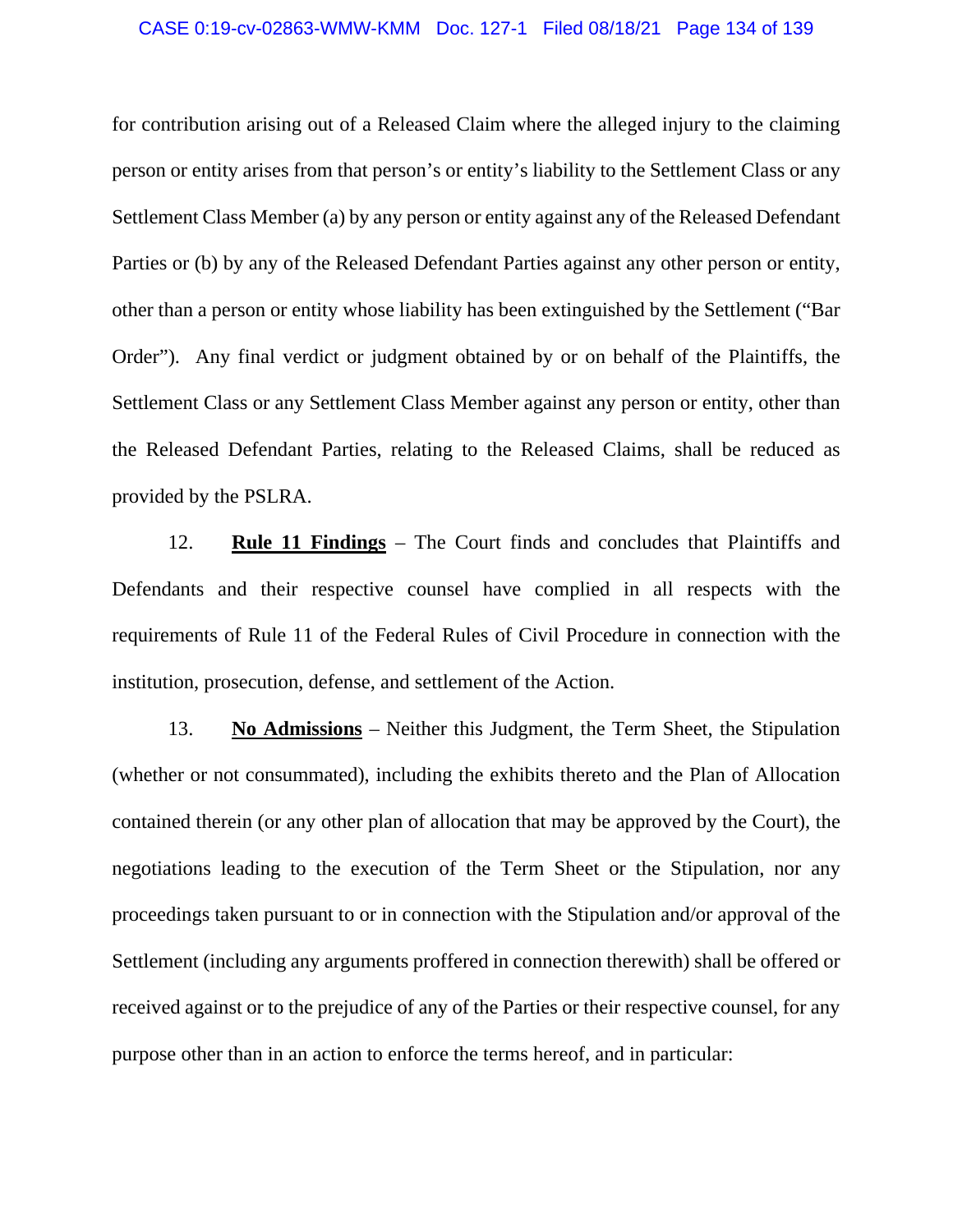(a) do not constitute, and shall not be offered or received against or to the prejudice of any of the Defendants or the Released Defendant Parties as evidence of, or construed as, or deemed to be evidence of any presumption, concession, or admission by any of the Defendants or the Released Defendant Parties with respect to the truth of any allegation by Plaintiffs and the Settlement Class, or the validity of any claim that has been or could have been asserted in the Action or in any litigation, including but not limited to the Released Claims, or of any liability, damages, negligence, fault or wrongdoing of Defendants or any person or entity whatsoever, or of any infirmity in any of the Defendants' defenses;

(b) do not constitute, and shall not be offered or received against or to the prejudice of any of the Defendants or the Released Defendant Parties as evidence of a presumption, concession, or admission of any fault, misrepresentation, or omission with respect to any statement or written document approved or made by any of the Defendants, or against or to the prejudice of Plaintiffs, or any other member of the Settlement Class, as evidence of any infirmity in the claims of Plaintiffs, or the other members of the Settlement Class;

(c) do not constitute, and shall not be offered or received against or to the prejudice of any of the Defendants or the Released Defendant Parties, Plaintiffs, any other member of the Settlement Class, or their respective counsel, as evidence of a presumption, concession, or admission with respect to any liability, damages, negligence, fault, infirmity, or wrongdoing, or in any way referred to for any other reason against or to the prejudice of any of the Defendants or the Released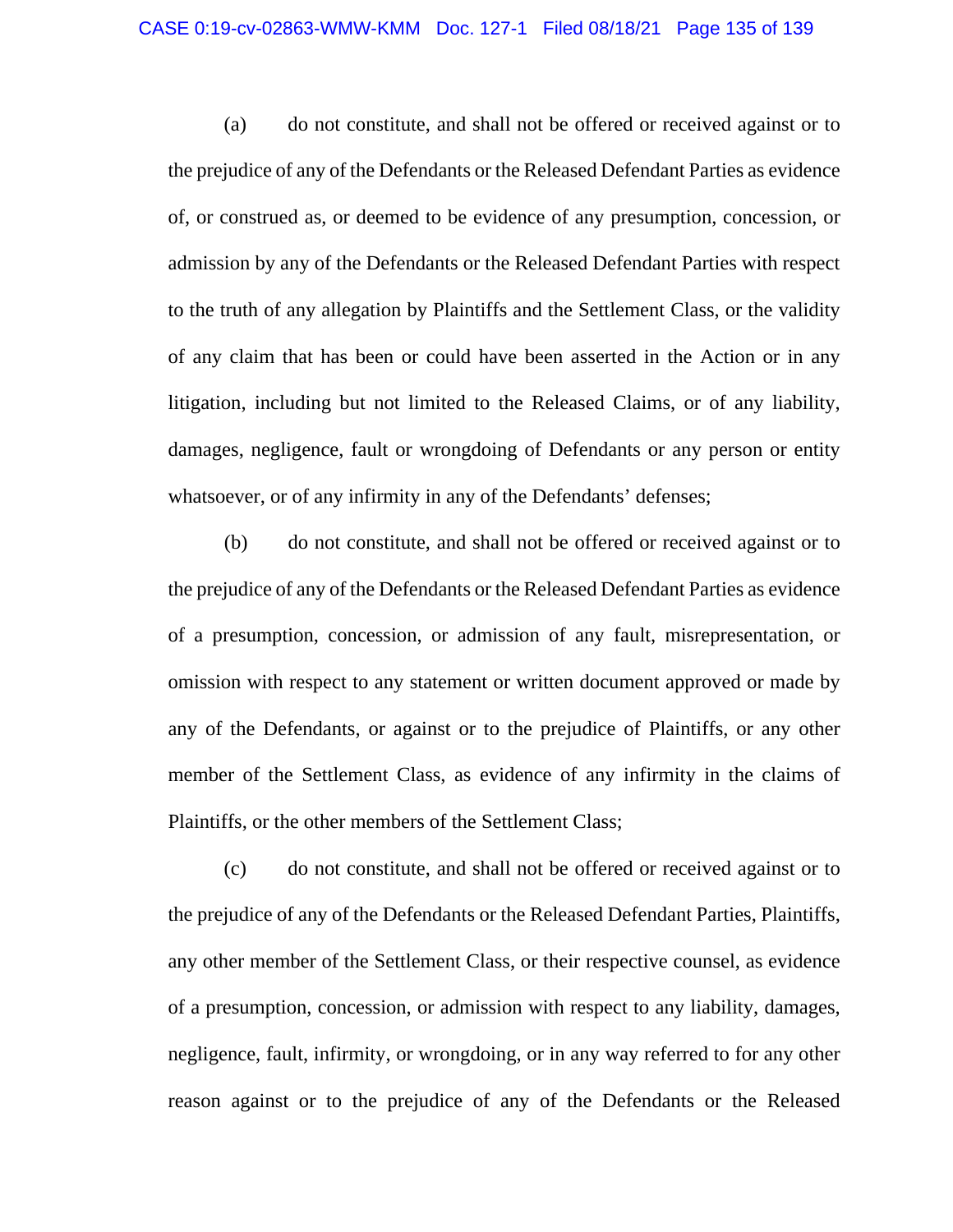Defendant Parties, Plaintiffs, other members of the Settlement Class, or their respective counsel, in any other civil, criminal, or administrative action or proceeding, other than such proceedings as may be necessary to effectuate the provisions of the Stipulation;

(d) do not constitute, and shall not be construed against any of the Defendants or the Released Defendant Parties, Plaintiffs, or any other member of the Settlement Class, as an admission or concession that the consideration to be given hereunder represents the amount that could be or would have been recovered after trial; or

(e) do not constitute, and shall not be construed as or received in evidence as an admission, concession, or presumption against Plaintiffs, or any other member of the Settlement Class that any of their claims are without merit or infirm or that damages recoverable under the Complaint would not have exceeded the Settlement Amount.

14. **Retention of Jurisdiction** – Without affecting the finality of this Judgment in any way, this Court retains continuing and exclusive jurisdiction over: (a) the Parties for purposes of the administration, interpretation, implementation, and enforcement of the Settlement; (b) the disposition of the Settlement Fund; (c) any motion for an award of attorneys' fees and/or expenses by Co-Lead Counsel in the Action that will be paid from the Settlement Fund; (d) any motion to approve the Plan of Allocation; (e) any motion to approve the distribution of the Net Settlement Fund; and (f) the Settlement Class Members for all matters relating to the Action.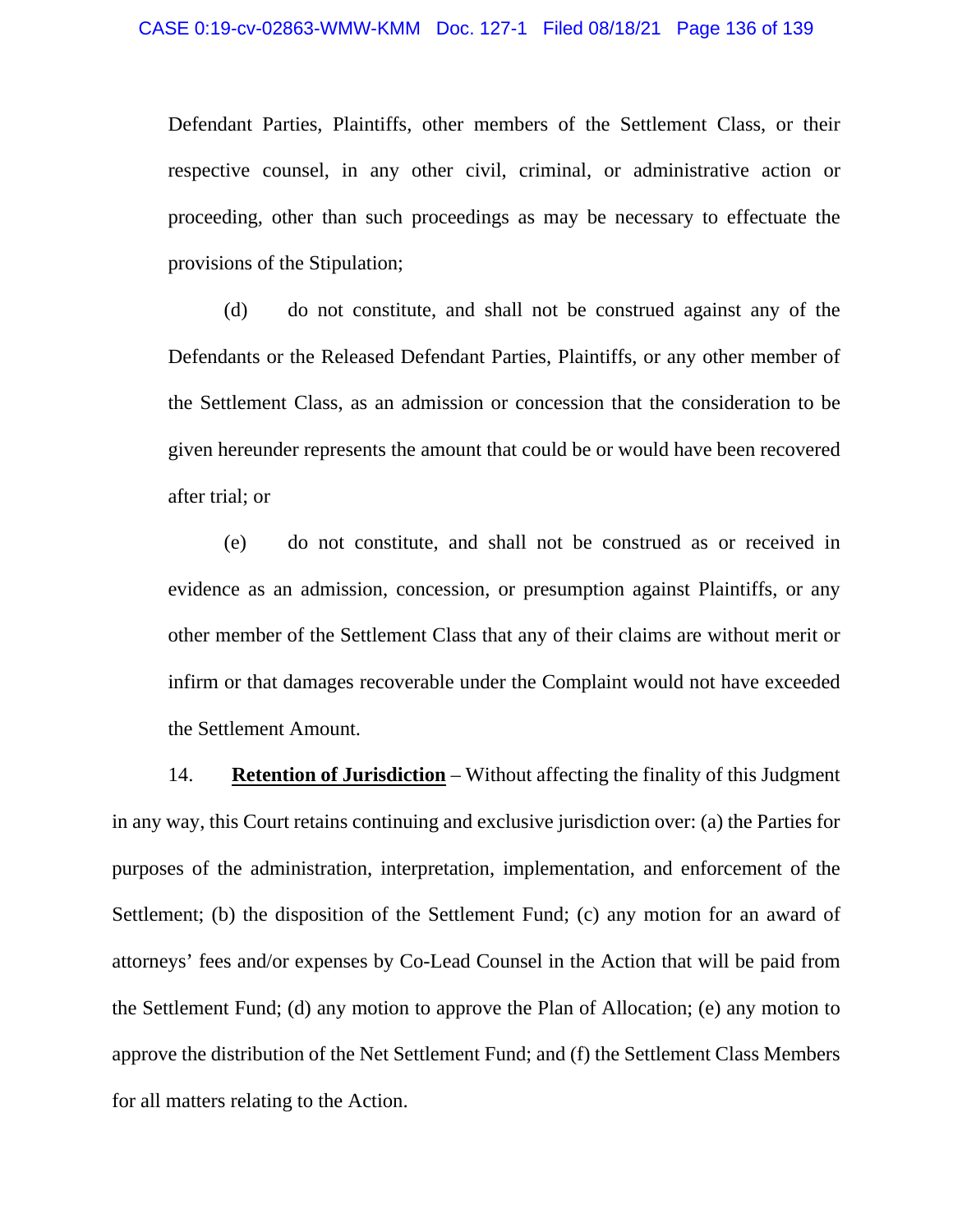15. Separate orders shall be entered regarding approval of a plan of allocation and the motion of Co-Lead Counsel for an award of attorneys' fees and expenses. Such orders shall in no way affect or delay the finality of this Judgment and shall not affect or delay the Effective Date of the Settlement.

16. **Modification of the Agreement of Settlement** – Without further approval from the Court, Lead Plaintiffs and Defendants are hereby authorized to agree to and adopt such amendments or modifications of the Stipulation or any exhibits attached thereto to effectuate the Settlement that: (a) are not materially inconsistent with this Judgment; and (b) do not materially limit the rights of Settlement Class Members in connection with the Settlement. Without further order of the Court, Lead Plaintiffs and Defendants may agree to reasonable extensions of time to carry out any provisions of the Settlement.

17. **Termination of Settlement** – If the Settlement is terminated as provided in the Stipulation or the Effective Date of the Settlement otherwise fails to occur, this Judgment shall be vacated and rendered null and void, and shall be of no further force and effect, except as otherwise provided by the Stipulation, and this Judgment shall be without prejudice to the rights of Plaintiffs, the other Settlement Class Members, and Defendants, and Plaintiffs and Defendants shall revert to their respective positions in the Action as of immediately prior to the execution of the Term Sheet on July 30, 2021, as provided in the Stipulation.

18. **Notice to Federal and State Officials** – The Court finds that Defendants fully complied with their obligations under the Class Action Fairness Act of 2005 ("CAFA"), 28 U.S.C. § 1715, by timely serving upon the appropriate state official of each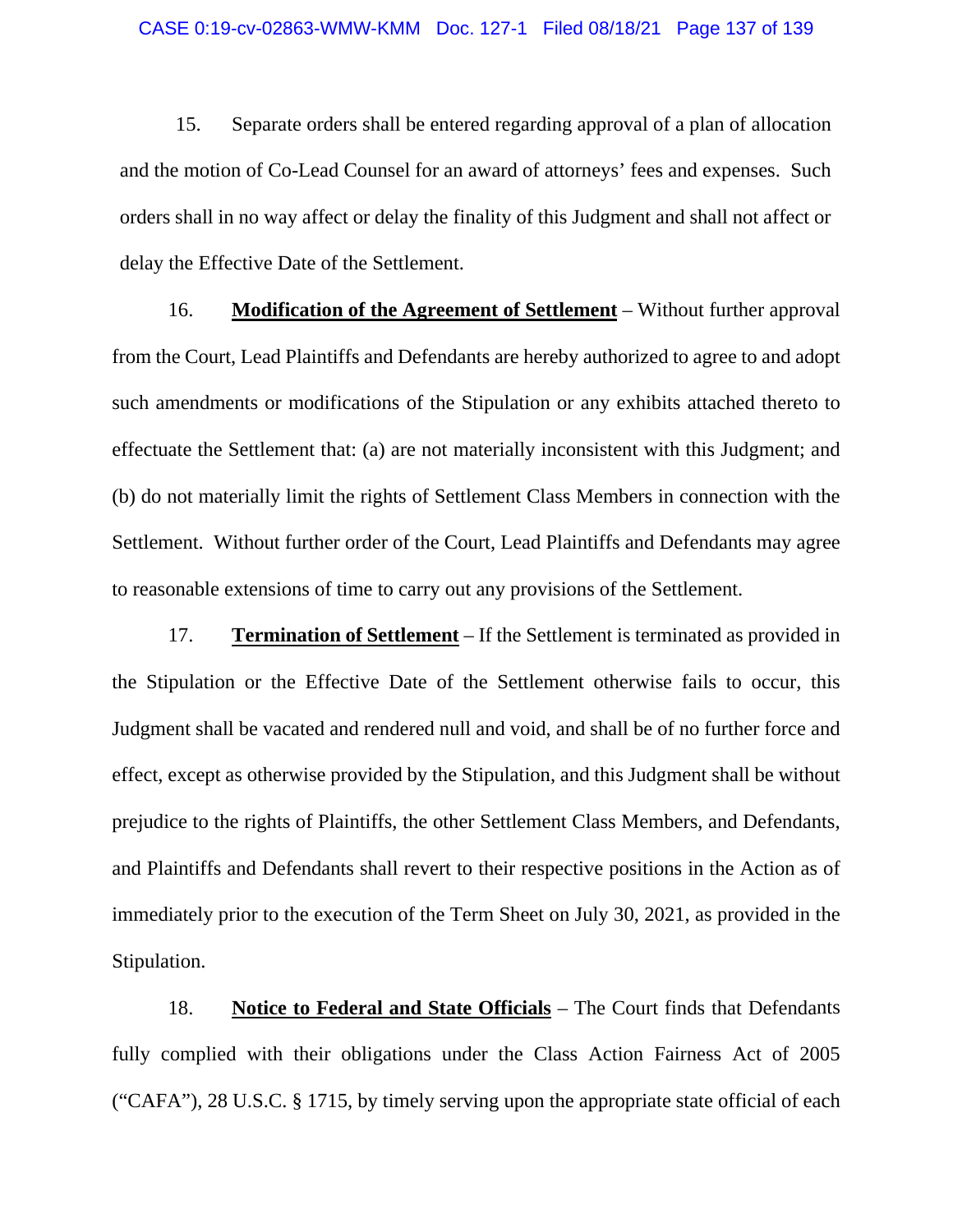state in which a Settlement Class Member resides and the Attorney General of the United States a notice of the proposed Settlement in compliance with CAFA's requirements.

19. **Entry of Final Judgment** – There is no just reason to delay the entry of this Judgment as a final judgment in this Action pursuant to Rule 54(b) of the Federal Rules of Civil Procedure. Accordingly, the Clerk of the Court is expressly directed to immediately enter this final judgment in this Action.

SO ORDERED this day of , 2021.

Wilhelmina Wright United States District Judge

\_\_\_\_\_\_\_\_\_\_\_\_\_\_\_\_\_\_\_\_\_\_\_\_\_\_\_\_\_\_\_\_\_